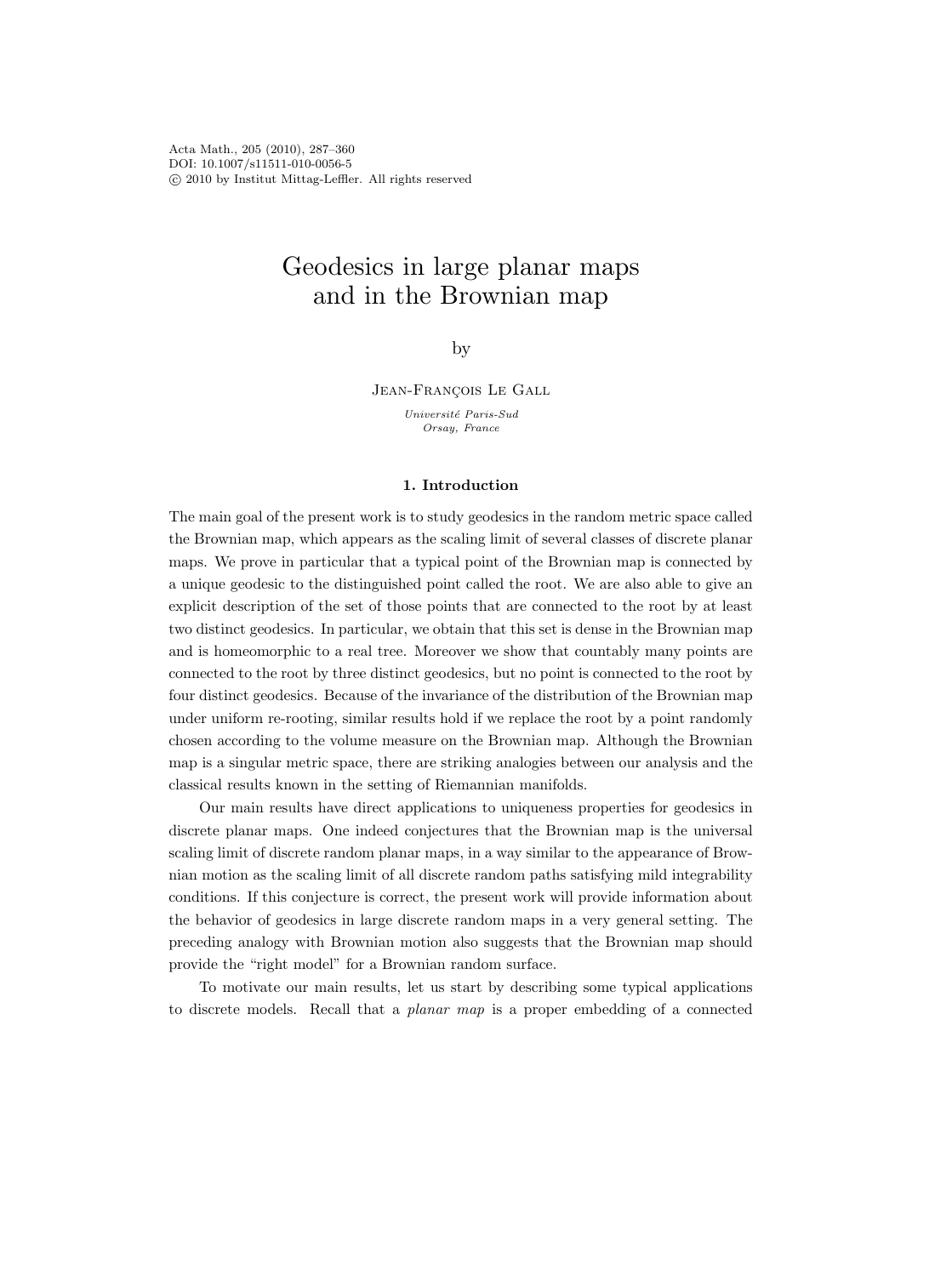graph in the 2-dimensional sphere S 2 . Loops and multiple edges are a priori allowed. The faces of the map are the connected components of the complement of the union of edges. A planar map is rooted if it has a distinguished oriented edge called the root edge, whose origin is called the root vertex. Two rooted planar maps are said to be equivalent if the second one is the image of the first one under an orientation-preserving homeomorphism of the sphere, which also preserves the root edge. Two equivalent planar maps are identified. Given an integer  $p \geqslant 2$ , a 2p-angulation is a planar map where each face has degree  $2p$ , that is  $2p$  adjacent edges (one should count edge sides, so that if an edge lies entirely inside a face it is counted twice). A  $2p$ -angulation is bipartite, so that it cannot have loops, but it may have multiple edges. We denote by  $\mathcal{M}_n^p$  the set of all rooted 2p-angulations with n faces. Due to the preceding identification, the set  $\mathcal{M}_n^p$  is finite.

Let M be a planar map and let  $V(M)$  denote the vertex set of M. A path in M with length k is a finite sequence  $(a_0, a_1, ..., a_k)$  in  $V(M)$  such that  $a_i$  and  $a_{i-1}$  are connected by an edge of the map, for every  $i \in \{1, ..., k\}$ . The *graph distance*  $d_{\text{gr}}(a, a')$  between two vertices a and a' is the minimal k such that there exists a path  $\gamma=(a_0, a_1, ..., a_k)$  with  $a_0=a$  and  $a_k=a'$ . A path  $\gamma=(a_0,a_1,...,a_k)$  is called a *discrete geodesic* (from  $a_0$  to  $a_k$ ) if  $k=d_{\text{gr}}(a_0, a_k)$ . If  $\gamma=(a_0, ..., a_k)$  and  $\gamma'=(a'_0, ..., a'_{k'})$  are two paths (possibly with different lengths), we set

$$
d(\gamma,\gamma')\,{=}\max\{d_{\mathrm{gr}}(a_{i\wedge k},a'_{i\wedge k'}):i\,{\geqslant}\,0\}.
$$

Throughout the present work, we fix an integer  $p \geqslant 2$ , and consider a random 2pangulation  $M_n$ , which is uniformly distributed over the set  $\mathcal{M}_n^p$ . We denote the vertex set of  $M_n$  by  $\mathbf{m}_n=V(M_n)$  and the root vertex of  $M_n$  by  $\partial_n \in \mathbf{m}_n$ . Note that, by Euler's formula,  $\#(\mathbf{m}_n) = (p-1)n+2$ . For every  $a, a' \in \mathbf{m}_n$ , we denote by  $Geo_n(a, a')$  the set of all discrete geodesics from  $a$  to  $a'$  in the map  $M_n$ .

PROPOSITION 1.1. For every  $\delta > 0$ ,

$$
\frac{1}{n} \# \{ a \in \mathbf{m}_n : \text{there exist } \gamma, \gamma' \in \text{Geo}_n(\partial_n, a) \text{ such that } d(\gamma, \gamma') \geqslant \delta n^{1/4} \} \to 0,
$$

## as  $n \rightarrow \infty$ , in probability.

Recall that if  $R(M_n) = \max\{d_{gr}(\partial_n, a): a \in \mathbf{m}_n\}$  is the radius of the map  $M_n$ , it is known that  $n^{-1/4}R(M_n)$  converges in distribution to a positive random variable ([13] if  $p=2$ , and [27], [40] in the general case). Thus typical distances between vertices of  $M_n$  are of order  $n^{1/4}$ . Proposition 1.1 means that when n is large, for a typical vertex  $a$  of  $M_n$  there is essentially a unique discrete geodesic from the root vertex to  $a$ , up to deviations that are small in comparison with the diameter of the map.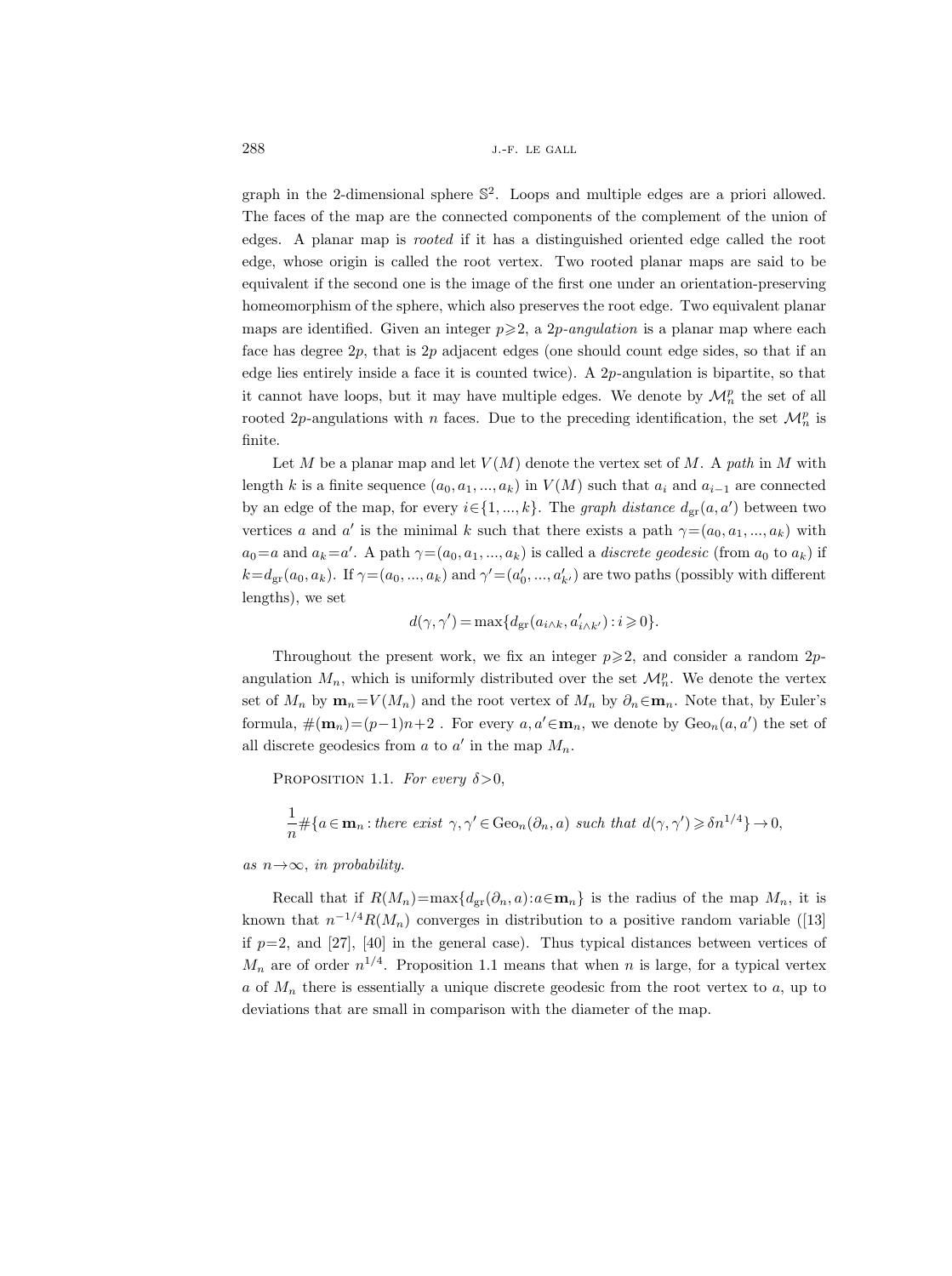One can get a stronger version of Proposition 1.1 by considering approximate geodesics. Fix a non-negative function  $\theta(n)$ ,  $n \in \mathbb{N}$ , such that  $\theta(n)=o(1)$  as  $n \to \infty$ . An approximate geodesic from  $a$  to  $a'$  is a path from  $a$  to  $a'$  whose length is less than  $(1+\theta(n))d_{\text{gr}}(a,a')$ . Denote the set of all approximate geodesics from a to a' in  $M_n$  by  $\overline{\text{Geo}}_n(a, a')$ . Then the statement of Proposition 1.1 still holds if  $\text{Geo}_n(\partial_n, a)$  is replaced by  $\overline{\text{Geo}}_n(\partial_n, a)$ .

Proposition 1.1 is concerned with discrete geodesics from the root vertex to a typical point of  $\mathbf{m}_n$ . What happens now if we consider exceptional points? To answer this question, fix  $\delta > 0$ , and for every  $a, a' \in \mathbf{m}_n$ , let  $\text{Mult}_{n,\delta}(a, a')$  be the maximal integer k such that there exist k paths  $\gamma_1, ..., \gamma_k \in \text{Geo}_n(a, a')$  with  $d(\gamma_i, \gamma_j) \geq \delta n^{1/4}$  if  $i \neq j$ . Define analogously  $\overline{\text{Mult}}_{n,\delta}(a, a')$  by replacing discrete geodesics with approximate geodesics.

PROPOSITION 1.2. We have, for every  $\delta > 0$ ,

 $\lim_{n \to \infty} P(\text{there exists } a \in \mathbf{m}_n \text{ such that } \overline{\text{Mult}}_{n,\delta}(\partial_n, a) \geq 4) = 0.$ 

In other words, when  $n$  is large, there cannot be more than 3 "macroscopically different" discrete geodesics connecting a point of  $m_n$  to the root vertex. Can the maximal number 3 be attained? The next proposition provides an answer to this question.

PROPOSITION 1.3. We have

lim lim inf  $P$ (there exists  $a \in \mathbf{m}_n$  such that  $\text{Mult}_{n,\delta}(\partial_n, a) = 3) = 1$ .  $\delta \rightarrow 0$ 

It should be emphasized that the root vertex  $\partial_n$  plays no special role in the preceding propositions. These statements remain valid if  $\partial_n$  is replaced by a vertex chosen uniformly at random in  $\mathbf{m}_n$ .

The proofs of Propositions 1.1, 1.2 and 1.3 depend on analogous results concerning the Brownian map. We will now explain how the Brownian map can be obtained as the continuous limit of rescaled uniform 2p-angulations [24]. We first observe that  $(\mathbf{m}_n, d_{\text{gr}})$ can be viewed as a random compact metric space, or more precisely as a random variable taking values in the space  $\mathbb K$  of isometry classes of compact metric spaces. We equip  $\mathbb K$ with the Gromov–Hausdorff distance  $d_{GH}$  (see [11], [18] and §8 below), and the metric space (K,  $d_{GH}$ ) is then Polish. It is proved in [24] that we can find a sequence  $\{n_k\}_{k\geq 1}$ of values of n converging to  $\infty$  and then construct the random maps  $M_{n_k}$  in such a way that along the sequence  $\{n_k\}_{k\geqslant 1}$  we have the almost sure convergence

$$
(\mathbf{m}_n, \mathbf{x}_p n^{-1/4} d_{\text{gr}}) \xrightarrow{\text{a.s.}} (\mathbf{m}_\infty, D), \quad \text{as } n \to \infty,
$$
 (1)

in the Gromov–Hausdorff sense (here  $\varkappa_p$  is a positive constant depending on p). The limiting random metric space  $(m_{\infty}, D)$  is called the Brownian map. At this point we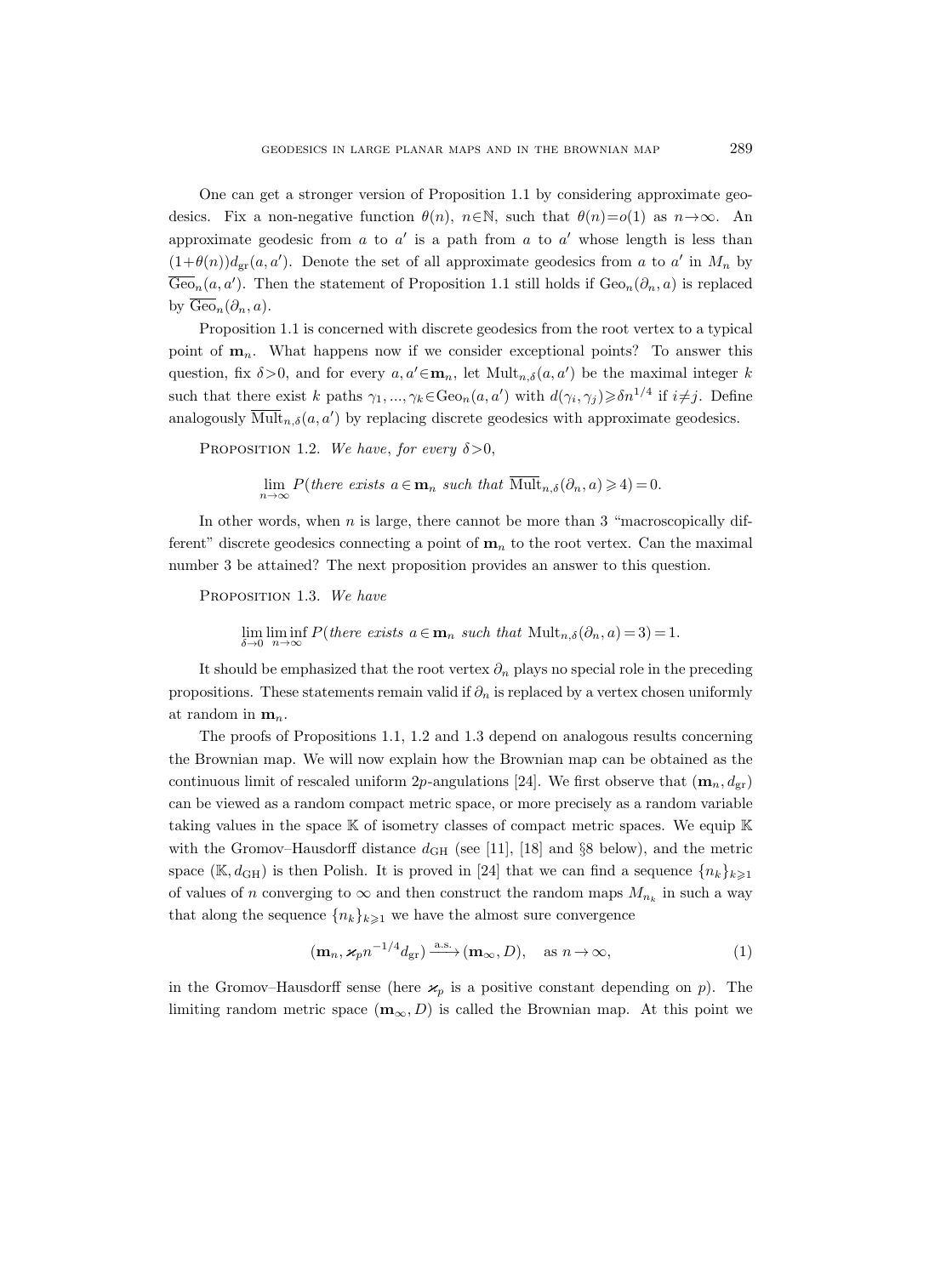need to comment on the necessity of taking a subsequence in order to get the convergence (1). As will be explained below, the space  $\mathbf{m}_{\infty}$  is obtained as a quotient space of the well-known random real tree called the continuum random tree, by an equivalence relation which is explicitly defined in terms of Brownian labels assigned to the vertices of the continuum random tree. However the metric  $D$ , which induces the quotient topology on  $m_{\infty}$ , has not been completely characterized, and it is conceivable that different subsequences might give rise to different limiting metrics  $D$  in (1). Still one conjectures that the space  $(\mathbf{m}_{\infty}, D)$  does not depend on the chosen subsequence, nor on the integer p, and that a convergence analogous to (1) holds for more general classes of random planar maps. In the present work, we abusively talk about the Brownian map, but it should be understood that we deal with one of the possible limits in (1) (our terminology is thus different from [29], where the Brownian map refers to the same space  $\mathbf{m}_{\infty}$ , but with a specific choice of the distance, which may or may not coincide with  $D$ ). Despite the lack of uniqueness, the topological or even metric properties of  $(\mathbf{m}_{\infty}, D)$  can be investigated in detail and yield interesting consequences for large planar maps. For instance the non-existence of small "bottlenecks" in large 2p-angulations was derived in [25] as a consequence of the convergence (1) and the fact that  $(\mathbf{m}_{\infty}, D)$  is homeomorphic to  $\mathbb{S}^2$ . Our study of geodesics in the Brownian map is motivated in part by the same strategy.

Let us now give a more precise description of the space  $\mathbf{m}_{\infty}$ . We use the notation  $(\mathcal{T}_{\mathbf{e}}, d_{\mathbf{e}})$  for the random rooted real tree known as the *continuum random tree*, which was introduced and studied by Aldous [1], [2]. The notation  $\mathcal{T}_{e}$  is justified by the fact that  $\mathcal{T}_{e}$  can be defined as the tree coded by a normalized Brownian excursion  $\mathbf{e} = (\mathbf{e}_{t})_{0 \leq t \leq 1}$ . Precisely,  $\mathcal{T}_{e}=[0,1]/\sim_{e}$  is the quotient space of the interval [0,1] for the equivalence relation  $\sim_e$  such that  $s\sim_e t$  if and only if  $\mathbf{e}_s=\mathbf{e}_t=\min_{[s\wedge t,s\vee t]}\mathbf{e}_r$ . The distance  $d_{\mathbf{e}}(a, b)$  is defined for  $a, b \in \mathcal{T}_{\mathbf{e}}$  by  $d_{\mathbf{e}}(a, b) = \mathbf{e}_s + \mathbf{e}_t - 2 \min_{[s \wedge t, s \vee t]} \mathbf{e}_r$ , where s (resp. t) is an arbitrary representative of a (resp. b) in [0, 1] (see §2.3 and §2.4 below). The root  $\varrho_e$  of  $\mathcal{T}_e$  is the equivalence class of 0 in the quotient  $[0, 1] / \sim_e$ , and the uniform probability measure on  $\mathcal{T}_{e}$  is the image of Lebesgue measure on [0, 1] under the canonical projection.

We then introduce Brownian labels assigned to the vertices of the continuum random tree: Conditionally given the tree  $\mathcal{T}_{e}$ ,  $Z^{\mathbf{e}} = (Z_a^{\mathbf{e}})_{a \in \mathcal{T}_{e}}$  is the centered Gaussian process whose distribution is characterized by the properties  $Z_{\varrho_e}^{\mathbf{e}} = 0$  and  $E[(Z_a^{\mathbf{e}} - Z_b^{\mathbf{e}})^2] = d_{\mathbf{e}}(a, b)$ for every  $a, b \in \mathcal{T}_e$ .

We are in fact interested in the pair  $(\mathcal{T}_{\bar{\mathbf{e}}},(\bar{Z}_a)_{a\in\mathcal{T}_{\bar{\mathbf{e}}}})$ , which may be defined as the pair  $(\mathcal{T}_{\mathbf{e}}, (Z_a^{\mathbf{e}})_{a \in \mathcal{T}_{\mathbf{e}}})$  conditioned on the event  $\{Z_a^{\mathbf{e}}\geqslant 0 \text{ for all } a \in \mathcal{T}_{\mathbf{e}}\}$ . Some care is needed here, since the latter event has zero probability. The paper [26] provides a simple explicit construction of the pair  $(\mathcal{T}_{\bar{e}}, (\bar{Z}_a)_{a \in \mathcal{T}_{\bar{e}}})$ : If  $a_*$  denotes the (almost surely unique) vertex of  $\mathcal{T}_{\mathbf{e}}$  such that  $Z^{\mathbf{e}}_{a_*} = \min\{Z^{\mathbf{e}}_a : a \in \mathcal{T}_{\mathbf{e}}\}$ , then  $\mathcal{T}_{\mathbf{e}}$  coincides with the tree  $\mathcal{T}_{\mathbf{e}}$  re-rooted at  $a_*,$  and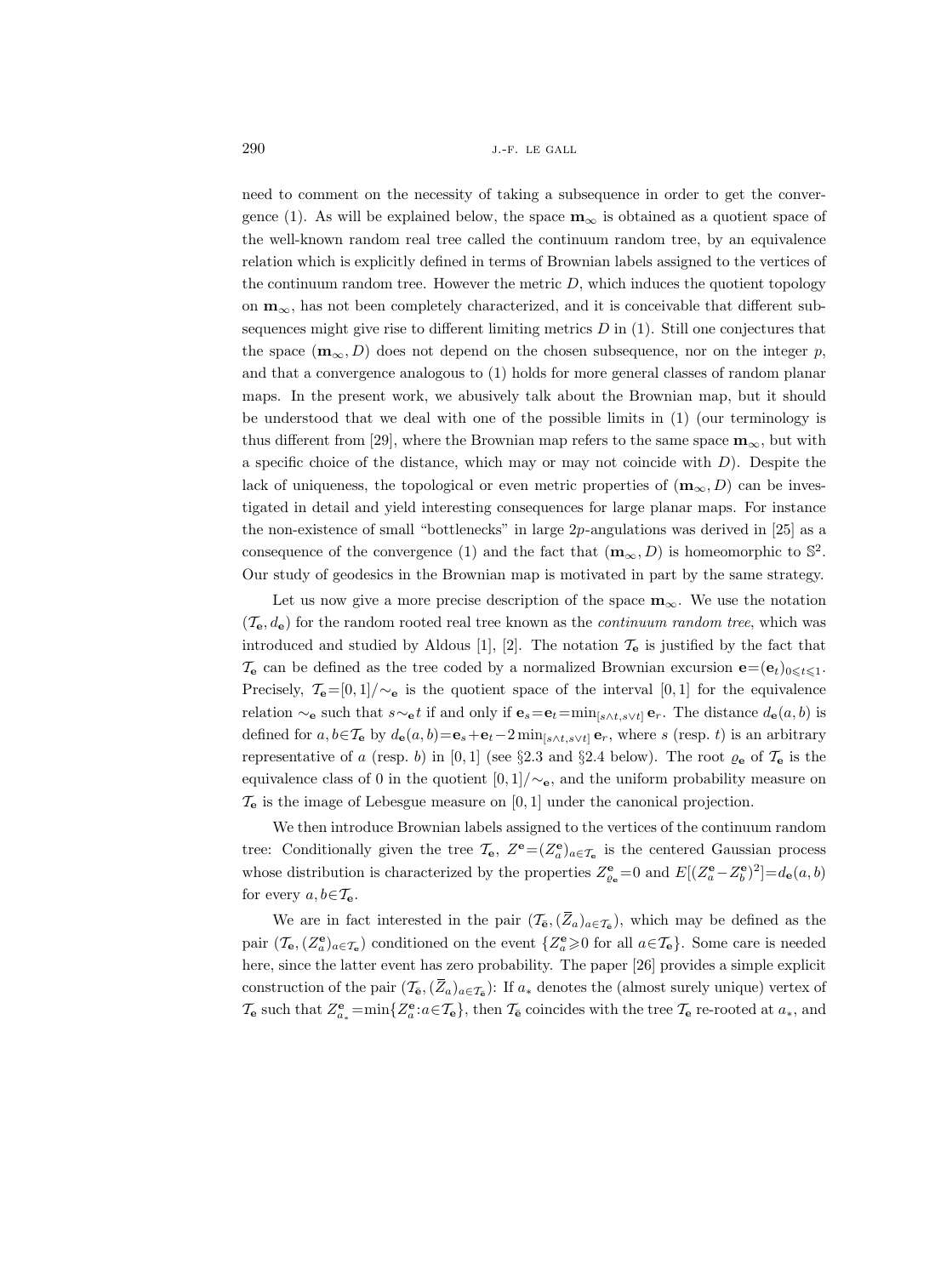the new labels  $\overline{Z}_a$  are obtained by setting  $\overline{Z}_a = Z_a^{\mathbf{e}} - Z_{a_*}^{\mathbf{e}}$ , so that the label of the new root is still 0. We can again write  $\mathcal{T}_{\bar{e}}=[0,1]/\sim_{\bar{e}},$  where the equivalence relation  $\sim_{\bar{e}}$  is defined as above from a random continuous function  $\bar{e}$  which has a simple expression in terms of e (see §2.4 below) and the root  $\varrho = \varrho_{\bar{e}}$  of  $\mathcal{T}_{\bar{e}}$  is the equivalence class of 0 in [0, 1]/∼<sub> $\bar{e}$ </sub>. If  $a, b \in \mathcal{T}_{\mathbf{e}}$ , we denote by  $[a, b]$  the subset of  $\mathcal{T}_{\mathbf{e}}$  which is the image under the projection  $[0, 1] \rightarrow [0, 1] / \sim_{\mathbf{\bar{e}}}$  of the smallest interval [s, t] such that s (resp. t) is a representative of a (resp. b) in [0,1], and  $s \leq t$ . If there exists no such interval [s, t], we take [a, b]= $\mathcal{T}_{\mathbf{e}}$ by convention. Informally, [a, b] corresponds to those points of  $\mathcal{T}_{\mathbf{e}}$  that are visited when going from  $a$  to  $b$  "around the tree" in "clockwise order" and avoiding the root. We define an equivalence relation on  $\mathcal{T}_{\bar{e}}$  by setting, for every  $a, b \in \mathcal{T}_{\bar{e}}$ ,

$$
a \approx b
$$
 if and only if  $\overline{Z}_a = \overline{Z}_b = \min_{c \in [a,b]} \overline{Z}_c$  or  $\overline{Z}_a = \overline{Z}_b = \min_{c \in [b,a]} \overline{Z}_c$ .

The space  $\mathbf{m}_{\infty}$  is then defined as the quotient space  $\mathcal{T}_{\mathbf{\bar{e}}}/\approx$ . We denote the canonical projection from  $\mathcal{T}_e$  onto  $\mathbf{m}_{\infty}$  by  $\Pi$ . The metric D induces the quotient topology on  $\mathbf{m}_{\infty}$ , and satisfies the bound

$$
D(\Pi(a), \Pi(b)) \leqslant \overline{Z}_a + \overline{Z}_b - 2 \min_{c \in [a, b]} \overline{Z}_c
$$
\n<sup>(2)</sup>

for every  $a, b \in \mathcal{T}_{\mathbf{e}}$ . We use the same notation  $\rho$  for the root of  $\mathcal{T}_{\mathbf{e}}$ , and for its equivalence class in  $\mathcal{T}_{\bar{e}}/\approx$ , which is a distinguished point of  $m_{\infty}$ .

If  $(E, \delta)$  is a compact metric space and  $x, y \in E$ , a geodesic or shortest path from x to y is a continuous path  $\gamma = (\gamma(t))_{0 \leqslant t \leqslant \delta(x,y)}$  such that  $\gamma(0)=x$ ,  $\gamma(\delta(x,y))=y$  and  $\delta(\gamma(s), \gamma(t))=|t-s|$  for every  $s, t\in [0, \delta(x, y)]$ . The compact metric space  $(E, \delta)$  is then called a geodesic space if any two points in  $E$  are connected by (at least) one geodesic. The space  $(\mathbf{m}_n, d_{\text{gr}})$  is not a geodesic space, but it is easy to construct a geodesic space whose Gromov–Hausdorff distance from  $(m_n, d_{gr})$  is bounded above by 1. From (1) and the fact that Gromov–Hausdorff limits of geodesic spaces are geodesic spaces (see [11, Theorem 7.5.1]), one gets that  $(\mathbf{m}_{\infty}, D)$  is almost surely a geodesic space. Our main goal is to determine the geodesics between the root  $\varrho$  and an arbitrary point of  $m_{\infty}$ .

Before stating our main result, we still need to introduce one more notation. We define the skeleton  $\text{Sk}(\mathcal{T}_{\bar{e}})$  by saying that a point a of  $\mathcal{T}_{\bar{e}}$  belongs to  $\text{Sk}(\mathcal{T}_{\bar{e}})$  if and only if  $\mathcal{T}_{\mathbf{\bar{e}}} \setminus \{a\}$  is not connected (informally,  $\text{Sk}(\mathcal{T}_{\mathbf{\bar{e}}})$  is obtained by removing the leaves of the tree  $\mathcal{T}_{\mathbf{\bar{e}}}$ ). It is proved in Proposition 3.3 below that, with probability 1, the restriction of the projection  $\Pi$  to  $Sk(\mathcal{T}_{\mathbf{\bar{e}}})$  is a homeomorphism, and the Hausdorff dimension of  $\Pi(\text{Sk}(\mathcal{T}_{\mathbf{e}}))$  is equal to 2. We write  $\text{Skel}_{\infty}=\Pi(\text{Sk}(\mathcal{T}_{\mathbf{e}}))$  to simplify notation. Since the Hausdorff dimension of  $\mathbf{m}_{\infty}$  is equal to 4 almost surely [24], the set Skel<sub>∞</sub> is a relatively small subset of  $m_{\infty}$ . The set Skel<sub>∞</sub> is dense in  $m_{\infty}$  and from the previous observations it is homeomorphic to a non-compact real tree. Moreover, for every  $x \in Skel_{\infty}$ , the set  $\text{Skel}_{\infty}\backslash\{x\}$  is disconnected.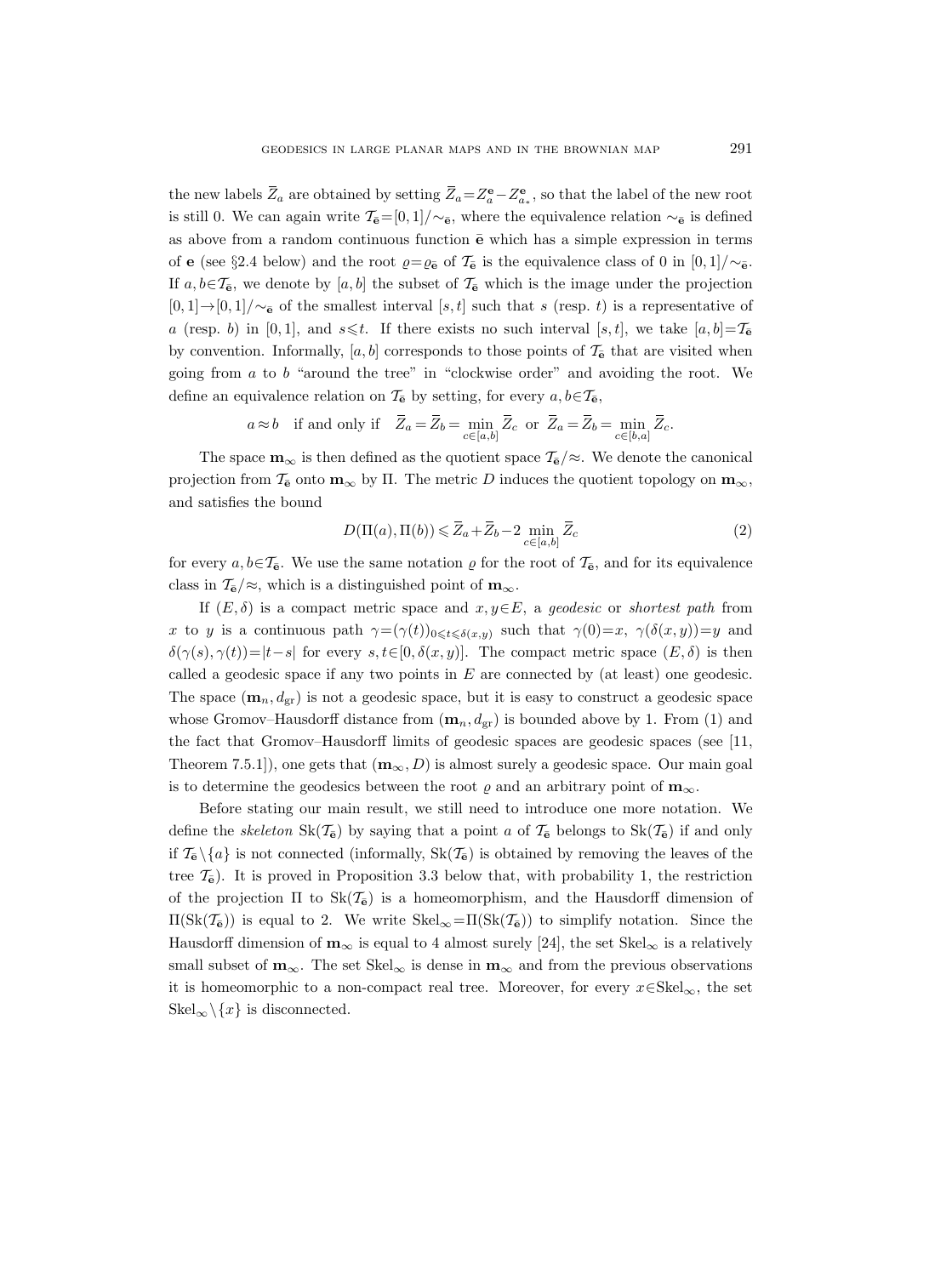The following theorem, which summarizes our main contributions, provides a nice geometric interpretation of the set  $\text{Skel}_{\infty}$  (see Theorems 7.4 and 7.6 below for more precise statements).

THEOREM 1.4. The following properties hold almost surely. For all  $x \in m_\infty \backslash \text{Skel}_\infty$ , there is a unique geodesic from  $\rho$  to x. On the other hand, for every  $x \in Skel_{\infty}$ , the number of distinct geodesics from  $\rho$  to x is equal to the number of connected components of  $\text{Skel}_{\infty}\setminus\{x\}.$  In particular, the maximal number of distinct geodesics from  $\varrho$  to a point of  $\mathbf{m}_{\infty}$  is equal to 3.

Remarks. (i) The invariance of the distribution of the Brownian map under uniform re-rooting (see §8 below) shows that results analogous to Theorem 1.4 hold if one replaces the root by a point z distributed uniformly over  $m_{\infty}$ . Here the word "uniformly" refers to the volume measure  $\lambda$  on  $\mathbf{m}_{\infty}$ , which is the image of the uniform probability measure on  $\mathcal{T}_{\mathbf{e}}$  under the projection  $\Pi$ .

(ii) The last assertion of the theorem easily follows from the previous ones. Indeed, we already noticed that the (unrooted) tree  $\mathcal{T}_{\bar{e}}$  is isometric to the continuum random tree  $\mathcal{T}_{e}$ , and standard properties of linear Brownian motion imply that the maximal number of connected components of  $\text{Sk}(\mathcal{T}_e)\setminus\{a\}$ , when a varies over  $\mathcal{T}_e$ , is equal to 3. Furthermore there are countably many points a for which this number is 3.

The construction of the Brownian map  $(\mathbf{m}_{\infty}, D)$  as a quotient space of the random tree  $\mathcal{T}_{\mathbf{\bar{e}}}$  may appear artificial, even though it is a continuous counterpart of the bijections relating labeled trees to discrete planar maps (see in particular [7]). Theorem 1.4 shows that the skeleton of  $\mathcal{T}_{\bar{\mathbf{e}}},$  or rather its homeomorphic image under the canonical projection Π, has an intrinsic geometric meaning: It exactly corresponds to the cut locus of m<sup>∞</sup> relative to the root  $\varrho$ , provided we define this cut locus as the set of all points that are connected to  $\rho$  by at least two distinct geodesics. Note that this definition of the cut locus is slightly different from the one that appears in Riemannian geometry (see e.g.  $[16]$ ), since the latter does not make sense in our singular setting.

Remarkably enough, the assertions of Theorem 1.4 parallel the known results in the setting of differential geometry, which go back to Poincaré [34]. Myers [33] proved that for a complete analytic 2-dimensional manifold which is homeomorphic to the sphere, the cut locus associated with a given point  $A$  is a topological tree, and the number of distinct geodesics joining  $A$  to a point  $M$  of the cut locus is equal to the number of connected components of the complement of  $\{M\}$  in the cut locus (see Hebda [19] and Itoh [21] and the references therein for more recent related results under  $C^{\infty}$  or  $C^2$ -regularity assumptions). On the other hand, Shiohama and Tanaka [38] give examples showing that in the (non-differentiable) setting of Alexandrov spaces with curvature bounded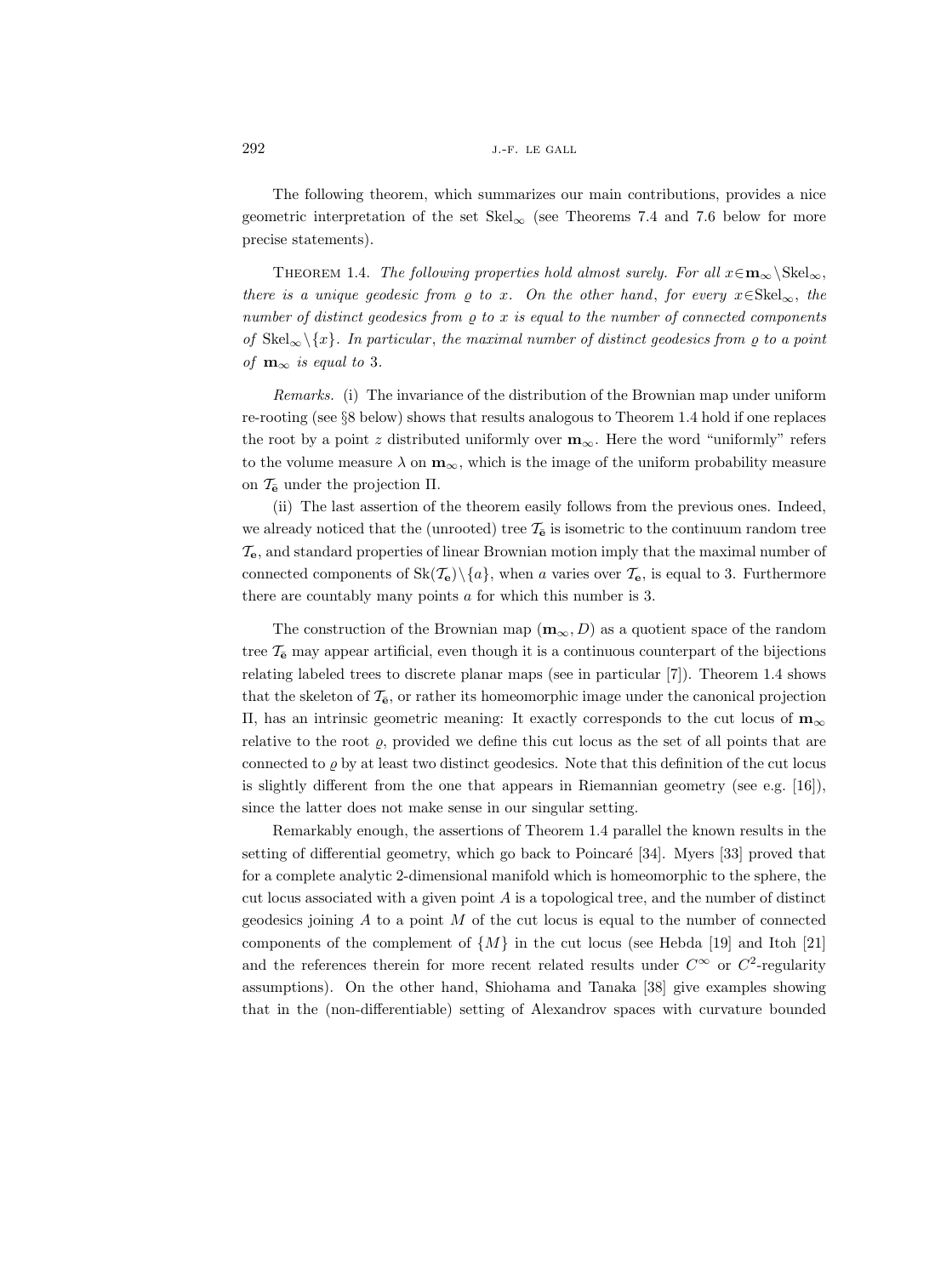from below, the cut locus may have a fractal structure.

We are able to give explicit formulas for all geodesics from the root to an arbitrary point of  $\mathbf{m}_{\infty}$ . Indeed all these geodesics are obtained as simple geodesics, which had already been considered in [29]. The main difficulty in the proof of Theorem 1.4 is to verify that there are no other geodesics from the root. To this end, we define for every point  $x \in \mathbf{m}_{\infty}$  a minimal and a maximal geodesic from the root to x. Loosely speaking, these are defined in such a way that any other geodesic from  $\varrho$  to x will lie "between" the minimal and the maximal one: See §4 for more exact statements. Then one needs to check that for a given point  $x \in \mathbf{m}_{\infty} \backslash \text{Skel}_{\infty}$ , the minimal and the maximal geodesic from  $\rho$  to x coincide, and therefore also coincide with the simple geodesic from  $\rho$  to x. For this purpose, the key step is to prove that a minimal (or maximal) geodesic cannot visit a point of Skel<sub>∞</sub>, except possibly at its endpoint. The technical estimates of §5 and §6 below are devoted to the proof of this property. Some of these estimates are of independent interest. In particular Corollary 6.2 gives the following uniform estimate on the volume of balls in  $(m_{\infty}, D)$ : For every  $\beta \in ]0,1[$ , there exists a (random) constant  $K_{\beta}$ such that the volume of any ball of radius r in  $\mathbf{m}_{\infty}$  is bounded above by  $K_{\beta}r^{4-\beta}$ , for every  $r>0$ . In the multifractal formalism, this means that the multifractal spectrum of the volume measure  $\lambda$  on  $\mathbf{m}_{\infty}$  is degenerate.

A rather surprising consequence of our results is the following remarkable confluence property of geodesics. For every  $\varepsilon > 0$ , there exists a (random) constant  $\alpha > 0$  such that, if  $\gamma$  and  $\gamma'$  are two geodesics starting from the root and with length greater than  $\varepsilon$ , we have  $\gamma(t) = \gamma'(t)$  for every  $t \in [0, \alpha]$  (Corollary 7.7). Some calculations related to a discrete version of this property can be found in Bouttier and Guitter [9] in the particular case of quadrangulations.

Let us comment on recent results related to the present work. The idea of studying continuous limits of discrete planar maps appeared in the pioneering paper of Chassaing and Schaeffer [13]. The problem of establishing a convergence of the type (1) was raised by Schramm [37] in the setting of triangulations. Marckert and Mokkadem [29] considered the case of quadrangulations and proved a weak form of the convergence (1). See also [27] for a generalization to Boltzmann distributions on bipartite planar maps. As an important ingredient of our proofs, we use a bijection between bipartite planar maps and certain labeled trees called mobiles, which is due to Bouttier, Di Francesco and Guitter [7]. The recent work of Miermont [30] and Miermont and Weill [32] strongly suggests that a convergence analogous to (1) should hold for planar maps that are not bipartite, such as triangulations. In a recent paper [31], Miermont has obtained, independently of the present work, certain uniqueness results for geodesics in continuous limits of discrete quadrangulations, in a setting which is however different from ours. See also the recent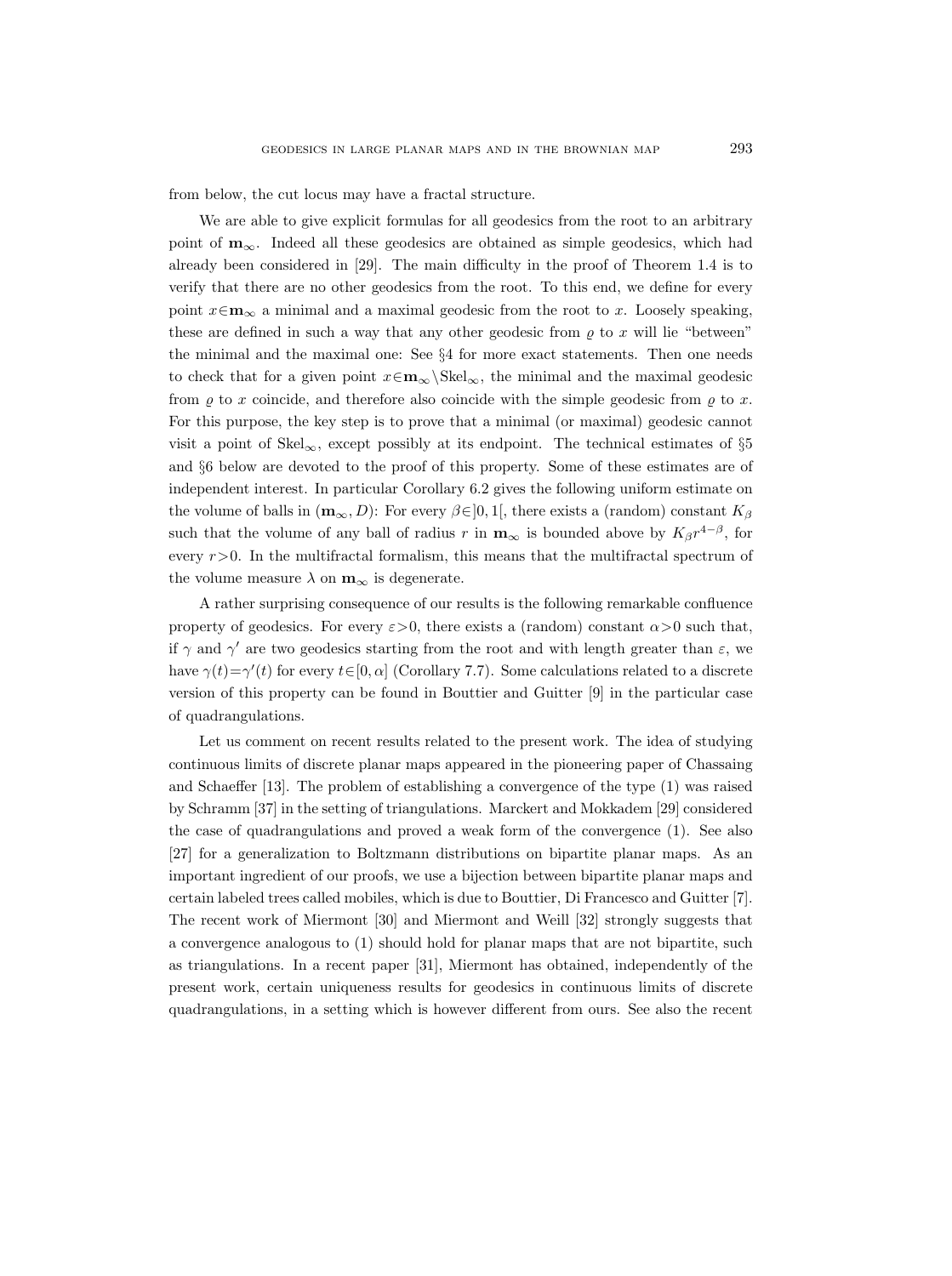work of Bouttier and Guitter [8] for a detailed discussion of the number of geodesics connecting two given points in a large planar map, and of exceptional pairs of points that can be linked by "truly" distinct geodesics. In a different but related direction, the papers of Angel and Schramm [5], Angel [4] and Chassaing and Durhuus [12] study various properties of random infinite planar maps that are uniformly distributed in some sense.

To complete this presentation, let us mention that planar maps are important objects in several areas of mathematics and physics. They have been studied extensively in combinatorics since the pioneering work of Tutte [39]. Planar maps, or maps on more general surfaces, have significant geometric and algebraic applications: See the book of Lando and Zvonkin [22]. The interest in planar maps in theoretical physics first arose from their connections with matrix integrals [20], [10]. More recently, planar maps have served as models of random (discrete) surfaces in the theory of 2-dimensional quantum gravity: See in particular the book of Ambjørn, Durhuus, and Jonsson [3]. Bouttier's recent thesis [6] provides a nice account of the relations between the statistical physics of random surfaces and the combinatorics of planar maps.

The paper is organized as follows. §2 contains a detailed presentation of the basic objects which are of interest in this work. In particular we discuss the Bouttier– Di Francesco–Guitter bijection between bipartite planar maps and the labeled trees called mobiles [7], which plays an important role in our arguments. Such bijections between maps and trees were discovered by Cori and Vauquelin [14] and then studied in particular by Schaeffer [36]. Theorem 2.2 restates the main result of [24] in a form convenient for our applications. §3 is devoted to some preliminary results. In §4, we recall the definition of simple geodesics, and we introduce minimal and maximal geodesics. The main result of this section is Proposition 4.1, which shows that the so-called minimal geodesic is indeed a geodesic. §5 proves the key technical estimate (Lemma 5.1). Loosely speaking, this lemma bounds the probability that the range of a minimal geodesic intersects (the image under the canonical projection of) an interval containing the right end of an excursion interval of  $\bar{e}$  with length greater than some fixed  $\delta > 0$ . The estimate of Lemma 5.1 is then used in §6 to prove Proposition 6.3, which shows that the range of a typical minimal geodesic does not intersect  $Skel_{\infty}$ . As another ingredient in the proof of Proposition 6.3, we use our uniform estimates for the volume of small balls in  $m_{\infty}$ . §7 contains the proof of our main results Theorems 7.4 and 7.6, from which Theorem 1.4 readily follows. §8 discusses the re-rooting invariance property of the Brownian map. Finally §9 provides applications to large planar maps, and gives the proofs of Propositions 1.1, 1.2 and 1.3. The proof of two technical discrete lemmas is presented in the appendix.

Let us conclude with a comment about sets of zero probability. As usual in a random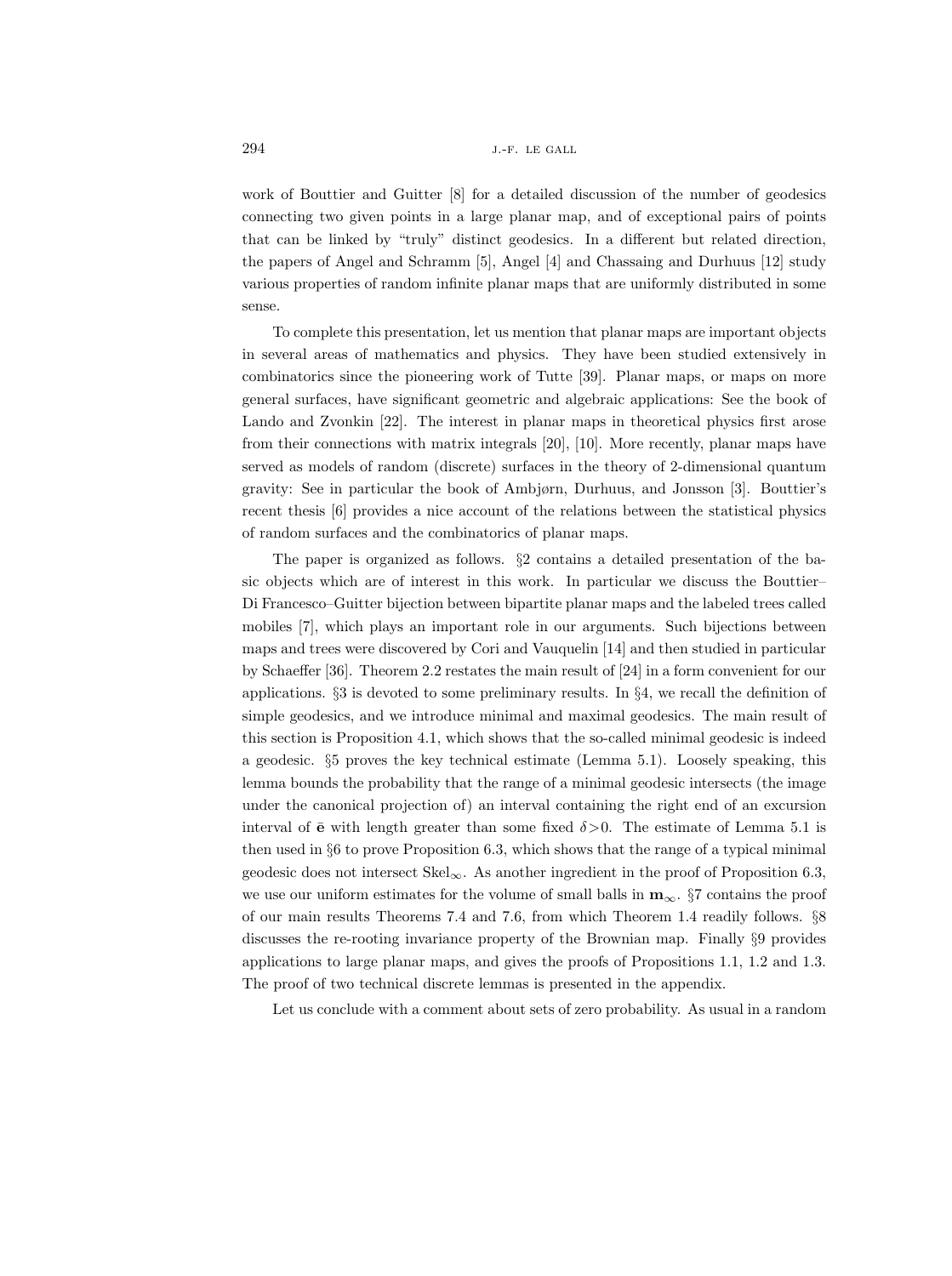setting, many of the results that are presented in this work hold almost surely, that is outside a set of zero probability. In a few instances, such as Lemma 3.4, this set of zero probability depends on the choice of a parameter  $U\in[0,1]$ , which corresponds to fixing a point of  $m_{\infty}$ . In such cases, we will always make this dependence clear: Compare Propositions 7.1 and 7.2 below for instance.

Acknowledgments. I am indebted to Frédéric Paulin for useful references and for his comments on a preliminary version of this work, and to Grégory Miermont for several stimulating conversations. I also thank Jérémie Bouttier and Emmanuel Guitter for keeping me informed about their recent work on geodesics in random planar maps. Finally, I wish to thank the referee for his careful reading of the original manuscript and several useful remarks.

#### 2. The Brownian map

# 2.1. Real trees

As was already mentioned in the introduction, the Brownian map is defined as a quotient space of a random real tree. We start by discussing real trees in a deterministic setting. A metric space  $(\mathcal{T}, d)$  is a *real tree* if the following two properties hold for every  $a, b \in \mathcal{T}$ .

(a) There is a unique isometric map  $f_{a,b}$  from  $[0, d(a, b)]$  into T such that  $f_{a,b}(0)=a$ and  $f_{a,b}(d(a, b)) = b$ .

(b) If q is a continuous injective map from [0, 1] into T, such that  $q(0)=a$  and  $q(1)=b$ , we have  $q([0, 1])=f_{a,b}([0, d(a, b)]).$ 

A rooted real tree is a real tree  $(\mathcal{T}, d)$  with a distinguished vertex  $\rho = \rho(\mathcal{T})$  called the root.

Let us consider a rooted real tree  $(\mathcal{T}, d)$  with root  $\varrho$ . To avoid trivialities, we assume that T has more than one point. For  $a \in T$ , the number  $d(\varrho, a)$  is called the *generation* of a in the tree T. For  $a, b \in T$ , the range of the mapping  $f_{a,b}$  in (a) is denoted by  $[[a, b]] = [[b, a]]$ : This is the line segment between a and b in the tree. We will also use the obvious notation  $\llbracket a, b \rrbracket$ ,  $\llbracket a, b \rrbracket$  and  $\llbracket a, b \rrbracket$ . For every  $a \in \mathcal{T}$ ,  $\llbracket \varrho, a \rrbracket$  is interpreted as the ancestral line of vertex a.

More precisely we can define a partial order on the tree, called the *genealogical* order, by setting  $a \prec b$  if and only if  $a \in [a, b]$ . If  $a \prec b$ , a is called an ancestor of b, and b is a descendant of a. If  $a, b \in \mathcal{T}$ , there is a unique  $c \in \mathcal{T}$  such that  $[[\varrho, a]] \cap [[\varrho, b]] = [[\varrho, c]]$ . We write  $c=a\Delta b$  and call c the most recent common ancestor to a and b. Note that  $[[a, b]] = [[a \triangle b, a]] \cup [[a \triangle b, b]].$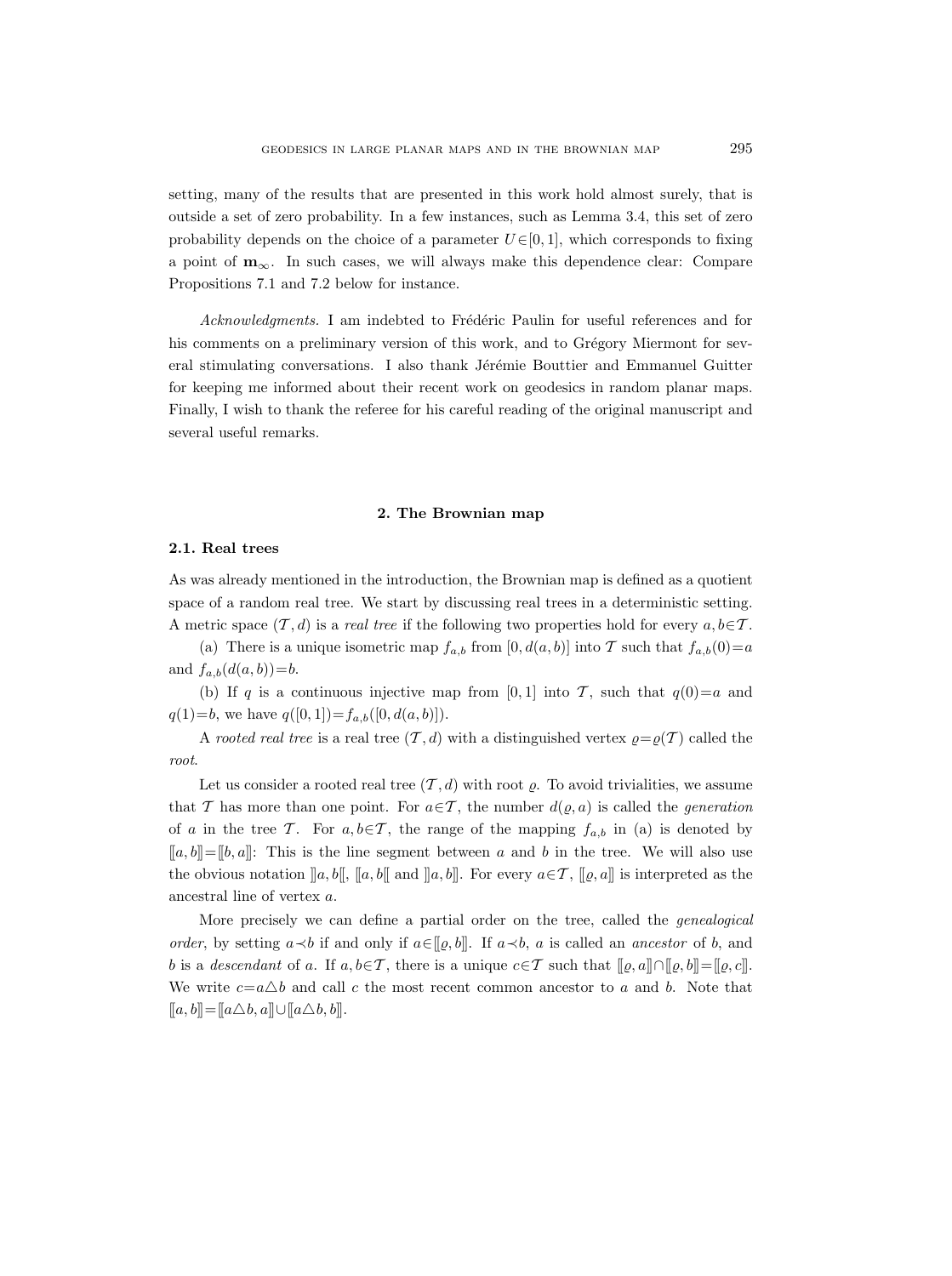The multiplicity of a vertex  $a \in \mathcal{T}$  is the number of connected components of  $\mathcal{T} \setminus \{a\}.$ In particular, a is called a *leaf* if it has multiplicity one. The *skeleton*  $Sk(\mathcal{T})$  is the set of all vertices a of T which are not leaves. Note that  $Sk(T)$  equipped with the induced metric is itself a (non-compact) real tree. A point  $a \in Sk(\mathcal{T})$  is called *simple* if  $\mathcal{T} \setminus \{a\}$  has exactly two connected components. If  $\mathcal{T} \setminus \{a\}$  has (at least) three connected components, we say that  $a$  is a branching point of  $\mathcal T$ .

If  $a \in \mathcal{T}$ , the subtree of descendants of a is denoted by  $\mathcal{T}(a)$  and defined by

$$
\mathcal{T}(a) = \{b \in \mathcal{T} : a \prec b\}.
$$

If  $a \neq \rho$ , a belongs to  $\text{Sk}(\mathcal{T})$  if and only if  $\mathcal{T}(a) \neq \{a\}.$ 

## 2.2. Coding compact real trees

Compact real trees can be coded by "contour functions". Let  $\sigma > 0$  and let q be a continuous function from  $[0, \sigma]$  into  $[0, \infty]$  such that  $g(0)=g(\sigma)=0$ . To avoid trivialities, we will also assume that g is not identically zero. For every  $s, t \in [0, \sigma]$ , we set

$$
m_g(s,t) = \min_{r \in [s \wedge t, s \vee t]} g(r),
$$

and

$$
d_g(s, t) = g(s) + g(t) - 2m_g(s, t).
$$

It is easy to verify that  $d_g$  is a pseudo-metric on  $[0, \sigma]$ . As usual, we introduce the equivalence relation  $s \sim_g t$  if and only if  $d_g(s,t)=0$  (or equivalently if and only if  $g(s)=g(t)=$  $m_g(s, t)$ ). The function  $d_g$  induces a distance on the quotient space  $\mathcal{T}_g := [0, \sigma] / \sim_g$ , and we keep the notation  $d_g$  for this distance. We denote by  $p_g: [0, \sigma] \to T_g$  the canonical projection. Clearly  $p_g$  is continuous (when  $[0, \sigma]$  is equipped with the Euclidean metric and  $\mathcal{T}_g$  with the metric  $d_g$ ), and therefore  $\mathcal{T}_g=p_g([0, \sigma])$  is a compact metric space. Moreover, it is easy to verify that the topology induced by  $d_g$  coincides with the quotient topology on  $\mathcal{T}_a$ .

By [15, Theorem 2.1], the metric space  $(\mathcal{T}_g, d_g)$  is a (compact) real tree. Furthermore the mapping  $g \mapsto T_q$  is continuous with respect to the Gromov–Hausdorff distance, if the set of continuous functions  $g$  is equipped with the supremum distance. We will always view  $(\mathcal{T}_g, d_g)$  as a rooted real tree with root  $\varrho_g=p_g(0)=p_g(\sigma)$ . Note that  $d_g(\varrho_g, a)=g(s)$ if  $a=p_a(s)$ .

If  $s, t \in [0, \sigma]$ , the property  $p_q(s) \prec p_q(t)$  holds if and only if  $g(s) = m_q(s, t)$ . Suppose that  $0 \le s < t \le \sigma$ . Then  $[[p_g(s), p_g(t)]] \subset p_g([s, t])$ , and in particular  $p_g(s) \triangle p_g(t) = p_g(r)$  for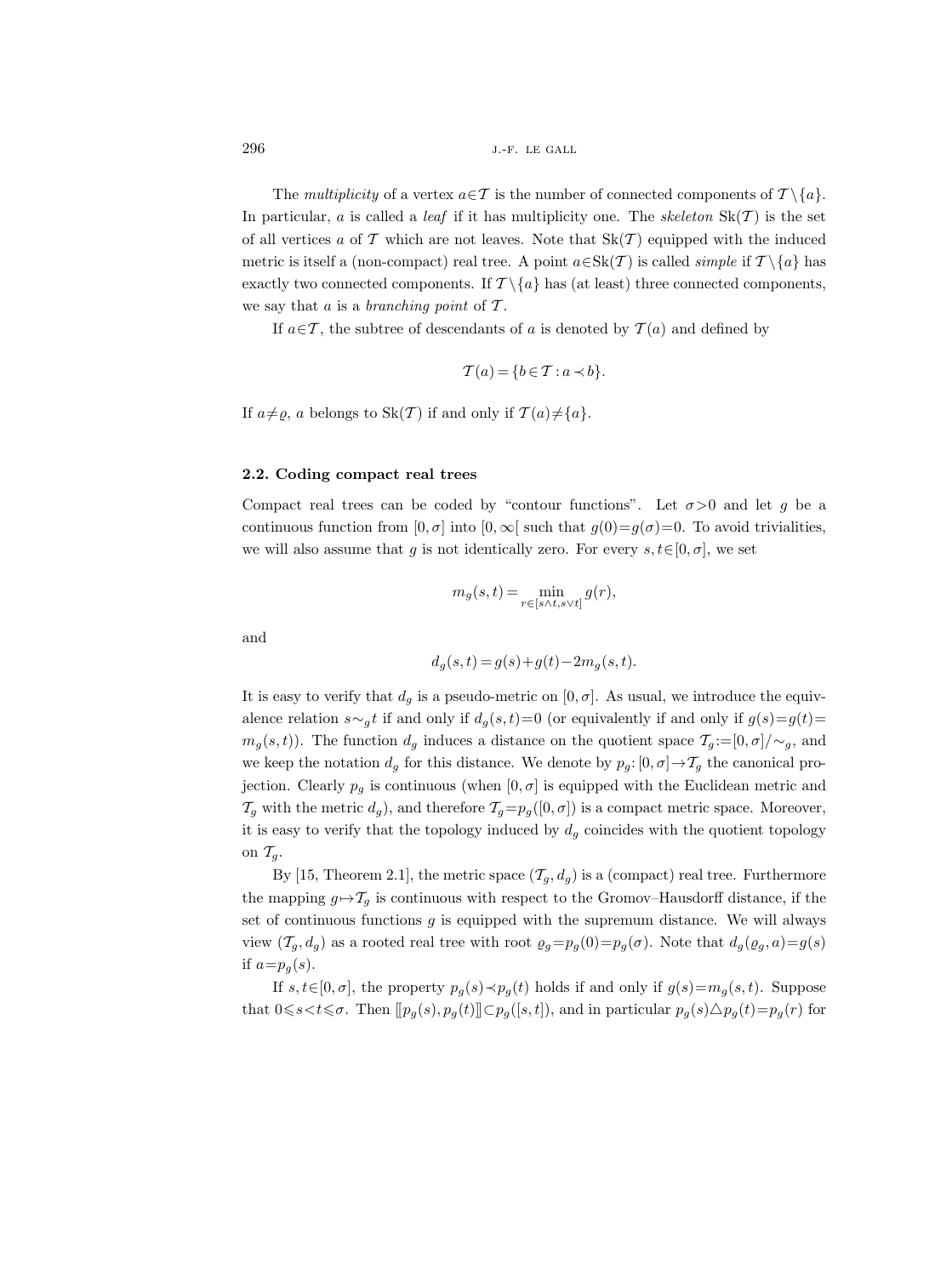any  $r \in [s, t]$  such that  $p_q(r) = m_q(s, t)$ . Such simple remarks will be used without further comment in the forthcoming proofs.

Let  $a \in \mathcal{T}_q$  and let  $s(a)$  (resp.  $t(a)$ ) denote the smallest (resp. largest) element in  $p_g^{-1}(a)$ . Then  $\mathcal{T}_g(a)=p_g([s(a), t(a)])$ . Hence, if g is not constant on any non-trivial interval, a vertex  $a \neq \varrho_g$  belongs to  $Sk(\mathcal{T}_g)$  if and only if  $s(a) < t(a)$ , that is if  $p_g^{-1}(a)$  is not a singleton. Moreover, if g does not vanish on  $]0, \sigma[$ , then  $\varrho_q \notin Sk(\mathcal{T}_q)$ . The last two properties will hold a.s. for the (random) functions g that are considered below.

## 2.3. The Brownian snake

Let q be as in the previous subsection, and also assume that  $q$  is Hölder continuous with exponent  $\delta$  for some  $\delta > 0$ . We first introduce the Brownian snake driven by the function q.

Let W be the space of all finite paths in  $\mathbb{R}$ . Here a *finite path* is simply a continuous mapping  $w: [0, \zeta] \to \mathbb{R}$ , where  $\zeta = \zeta_{(w)}$  is a non-negative real number called the *lifetime* of w. The set  $W$  is a Polish space when equipped with the distance

$$
d_{\mathcal{W}}(w, w') = |\zeta_{(w)} - \zeta_{(w')}| + \sup_{t \geq 0} |w(t \wedge \zeta_{(w)}) - w'(t \wedge \zeta_{(w')})|.
$$

The endpoint (or tip) of the path w is denoted by  $\hat{w} = w(\zeta(w))$ . For every  $x \in \mathbb{R}$ , we set  $\mathcal{W}_x = \{w \in \mathcal{W}: w(0) = x\}.$ 

The *Brownian snake* driven by g is the continuous random process  $(W_s^g)_{0 \leq s \leq \sigma}$  taking values in  $W_0$ , whose distribution is characterized by the following properties:

(a) For every  $s \in [0, \sigma], \zeta_{(W_s^g)} = g(s)$ .

(b) The process  $(W_s^g)_{0 \leq s \leq \sigma}$  is time-inhomogeneous Markov, and its transition kernels are specified as follows: If  $0 \le s \le s'$ , then

•  $W_{s'}^g(t) = W_s^g(t)$  for every  $t \in [0, m_g(s, s')]$ , a.s.;

• the random path  $(W_{s'}^g(m_g(s, s') + t) - W_{s'}^g(m_g(s, s')))_{0 \leq t \leq g(s') - m_g(s, s')}$  is independent of  $W_s^g$  and distributed as a 1-dimensional Brownian motion started at 0 and stopped at time  $g(s') - m_g(s, s')$ .

Informally, the value  $W_s^g$  of the Brownian snake at time s is a random path with lifetime  $g(s)$ . When  $g(s)$  decreases, the path is erased from its tip, and when  $g(s)$ increases, the path is extended by adding "little pieces" of Brownian paths at its tip. The path continuity of the process  $(W_s^g)_{0 \leq s \leq \sigma}$  (or rather the existence of a modification with continuous sample paths) easily follows from the fact that  $g$  is Hölder continuous.

Property (b) implies that if  $s \sim_g s'$  then  $W_s^g = W_{s'}^g$  a.s., and this property holds simultaneously for all pairs  $(s, s')$  outside a single set of zero probability, by a continuity argument. Hence we may view  $W^g$  as indexed by the tree  $\mathcal{T}_q=[0,\sigma]/\sim_q$ . We write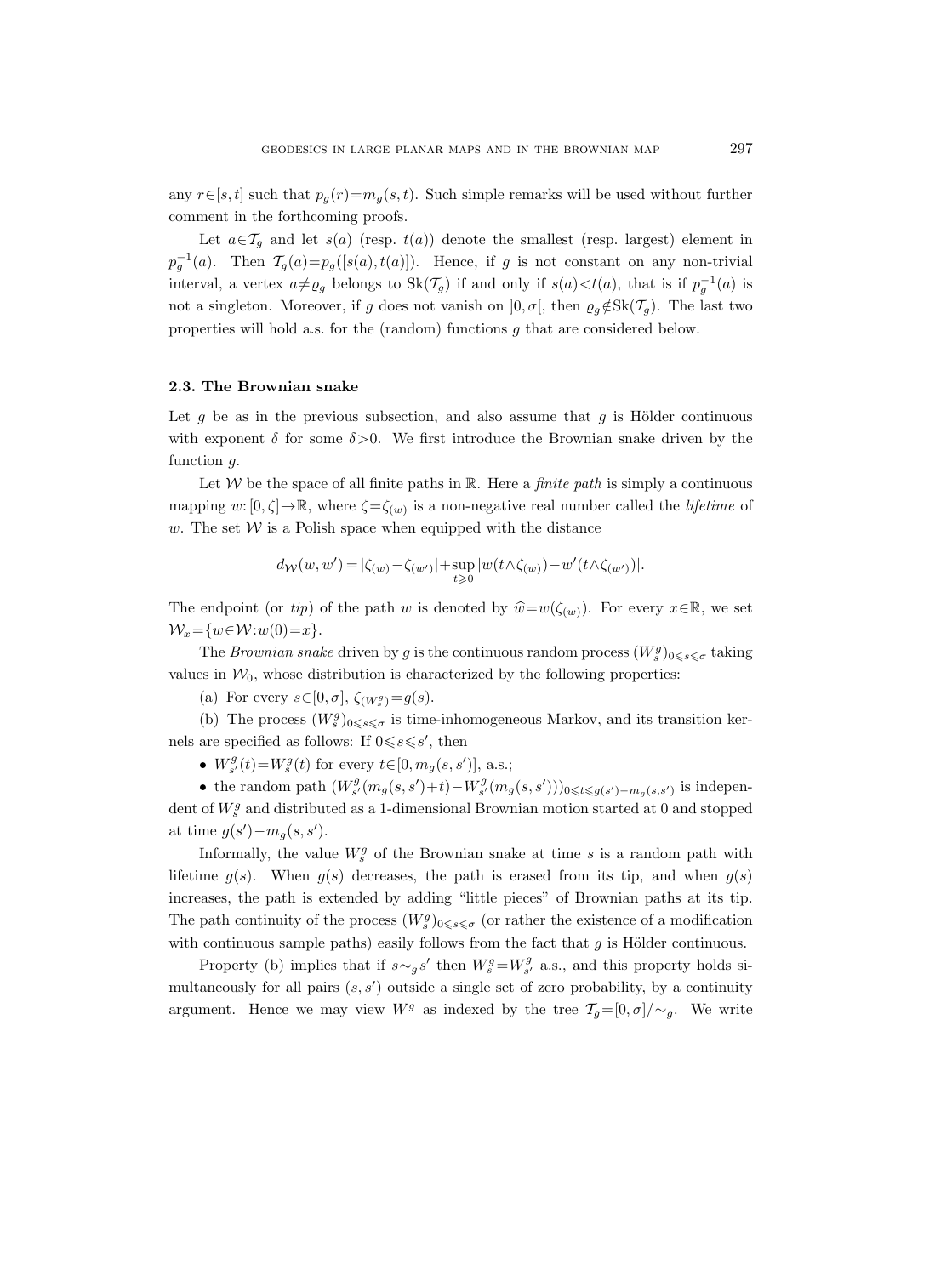$Z_s^g = W_s^g$  for the endpoint of  $W_s$ . According to the preceding remark, we can view  $Z^g$  as indexed by the tree  $\mathcal{T}_g$ : If  $a \in \mathcal{T}_g$ , we interpret  $Z_a^g$  as the spatial position of the vertex a. Then it is not difficult to verify that, for every  $r \in [0, d_g(\varrho_g, a)]$ ,  $W_a^g(r)$  is the spatial position of the ancestor of  $a$  at generation  $r$ .

The process  $(Z_a^g)_{a \in \mathcal{T}_g}$  can be viewed as Brownian motion indexed by  $\mathcal{T}_g$ : Indeed it is a centered Gaussian process such that  $Z_{\varrho_g}^g=0$  and  $E[(Z_a^g-Z_b^g)^2]=d_g(a,b)$  for every  $a, b \in \mathcal{T}_q$ .

We now randomize the coding function g. Let  $\mathbf{e} = (\mathbf{e}_t)_{t \in [0,1]}$  be the normalized Brownian excursion, and take  $q=e$  and  $\sigma=1$  in the previous discussion. The random real tree  $(\mathcal{T}_{\mathbf{e}}, d_{\mathbf{e}})$  coded by **e** is the so-called *continuum random tree*. Using the fact that local minima of Brownian motion are distinct, one easily checks that points of  $\mathcal{T}_{e}$  can have multiplicity at most 3 (equivalence classes for  $\sim_e$  can contain at most three points).

We then consider the process  $(W_s^{\mathbf{e}})_{s\in[0,1]}$  such that conditionally given  $\mathbf{e}, (W_s^{\mathbf{e}})_{s\in[0,1]}$ is the Brownian snake driven by **e**. Notice that for every  $s \in [0, 1]$ ,  $W_s^{\mathbf{e}} = (W_s^{\mathbf{e}}(t), 0 \leq t \leq \mathbf{e}_s)$ is now a random path with a random lifetime  $\mathbf{e}_s$ . As previously, we write  $Z_s^{\mathbf{e}} = \widetilde{W}_s^{\mathbf{e}}$  for the endpoint of  $W_s^{\mathbf{e}}$ . We refer to [23] for a detailed discussion of the Brownian snake driven by a Brownian excursion, and its connections with non-linear partial differential equations.

## 2.4. Conditioning the Brownian snake

In view of our applications, it is important to consider the process  $(W_s^{\mathbf{e}})_{s\in[0,1]}$  conditioned on the event

$$
W^\mathbf{e}_s(t)\geqslant 0\quad\text{for every }s\in[0,1]\text{ and }t\in[0,\mathbf{e}_s].
$$

Here some justification is needed for the conditioning, since the latter event has probability zero. The paper [26] describes several limit procedures that allow one to make sense of the previous conditioning. These procedures all lead to the same limiting process  $\overline{W}$ which can be described as follows from the original process  $W^e$ . Set

$$
Z_*=\min_{t\in[0,1]}Z_t^\mathbf{e}
$$

and let  $s_*$  be the (almost surely) unique time in [0, 1] such that  $Z_{s_*}^{\mathbf{e}} = Z_*$ . The fact that the minimum  $Z_*$  is attained at a unique time ([26, Proposition 2.5]) entails that the vertex  $p_{e}(s_{*})$  is a leaf of the tree  $\mathcal{T}_{e}$ . For every  $s, t \in [0, 1]$ , set

$$
s\oplus t=\left\{\begin{array}{ll} s+t, & \text{if } s+t\leqslant 1,\\ s+t-1, & \text{if } s+t>1.\end{array}\right.
$$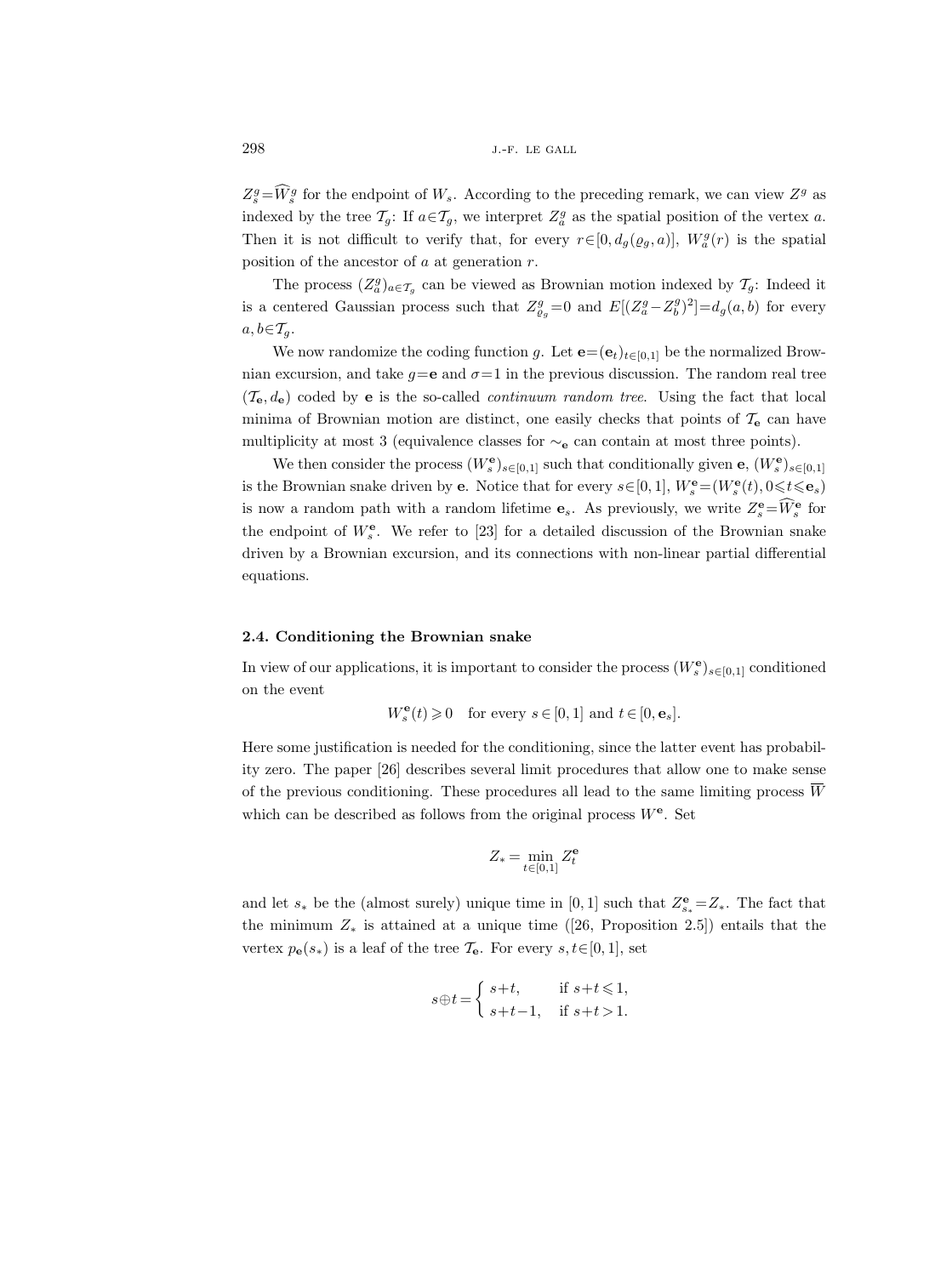Then, for every  $t \in [0, 1]$ , we set

- $\bar{\mathbf{e}}_t = \mathbf{e}_{s_*} + \mathbf{e}_{s_* \oplus t} 2m_e(s_*, s_* \oplus t);$
- $\overline{Z}_t = Z_{s_* \oplus t}^{\mathbf{e}} Z_{s_*}^{\mathbf{e}}$ .

Note that  $\overline{Z}_0 = \overline{Z}_1 = 0$  and  $\overline{Z}_t > 0$  for every  $t \in ]0,1[$ . The function  $\overline{e}$  is continuous on [0, 1], positive on [0, 1], and such that  $\bar{\mathbf{e}}_0=\bar{\mathbf{e}}_1=0$ . Hence the tree  $\mathcal{T}_{\bar{\mathbf{e}}}$  is well defined, and this tree is isometrically identified with the tree  $\mathcal{T}_{e}$  re-rooted at the (minimizing) vertex  $p_{e}(s_{*})$ : See [15, Lemma 2.2]. To simplify notation, we will write  $\rho = \rho_{\bar{e}}$  for the root of  $\mathcal{T}_{\bar{e}}$ .

One easily verifies that  $s \sim_{\mathbf{\bar{e}}} t$  if and only if  $s_* \oplus s \sim_{\mathbf{\bar{e}}} s_* \oplus t$ , and so  $\overline{Z}_t$  only depends on the equivalence class of t in the tree  $\mathcal{T}_{\bar{e}}$ . Therefore, we may and will often view  $\bar{Z}$  as indexed by vertices of the tree  $\mathcal{T}_{\mathbf{\bar{e}}}.$ 

The conditioned Brownian snake  $(\overline{W}_s)_{s\in[0,1]}$  is now defined by the following properties. For every  $s \in [0, 1]$ ,  $\overline{W}_s$  is the random element of  $\mathcal{W}_0$  such that

(a) the lifetime of  $\overline{W}_s$  is  $\overline{\mathbf{e}}_s$ ,

(b) we have  $\widehat{\overline{W}}_s = \overline{Z}_s$ , and more generally, for every  $r \in [0, \bar{\mathbf{e}}_s]$ ,  $\overline{W}_s(r) = \overline{Z}_{a_s(r)}$ , where  $a_s(r)$  is the ancestor of  $p_{\bar{\mathbf{e}}}(s)$  at generation r in the tree  $\mathcal{T}_{\bar{\mathbf{e}}}.$ 

To interpret this definition, note that  $\overline{Z}$  and  $\overline{W}$  can both be viewed as indexed by the tree  $\mathcal{T}_{\mathbf{\bar{e}}}$ , which is identified with the tree  $\mathcal{T}_{\mathbf{e}}$  re-rooted at the minimal spatial position. The new spatial positions  $Z_a$  on the re-rooted tree are obtained by shifting the original spatial positions  $Z_a^e$  in such a way that the position of the new root is still zero, and the path  $\overline{W}_a$  just gives the (new) spatial positions along the ancestral line of a in the re-rooted tree. See [26] for more details.

#### 2.5. The Brownian map

To simplify notation we write  $\sim$  instead of  $\sim_{\mathbf{\bar{e}}}$  in the remaining part of this work. Then  $\sim$  is a (random) equivalence relation on [0, 1] whose graph is closed.

We now use the process  $(\bar{Z}_t)_{t\in[0,1]}$  of the previous subsection to define one more (random) equivalence relation on [0, 1]. For every  $s, t \in [0, 1]$ , we write

$$
s \approx t \quad \text{if and only if} \quad \overline{Z}_s = \overline{Z}_t = \min_{s \wedge t \leq r \leq s \vee t} \overline{Z}_r.
$$

Notice the obvious similarity with the definition of  $\sim$  (in fact the equivalence relation ≈ is nothing but  $\sim_{\overline{Z}}$ ). From the fact that local minima of  $Z^{\mathbf{e}}$  are distinct ([25, Lemma 3.1]), one easily obtains that equivalence classes of  $\approx$  contain one, two or three points at most: See the discussion in [25, §2].

We say that  $t \in [0, 1]$  is a *left-increase time* of  $\bar{e}$  (resp. of  $\bar{Z}$ ) if there exists  $\varepsilon \in [0, t]$ such that  $\bar{\mathbf{e}}_r \geq \bar{\mathbf{e}}_t$  (resp.  $\bar{Z}_r \geq \bar{Z}_t$ ) for every  $r \in [t-\varepsilon, t]$ . We similarly define the notion of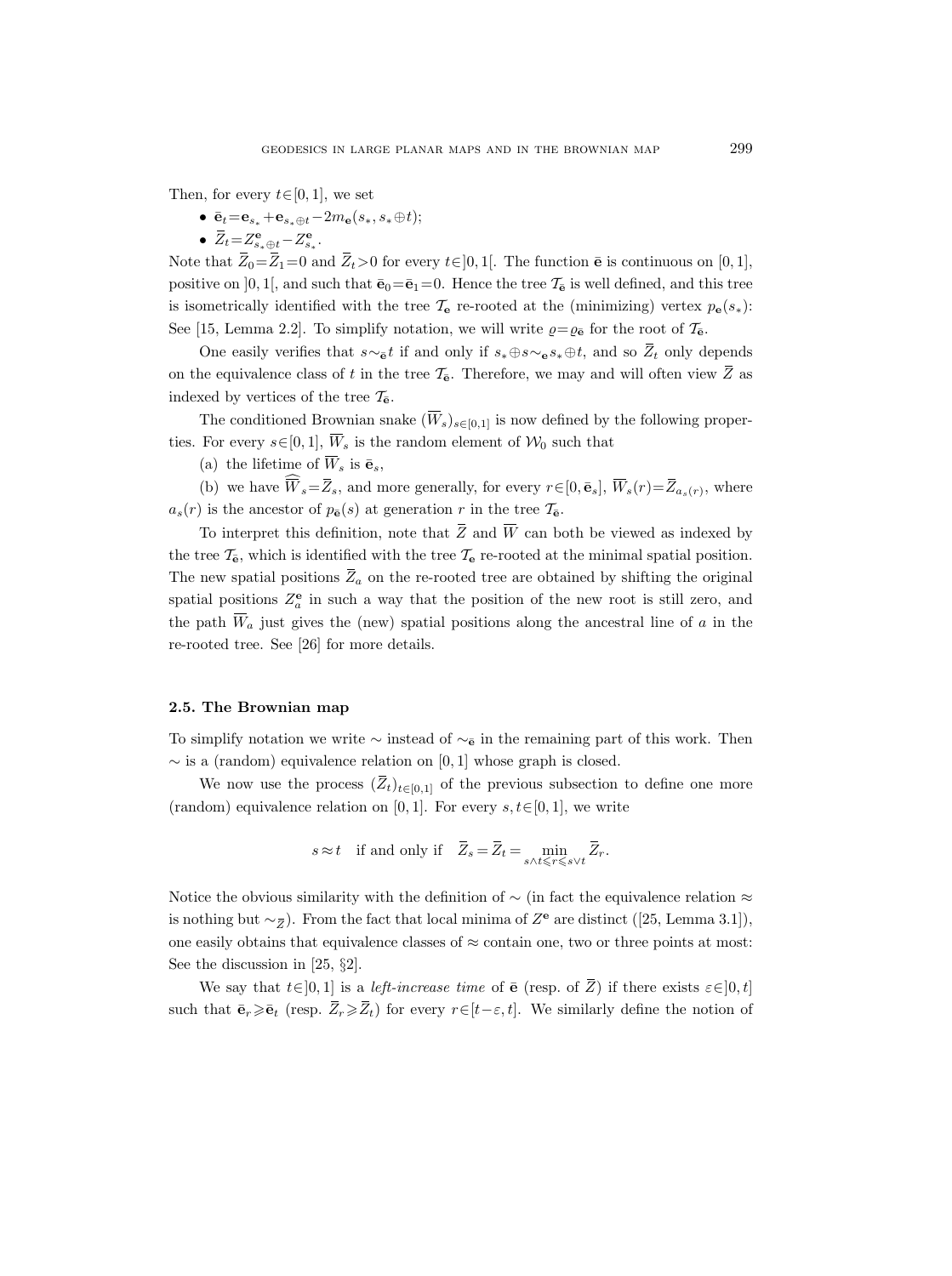a right-increase time. For  $t \in ]0,1[$ ,  $p_{\mathbf{\bar{e}}}(t) \in Sk(\mathcal{T}_{\mathbf{\bar{e}}})$  if and only if t is a left-increase or a right-increase time of  $\bar{e}$ .

LEMMA 2.1. With probability 1, any point  $t \in ]0,1[$  which is a right-increase or a leftincrease time of  $\bar{e}$  is neither a right-increase nor a left-increase time of  $\bar{Z}$ . Consequently, it is almost surely true that, for every s, t, r∈[0, 1[, the properties s∼t and s≈r imply that  $s=t$  or  $s=r$ .

In other words, if the equivalence class of  $s \in ]0,1[$  for  $\sim$  is not a singleton, then its equivalence class for  $\approx$  must be a singleton, and conversely (we need to exclude the values s=0 and s=1, since clearly the pair  $\{0, 1\}$  is an equivalence class for both  $\sim$  and  $\approx$ ). Lemma 2.1 is proved in [25] (Lemma 3.2). This lemma plays a very important role in what follows. We will systematically discard the negligible set on which the conclusion of Lemma 2.1 does not hold.

Due to Lemma 2.1, we can define a new equivalence relation  $\simeq$  on [0, 1] whose graph is the union of the graphs of  $\sim$  and  $\approx$  respectively: s≃t if and only if s∼t or s≈t.

By definition, the *Brownian map*  $\mathbf{m}_{\infty}$  is the quotient space  $[0, 1]/\simeq$ , equipped with a random distance D which is obtained as a weak limit of the graph distance on approximating discrete maps. We will explain this in greater detail below, but we already record certain properties that can be found in [24]. It is more convenient to view  $D$  as a pseudo-distance on [0, 1]. Precisely, the random process  $(D(s,t))_{s,t\in[0,1]}$  is continuous, takes values in  $[0, \infty)$ , and satisfies the following conditions:

- (i)  $D(s, t) = D(t, s)$  and  $D(r, t) \leq D(r, s) + D(s, t)$  for every  $r, s, t \in [0, 1]$ ;
- (ii)  $D(s,t)=0$  if and only  $s\simeq t$ , for every  $s, t\in [0,1]$ ;
- (iii)  $D(0, t) = \overline{Z}_t$  for every  $t \in [0, 1]$ ;
- (iv)  $D(s,t) \leq \overline{Z}_s + \overline{Z}_t 2 \min_{s \wedge t \leq r \leq s \vee t} \overline{Z}_r$  for every  $s, t \in [0, 1].$

Due to (i) and (ii), D induces a distance on the quotient space  $\mathbf{m}_{\infty}=[0,1]/\simeq$ , which is still denoted by D. The (random) metric space  $([0, 1]/\simeq, D)$  appears as a limit of rescaled planar maps, in the sense of the Gromov–Hausdorff convergence: See §2.7 below. The canonical projection from [0, 1] onto  $\mathbf{m}_{\infty}$  will be denoted by **p**. By definition, the *volume* measure  $\lambda$  on  $\mathbf{m}_{\infty}$  is the image of Lebesgue measure on [0, 1] under **p**.

In agreement with the presentation that was given in the introduction above, it is often useful to view the Brownian map as a quotient space of the random real tree  $\mathcal{T}_{e}$ . Note that the equivalence relation  $\approx$  makes sense on  $\mathcal{T}_{\mathbf{e}}$ : If  $a, b \in \mathcal{T}_{\mathbf{e}}$ ,  $a \approx b$  if and only if there exist a representative s of a and a representative t of b in [0, 1] such that  $s \approx t$ . Then, D induces a pseudo-distance on  $\mathcal{T}_{\mathbf{\bar{e}}}\colon D(a, b) = D(s, t)$  if s (resp. t) is any representative of a (resp. b). The quotient space  $\mathcal{T}_{\bar{e}}/\approx$ , equipped with D, is a metric space, which is canonically identified with  $(m_\infty, D)$ . This slightly different perspective will be useful as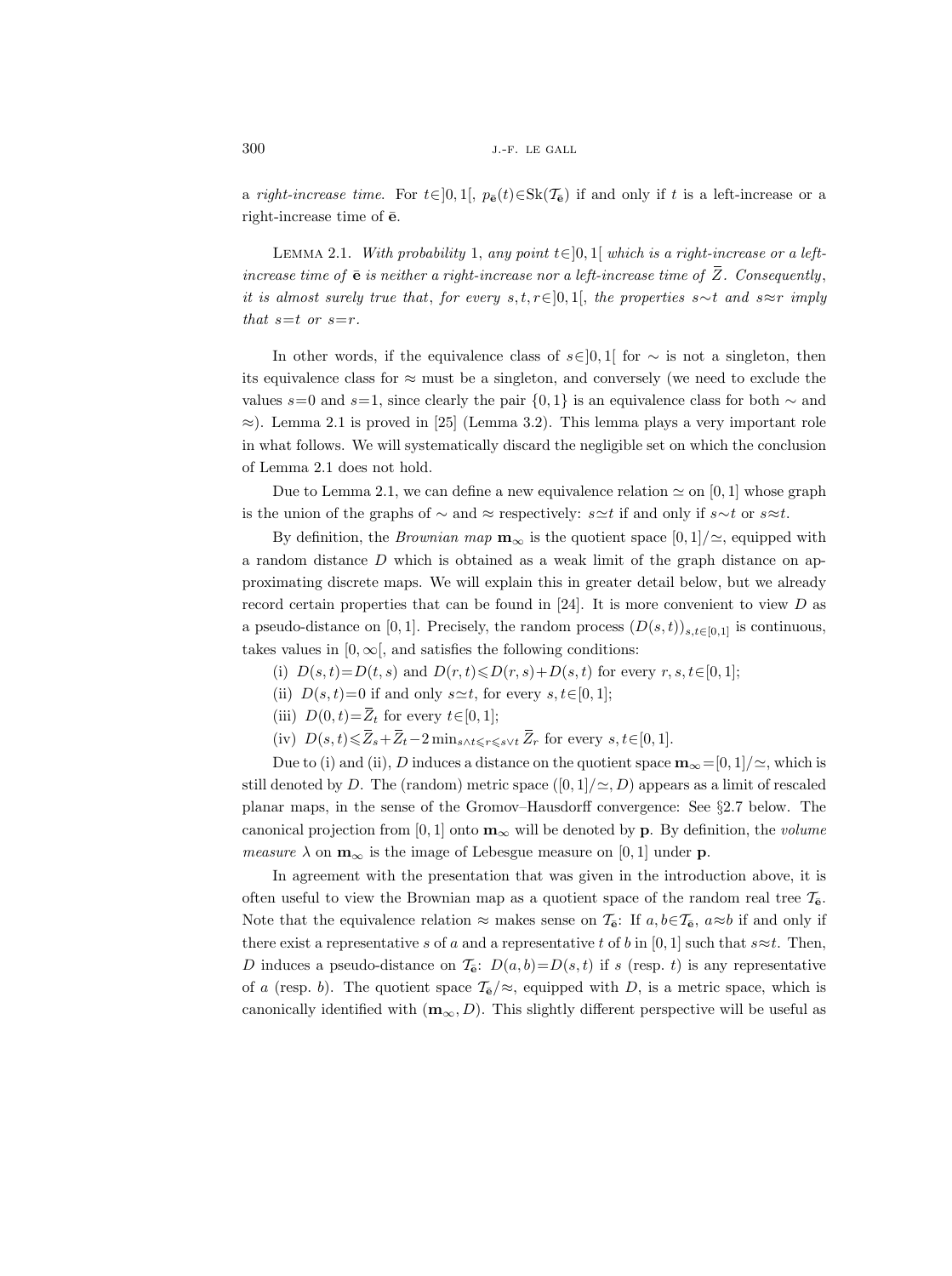the genealogical structure of  $\mathcal{T}_{\bar{e}}$  plays an important role in our arguments. Note that the equivalence class of any  $a \in Sk(\mathcal{T}_{\bar{e}})$  for  $\approx$  is a singleton, by Lemma 2.1.

As in §1, the canonical projection from  $\mathcal{T}_{\mathbf{\bar{e}}}$  onto  $\mathbf{m}_{\infty}$  is denoted by  $\Pi$ . Note that  $\mathbf{p}=\Pi\circ p_{\mathbf{\bar{e}}}$  (as above  $p_{\mathbf{\bar{e}}}$  denotes the canonical projection from [0, 1] onto  $\mathcal{T}_{\mathbf{\bar{e}}})$ . Both projections **p** and  $\Pi$  are continuous, when [0, 1] is equipped with the usual topology and  $\mathcal{T}_{\mathbf{e}}$ with the distance  $d_{\mathbf{\bar{e}}}$ : For the first one, this is a consequence of (iv), and the result for the second one follows because the topology of  $\mathcal{T}_6$  is the quotient topology. It will be important to carefully distinguish elements of [0, 1] from their equivalence classes in  $\mathbf{m}_{\infty}$ or in  $\mathcal{T}_{\mathbf{e}}$ . We will typically use the letters s, t to denote elements of [0, 1], a, b for elements of  $\mathcal{T}_{\bar{e}}$  and  $x, y$  for elements of  $\mathbf{m}_{\infty}$ . The symbol  $\varrho$  will stand both for the root of  $\mathcal{T}_{\bar{e}}$  and for the corresponding element in  $m_{\infty}$ , which is just the equivalence class of 0 or of 1.

If  $x \in \mathbf{m}_{\infty}$ , property (iii) above implies that  $\overline{Z}_t = D(\rho, x)$  for every  $t \in [0, 1]$  such that  $\mathbf{p}(t)=x$ . So  $\overline{Z}$  can also be viewed as a random function on  $\mathbf{m}_{\infty}$ . We will write indifferently  $\overline{Z}_x=\overline{Z}_a=\overline{Z}_s$  and  $D(x, y)=D(a, b)=D(s, t)$ , when  $x, y \in \mathbf{m}_{\infty}$ ,  $a, b \in \mathcal{T}_{\mathbf{e}}$  and  $s, t \in [0, 1]$  are such that  $\mathbf{p}(s) = \Pi(a) = x$  and  $\mathbf{p}(t) = \Pi(b) = y$ .

## 2.6. Discrete maps and the Bouttier–Di Francesco–Guitter bijection

Recall that the integer  $p\geqslant 2$  is fixed throughout this work, and that  $\mathcal{M}_n^p$  denotes the set of all rooted  $2p$ -angulations with n faces. We will first discuss the Bouttier–Di Francesco– Guitter bijection between  $\mathcal{M}_n^p$  and the set of all p-mobiles with n black vertices.

We use the standard formalism for plane trees as found in [24, §2.1]. A plane tree  $\tau$ is a finite subset of the set

$$
\mathcal{U} = \bigcup_{n=0}^{\infty} \mathbb{N}^n
$$

of all finite sequences of positive integers (including the empty sequence  $\varnothing$ ), which satisfies three obvious conditions: First  $\varnothing \in \tau$ , then, for every  $v=(u_1, ..., u_k)\in \tau$  with  $k\geqslant 1$ , the sequence  $(u_1, ..., u_{k-1})$  (the "parent" of v) also belongs to  $\tau$ , and finally for every v=  $(u_1, ..., u_k) \in \tau$  there exists an integer  $k_v(\tau) \geq 0$  (the "number of children" of v) such that the vertex  $vj := (u_1, ..., u_k, j)$  belongs to  $\tau$  if and only if  $1 \leq j \leq k_v(\tau)$ . The generation of  $v=(u_1,..., u_k)$  is denoted by  $|v|=k$ . The notions of an ancestor and a descendant in the tree  $\tau$  are defined in an obvious way.

A p-tree is a plane tree  $\tau$  that satisfies the following additional property: For every  $v \in \tau$  such that |v| is odd,  $k_v(\tau) = p-1$ .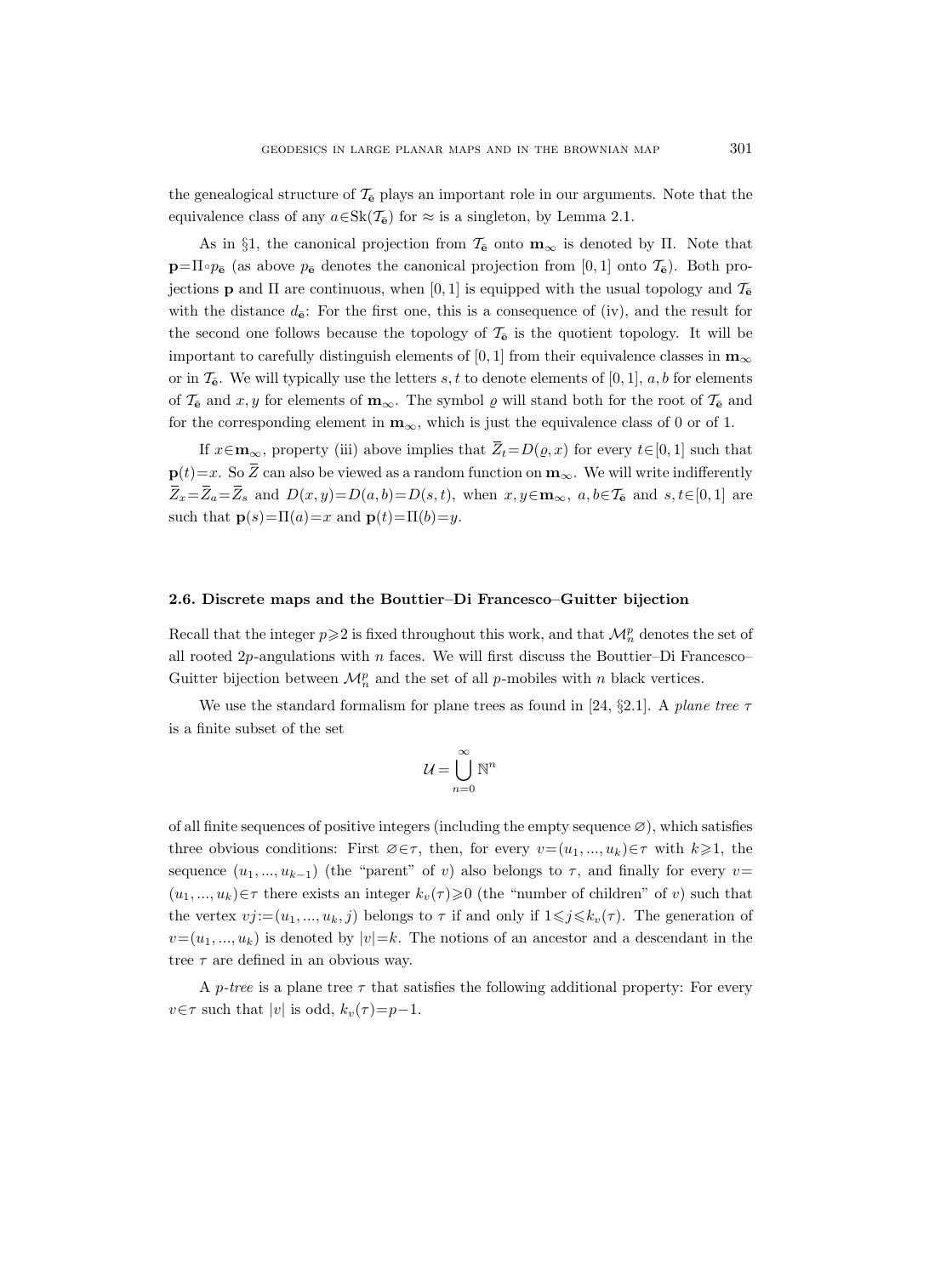

Figure 1. A 3-tree  $\tau$  and the associated contour function  $C^{\tau^{\circ}}$  of  $\tau^{\circ}$ .

If  $\tau$  is a p-tree, the vertices v of  $\tau$  such that |v| is even are called white vertices, and vertices v of  $\tau$  such that |v| is odd are called black vertices. We denote by  $\tau^{\circ}$  the set of all white vertices of  $\tau$  and by  $\tau^*$  the set of all black vertices. See the left side of Figure 1 for an example of a 3-tree.

A (rooted) p-mobile is a pair  $\theta = (\tau, (\ell_v)_{v \in \tau})$  that consists of a p-tree  $\tau$  and a collection of integer labels assigned to the white vertices of  $\tau$ , such that the following properties hold:

(a)  $\ell_{\varnothing} = 1$  and  $\ell_v \geq 1$  for each  $v \in \tau^{\circ}$ ;

(b) let  $v \in \tau^*$ , let  $v_{(0)}$  be the parent of v and let  $v_{(j)}=vj$ ,  $1 \leq j \leq p-1$ , be the children of v; then for every  $j \in \{0, 1, ..., p-1\}$ ,  $\ell_{v_{(j+1)}} \geq \ell_{v_{(j)}}-1$ , where by convention  $v_{(p)}=v_{(0)}$ .

The left side of Figure 2 gives an example of a 3-mobile. The numbers appearing inside the circles representing white vertices are the labels assigned to these vertices. Condition (b) above means that if one lists the white vertices adjacent to a given black vertex in clockwise order, the labels of these vertices can decrease by at most 1 at each step.

We will now describe the Bouttier–Di Francesco–Guitter bijection between  $\mathcal{M}^p_n$  and the set of all p-mobiles with n black vertices. This bijection can be found in [7,  $\S2$ ] in the more general setting of bipartite planar maps. Note that [7] deals with pointed planar maps rather than with rooted planar maps. However, the results described below easily follow from [7].

Let  $\tau$  be a p-tree with n black vertices and let  $k=\#\tau-1=pn$ . The depth-first search sequence of  $\tau$  is the sequence  $w_0, w_1, ..., w_{2k}$  of vertices of  $\tau$  which is obtained by induction as follows. First  $w_0 = \emptyset$ , and then for every  $i \in \{0, ..., 2k-1\}$ ,  $w_{i+1}$  is either the first child of  $w_i$  that has not yet appeared in the sequence  $w_0, ..., w_i$ , or the parent of  $w_i$  if all children of  $w_i$  already appear in the sequence  $w_0, ..., w_i$ . It is easy to verify that  $w_{2k} = \emptyset$ and that all vertices of  $\tau$  appear in the sequence  $w_0, w_1, ..., w_{2k}$  (of course some of them appear more than once).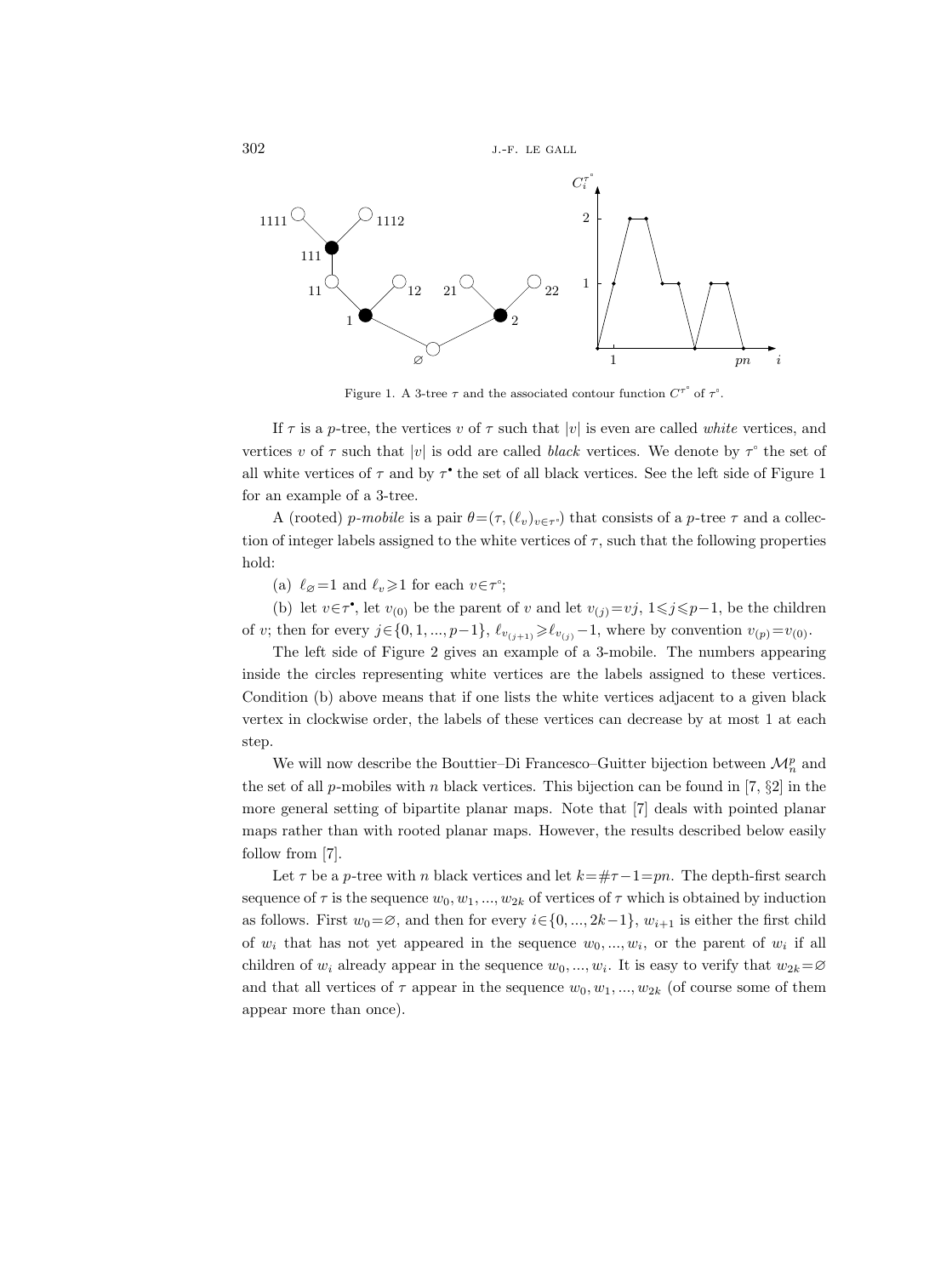

Figure 2. A 3-mobile  $\theta$  with 5 black vertices and the associated spatial contour function.

The vertices  $w_i$  are white when i is even and black when i is odd. The *contour* sequence of  $\tau^{\circ}$  is by definition the sequence  $v_0, ..., v_k$  defined by  $v_i = w_{2i}$  for  $i \in \{0, 1, ..., k\}$ . Now let  $\theta = (\tau, (\ell_v)_{v \in \tau})$  be a p-mobile with n black vertices. As previously, denote the contour sequence of  $\tau^{\circ}$  by  $v_0, v_1, ..., v_{pn}$ . Suppose that the tree  $\tau$  is drawn in the plane as pictured on Figure 3 and add an extra vertex  $\partial$ . We associate with  $\theta$  a rooted  $2p$ -angulation M with n faces, whose set of vertices is

$$
V(M) = \tau^{\circ} \cup \{\partial\}
$$

and whose edges are obtained by the following device: For every  $i \in \{0, 1, ..., pn-1\}$ ,

• if  $\ell_{v_i}=1$ , draw an edge between  $v_i$  and  $\partial$ ;

• if  $\ell_{v_i}\geq 2$ , draw an edge between  $v_i$  and  $v_j$ , where j is the first index in the sequence  $i+1, i+2, ..., pn$  such that  $\ell_{v_j} = \ell_{v_i}-1$  (we then say that j is the successor of i, or sometimes that  $v_i$  is a successor of  $v_i$ —note that a given vertex v can appear several times in the contour sequence and so may have several different successors).

Notice that  $v_{pn} = v_0 = \emptyset$  and  $\ell_{\emptyset} = 1$ , and that condition (b) in the definition of a p-tree entails that  $\ell_{v_{i+1}}\geq \ell_{v_i}-1$  for every  $i\in\{0, 1, ..., pn-1\}$ . This ensures that whenever  $\ell_{v_i}\geq 2$ there is at least one vertex among  $v_{i+1}, v_{i+2}, ..., v_{pn}$  with label  $\ell_{v_i}-1$ . The construction can be made in such a way that edges do not intersect, except possibly at their endpoints: For every vertex v, each index i such that  $v_i=v$  corresponds to a "corner" of v, and the associated edge starts from this corner. We refer to  $[7, \S2]$  for a more detailed description (here we will only need the fact that edges are generated in the way described above). The resulting planar graph  $M$  is a 2p-angulation, which is rooted at the oriented edge between  $\partial$  and  $v_0 = \emptyset$ , corresponding to  $i=0$  in the previous construction. Each black vertex of  $\tau$  is associated with a face of the map M. See Figure 3 for the 6-angulation associated with the 3-mobile of Figure 2.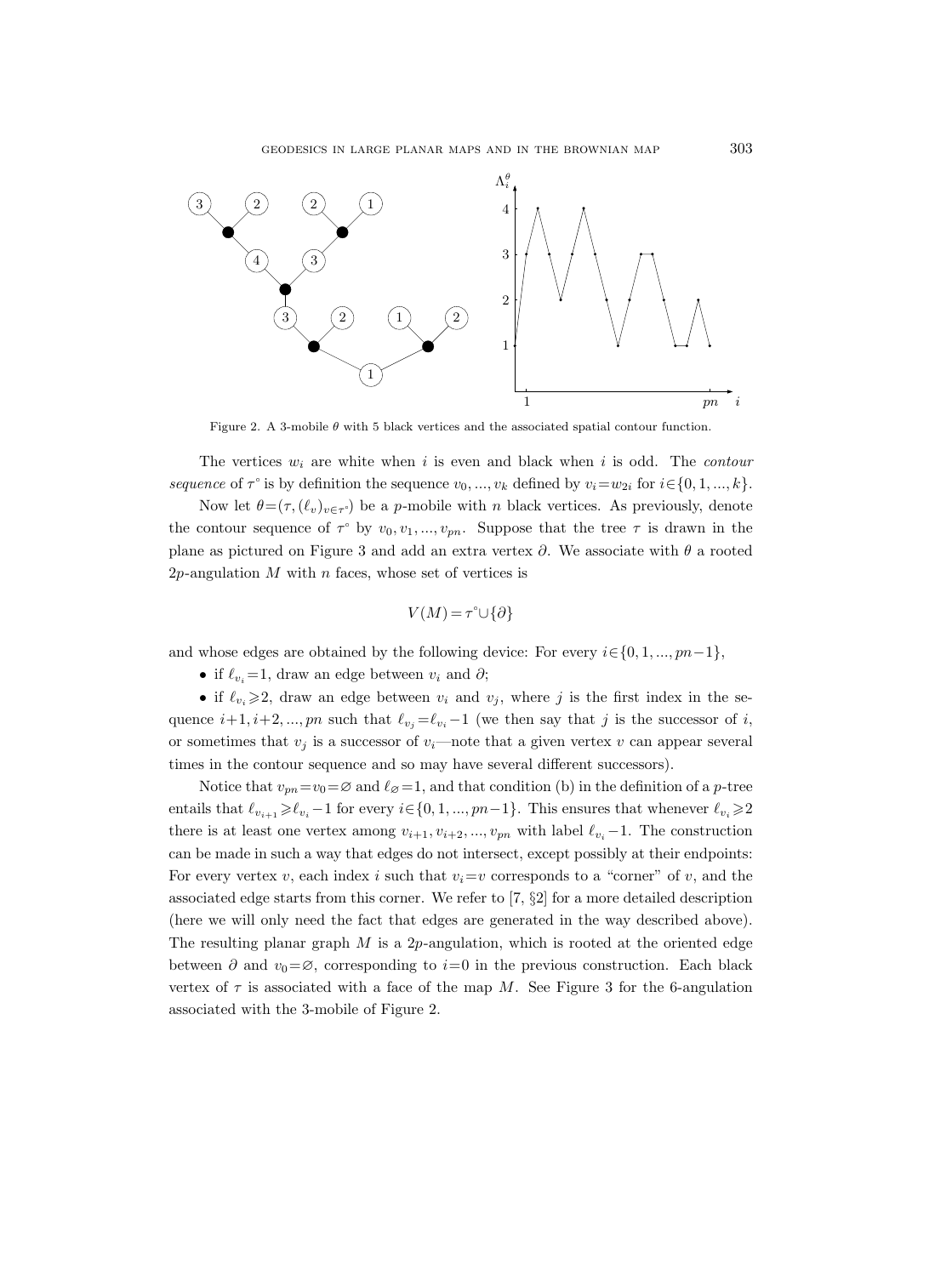

Figure 3. The Bouttier–Di Francesco–Guitter bijection: A rooted 3-mobile with 5 black vertices and the associated rooted 6-angulation with 5 faces. The root of the map is the edge between the vertex  $\partial$  and the root of the tree at the right end of the figure.

The following property, which relates labels on the tree  $\tau^{\circ}$  to distances in the planar map M, plays a key role in our applications: For every vertex  $v \in \tau^{\circ}$ , the graph distance in M between v and the root vertex  $\partial$  is equal to  $\ell_v$ .

It follows from [7] that the preceding construction yields a bijection between the set  $\mathbb{T}_n^p$  of all *p*-mobiles with *n* black vertices and the set  $\mathcal{M}_n^p$ .

The *contour function* of  $\tau^{\circ}$  is the discrete sequence  $C_0^{\tau^{\circ}}, C_1^{\tau^{\circ}}, ..., C_{pn}^{\tau^{\circ}}$  defined by

$$
C_i^{\tau^\circ} \! = \! \tfrac{1}{2} |v_i| \quad \text{for every } 0 \! \leqslant \! i \! \leqslant \! pn.
$$

See Figure 1 for an example with  $p=n=3$ . It is easy to verify that the contour function determines  $\tau^{\circ}$ , which in turn determines the p-tree  $\tau$  uniquely. We will also use the spatial contour function of  $\theta = (\tau, (\ell_v)_{v \in \tau^c})$ , which is the discrete sequence  $(\Lambda_0^{\theta}, \Lambda_1^{\theta}, ..., \Lambda_{pn}^{\theta})$ defined by

$$
\Lambda_i^{\theta} = \ell_{v_i} \quad \text{for every } 0 \leqslant i \leqslant pn.
$$

From property (b) of the labels and the definition of the contour sequence, it is clear that  $\Lambda_{i+1}^{\theta} \geq \Lambda_i^{\theta} - 1$  for every  $0 \leq i \leq pn - 1$  (cf. Figure 2). The pair  $(C^{\tau}, \Lambda^{\theta})$  determines  $\theta$ uniquely.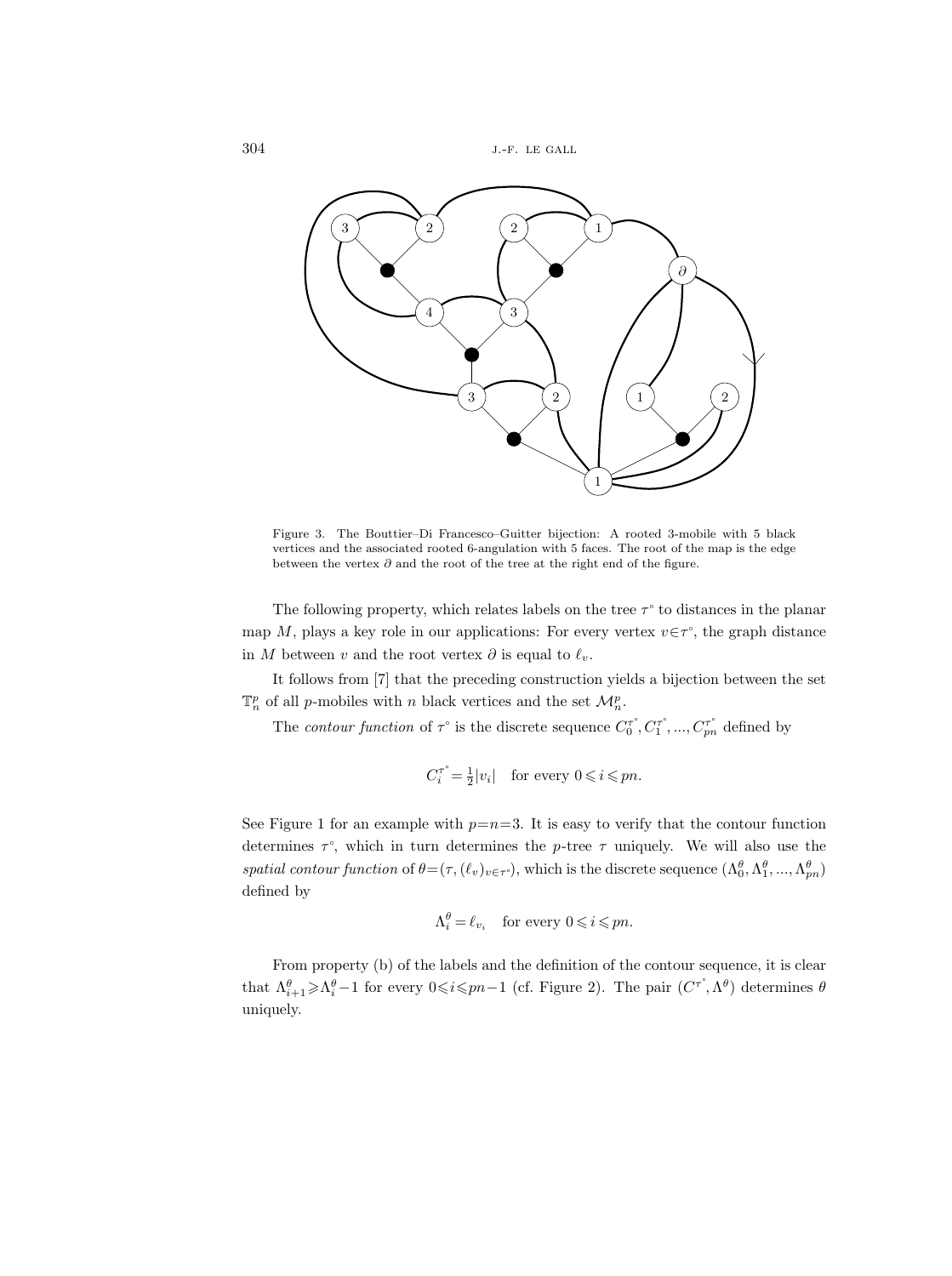Define an equivalence relation  $\sim_{[\tau]}$  on  $\{0, 1, ..., pn\}$  by setting  $i \sim_{[\tau]} j$  if and only if  $v_i = v_j$ . The quotient space  $\{0, 1, ..., pn\}/\sim_{[\tau]}$  is then obviously identified with  $\tau^{\circ}$ . If  $i \leq j$ , the relation  $i \sim_{\lceil \tau \rceil} j$  implies that

$$
\min_{i\leqslant k\leqslant j}C^{\tau^{\circ}}_k\!=\!C^{\tau^{\circ}}_i\!=\!C^{\tau^{\circ}}_j.
$$

The converse is not true (except if  $p=2$ ) but the conditions  $j>i+1$ ,  $C_i^T = C_j^T$  and

$$
C^{\tau^\circ}_k\!>\!C^{\tau^\circ}_i\quad\text{for every }k\!\in\!]i,j[\![\cap\mathbb{Z}
$$

imply that  $i \sim_{[\tau]} j$ .

## 2.7. Convergence towards the Brownian map

For every integer  $n\geqslant 1$ , let  $M_n$  be a random rooted p-angulation, which is uniformly distributed over the set  $\mathcal{M}_p^n$ , and let  $\theta_n = (\tau_n, (\ell_v^n)_{v \in \tau_n^{\circ}})$  be the random mobile corresponding to  $M_n$  via the Bouttier–Di Francesco–Guitter bijection. Then  $\theta_n$  is uniformly distributed over the set  $\mathbb{T}_n^p$  of all p-mobiles with n black vertices. We denote by  $C^n = \{C_i^n\}_{0 \leq i \leq p_n}$ the contour function of  $\tau_n^{\circ}$  and by  $\Lambda^n = {\Lambda^n_i}_{0 \leq i \leq pn}$  the spatial contour function of  $\theta_n$ . Recall that the pair  $(C^n, \Lambda^n)$  determines  $\theta_n$  and thus  $M_n$ .

Let  $m_n$  stand for the vertex set of  $M_n$ . By the Bouttier-Di Francesco-Guitter bijection, we have the identification

$$
\mathbf{m}_n = \tau_n^{\circ} \cup \{\partial_n\},\
$$

where  $\partial_n$  denotes the root vertex of  $M_n$ . The graph distance on  $\mathbf{m}_n$  will be denoted by  $d_n$ . In particular, if  $a, b \in \tau_n^{\circ}$ ,  $d_n(a, b)$  denotes the graph distance between a and b viewed as vertices in the map  $M_n$ .

To simplify notation, we write  $\sim_{[n]}$  for the equivalence relation  $\sim_{[\tau_n]}$  on  $\{0, 1, ..., pn\}$ , so that  $\tau_n^{\circ}$  is canonically identified with the quotient  $\{0, 1, ..., pn\}/\sim_{[n]}$ . We also write  $p_n$  for the canonical projection from  $\{0, 1, ..., pn\}$  onto  $\tau_n = \mathbf{m}_n \setminus {\partial_n}$ . To be specific,  $p_n(i) = v_i^n$ , if  $v_0^n, v_1^n, ..., v_{pn}^n$  denotes the contour sequence of  $\tau_n$ . We have  $\Lambda_i^n = d_n(\partial_n, p_n(i))$ for every  $i \in \{0, ..., pn\}$ , by the properties recalled in the previous subsection.

If  $i, j \in \{0, 1, ..., pn\}$ , we set  $d_n(i, j) = d_n(p_n(i), p_n(j))$ . By the triangle inequality, we have  $|\Lambda_i^n - \Lambda_j^n| \leq d_n(i, j)$ .

The following theorem restates the main result of [24] in a form convenient for the present work. To simplify notation, we set

$$
\lambda_p = \frac{1}{2} \sqrt{\frac{p}{p-1}}
$$
 and  $\varkappa_p = \left(\frac{9}{4p(p-1)}\right)^{1/4}$ .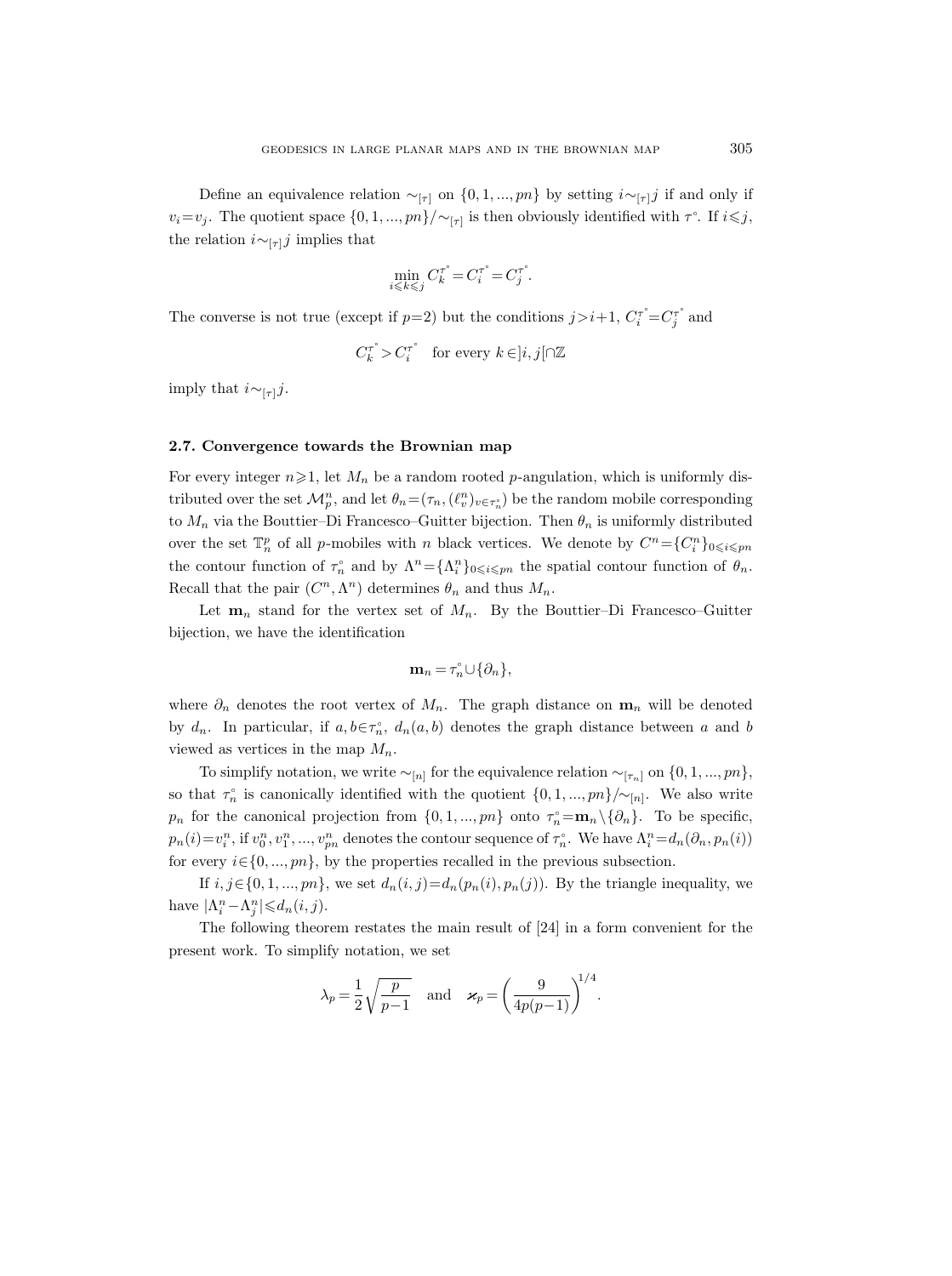THEOREM 2.2. From every sequence of integers converging to  $\infty$ , we can extract a subsequence  $\{n_k\}_{k\geq 1}$  such that the following properties hold. On a suitable probability space, for every integer n belonging to the sequence  $\{n_k\}_{k\geq 1}$  we can construct the uniformly distributed random p-angulation  $M_n$ , in such a way that

$$
(\lambda_p n^{-1/2} C_{\lfloor pnt \rfloor}^n, \varkappa_p n^{-1/4} \Lambda_{\lfloor pnt \rfloor}^n, \varkappa_p n^{-1/4} d_n(\lfloor pns \rfloor, \lfloor pnt \rfloor))_{0 \le s \le 1, 0 \le t \le 1}
$$
  

$$
\xrightarrow{\text{a.s.}} (\bar{e}_t, \bar{Z}_t, D(s, t))_{0 \le s \le 1, 0 \le t \le 1}, \quad \text{as } n \to \infty,
$$

$$
(3)
$$

where the convergence holds uniformly in  $s, t \in [0, 1]$  along the sequence  $\{n_k\}_{k \geq 1}$ . In (3),  $(\bar{\mathbf{e}}_t, \bar{Z}_t)_{0\leq t\leq 1}$  has the distribution described in §2.4, and  $(D(s,t))_{0\leq s\leq 1,0\leq t\leq 1}$  is a continuous random process that satisfies properties  $(i)$ – $(iv)$  stated in §2.5. Furthermore, the pointed compact metric spaces

$$
(\mathbf{m}_n, \varkappa_p n^{-1/4} d_n, \partial_n)
$$

converge almost surely to  $(m_{\infty}, D, \rho)$  in the sense of Gromov–Hausdorff convergence.

Remarks. (a) The convergence of the first two components in (3) does not require the use of a subsequence: See [40, Theorem 3.3]. A subsequence is needed only to get the convergence of the third component via a compactness argument.

(b) The last assertion of the theorem refers to the Gromov–Hausdorff distance on the space of isometry classes of pointed compact metric spaces. The definition of this distance is recalled in §8 below (this definition is not needed in the proof of our main results, and our main tool will be the convergence (3)). The last assertion is then a rather simple consequence of the convergence  $(3)$ , and the fact that the process D satisfies the above-mentioned properties  $(i)-(iv)$ : See the proof of Theorem 8.1 below for a sketch of the argument. The key point in the proof of Theorem 2.2 is to verify property (ii) for the pseudo-metric D. See [24] for more details.

We will need a simple application of (3) to the convergence of "discrete snakes" associated with the p-mobiles  $(\tau_n, (\ell_v^n)_{v \in \tau_n^{\circ}})$ . Recall that the contour sequence of  $\tau_n^{\circ}$ is denoted by  $v_0^n, v_1^n, ..., v_{pn}^n$ . Then, for every  $i \in \{0, 1, ..., pn\}$ , define the finite sequence  $W_i^n = (W_i^n(j), 0 \leq j \leq C_i^n)$  by requiring that  $W_i^n(j) = \ell_{u_i^n(j)}^n$ , where  $u_i^n(j) \in \tau_n^{\circ}$  is the ancestor of  $v_i^n$  at generation 2j in the tree  $\tau_n$ . In particular,  $W_i^n(C_i^n) = \Lambda_i^n$ . Now, if (3) holds, we also have, along the sequence  $\{n_k\}_{k\geqslant1}$ ,

$$
\sup_{0 \le s \le 1} \sup_{r \ge 0} |\varkappa_p n^{-1/4} W_{\lfloor pns \rfloor}^n (\lfloor \lambda_p^{-1} n^{1/2} r \rfloor \wedge C_{\lfloor pns \rfloor}^n) - \overline{W}_s(r \wedge \bar{e}_s)| \xrightarrow{\text{a.s.}} 0, \quad \text{as } n \to \infty,
$$
 (4)

where the process  $(\overline{W}_s)_{0\leq s\leq 1}$  is defined from the pair  $(\overline{e}_s, \overline{Z}_s)_{0\leq s\leq 1}$  as explained at the end of §2.4. The convergence (4) is a consequence of the convergence of the first two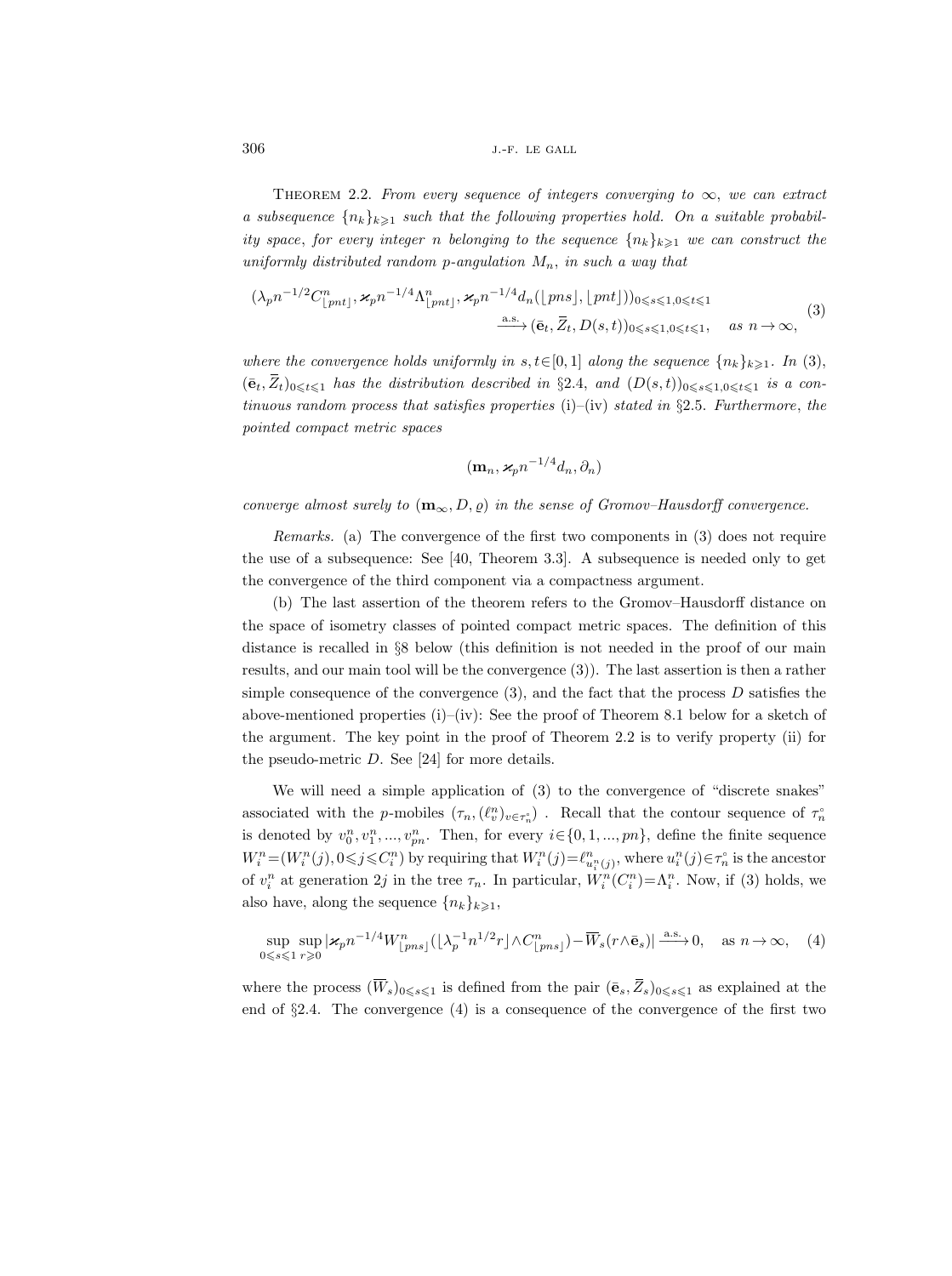components in (3). A simple way to verify this is to use the homeomorphism theorem of [28]. We leave the details to the reader.

In the remaining part of this work (with the important exception of  $\S 9$ ), we choose a sequence  ${n_k}_{k\geq 1}$  as in Theorem 2.2 and we consider only values of n belonging to this sequence. We fix the random maps  $M_n$  as in the theorem, and we argue on the set of full probability measure where the convergences (3) and (4) hold, and the process  $(D(s,t))_{0\leq s\leq 1,0\leq t\leq 1}$  satisfies the properties (i)–(iv).

### 3. Preliminary results

In this section, we state and prove a few preliminary facts that will be used in the subsequent proofs.

Recall our notation  $\mathcal{T}_{\mathbf{\bar{e}}}(c)$  for the subtree of descendants of a vertex  $c \in \mathcal{T}_{\mathbf{\bar{e}}}$ . Before we state the first proposition, we make a simple remark concerning the boundary of the set  $\Pi(\mathcal{T}_{\mathbf{\bar{e}}}(c))$ , when c is a vertex of  $\text{Sk}(\mathcal{T}_{\mathbf{\bar{e}}})$ . We claim that this boundary consists of the point  $\Pi(c)$  and the points  $\Pi(d)$  for all  $d \in \mathcal{T}_{\bar{\mathbf{e}}}(c)$  such that there exists  $d' \in \mathcal{T}_{\bar{\mathbf{e}}}\setminus \mathcal{T}_{\bar{\mathbf{e}}}(c)$  with  $d' \approx d$ . To see this, first note that  $\Pi(c)$  belongs to the boundary since the set  $\Pi([\![\varrho, c[\![])]$  is contained in  $\mathbf{m}_{\infty} \setminus \Pi(\mathcal{T}_{\bar{\mathbf{e}}}(c))$  by Lemma 2.1. Similarly, for every point  $d \in \mathcal{T}_{\bar{\mathbf{e}}}(c)$  such that there exists  $d' \in \mathcal{T}_{\bar{e}} \setminus \mathcal{T}_{\bar{e}}(c)$  with  $d' \approx d$ , the point  $\Pi(d)$  belongs to the boundary. Conversely, let x be a point on the boundary of  $\Pi(\mathcal{T}_{\mathbf{\bar{e}}}(c))$ , and write  $x=\Pi(b)$  with  $b\in\mathcal{T}_{\mathbf{\bar{e}}}(c)$ . We may assume that  $b \neq c$ . Then we have  $\Pi(b) = \lim_{k \to \infty} \Pi(a_k)$ , where  $\{a_k\}_{k \geq 1}$  is a sequence in  $\mathcal{T}_{\bar{\mathbf{e}}}\setminus \mathcal{T}_{\bar{\mathbf{e}}}(c)$ . Note that  $(\mathcal{T}_{\bar{\mathbf{e}}}\setminus \mathcal{T}_{\bar{\mathbf{e}}}(c))\cup \{c\}$  is compact as the image under  $p_{\bar{\mathbf{e}}}$  of the union of two closed subintervals of [0,1], and so we may assume that the sequence  $\{a_k\}_{k\geq 1}$ converges to  $a \in (\mathcal{T}_{\mathbf{e}} \setminus \mathcal{T}_{\mathbf{e}}(c)) \cup \{c\}$ . Then  $\Pi(b)=\Pi(a)$  and  $a\neq c$ , since we assumed that  $b\neq c$ . This gives our claim.

PROPOSITION 3.1. Almost surely, for every  $a, b \in \mathcal{T}_{\bar{e}}$  and every continuous curve  $(\omega(t), 0 \leq t \leq T)$  in  $\mathbf{m}_{\infty}$  such that  $\omega(0) = \Pi(a)$  and  $\omega(T) = \Pi(b)$ , we have

$$
\bar{Z}_c \geqslant \min_{0 \leqslant t \leqslant T} \bar{Z}_{\omega(t)} \tag{5}
$$

for every  $c \in [a, b]$ . Furthermore, if equality holds in (5), then there exists  $t \in [0, T]$  such that  $\omega(t) = \Pi(c)$ .

*Proof.* By symmetry, we may restrict our attention to the case when  $c \in [a \triangle b, b]$ . When  $c=b$  there is nothing to prove. Suppose first that  $c\in [a\triangle b, b]$ . We can also assume that  $\Pi(c)\notin {\{\omega(t):0\leqslant t\leqslant T\}}$ . Note that  $b\in\mathcal{T}_{\bar{e}}(c)$  but  $a\notin\mathcal{T}_{\bar{e}}(c)$ . Set

$$
t_0 = \inf\{t \in [0, T] : \omega(t) \in \Pi(\mathcal{T}_{\bar{e}}(c))\}.
$$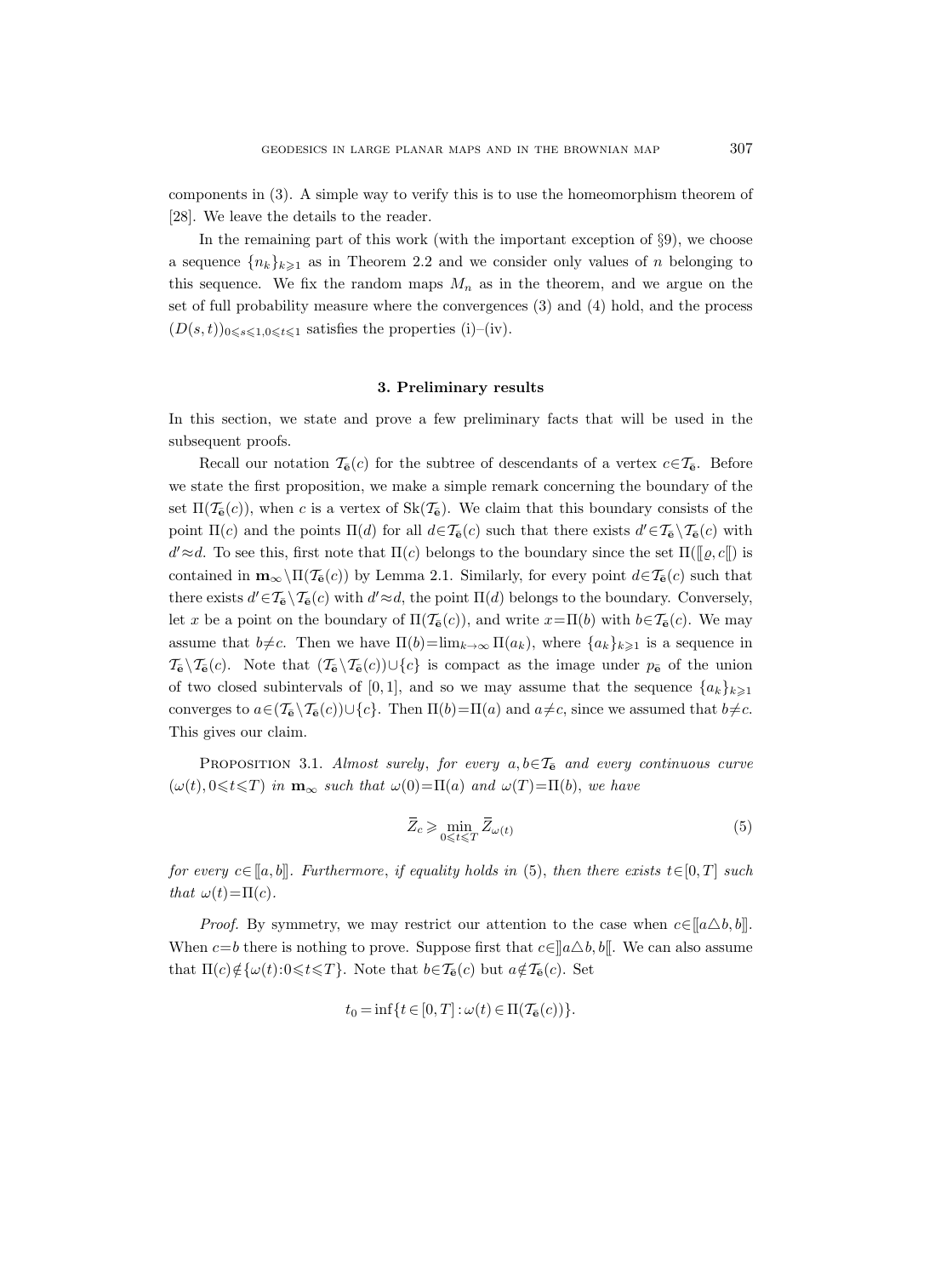Notice that  $\Pi(\mathcal{T}_{\mathbf{\bar{e}}}(c))$  is closed as the image under the projection **p** of a compact subinterval of [0, 1]. It follows that  $\omega(t_0) \in \Pi(\mathcal{T}_{\bar{e}}(c))$ .

If  $t_0=0$ , then  $\Pi(a)=\omega(0)=\Pi(a')$  for some  $a'\in\mathcal{T}_{\bar{e}}(c)$ . Thus  $a\approx a'$ , which from the definition of the equivalence relation  $\approx$  entails  $\bar{Z}_c \geq \bar{Z}_a = \bar{Z}_{a'}$  (note that  $c \in [a, a']$ ) so that, if  $a=p_{\bar{\mathbf{e}}}(s)$  and  $a'=p_{\bar{\mathbf{e}}}(t)$ , the set  $\{p_{\bar{\mathbf{e}}}(r):s\wedge t\leqslant r\leqslant s\vee t\}$  contains c). There is even a strict inequality because otherwise we would have  $c \approx a$ , which is impossible by Lemma 2.1, since c belongs to the skeleton of the tree  $\mathcal{T}_{\mathbf{e}}$ .

If  $t_0>0$ , then  $\omega(t_0)$  belongs to the boundary of  $\Pi(\mathcal{T}_{\bar{e}}(c))$  in  $\mathbf{m}_{\infty}$ . We apply the remark preceding the statement of the proposition, noting that  $\omega(t_0)\neq \Pi(c)$  since  $\Pi(c)\notin$  ${\omega(t):0\leq t\leq T}.$  Thus, there exists a point  $d\in\mathcal{T}_{\bar{e}}(c)$  such that  $\omega(t_0)=\Pi(d)=\Pi(d')$  for some  $d' \in \mathcal{T}_{\bar{e}} \setminus \mathcal{T}_{\bar{e}}(c)$ . As in the case  $t_0 = 0$ , this entails that  $\bar{Z}_c \geq \bar{Z}_d$ , and there is even a strict inequality.

It remains to consider the case  $c=a\Delta b$ . Then the bound (5) is immediate by a continuity argument. To get the desired conclusion when there is equality in (5), we can assume that  $a \neq a\Delta b$  and  $b \neq a\Delta b$ . We then argue in a similar way as in the case  $c \in ||a \triangle b, b||$ , but we replace  $\mathcal{T}_{\bar{e}}(c)$  by  $p_{\bar{e}}([r_1, r_2])$ , where  $[r_1, r_2]$  is the unique compact subinterval of [0, 1] such that  $p_{\bar{\mathbf{e}}}(r_1)=p_{\bar{\mathbf{e}}}(r_2)=a\Delta b$ ,  $b \in p_{\bar{\mathbf{e}}}([r_1, r_2])$  and  $a \notin p_{\bar{\mathbf{e}}}([r_1, r_2])$ . We leave the details to the reader.  $\Box$ 

As an immediate consequence of the proposition, we get a useful lower bound for the distance  $D$ , which should be compared to the upper bound  $(2)$ , or equivalently to assertion (iv) in §2.5.

COROLLARY 3.2. Almost surely, for every  $a, b \in \mathcal{T}_{\bar{e}},$  we have

$$
D(\Pi(a), \Pi(b)) \ge \overline{Z}_a + \overline{Z}_b - 2 \min_{c \in [\![a, b]\!]}\overline{Z}_c.
$$

*Proof.* In agreement with §2.5, we write  $D(a, b) = D(\Pi(a), \Pi(b))$ . We already noticed that  $(\mathbf{m}_{\infty}, D)$  is a geodesic space and so we can choose a geodesic  $\omega = (\omega(t), 0 \leq t \leq D(a, b))$ from  $\Pi(a)$  to  $\Pi(b)$  in  $\mathbf{m}_{\infty}$ . By Proposition 3.1,

$$
\min_{c \in [\![a,b]\!]} \bar{Z}_c \geqslant \min_{0 \leqslant t \leqslant D(a,b)} \bar{Z}_{\omega(t)}.
$$

On the other hand, we may choose  $t_0 \in [0, D(a, b)]$  such that

$$
\bar{Z}_{\omega(t_0)} = \min_{0 \leqslant t \leqslant D(a,b)} \bar{Z}_{\omega(t)}.
$$

By the definition of geodesics,  $D(a, b) = D(\omega(0), \omega(t_0)) + D(\omega(t_0), \omega(D(a, b)))$ . Furthermore,

$$
D(\omega(0), \omega(t_0)) \ge \overline{Z}_a - \overline{Z}_{\omega(t_0)}
$$
 and  $D(\omega(t_0), \omega(D(a, b))) \ge \overline{Z}_b - \overline{Z}_{\omega(t_0)},$ 

by the triangle inequality. The desired result follows.

 $\Box$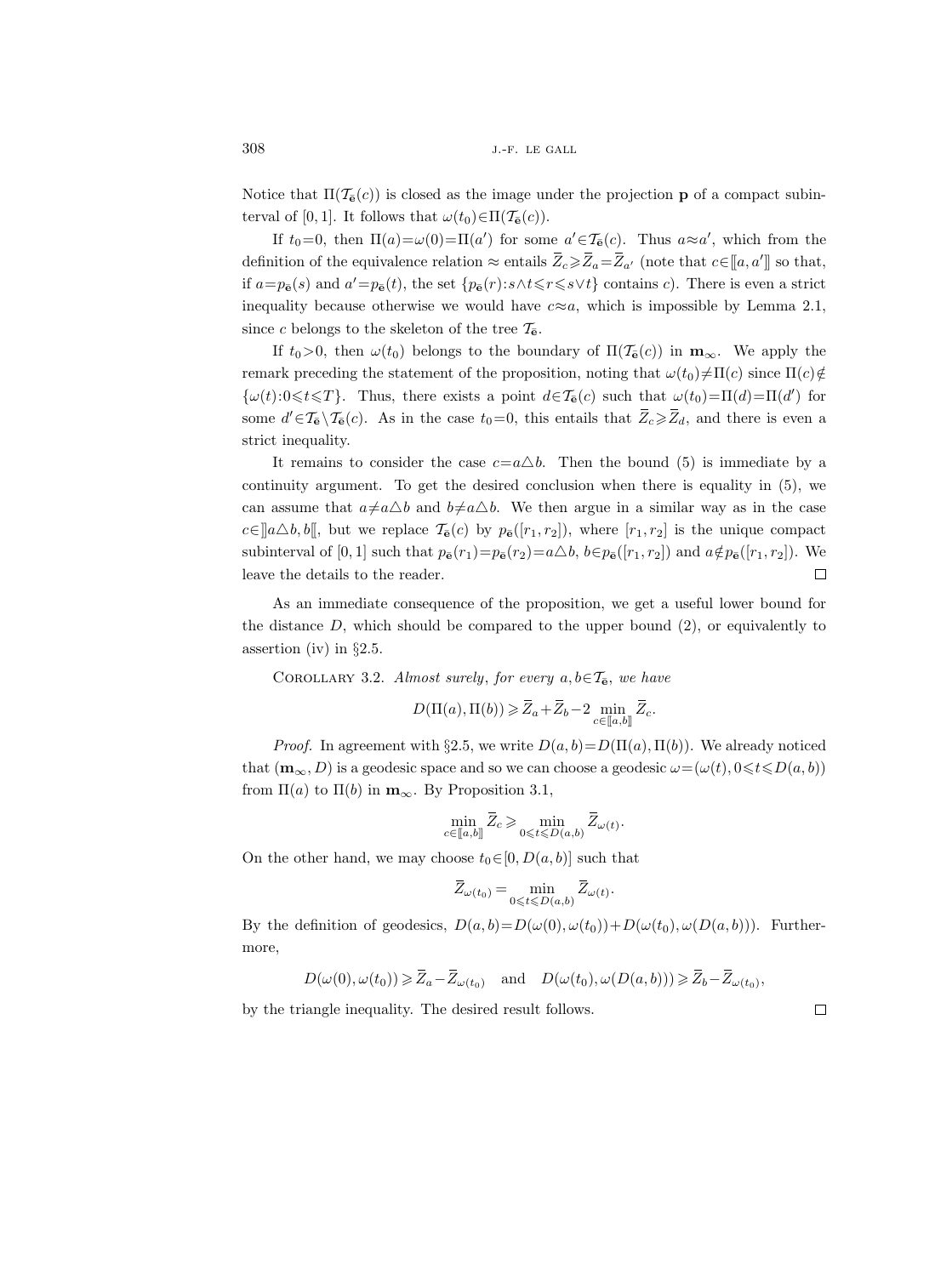Recall the notation  $Skel_{\infty}=\Pi(Sk(\mathcal{T}_{\overline{e}})).$ 

Proposition 3.3. The following properties hold almost surely. The restriction of the projection  $\Pi$  to  $\text{Sk}(\mathcal{T}_{\bar{e}})$  is a homeomorphism from  $\text{Sk}(\mathcal{T}_{\bar{e}})$  onto  $\text{Skel}_{\infty}$ , and the Hausdorff dimension of  $\text{Skel}_{\infty}$  is equal to 2.

*Proof.* We already know that the projection  $\Pi$  from  $\mathcal{T}_{\mathbf{\epsilon}}$  onto  $\mathbf{m}_{\infty}$  is continuous, and so is its restriction to  $Sk(\mathcal{T}_{\bar{e}})$ . This restriction is also one-to-one by Lemma 2.1. We need to verify that its inverse is continuous in order to get the first assertion. To see this, let  $\{x_k\}_{k\geq 1}$  be a sequence in Skel<sub>∞</sub> that converges to a point  $x_\infty \in \text{Skel}_\infty$ , in the sense of the metric D. For every  $k\geqslant1$ , we have  $x_k=\Pi(a_k)$  with  $a_k\in Sk(\mathcal{T}_{\mathbf{e}})$  and similarly  $x_{\infty}=\Pi(a_{\infty})$  with  $a_{\infty} \in \text{Sk}(\mathcal{T}_{\bar{e}})$ . As  $\mathcal{T}_{\bar{e}}$  is compact, we may find a subsequence  $\{a_{k_j}\}_{j\geqslant 1}$ that converges to a point  $b \in \mathcal{T}_{\mathbf{\bar{e}}}$ . By the continuity of  $\Pi$ , we have then  $\Pi(b)=x=\Pi(a_{\infty})$ . Since  $a_{\infty} \in Sk(\mathcal{T}_{\bar{e}})$ , Lemma 2.1 shows that this is possible only if  $b=a_{\infty}$ . We conclude that the sequence  $\{a_k\}_{k\geqslant 1}$  must converge to  $a_\infty$  as required.

As for the second assertion, we first observe that  $Sk(\mathcal{T}_{\mathbf{\bar{e}}})$  is a countable union of sets that are isometric to line segments, so that its Hausdorff dimension is 1. On the other hand, the bound (iv) in §2.5 easily implies that the mapping  $\Pi$  from  $(\mathcal{T}_{\mathbf{\bar{e}}}, d_{\mathbf{\bar{e}}})$  onto  $(\mathbf{m}_{\infty}, D)$  is Hölder continuous with exponent  $\frac{1}{2} - \varepsilon$ , for every  $\varepsilon > 0$  (see [24, Lemma 5.1] for a closely related statement). This gives the upper bound dim(Skel<sub>∞</sub>) $\leq 2$ .

To get the corresponding lower bound, we can in fact prove that the Hausdorff dimension of the image under  $\Pi$  of any (non-trivial) line segment in  $Sk(\mathcal{T}_{\bar{e}})$  is bounded below by 2. To see this, let I be a non-trivial line segment contained in  $Sk(\mathcal{T}_{\mathbf{e}})$ , and denote Lebesgue measure on I by  $\mu_I$ . From standard results about Hausdorff measures, it is enough to verify that, for every  $\delta > 0$ ,

$$
\iint_{I\times I} \frac{\mu_I(da)\mu_I(db)}{D(a,b)^{2-\delta}} < \infty.
$$
\n(6)

This follows from the lower bound on  $D(a, b)$  provided by Corollary 3.2. Recall that  $\overline{Z}$  has been constructed by shifting the process  $Z^{\mathbf{e}}$ , which behaves like linear Brownian motion along any segment of  $\mathcal{T}_{e}$ . Denoting by B a standard linear Brownian motion, we see that the bound (6) is a consequence of the fact that

$$
\iint_{[0,1]^2} \left( B_s + B_t - 2 \min_{s \le r \le t} B_r \right)^{-(2-\delta)} ds \, dt < \infty \quad \text{a.s.}
$$

This property easily follows from a first-moment calculation, using Pitman's theorem ([35, Theorem VI.3.5]), which asserts that the process  $R_t := B_t - 2 \min_{0 \leq r \leq t} B_r$  is a 3- $\Box$ dimensional Bessel process.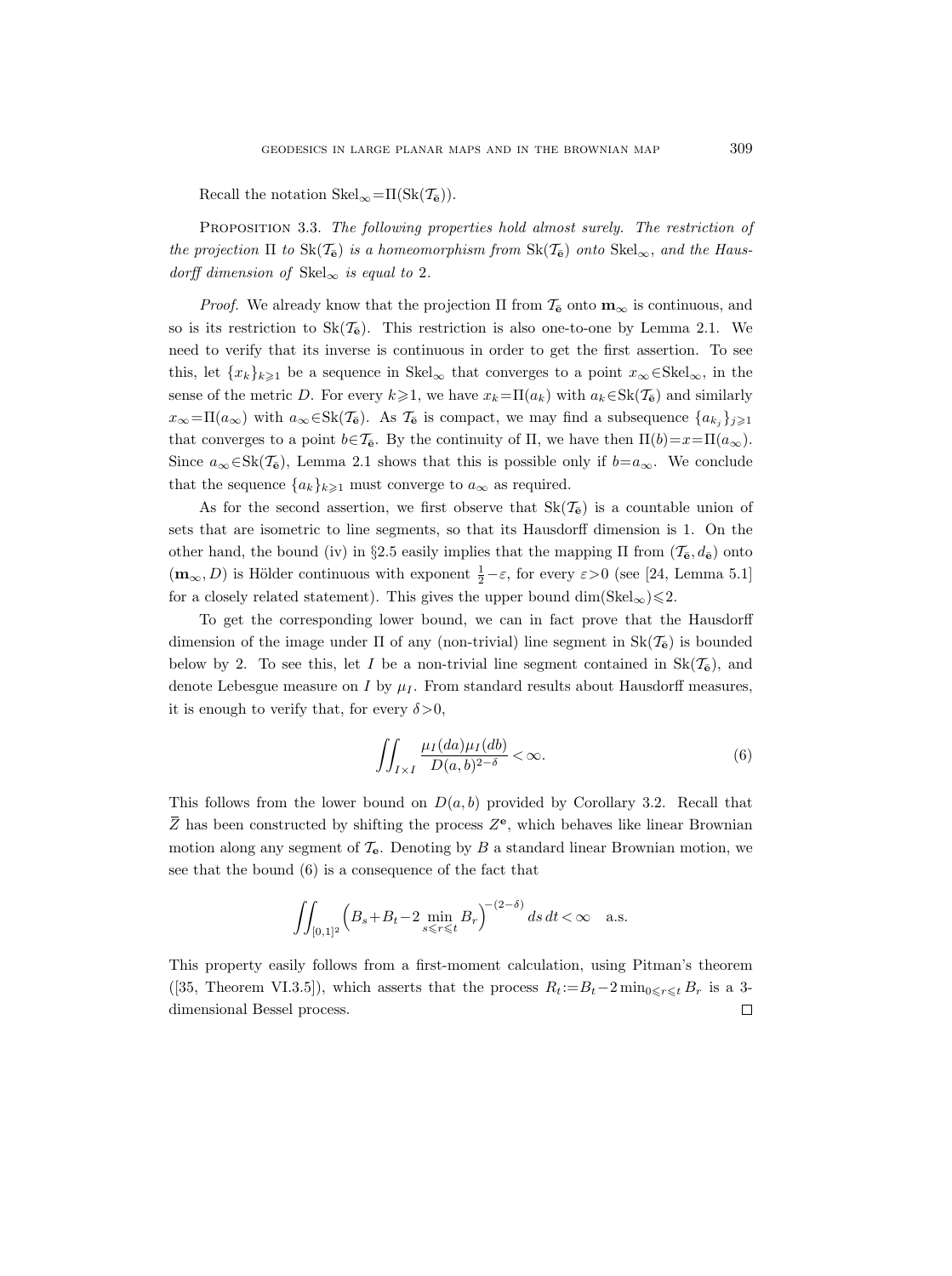Our next lemma shows that for any fixed time  $U \in ]0,1[$ ,  $p_{\bar{e}}(U)$  does not belong to the skeleton of  $\mathcal{T}_{\mathbf{\bar{e}}}$ . Although this statement is intuitively clear, it is not so easy to give a precise argument.

LEMMA 3.4. Let  $U \in ]0,1[$ . Then  $p_{\bar{e}}(U) \notin Sk(\mathcal{T}_{\bar{e}})$  and  $\mathbf{p}(U) \notin Skel_{\infty}$  almost surely.

*Proof.* To get the first assertion, we need to prove that for every  $\varepsilon \in ]0, U \wedge (1-U)[$ , we have almost surely  $m_{\bar{\mathbf{e}}}(U, U + \varepsilon) \leq \bar{\mathbf{e}}_U$  and  $m_{\bar{\mathbf{e}}}(U - \varepsilon, U) \leq \bar{\mathbf{e}}_U$ . Since the law of the pair  $(e_t, Z_t^e)_{0\leqslant t\leqslant 1}$  is invariant under the time-reversal operation  $t\mapsto 1-t$ , the same holds for the pair  $(\bar{\mathbf{e}}_t, \bar{Z}_t)_{0\leq t\leq 1}$ , and so it is enough to prove the first part of the preceding assertion. Equivalently, we must show that  $P(A)=0$ , where

$$
A = \bigcup_{\varepsilon \in ]0,1-U[} \{m_{\bar{\mathbf{e}}}(U, U + \varepsilon) = \bar{\mathbf{e}}_U\}.
$$

Now recall the definition of  $s_*$  and  $\bar{e}$  in §2.4. It follows from the invariance under re-rooting stated in [26, §2.3] that  $s_*$  is independent of  $\bar{e}$  and uniformly distributed over [0, 1]. In particular, if we fix  $\varepsilon_0 \in ]0, 1-U[$ , we have

$$
(1-U-\varepsilon_0)P(A) = P({s_* < 1-U-\varepsilon_0} \cap A).
$$

On the other hand, from the definition of  $\bar{e}$  in terms of  $e$ , we get

$$
\{s_*<1-U-\varepsilon_0\}\cap A\subset A_1\cup A_2,
$$

where

$$
A_1 = \{s_* < 1-U - \varepsilon_0\} \cap \bigg(\bigcup_{\varepsilon \in ]0, \varepsilon_0[} \{m_{\mathbf{e}}(s_* + U, s_* + U + \varepsilon) = \mathbf{e}_{s_* + U}\}\bigg)
$$

and

$$
A_2 = \{s_* < 1 - U - \varepsilon_0\} \cap \{m_\mathbf{e}(s_*, s_* + U) = \mathbf{e}_{s_* + U}\}.
$$

Let us verify that  $P(A_1)=0$ . For every rational  $q\in]0,1[$ , set

$$
s_*(q) = \sup\{s \in [0, q] : Z_s^{\mathbf{e}} = \min_{0 \leq r \leq q} Z_r^{\mathbf{e}}\}.
$$

Clearly the random variable  $s_*(q)$  is measurable with respect to the  $\sigma$ -field generated by  $(\mathbf{e}_r, W_r)_{0 \leq r \leq q}$ . As a consequence, the random time

$$
T_{(q)} = q + (U + s_*(q) - q)^+
$$

is a stopping time of the filtration generated by  $(\mathbf{e}_r, W_r)_{0 \leq r \leq 1}$ . Notice that the process  $(e_t)_{0\leqslant t\leqslant 1}$  is Markovian with respect to this filtration. By a standard property of linear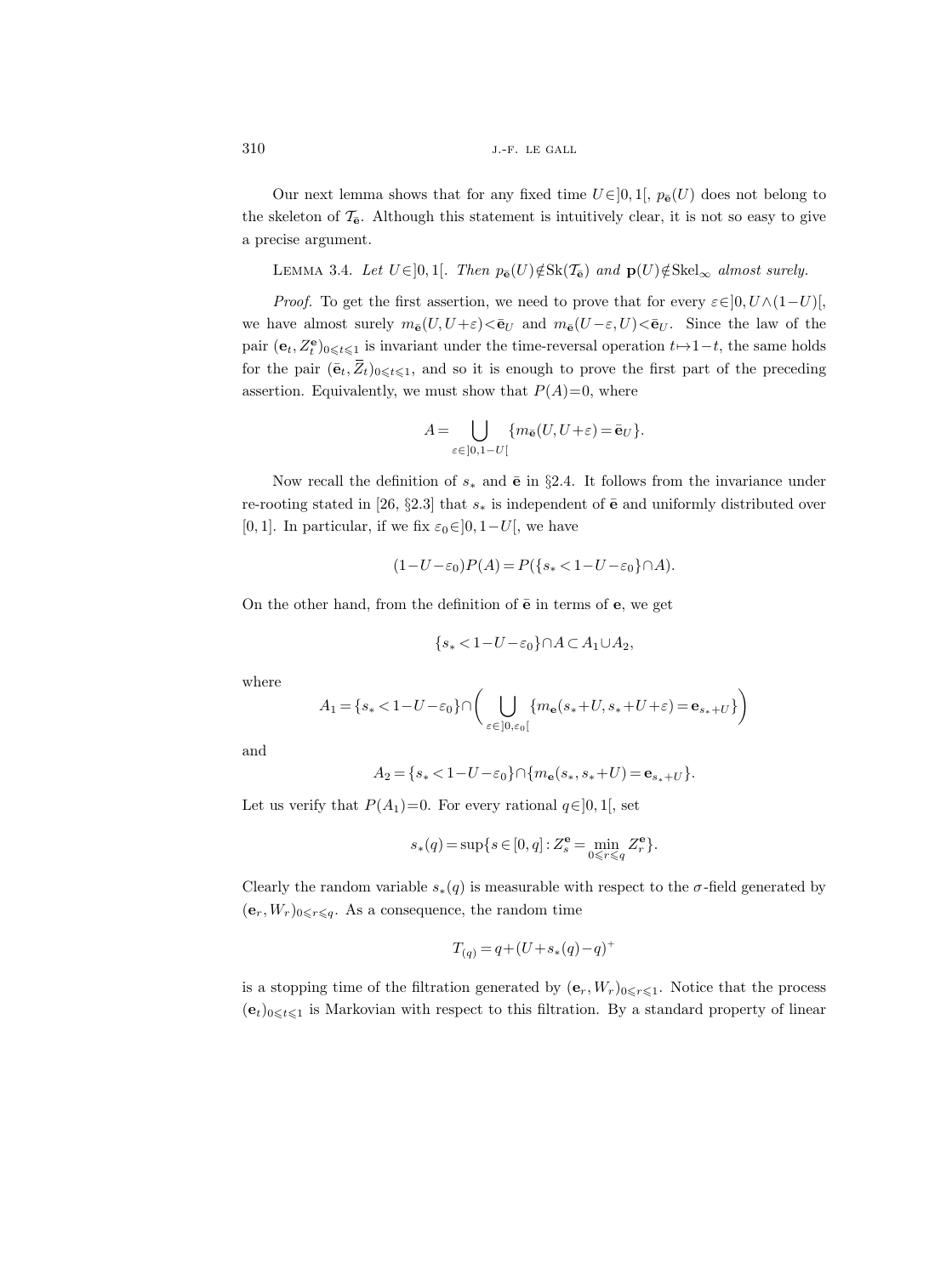Brownian motion, we get that, almost surely on the event  ${T_{(q)} < 1}$ , we have for every ε>0,

$$
m_{\mathbf{e}}(T_{(q)}, (T_{(q)}+\varepsilon)\wedge 1) < \mathbf{e}_{T_{(q)}}.
$$

Finally, on the event  $\{s_* < 1-U - \varepsilon_0\}$ , we can pick a rational q such that  $s_* < q < s_* + U$ , and then we have  $s_*(q)=s_*$  and  $T_{(q)}=s_*+U$ . From the preceding observations we see that  $A_1$  does not hold almost surely. A similar argument gives  $P(A_2)=0$ . It follows that  $P(A)=0$ , which completes the proof of the first assertion. The second one follows since the equivalence class of any  $a \in Sk(\mathcal{T}_{\overline{e}})$  for  $\approx$  is a singleton, by Lemma 2.1.  $\Box$ 

Recall from §1 the definition of a geodesic connecting two points of  $\mathbf{m}_{\infty}$ . Also recall that  $D(\varrho, x) = \overline{Z}_x$  for every  $x \in \mathbf{m}_{\infty}$ .

LEMMA 3.5. Almost surely, for every  $x \in \mathbf{m}_{\infty}$ , every geodesic  $\omega = (\omega(t))_{0 \leq t \leq \overline{Z}_x}$  from  $\varrho$  to x and every interval  $[u, v]$  such that  $0 \le u \le v \le \overline{Z}_x$ , the range of  $\omega$  over  $[u, v]$  intersects  $m_\infty\backslash \text{Skel}_\infty$ .

*Proof.* Let  $x \in \mathbf{m}_{\infty}$  and let  $\omega$  be a geodesic from  $\rho$  to x. Also, let u and v be reals such that  $0\leq u < v < \overline{Z}_x$ . We argue by contradiction and suppose that the set  $\{\omega(t):u\leq t\leq v\}$  is contained in Skel<sub>∞</sub>. From Proposition 3.3, we may write  $\omega(r) = \Pi(\psi(r))$  for every  $r \in [u, v]$ , where  $\psi$  is a continuous mapping from  $[u, v]$  into  $Sk(\mathcal{T}_{\mathbf{\bar{e}}})$ . This mapping  $\psi$  is also oneto-one because  $\omega$  is a geodesic. Since  $Sk(\mathcal{T}_{\bar{e}})$  is a (non-compact) real tree, it follows that the range of  $\psi$  is the line segment  $[\![\psi(u), \psi(v)]\!]$ , and moreover  $\psi$  is a homeomorphism from  $[u, v]$  onto  $[\psi(u), \psi(v)]$ . The fact that  $\overline{Z}_{\psi(r)}=r$  for every  $r \in [u, v]$  then implies that the mapping  $a \mapsto \overline{Z}_a$  is monotone increasing over  $[\![\psi(u), \psi(v)]\!]$ . However, this is absurd since  $\overline{Z}$  has been constructed by shifting the process  $Z^{\mathbf{e}}$ , and we already observed that  $Z^{\mathbf{e}}$  behaves like linear Brownian motion along line segments of the tree  $\mathcal{T}_{\mathbf{e}}$ , so that it cannot vary monotonically on a line segment of the tree.  $\Box$ 

## 4. Two classes of geodesics

In this section, we will discuss several classes of geodesics connecting the root to a point of  $\mathbf{m}_{\infty}$ . This point will be of the form  $p(s)$  for  $s\in[0,1]$ . All the results of this section are valid outside a set of zero probability (discarding such a set is needed e.g. to apply Lemma 2.1 or Proposition 3.1). It is important to note that this set of zero probability does not depend on s. We will omit the words "almost surely" in the statements of this section.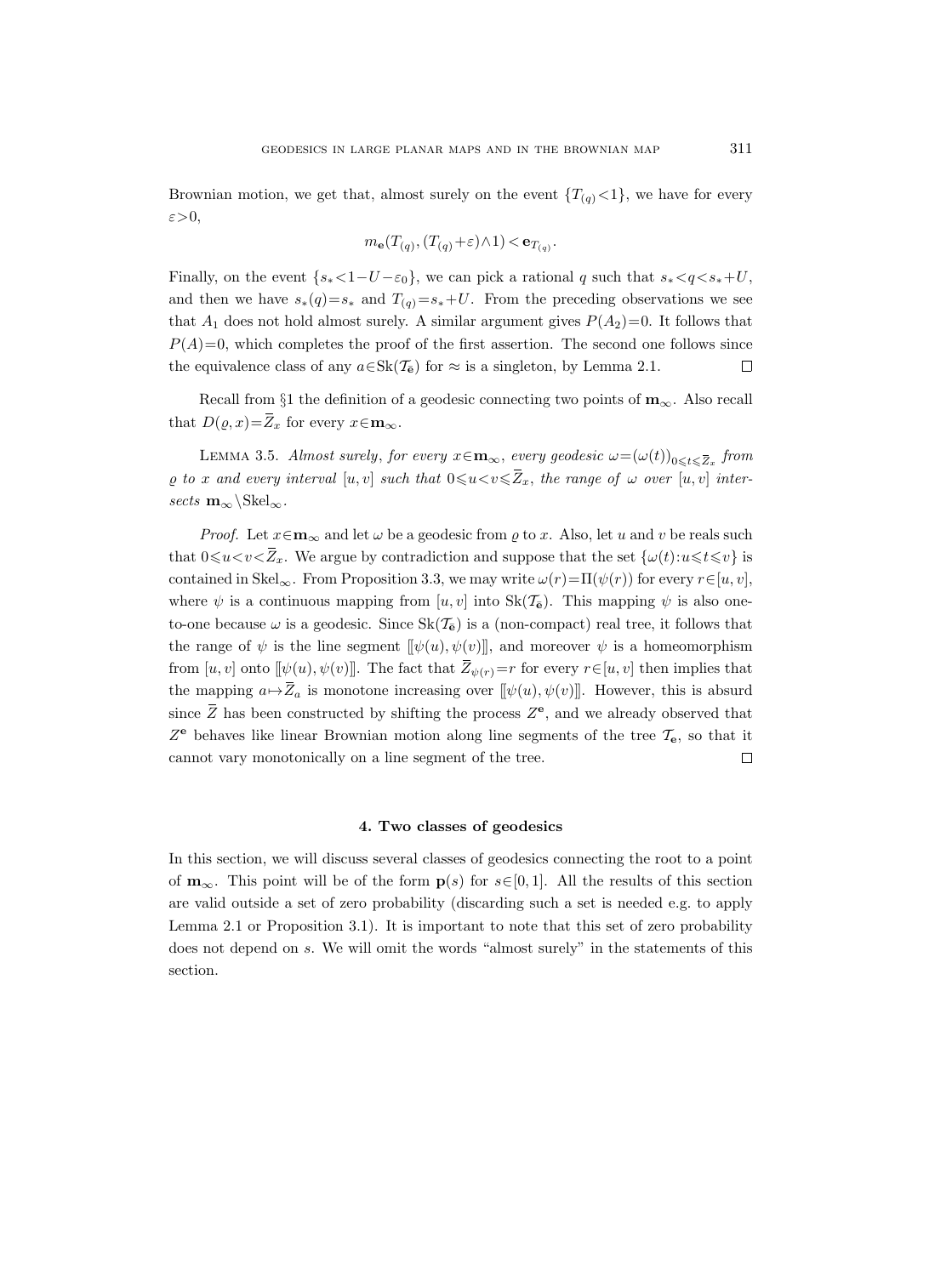## 4.1. Simple geodesics

For every  $s \in [0, 1]$ , we define a mapping  $\varphi_s: [0, \overline{Z}_s] \to [0, 1]$  by setting

$$
\varphi_s(t) = \sup\{r \leqslant s : \overline{Z}_r \leqslant t\}, \quad 0 \leqslant t \leqslant \overline{Z}_s.
$$

Clearly,  $\mathbf{p}(\varphi_s(0)) = \varrho$  and  $\mathbf{p}(\varphi_s(\overline{Z}_s)) = \mathbf{p}(s)$ . Also,  $\overline{Z}_{\varphi_s(t)} = t$  and if  $0 \leq t \leq t' \leq \overline{Z}_s$ ,

$$
D(\varphi_s(t), \varphi_s(t')) \leqslant \overline{Z}_{\varphi_s(t)} + \overline{Z}_{\varphi_s(t')}-2\min_{[\varphi_s(t), \varphi_s(t')]}\overline{Z}_r = t+t'-2t = t'-t.
$$

Since

$$
D(\varphi_s(t), \varphi_s(t')) \geqslant D(0, \varphi_s(t')) - D(0, \varphi_s(t)) = t' - t,
$$

we must have  $D(\varphi_s(t), \varphi_s(t')) = t' - t$  for every  $0 \leq t \leq \overline{Z}_s$ . Thus  $(\mathbf{p}(\varphi_s(t)), 0 \leq t \leq \overline{Z}_s)$  is a geodesic from  $\varrho$  to the point  $p(s)$ . We will write

$$
\Phi_s(t) = \mathbf{p}(\varphi_s(t))
$$

for every  $t\in[0,\overline{Z}_s]$  and call  $\Phi_s$  a *simple* geodesic from  $\varrho$  to  $\mathbf{p}(s)$  (sometimes we abusively say that  $\varphi_s$  itself is a simple geodesic). We can also give a dual definition of simple geodesics, by setting, for every  $s \in [0, 1]$ ,

$$
\overline{\varphi}_s(t) = \inf\{r \geqslant s : \overline{Z}_r \leqslant t\}, \quad 0 \leqslant t \leqslant \overline{Z}_s.
$$

It is immediate that  $\varphi_s(t) \approx \bar{\varphi}_s(t)$ , so that  $\mathbf{p}(\bar{\varphi}_s(t)) = \mathbf{p}(\varphi_s(t)) = \Phi_s(t)$  for every  $t \in [0, \bar{Z}_s]$ .

Let s and s' be two distinct points in [0, 1] such that  $p(s) = p(s')$ . If  $s \approx s'$ , we have

$$
\bar{Z}_s = \bar{Z}_{s'} = \min_{[s \wedge s', s \vee s']} \bar{Z}_r
$$

and it readily follows that the geodesics  $\Phi_s$  and  $\Phi_{s'}$  coincide. On the other hand, if  $s \sim s'$ (so that  $s \approx s'$  does not hold), it is not hard to see that the geodesics  $\Phi_s$  and  $\Phi_{s'}$  differ. We will come back to this later.

It is important to note that a simple geodesic from  $\rho$  to  $p(s)$  does not intersect Skel<sub>∞</sub>, except possibly at its endpoint **p**(s). Indeed, if  $0 \leq t \leq \overline{Z}_s$ , it is immediate from the definition that  $\varphi_s(t)$  is a right-increase time of  $\overline{Z}$ , and then Lemma 2.1 implies that  $\mathbf{p}(\varphi_s(t))\notin\text{Skel}_{\infty}$ . Much of what follows is devoted to proving that a similar property holds for any geodesic connecting the root to another point of  $m_{\infty}$ .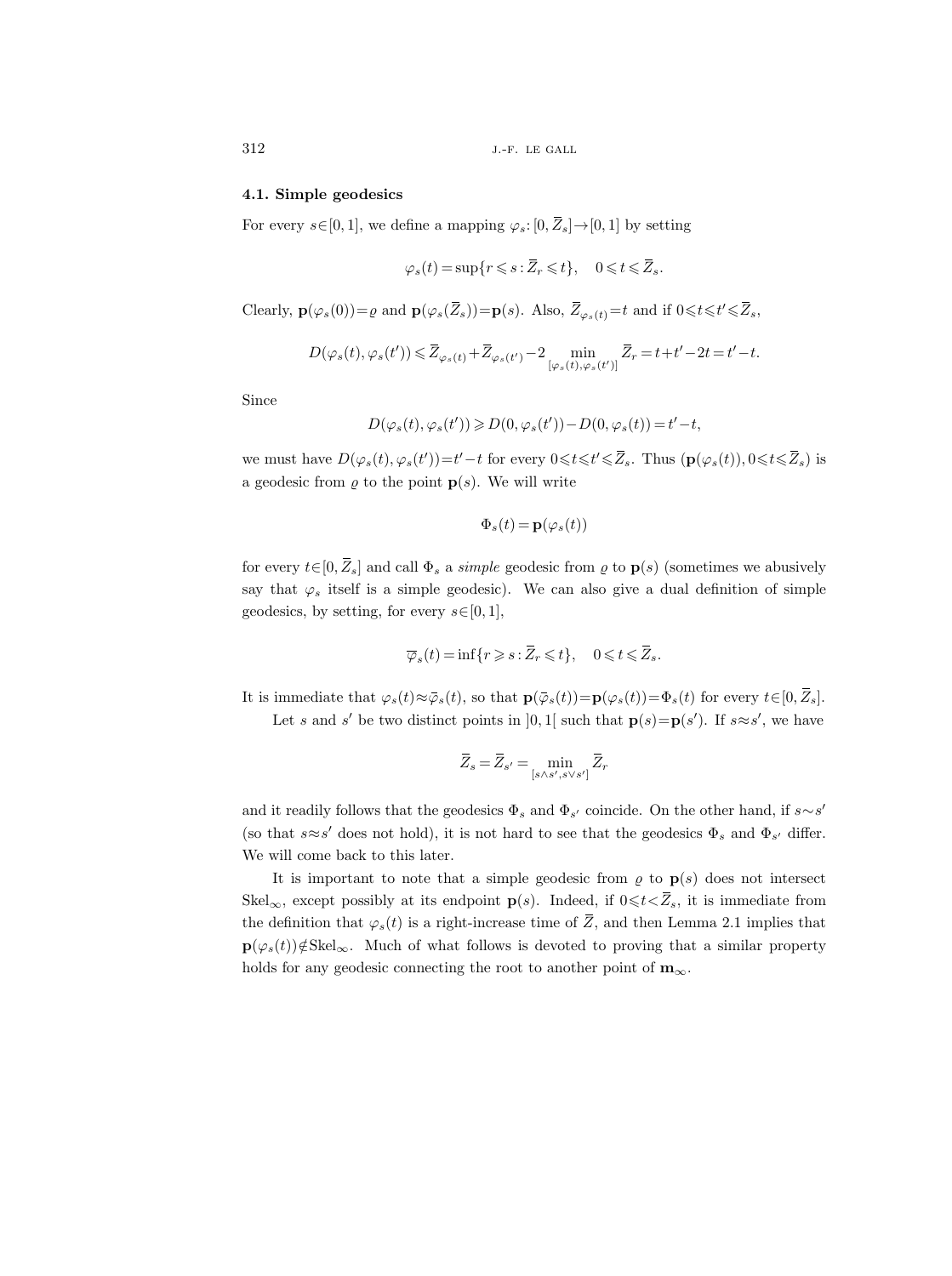#### 4.2. Minimal geodesics

Let  $s\in[0,1]$ , and denote by  $G(s)$  the set of all mappings  $\gamma: [0, \bar{Z}_s] \rightarrow [0, s]$  such that  $(\mathbf{p}(\gamma(t)), 0 \leq t \leq \overline{Z}_s)$  is a geodesic from  $\varrho$  to  $\mathbf{p}(s)$ . Notice that  $G(s)$  is not empty since  $\varphi_s \in G(s)$ . We then define a mapping  $\gamma_s: [0, \bar{Z}_s] \to [0, 1]$  by setting

$$
\gamma_s(t) = \inf \{ \gamma(t) : \gamma \in \mathcal{G}(s) \}, \quad 0 \leq t \leq \overline{Z}_s.
$$

In contrast with  $\varphi_s$ ,  $\gamma_s$  only depends on  $p(s)$  and not on the particular choice of a representative of  $p(s)$  in [0, 1].

We have  $\gamma_s(0)=0$  and  $\mathbf{p}(\gamma_s(\bar{Z}_s))=\mathbf{p}(s)$ . From the continuity of  $\bar{Z}$  and of the distance D, it is also clear that

$$
\overline{Z}_{\gamma_s(r)} = D(0, \gamma_s(r)) = r \tag{7}
$$

and

$$
D(\gamma_s(r), s) = \overline{Z}_s - r \tag{8}
$$

for every  $r \in [0, \overline{Z}_s]$ .

It is easy to verify that the mapping  $t \mapsto \gamma_s(t)$  is monotone increasing. Indeed, let  $t\in]0,\overline{Z}_s]$  and  $\gamma \in \mathcal{G}(s)$ . Put

$$
\widetilde{\gamma}(r) = \begin{cases} \gamma(r), & \text{if } r \in [t, \overline{Z}_s], \\ \varphi_{\gamma(t)}(r), & \text{if } r \in [0, t[. \end{cases}
$$

Then, we also have  $\widetilde{\gamma} \in G(s)$ . Furthermore,  $\widetilde{\gamma}(r) < \gamma(t)$  for every  $r \in [0, t]$ . From the definition of  $\gamma_s$ , it now follows that  $\gamma_s(r) < \gamma_s(t)$  for every  $0 \leq r < t \leq \overline{Z}_s$  (note that  $\gamma_s(r) = \gamma_s(t)$ ) is impossible since  $\overline{Z}_{\gamma_s(r)}=r\neq t=\overline{Z}_{\gamma_s(t)}$ .

To simplify notation, we set  $\Gamma_s(t)=p(\gamma_s(t))$  for every  $t\in[0,\overline{Z}_s]$ .

PROPOSITION 4.1. The curve  $(\Gamma_s(t), 0 \leq t \leq \overline{Z}_s)$  is a geodesic from  $\varrho$  to  $\mathbf{p}(s)$ . It is called the minimal geodesic from  $\varrho$  to  $\mathbf{p}(s)$ . (Sometimes we also say that  $\gamma_s$  is a minimal geodesic.)

The proof of Proposition 4.1 is based on the following lemma. We denote by  $G^*(s)$ the set of all  $\gamma \in G(s)$  such that  $\gamma(t)$  is the smallest representative of  $p(\gamma(t))$  for every  $t \in [0, \overline{Z}_s]$ . Obviously we may replace  $G(s)$  by  $G^*(s)$  in the definition of  $\gamma_s$ .

LEMMA 4.2. If  $\gamma$  and  $\gamma'$  belong to  $G^*(s)$ , then  $\gamma \wedge \gamma'$  also belongs to  $G^*(s)$ .

*Proof.* We first claim that the set  $\{t \in ]0, \overline{Z}_s[:\gamma(t) < \gamma'(t)\}$  is open. To see this, let  $t_1$  be an element of this set. We argue by contradiction and assume that there exists a sequence  $\{r_k\}_{k\geqslant1}$  in  $]0,\overline{Z}_s[$  such that  $r_k\to t_1$  and  $\gamma(r_k)\geqslant\gamma'(r_k)$  for every  $k\geqslant1$ . Via a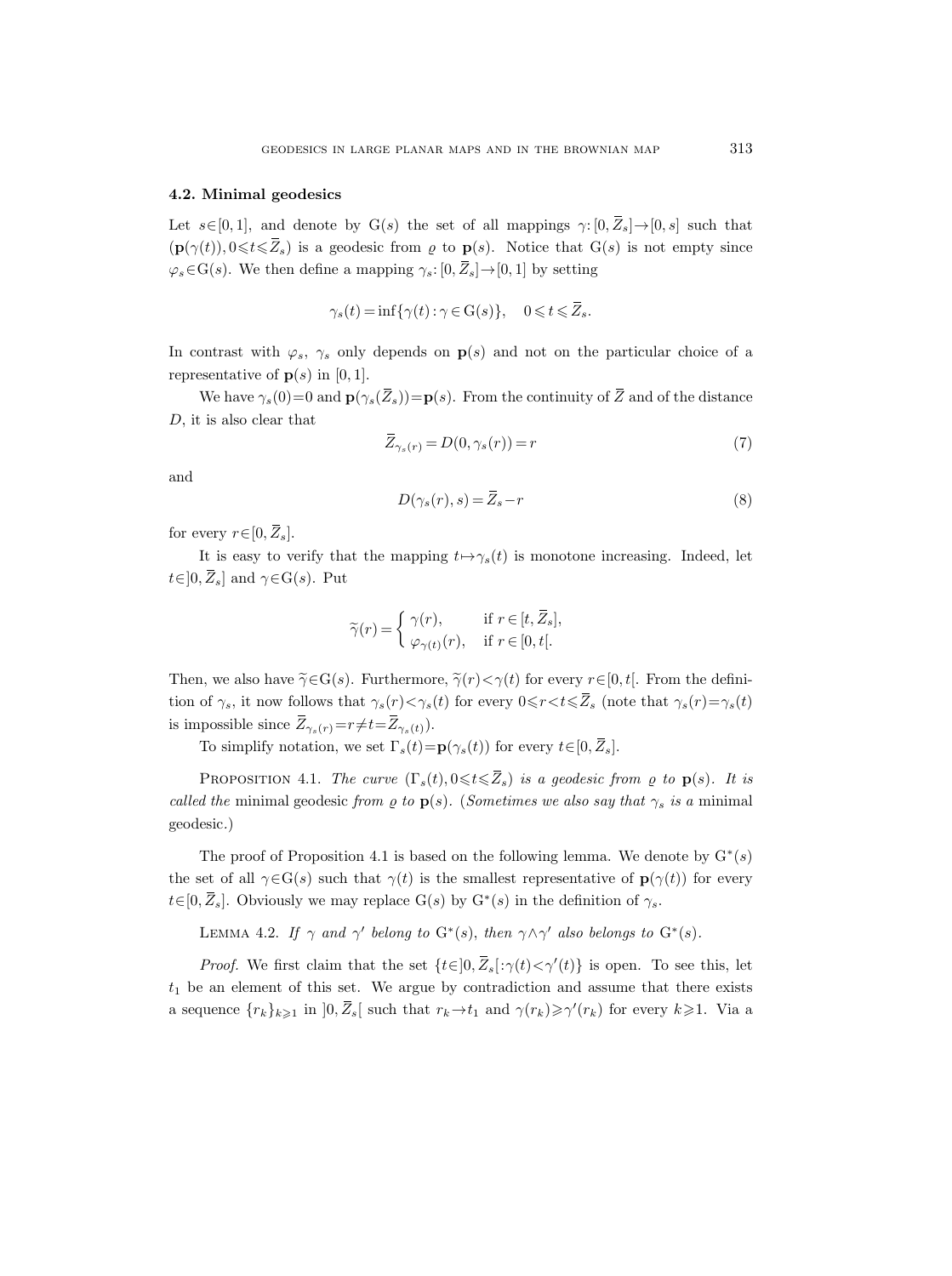compactness argument, we may further assume that  $\gamma(r_k) \to u$  and  $\gamma'(r_k) \to u'$  as  $k \to \infty$ , where  $0 \leq u' \leq u \leq 1$ . By the continuity of geodesics, we have

$$
\mathbf{p}(u) = \mathbf{p}(\gamma(t_1))
$$
 and  $\mathbf{p}(u') = \mathbf{p}(\gamma'(t_1)).$ 

In particular,

$$
\overline{Z}_u = \overline{Z}_{\gamma(t_1)} = t_1 = \overline{Z}_{\gamma'(t_1)} = \overline{Z}_{u'}.
$$

Since  $\gamma'(t_1)$  is the smallest representative of  $\mathbf{p}(\gamma'(t_1)) = \mathbf{p}(u')$ , we have  $\gamma'(t_1) \leq u'$ , and we also know that  $\gamma(t_1) < \gamma'(t_1)$  by assumption. Thus we have both  $\gamma(t_1) < \gamma'(t_1) \leq u' \leq u$ and  $\mathbf{p}(u)=\mathbf{p}(\gamma(t_1))$ . Note that  $\gamma(t_1)\approx u$  is impossible, because the previous observations (and the fact that  $\overline{Z}_{\gamma(t_1)} = \overline{Z}_{\gamma'(t_1)}$ ) would imply that we also have  $\gamma(t_1) \approx \gamma'(t_1)$  and then  $\gamma(t_1) = \gamma'(t_1)$ , contradicting our initial assumption. Thus, we have  $\gamma(t_1) \sim u$ , and the inequalities  $\gamma(t_1) < \gamma'(t_1) \leq u$  imply that  $p_{\bar{\mathbf{e}}}(\gamma'(t_1))$  is a descendant of  $p_{\bar{\mathbf{e}}}(\gamma(t_1))$  in the tree  $\mathcal{T}_{\mathbf{\bar{e}}}\text{. Equivalently, }p_{\mathbf{\bar{e}}}(\gamma(t_1)) \in \mathcal{g}(p_{\mathbf{\bar{e}}}(\gamma(t_1))[\mathcal{g}]$ , and in particular  $p_{\mathbf{\bar{e}}}(\gamma(t_1)) \in \text{Sk}(\mathcal{T}_{\mathbf{\bar{e}}})$ .

Consider first the case when  $p_{\bar{\mathbf{e}}}(\gamma(t_1)) \in ]] \varrho, p_{\bar{\mathbf{e}}}(\gamma'(t_1)) \triangle p_{\bar{\mathbf{e}}}(s) [$ . As  $p_{\bar{\mathbf{e}}}(\gamma(t_1)) \in \text{Sk}(\mathcal{T}_{\bar{\mathbf{e}}})$ , Lemma 2.1 shows that the representatives of  $p(\gamma(t_1))$  in [0, 1] are exactly the representatives of  $p_{\mathbf{\bar{e}}}(\gamma(t_1))$  in [0, 1]. Let v be the greatest representative of  $p_{\mathbf{\bar{e}}}(\gamma(t_1))$  in [0, s]. As  $\mathbf{p}(u)=\mathbf{p}(\gamma(t_1))$  and  $u\in[0,s]$  (at this point, we use in a crucial way the fact that  $\gamma$  takes values in  $[0, s]$ , we get that  $u \leq v$ . On the other hand, since

$$
p_{\bar{\mathbf{e}}}(\gamma(t_1)) \in [\![\varrho, p_{\bar{\mathbf{e}}}(\gamma'(t_1)) \triangle p_{\bar{\mathbf{e}}}(s)]\!],
$$

simple considerations about the genealogy of the tree  $\mathcal{T}_{\mathbf{e}}$  show that  $v < \gamma'(t_1)$ . It follows that  $u \leq v \lt \gamma'(t_1) \leq u'$ , which is a contradiction.

Let us turn to the case when  $p_{\bar{\mathbf{e}}}(\gamma(t_1)) \in [\![p_{\bar{\mathbf{e}}}(\gamma'(t_1)) \triangle p_{\bar{\mathbf{e}}}(s), p_{\bar{\mathbf{e}}}(\gamma'(t_1))]$ . In this case, we apply Proposition 3.1 to the continuous curve  $(\mathbf{p}(\gamma'(\bar{Z}_s-t)), 0 \leq t \leq \bar{Z}_s-t_1)$ . The assumptions of this proposition are satisfied with  $a=p_{\bar{\mathbf{e}}}(s)$ ,  $b=p_{\bar{\mathbf{e}}}(\gamma'(t_1))$  and  $c=p_{\bar{\mathbf{e}}}(\gamma(t_1))$ . Since

$$
\overline{Z}_{\gamma(t_1)} = t_1 = \inf \{ \overline{Z}_{\gamma'(t)} : t_1 \leq t \leq \overline{Z}_s \},
$$

we get that  $\mathbf{p}(\gamma(t_1)) = \mathbf{p}(\gamma'(t^*))$  for some  $t^* \in [t_1, \bar{Z}_s]$ . Necessarily  $t^* = t_1$  and  $\gamma(t_1) = \gamma'(t_1)$ , which is again a contradiction. This completes the proof of the claim.

We can now complete the proof of Lemma 4.2. Let us fix  $r \in ]0, Z_s[$  and verify that, for every  $t\in[r,\overline{Z}_s[,$ 

$$
D(\gamma \wedge \gamma'(r), \gamma \wedge \gamma'(t)) = t - r.
$$
\n(9)

Notice that this equality holds for  $t = \overline{Z}_s$  since both  $\gamma(\overline{Z}_s)$  and  $\gamma'(\overline{Z}_s)$  are equal to the smallest representative of  $\mathbf{p}(s)$ . If  $\gamma(r) = \gamma'(r)$ , (9) holds because  $\mathbf{p}(\gamma(t))$  and  $\mathbf{p}(\gamma'(t))$  are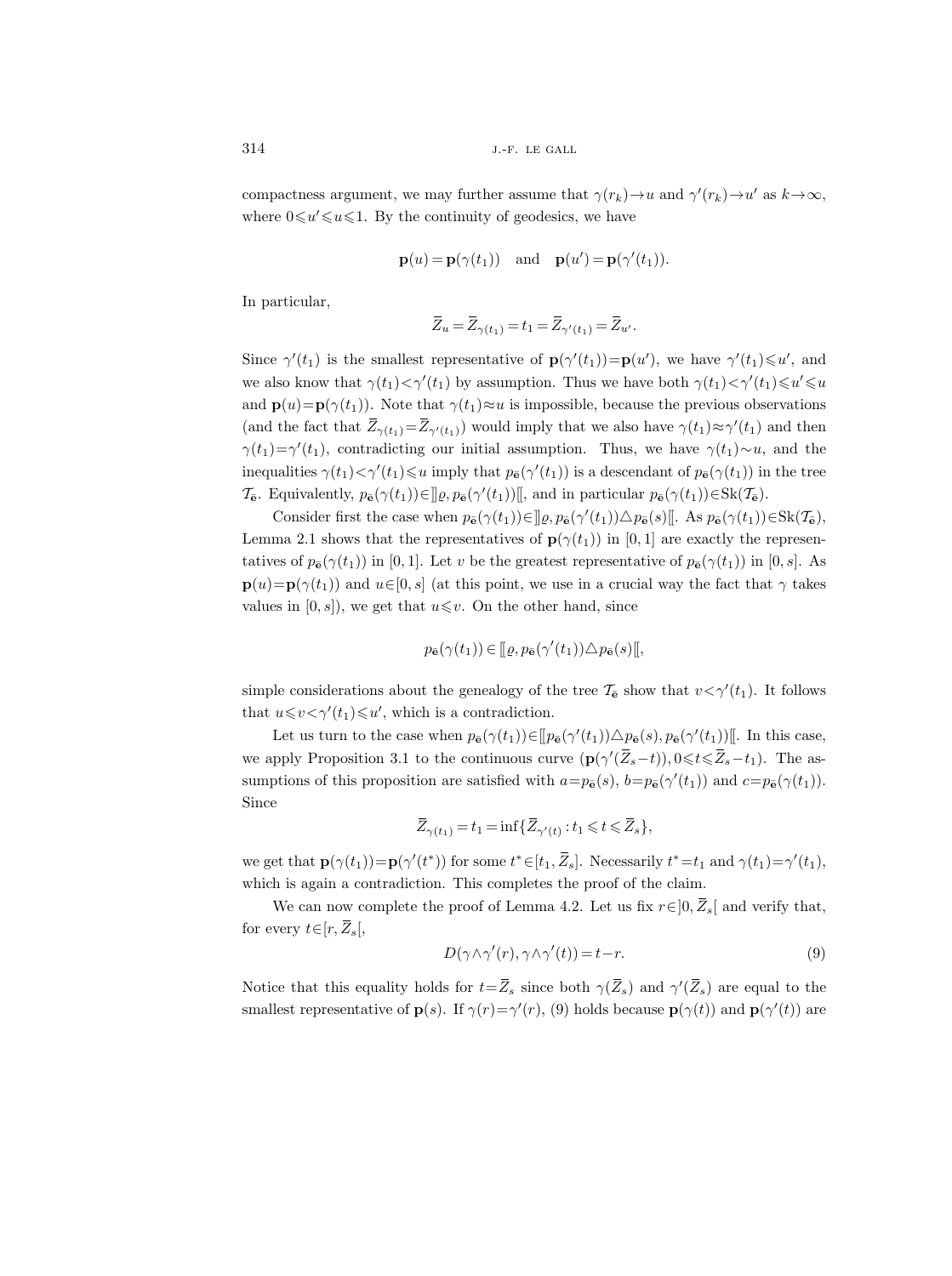both geodesics. We can thus assume that  $\gamma(r) \neq \gamma'(r)$ , and by symmetry we may restrict our attention to the case  $\gamma(r) < \gamma'(r)$ .

We again argue by contradiction and assume that (9) fails for some  $t \in ]r, \overline{Z}_s[$ . We then set

$$
t_0 = \inf\{t\in\,r,\,\overline{Z}_s[:D(\gamma\wedge\gamma'(r),\gamma\wedge\gamma'(t))\neq t-r\} < \overline{Z}_s.
$$

We consider the following three cases:

Case 1. If  $\gamma(t_0) = \gamma'(t_0)$ , then

$$
D(\gamma \wedge \gamma'(r), \gamma \wedge \gamma'(t_0)) = t_0 - r
$$

and, for every  $t\in[t_0,\overline{Z}_s]$ ,

$$
D(\gamma \wedge \gamma'(t_0), \gamma \wedge \gamma'(t)) = t - t_0.
$$

Thus

$$
D(\gamma \wedge \gamma'(r), \gamma \wedge \gamma'(t)) \leq t - r
$$

for every  $t \in [t_0, \overline{Z}_s]$ . The reverse inequality is also clear by writing

$$
D(\gamma \wedge \gamma'(r), \gamma \wedge \gamma'(t)) \geq D(0, \gamma \wedge \gamma'(t)) - D(0, \gamma \wedge \gamma'(r)) = t - r
$$

and we get a contradiction to the definition of  $t_0$ .

Case 2. If  $\gamma(t_0) < \gamma'(t_0)$ , then the claim gives  $\varepsilon > 0$  such that  $\gamma(t) < \gamma'(t)$  for all  $t \in [t_0, t_0+\varepsilon]$ , and thus

$$
D(\gamma \wedge \gamma'(r), \gamma \wedge \gamma'(t)) = D(\gamma(r), \gamma(t)) = t - r.
$$

This again contradicts the definition of  $t_0$ .

Case 3. If  $\gamma(t_0) > \gamma'(t_0)$ , then  $t_0 > r$  (because  $\gamma(r) < \gamma'(r)$ ) and the claim gives  $\varepsilon \in$  $]0, t_0-r[$  such that  $\gamma(t) > \gamma'(t)$  for every  $t \in ]t_0-\varepsilon, t_0+\varepsilon[$ . Then, for every  $t, t' \in ]t_0-\varepsilon, t_0+\varepsilon[$  $\varepsilon$ , with  $t < t'$ ,

$$
D(\gamma \wedge \gamma'(t), \gamma \wedge \gamma'(t')) = D(\gamma'(t), \gamma'(t')) = t' - t.
$$

Fix  $t \in ]t_0-\varepsilon, t_0[$ . By the definition of  $t_0$ ,

$$
D(\gamma \wedge \gamma'(r), \gamma \wedge \gamma'(t)) = t - r
$$

and so

$$
D(\gamma \wedge \gamma'(r), \gamma \wedge \gamma'(t')) \leqslant t'-r
$$

for every  $t' \in [t_0, t_0 + \varepsilon]$ . As in the first case above, the last inequality must be an equality, which again contradicts the definition of  $t_0$ .

This completes the proof of Lemma 4.2.

 $\Box$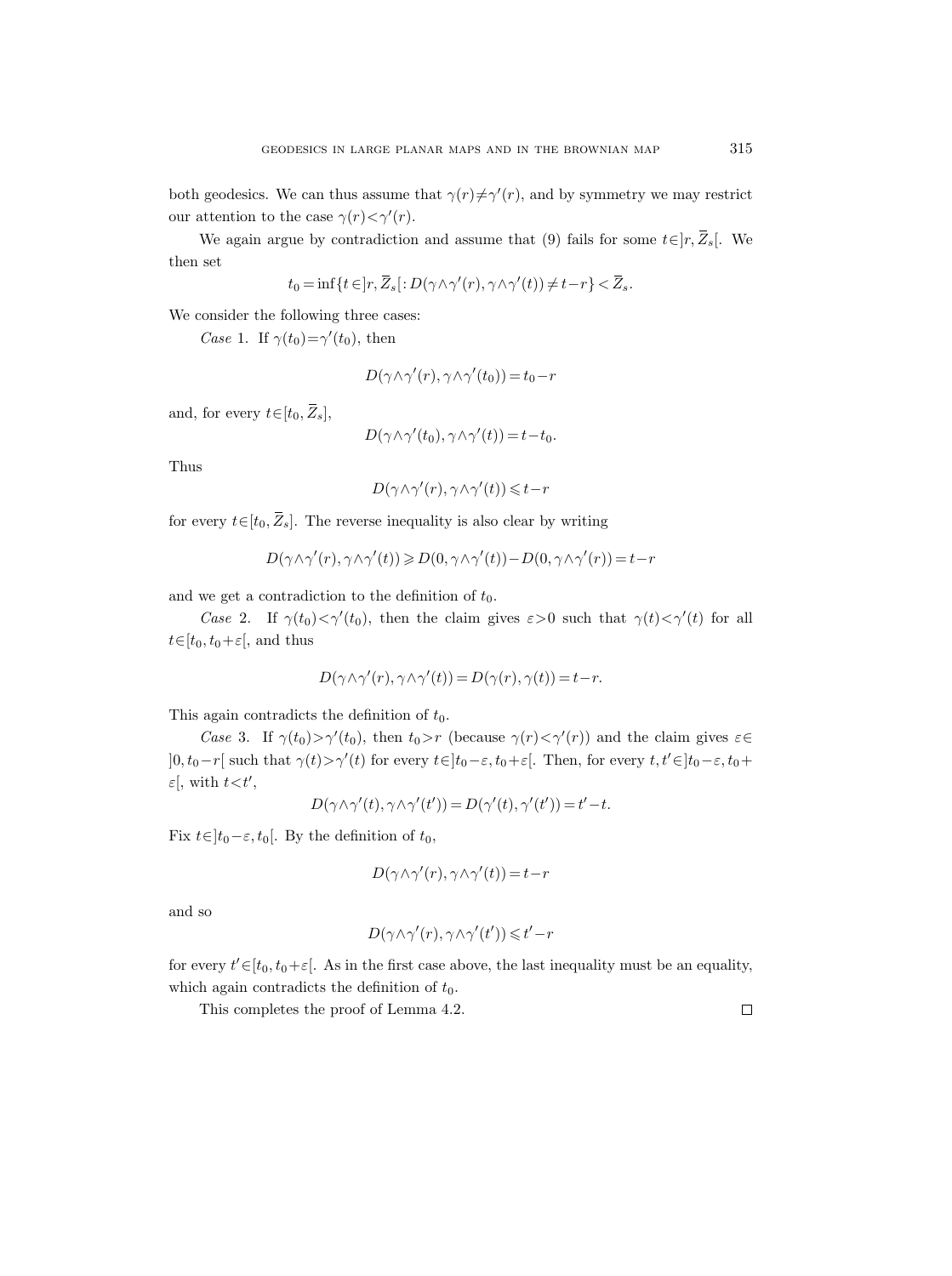Proof of Proposition 4.1. We need to verify that

$$
D(\gamma_s(r), \gamma_s(t)) = t - r \tag{10}
$$

for every  $0 \leq r < t \leq \overline{Z}_s$ . If  $r=0$ , or if  $t=\overline{Z}_s$ , (10) follows from (7) and (8). Let  $\varepsilon > 0$  and let us fix r and t with  $0 < r < t < \overline{Z}_s$ . By the definition of  $\gamma_s$ , we can find  $\gamma, \gamma' \in G^*(s)$  such that

$$
\gamma_s(r) \leqslant \gamma(r) \leqslant \gamma_s(r) + \varepsilon \quad \text{and} \quad \gamma_s(t) \leqslant \gamma'(t) \leqslant \gamma_s(t) + \varepsilon.
$$

It follows that

$$
\gamma_s(r) \leq \gamma \wedge \gamma'(r) \leq \gamma_s(r) + \varepsilon \quad \text{and} \quad \gamma_s(t) \leq \gamma \wedge \gamma'(t) \leq \gamma_s(t) + \varepsilon.
$$

Choosing  $\varepsilon$  small, we see that  $D(\gamma_s(r), \gamma_s(t))$  can be made arbitrarily close to the quantity  $D(\gamma \wedge \gamma'(r), \gamma \wedge \gamma'(t)) = t-r$ , by Lemma 4.2. This completes the proof of (10).  $\Box$ 

In view of our applications, it will also be important to consider a notion that is dual to the notion of a minimal geodesic. For every  $s \in [0, 1]$ , we denote by  $\overline{G}(s)$  the set of all mappings  $\gamma: [0, \bar{Z}_s] \to [s, 1]$  such that  $(\mathbf{p}(\gamma(t)), 0 \leq t \leq \bar{Z}_s)$  is a geodesic from  $\varrho$  to  $\mathbf{p}(s)$ . We then set

$$
\bar{\gamma}_s(t) = \sup \{ \gamma(t) : \gamma \in \overline{\mathcal{G}}(s) \} \quad \text{and} \quad \bar{\Gamma}_s(t) = \mathbf{p}(\bar{\gamma}_s(t))
$$

for every  $t\in[0,\overline{Z}_s]$ . The very same arguments as in the proof of Proposition 4.1 show that  $(\bar{\Gamma}_s(t), 0 \leq t \leq \bar{Z}_s)$  is a geodesic from  $\rho$  to  $p(s)$ , which is called the *maximal geodesic*.

The next two sections are devoted to a number of technical results about geodesics. Although we concentrate on minimal geodesics, it should be noted that symmetric arguments yield corresponding results for maximal geodesics.

## 5. The main estimate

In this section we fix  $U \in ]0,1[$ . Recall that  $\gamma_U$  is the minimal geodesic that was introduced in the previous section. We denote by  $\mathcal{R}(\gamma_U)$  the range of  $\gamma_U$ :

$$
\mathcal{R}(\gamma_U) = \{ \gamma_U(t) : 0 \leq t \leq \overline{Z}_U \}.
$$

We also fix  $u_0 \in ]0, \frac{1}{2}U[$ .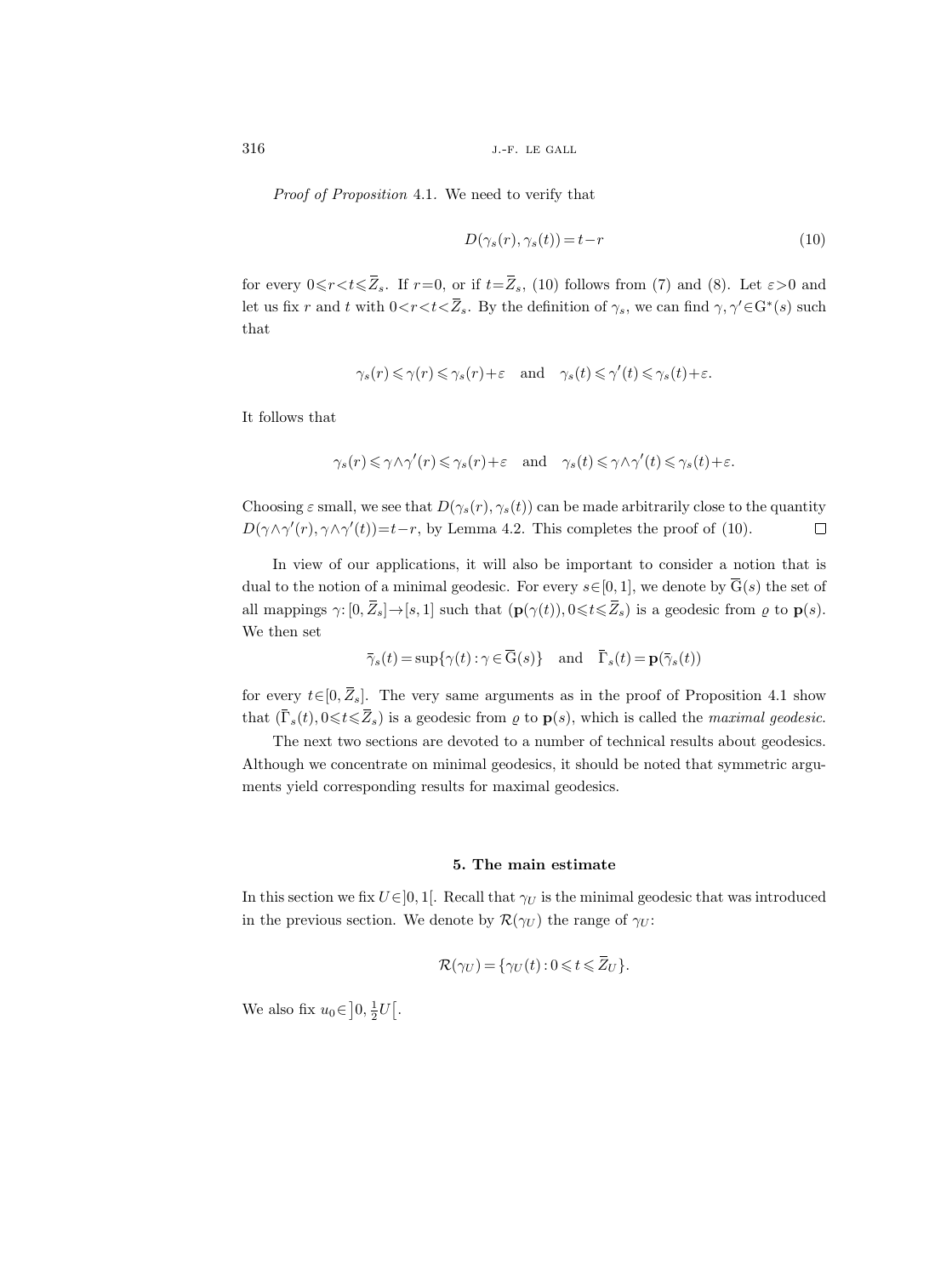LEMMA 5.1. Let  $\delta \in ]0, \frac{1}{2}u_0[$  and  $\eta > 0$ . For every  $u \in ]0, U[$ , let  $B_{\eta, u}$  denote the event

$$
B_{\eta,u} = \Big\{\bar{\mathbf{e}}_u > \eta, \inf_{\eta/2 \leqslant t \leqslant \bar{\mathbf{e}}_u} \overline{W}_u(t) > \eta \Big\}.
$$

Then, there exists a constant  $C=C(p, U, u_0, \eta, \delta)$  such that, for every  $u \in [u_0, U], v \in ]u, U]$ and  $\alpha$ >0,

$$
P\Big[\{\mathcal{R}(\gamma_U)\cap\,]u,v\}\neq\varnothing\}\cap B_{\eta,u}\cap\Big\{\inf_{u-\delta\leqslant t\leqslant u}\bar{\mathbf{e}}_t>\bar{\mathbf{e}}_u-\alpha\Big\}\Big]\leqslant C\alpha P\big[\mathcal{R}(\gamma_U)\cap\,]u,v\big]\neq\varnothing\big].\tag{11}
$$

The remaining part of this section is devoted to the proof of Lemma 5.1. To simplify notation, we will write  $\gamma = \gamma_U$  and  $\Gamma = \Gamma_U$  in this proof. The underlying idea is to apply the Markov property in reverse time to the process  $(\bar{\mathbf{e}}_r, \overline{W}_r)_{0 \leq r \leq 1}$  at time u. Notice that the event  $B_{\eta,u}$  only depends on  $(\bar{e}_u, \overline{W}_u)$ . Assuming that the event  $\{\mathcal{R}(\gamma) \cap [u, v] \neq \emptyset\}$  is also measurable with respect to the  $\sigma$ -field generated by  $(\bar{\mathbf{e}}_r, \overline{W}_r)_{u \leq r \leq 1}$ , we would need to bound the conditional probability of the event

$$
\left\{\inf_{u-\delta\leqslant t\leqslant u}\bar{\mathbf{e}}_t > \bar{\mathbf{e}}_u - \alpha\right\}
$$

given that  $\sigma$ -field. The latter conditional probability is bounded above by  $C\alpha$  as would be the case if  $\bar{e}$  were replaced by a linear Brownian path.

The above line of reasoning is not easy to implement, mainly because the required measurability property of the event  $\{\mathcal{R}(\gamma)\cap[u,v]\neq\emptyset\}$  seems difficult to establish. Instead, we will use a discrete version of the preceding ideas, and we will rely on the convergence (3) to derive the bound of Lemma 5.1 from our discrete estimates. This explains why the constant  $C$  in Lemma 5.1 depends on  $p$ . Assuming that the distribution of the Brownian map is unique, or more precisely that the distribution of the limiting triplet  $(\bar{e}, \bar{Z}, D)$  in (3) is independent of p, the constant C in Lemma 5.1 should of course not depend on p.

The proof of Lemma 5.1 requires several intermediate lemmas. Before stating the first of these lemmas, we start with a few simple remarks.

We already noticed that the minimal geodesic  $(\gamma(r), 0 \leq r \leq \overline{Z}_U)$  is monotone increasing. Moreover, for every  $r \in ]0, \bar{Z}_U]$  we have  $\mathbf{p}(\gamma(r-))=\Gamma(r)-\Gamma(r)=\mathbf{p}(\gamma(r))$  by continuity, and the definition of the minimal geodesic shows that we must have  $\gamma(r-) = \gamma(r)$ . The mapping  $r \mapsto \gamma(r)$  is thus left-continuous on  $[0, U]$ .

Then let  $r_1, r_2, \ldots$  be a sequence dense in  $]0, \infty[$ . We have for every  $u \lt v$ ,

$$
\left\{\mathcal{R}(\gamma)\cap\left[u,v\right]\neq\varnothing\right\}=\lim_{k\to\infty}\bigcup_{i=1}^k\{u<\gamma(r_i)\leqslant v\}.
$$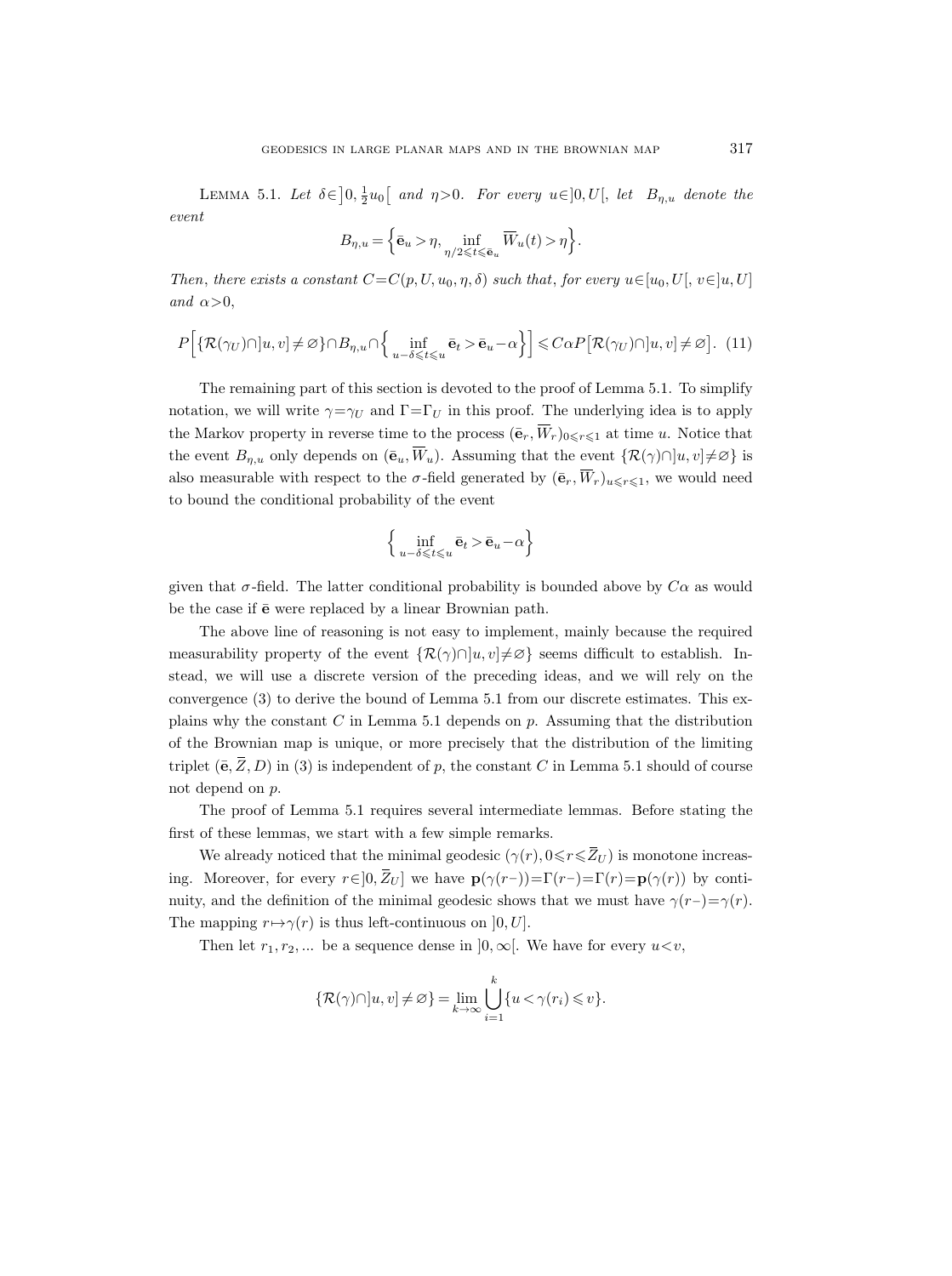Here and below we make the convention that  $\gamma(r)=\infty$  if  $r>\bar{Z}_U$ .

Thus, if we can prove that a bound analogous to (11) holds when the event

$$
\{\mathcal{R}(\gamma)\cap\,]u,v]\neq\varnothing\}
$$

is replaced by an event of the type

$$
\bigcup_{i=1}^k \{u < \gamma(r_i) \leqslant v\},\
$$

with a constant C independent of  $k$ , then a monotone passage to the limit will give us the desired result.

Our first technical lemma will relate events of the form  $\{\gamma(r)\leq u\}$  to other events that are more suitable for the discrete approximations that we will use to derive our estimates. For every  $u \in ]0,1[$ , we denote by  $\text{Fr}([0,u])$  the set of all  $v \in [u,1]$  such that  $\mathbf{p}(v) = \mathbf{p}(v')$  for some  $v' \in [0, u]$ . Note that  $Fr([0, u])$  is a closed subset of [0, 1]. Furthermore, the ancestral line of  $p_{\bar{\mathbf{e}}}(u)$  is contained in  $p_{\bar{\mathbf{e}}}(Fr([0, u])).$ 

In the following three lemmas, we fix  $u \in ]0, U[$  and  $r > 0$ .

LEMMA 5.2. For every  $\varepsilon > 0$ , let  $A_{\varepsilon}(r, u)$  stand for the event on which there exist an integer  $q\geqslant1$  and points  $s_0, s_1, ..., s_q \in [u, U]$  such that  $s_0 = U$ ,  $s_q \in Fr([0, u])$  and, for every  $i \in \{0,1,...,q-1\},$ 

$$
\overline{Z}_{s_i} \geqslant r,\tag{12}
$$

$$
D(s_i, s_{i+1}) \leqslant \varepsilon,\tag{13}
$$

and, for every  $i \in \{0, 1, ..., q-2\},\$ 

$$
D(s_i, s_{i+1}) \leq \overline{Z}_{s_i} - \overline{Z}_{s_{i+1}} + \frac{\varepsilon}{q}.
$$
\n
$$
(14)
$$

Then,

$$
\{\gamma(r)\leqslant u\}\subset \bigcap_{\varepsilon>0}A_{\varepsilon}(r,u)\quad a.s.
$$

Remark. The inclusion in the conclusion of the lemma can in fact be replaced by an equality. See Lemma 5.4 below.

*Proof.* Let  $\varepsilon > 0$  and let us verify that  $\{\gamma(r) \leq u\} \subset A_{\varepsilon}(r, u)$  a.s. We set

$$
r_0 = \sup\{t \in [0, \overline{Z}_U] : \gamma(t) \leq u\}.
$$

If  $r_0=\bar{Z}_U$ , then  $\gamma(\bar{Z}_U)\leq u$  by left-continuity, and since  $\mathbf{p}(U)=\mathbf{p}(\gamma(\bar{Z}_U))$  we get that  $U \in Fr([0, u])$ . In this case, we simply take  $q=1$  and  $s_0=s_1=U$ , noting that  $\overline{Z}_U \geq r$  on the event  $\{\gamma(r)\leq u\}$  (recall that we made the convention that  $\gamma(r)=\infty$  if  $r>\bar{Z}_U$ ).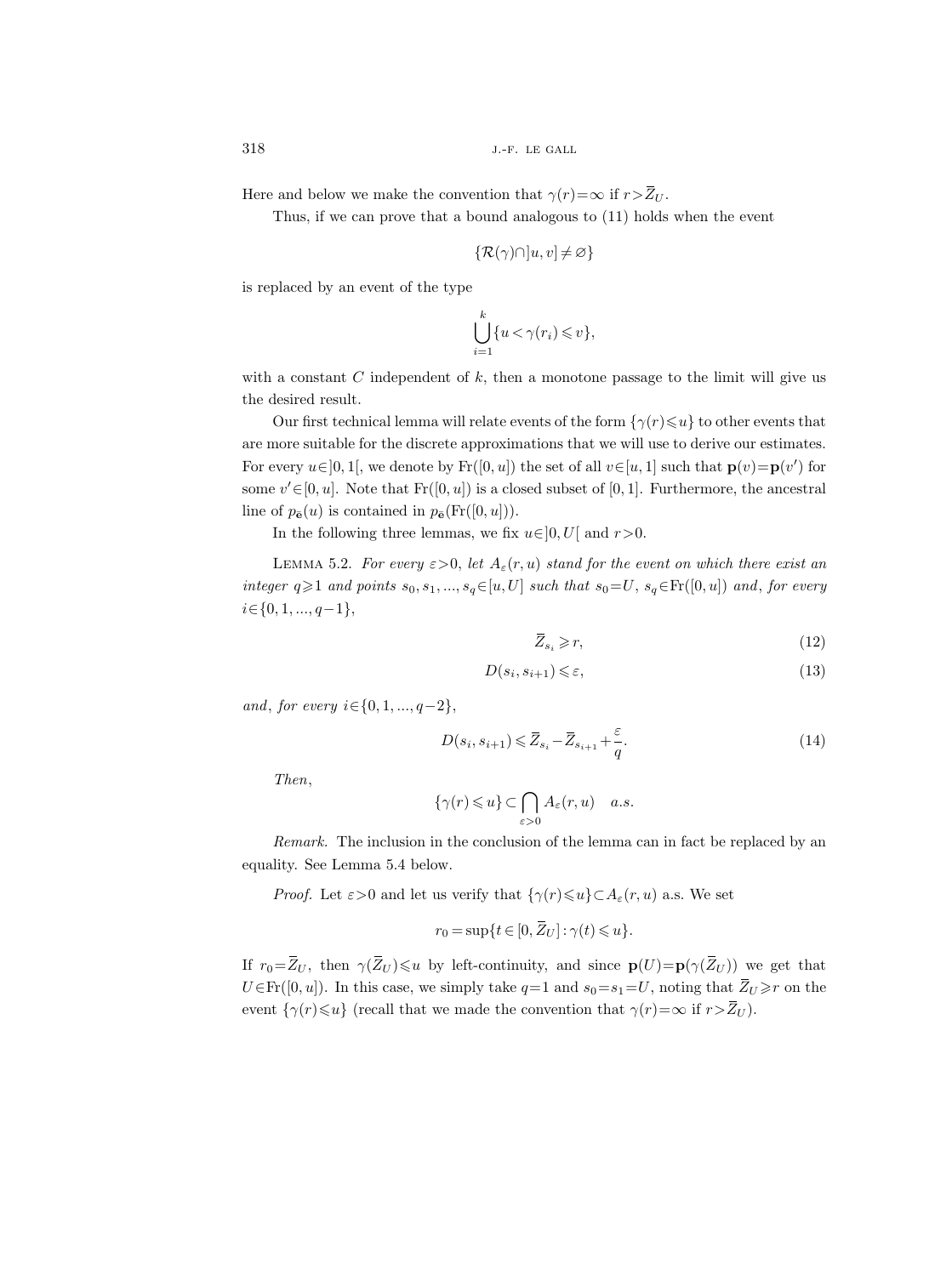So we may assume that  $r_0 \le \overline{Z}_U$ . We observe that  $\gamma(r_0+) \in \mathrm{Fr}([0, u])$ . Indeed we have  $\gamma(r_0)\leqslant u$ ,  $\gamma(r_0+)\geqslant u$  and  $\mathbf{p}(\gamma(r_0))=\mathbf{p}(\gamma(r_0+))$  by continuity.

We then set

$$
s_0 = U, \quad s_1 = \gamma(\overline{Z}_U - \varepsilon), \quad ..., \quad s_{q-1} = \gamma(\overline{Z}_U - (q-1)\varepsilon),
$$

where q is the first integer such that  $\overline{Z}_U - q\varepsilon \leq r_0$ . We finally set  $s_q = \gamma(r_0+)$ . Then  $s_q \geq u$ and  $s_i \in [u, U]$  for every  $i \in \{0, 1, ..., q\}$  because  $\gamma$  is non-decreasing. Conditions (13) and (14) clearly hold: In (14) we have even  $D(s_i, s_{i+1}) = \overline{Z}_{s_i} - \overline{Z}_{s_{i+1}}$ . Moreover the condition  $\gamma(r)\leqslant u$  implies that  $r\leqslant r_0$  and thus  $\overline{Z}_{s_i}\geqslant \overline{Z}_{\gamma(r_0)}\geqslant \overline{Z}_{\gamma(r)}=r$  for every  $i\in\{0,1,...,q\}.$  $\Box$ 

We now want to use the convergence (3) in order to get discrete approximations of the sets  $A_{\varepsilon}(r, u)$ . For every integer n, and for  $0 \le k \le k' \le pn$ , we denote by  $\mathcal{G}^n(k, k')$  the  $\sigma$ -field generated by the variables  $(C_i^n, \Lambda_i^n)$ ,  $k \leq i \leq k'$ .

Fix  $k \in \{0, 1, ..., pn\}$ . If  $i, j \in \{k, k+1, ..., pn\}$ , then the distance  $d_n(i, j)$  is in general not measurable with respect to the  $\sigma$ -field  $\mathcal{G}^n(k, pn)$ . However, we may define a "modified distance"  $\tilde{d}_n^k(i,j)$  for which this will be true: To this end, we restrict our attention to edges of the map  $\mathbf{m}_n$  that are generated between steps k and pn−1 of the Bouttier– Di Francesco–Guitter bijection of §2.6. To give a more precise definition, recall from §2.6 the notion of a successor (with respect to the mobile  $(\tau_n,(\ell^n_v)_{v\in\tau_n})$ ), and say by convention that the successor of any integer  $i \in \{0, 1, ..., pn\}$  such that the corresponding vertex in  $\tau_n^{\circ}$ has label 1 is  $pn+1$ . Then, for  $i, j \in \{k, k+1, ..., pn\}$ ,  $\tilde{d}_n^k(i, j)$  is the minimal integer  $\ell \geqslant 0$ for which there exists a sequence  $i_0, j_0, i_1, j_1, \ldots, i_\ell, j_\ell$  of integers in  $\{k, k+1, \ldots, pn, pn+1\}$ , such that

- $i_0=i$  and  $j_\ell=j$ ;
- for every  $0 \le m \le \ell$ , either  $i_m \ne pn+1$  and  $j_m \ne pn+1$ , or  $i_m=j_m=pn+1$ ;
- $i_m \sim_{[n]} j_m$  for every  $0 \le m \le \ell$  such that  $i_m \ne pn+1$ ;
- for all  $1\leq m\leq \ell$ , either  $i_m$  is the successor of  $j_{m-1}$  or  $j_{m-1}$  is the successor of  $i_m$ .

By convention,  $\tilde{d}_n^k(i,j) = \infty$  if  $i \notin \{k, k+1, ..., pn\}$  or  $j \notin \{k, k+1, ..., pn\}$ . It is then easy to verify that  $\tilde{d}_n^k(i, j)$  is measurable with respect to  $\mathcal{G}^n(k, pn)$ . Furthermore,

$$
\tilde{d}_n^k(i,j) \geq d_n(i,j).
$$

Recall our notation  $p_n$  for the canonical projection from  $\{0, 1, ..., pn\}$  onto  $\tau_n^{\circ}$  (if  $v_0^n, v_1^n, ..., v_{pn}^n$  denotes the contour sequence of the tree  $\tau_n^{\circ}$ , then  $p_n(i) = v_i^n$ ). We denote by  $\text{Fr}_n([0,k])$  the set of all  $j \in \{k, k+1, ..., pn\}$  for which at least one of the following two conditions holds:

- (a) there exists  $i \in \{0, 1, ..., k\}$  such that  $d_n(p_n(i), p_n(j)) \in \{0, 1\};$
- (b)  $\Lambda_i^n \geq \Lambda_j^n$  for every  $k \leq i \leq j$ .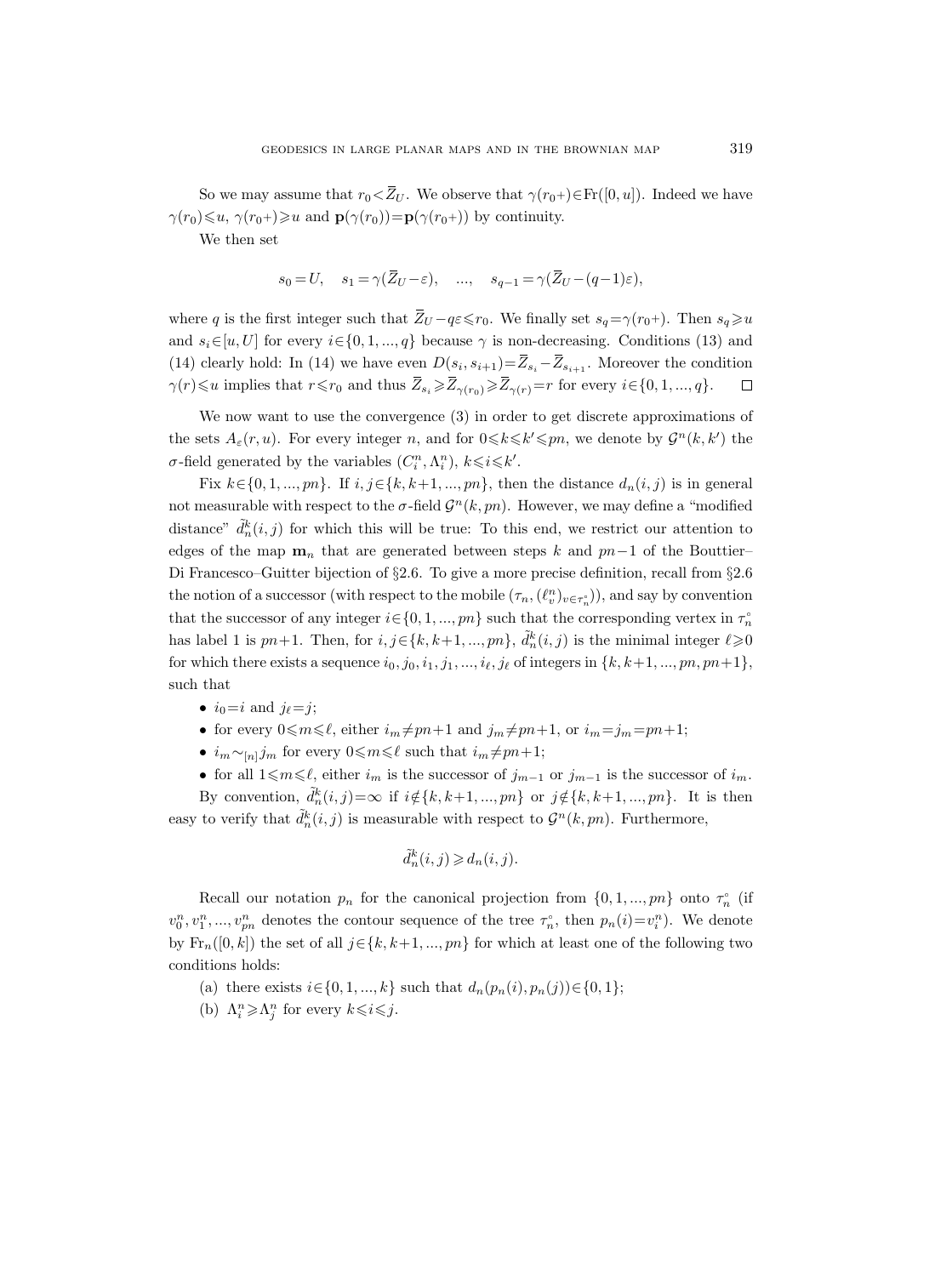One can then verify that, for every  $j \in \{k, k+1, ..., pn\}$ , the event  $\{j \in Fr_n([0, k])\}$  is measurable with respect to the  $\sigma$ -field  $\mathcal{G}^n(k, pn)$ . In particular, the properties of the contour function imply that the event  $\{p_n(j) \in \{p_n(0), ..., p_n(k)\}\}\$ is measurable for the  $\sigma$ -field generated by  $(C_i^n, k \leq i \leq pn)$ . The event

{there exists 
$$
i \in \{0, ..., k\}
$$
 such that  $d_n(p_n(i), p_n(j)) = 1\}$ 

is not  $\mathcal{G}^n(k, pn)$ -measurable in general, but its union with the event where (b) holds is  $\mathcal{G}^n(k, pn)$ -measurable.

To simplify notation, we write  $\tilde{d}_n = \tilde{d}_n^{[pnu]}$ . Recall that  $d_n \leq \tilde{d}_n$ . We can now define our discrete approximation of the set  $A_\varepsilon(r, u)$ . We let  $A_\varepsilon^n(r, u)$  denote the event on which there exists an integer  $q_n \geq 1$  and points  $s_0^n, ..., s_{q_n}^n$  in  $\{\lfloor pnu \rfloor, ..., \lfloor pnU \rfloor\}$  such that  $s_0^n = \lfloor pnU \rfloor, s_{q_n}^n \in \text{Fr}_n([0, \lfloor pnu \rfloor])$  and for every  $i \in \{0, 1, ..., q_n-1\},$ 

$$
\Lambda_{s_i^n}^n \geqslant \varkappa_p^{-1}(r-\varepsilon)n^{1/4},\tag{15}
$$

$$
\tilde{d}_n(s_i^n, s_{i+1}^n) \leqslant 2\varkappa_p^{-1} \varepsilon n^{1/4},\tag{16}
$$

and, for every  $i \in \{0, 1, ..., q_n-2\},\$ 

$$
\tilde{d}_n(s_i^n, s_{i+1}^n) \leq \Lambda_{s_i^n}^n - \Lambda_{s_{i+1}^n}^n + \frac{2\varkappa_p^{-1}\varepsilon}{q_n} n^{1/4}.
$$
\n(17)

It is important to observe that the event  $A_{\varepsilon}^n(r, u)$  is measurable with respect to the  $\sigma$ -field  $\mathcal{G}^n(\lfloor pnu \rfloor, pn).$ 

LEMMA 5.3. For every  $\varepsilon \in ]0, \frac{1}{10}r[,$ 

$$
A_{\varepsilon}(r, u) \subset \liminf_{n \to \infty} A_{\varepsilon}^n(r, u) \quad a.s.
$$

*Proof.* On the event  $A_\varepsilon(r, u)$ , we can choose  $s_0, s_1, ..., s_q \in [u, U]$  as specified in the statement of Lemma 5.2, so that in particular properties (12), (13) and (14) hold. Since  $s_q \in Fr([0, u])$ , we can find  $s'_q \in ]0, u]$  such that  $\mathbf{p}(s_q) = \mathbf{p}(s'_q)$ . We set  $\bar{s}_i^n = \lfloor pns_i \rfloor$  for every  $i \in \{0, 1, ..., q-1\}$ , and  $\bar{s}_q^{\,n} = \lfloor p n s'_q \rfloor - 1 < \lfloor p n u \rfloor$ . Then  $\bar{s}_0^{\,n} = \lfloor p n U \rfloor$  and the convergence (3) ensures that a.s. for all sufficiently large n, for every  $i \in \{0, 1, ..., q-1\}$ ,

$$
\Lambda_{\bar{s}_i^n}^n \geqslant \varkappa_p^{-1}(r-\varepsilon)n^{1/4},\tag{18}
$$

$$
d_n(\bar{s}_i^n, \bar{s}_{i+1}^n) \leqslant 2\mathcal{H}_p^{-1}\varepsilon n^{1/4},\tag{19}
$$

and, for every  $i \in \{0, 1, ..., q-2\}$ ,

$$
d_n(\bar{s}_i^n, \bar{s}_{i+1}^n) \leq \Lambda_{\bar{s}_i^n}^n - \Lambda_{\bar{s}_{i+1}^n}^n + \frac{2\varkappa_p^{-1}\varepsilon}{q} n^{1/4}.
$$
 (20)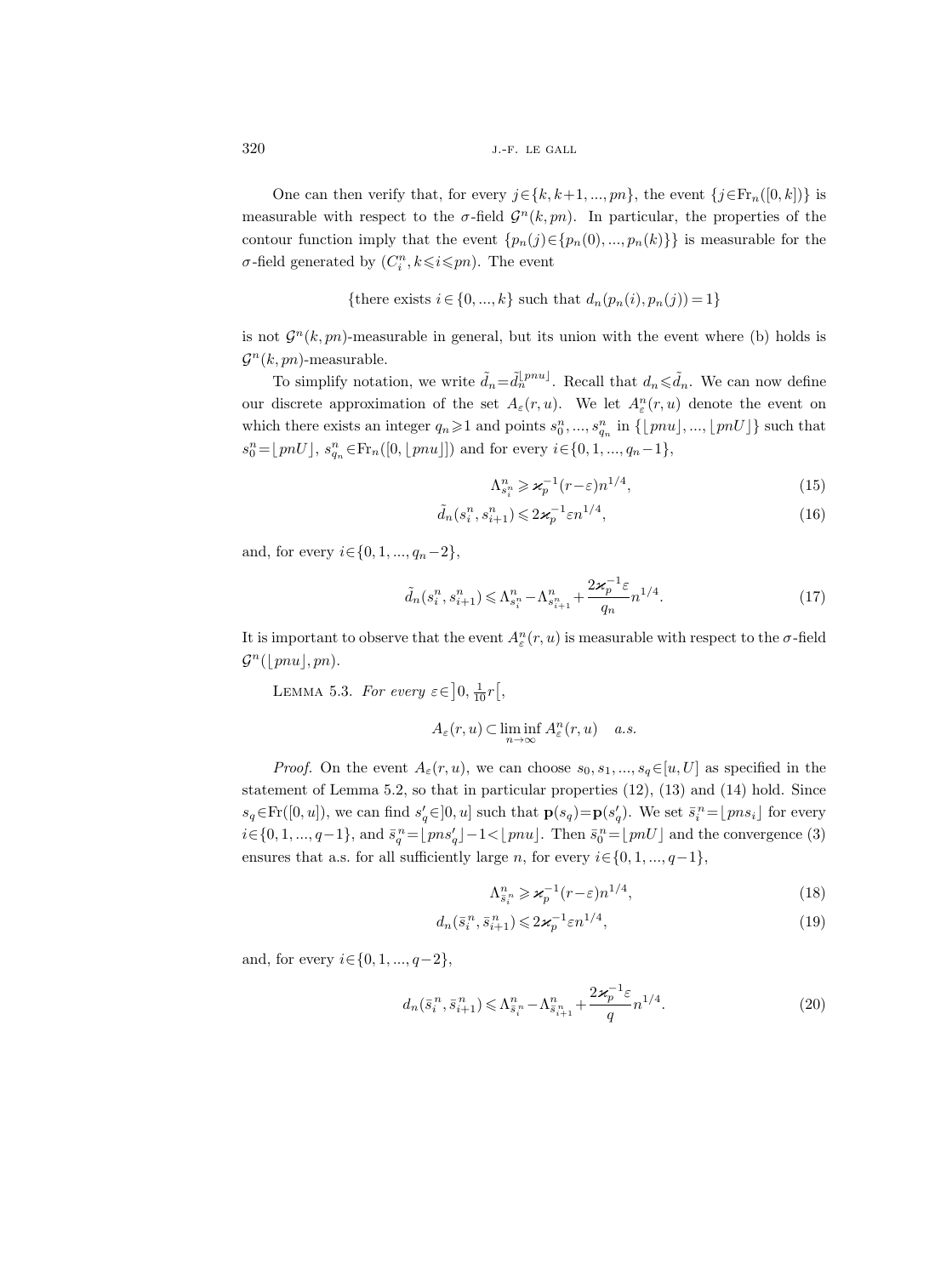Consider the first index  $i_0 \in \{0, 1, ..., q-1\}$  such that  $d_n(\bar{s}_{i_0}^n, \bar{s}_{i_0+1}^n) < \tilde{d}_n(\bar{s}_{i_0}^n, \bar{s}_{i_0+1}^n)$ . This index exists since  $\tilde{d}_n(\bar{s}_{q-1}^n, \bar{s}_q^n) = \infty$ , because  $\bar{s}_q^n < \lfloor pnu \rfloor$ . Then choose a discrete geodesic  $\omega_n$  from  $p_n(\bar{s}_{i_0}^n)$  to  $p_n(\bar{s}_{i_0+1}^n)$  in the map  $\mathbf{m}_n$ . By (18), (19) and our assumption  $\varepsilon < \frac{1}{10}r$ , it is clear that this geodesic does not visit the root vertex of  $\mathbf{m}_n$ . Furthermore, at least one point on the geodesic  $\omega_n$  must belong to  $\{p_n(0),...,p_n(\lfloor \text{pnu}\rfloor)\}\$  (otherwise we would have  $d_n(\bar{s}_{i_0}^n, \bar{s}_{i_0+1}^n) = \tilde{d}_n(\bar{s}_{i_0}^n, \bar{s}_{i_0+1}^n)$ .

We let  $b_n$  be the first point on the geodesic  $\omega_n$  that belongs to  $\{p_n(0), ..., p_n(\lfloor pnu\rfloor)\}.$ We put  $s_{i_0+1}^n = \bar{s}_{i_0}^n$  if  $b_n = p_n(\bar{s}_{i_0}^n)$ , and otherwise, we choose  $s_{i_0+1}^n \in \{\lfloor \text{pnu}\rfloor, ..., \text{pn}\}\$  such that  $p_n(s_{i_0+1}^n)$  is the point preceding  $b_n$  on the geodesic  $\omega_n$ . In both cases it is clear that  $s_{i_0+1}^n \in Fr_n([0, \lfloor pnu \rfloor]).$ 

We also set  $q_n = i_0+1$  and  $s_i^n = \overline{s}_i^n$  for every  $i \in \{0, 1, ..., i_0\}$ . Then we have

$$
\tilde{d}_n(s_{i_0}^n,s_{i_0+1}^n)=d_n(s_{i_0}^n,s_{i_0+1}^n).
$$

Indeed, this equality is trivial if  $b_n = p_n(\bar{s}_{i_0}^n)$ , and otherwise there exists a geodesic from  $p_n(s_{i_0}^n)$  to  $p_n(s_{i_0+1}^n)$  such that for every point a of this geodesic all representatives of a lie in  $\{\lfloor pnu\rfloor, ..., pn\}$ . It then follows from  $(18)-(20)$  that the points  $s_0^n, s_1^n, ..., s_{q_n}^n$  satisfy (15)–(17), so that  $A^n_{\varepsilon}(r,u)$  holds for  $n$  large. This completes the proof.  $\Box$ 

LEMMA 5.4. For every  $\varepsilon > 0$ , set

$$
\tilde{A}_{\varepsilon}(r, u) = \limsup_{n \to \infty} A_{\varepsilon}^n(r, u).
$$

Then,

$$
\{\gamma(r)\leqslant u\}=\bigcap_{\varepsilon>0}A_\varepsilon(r,u)=\bigcap_{\varepsilon>0}\tilde A_\varepsilon(r,u)\quad a.s.
$$

*Proof.* From Lemma 5.3, we have that  $A_\varepsilon(r, u) \subset \tilde{A}_\varepsilon(r, u)$  a.s. if  $\varepsilon < \frac{1}{10}r$ . Then it follows from Lemma 5.2 that

$$
\{\gamma(r)\leqslant u\}\subset \bigcap_{\varepsilon>0}A_\varepsilon(r,u)\subset \bigcap_{\varepsilon>0}\tilde A_\varepsilon(r,u)\quad \text{a.s.}
$$

Thus we only need to prove that

$$
\bigcap_{\varepsilon>0}\tilde A_\varepsilon(r,u)\subset \{\gamma(r)\leqslant u\}\quad \text{a.s.}
$$

From now on we assume that the event  $\tilde{A}_{\varepsilon}(r, u)$  holds for every  $\varepsilon$  belonging to a (fixed) sequence decreasing to 0. Fix one value of  $\varepsilon$  in this sequence. By the definition of the set  $\tilde{A}_{\varepsilon}(r, u)$  we can find, for every n belonging to a (random) sequence converging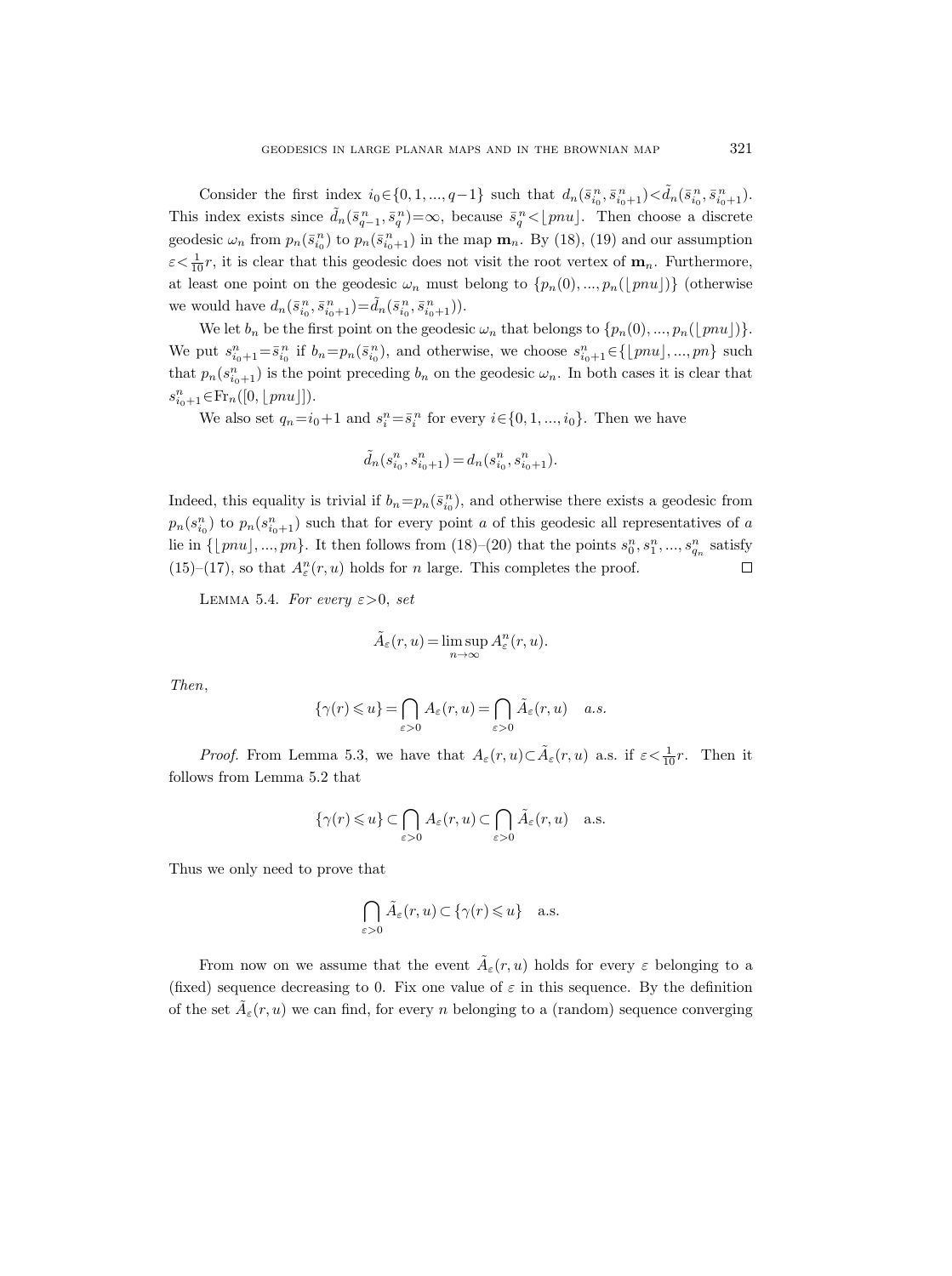to  $\infty$ , a discrete path  $\gamma_{(n)}^{\varepsilon} = (\gamma_{(n)}^{\varepsilon}(i), 0 \leq i \leq L_{(n)}^{\varepsilon})$  taking values in  $\{0, 1, ..., pn\}$ , such that the following properties hold:

- $\gamma_{(n)}^{\varepsilon}$  starts from  $\lfloor pnU \rfloor$  and ends at a point  $z_n \in Fr_n([0, \lfloor pnu \rfloor])$ ;
- the length  $L_{(n)}^{\varepsilon}$  is bounded above by  $\Lambda_{\lfloor pnU \rfloor}^n \Lambda_{z_n}^n + 6\varkappa_p^{-1}\varepsilon n^{1/4};$

• any point on the path  $\gamma_{(n)}^{\varepsilon}$  lies within  $d_n$ -distance at most  $2\varkappa_p^{-1} \varepsilon n^{1/4}$  from a point z of  $\{\lfloor pnu \rfloor, ..., \lfloor pnU \rfloor\}$  such that  $\Lambda_z^n \geqslant \varkappa_p^{-1}(r-\varepsilon)n^{1/4};$ 

- $\bullet \;\; d_n(\gamma^{\varepsilon}_{(n)}(i), \gamma^{\varepsilon}_{(n)}(j)){\leqslant} |j-i| \text{ for every } i,j{\in}\{0,1,...,L^{\varepsilon}_{(n)}\};$
- if  $y = \gamma_{(n)}^{\varepsilon}(i)$  and  $y' = \gamma_{(n)}^{\varepsilon}(j)$ , with  $0 \leq i < j \leq L_{(n)}^{\varepsilon}$ , then

$$
d_n(y, y') \leq \Lambda_y^n - \Lambda_{y'}^n + 10\varkappa_p^{-1} \varepsilon n^{1/4}.
$$
\n(21)

The path  $\gamma_{(n)}^{\varepsilon}$  is constructed by choosing the points  $s_0^n, s_1^n, ..., s_{q_n}^n$  as in the definition of  $A_{\varepsilon}^{n}(r, u)$  and then concatenating discrete geodesics (relative to  $d_{n}$ ) between  $s_{i-1}^{n}$  and  $s_{i}^{n}$ for  $1 \leq i \leq q_n$ . The preceding properties of  $\gamma_{(n)}^{\varepsilon}$  follow from the properties stated in the definition of  $A_\varepsilon^n(r, u)$ , using also the fact that  $d_n \leq d_n$  and the bound  $|\Lambda_y^n - \Lambda_y^n| \leq d_n(y, y')$ for every  $y, y' \in \{0, 1, ..., pn\}$  (see §2.7). In particular, (21) follows from (16) and (17).

Using (3) and extracting a diagonal subsequence, we may assume that along a sequence  $\{n'_j\}_{j\geqslant 1}$  of values of n converging to  $\infty$ ,  $\varkappa_p n^{-1/4} L_{(n)}^{\varepsilon}$  converges to  $L^{\varepsilon} \leq \overline{Z}_U + 6\varepsilon$ ,  $(pn)^{-1}z_n$  converges to  $z_\infty$  and for every rational  $a \in [0, L^{\varepsilon}],$ 

$$
(pn)^{-1}\gamma_{(n)}^{\varepsilon}(\lfloor \varkappa_p^{-1} n^{1/4}a\rfloor)
$$

converges to a number  $\gamma^{\varepsilon}(a) \in [0,1]$ . Then, for all rationals  $a, b \in [0, L^{\varepsilon}],$  the convergence (3) gives

$$
\begin{split} D(\gamma^\varepsilon(a),\gamma^\varepsilon(b))&=\lim_{j\to\infty}\varkappa_p(n_j')^{-1/4}d_{n_j'}(\gamma^\varepsilon_{(n_j')}( \lfloor \varkappa_p^{-1}(n_j')^{1/4}a \rfloor),\gamma^\varepsilon_{(n_j')}( \lfloor \varkappa_p^{-1}(n_j')^{1/4}b \rfloor))\\ &\leqslant |a-b|. \end{split}
$$

Set  $\omega^{\varepsilon}(a) = \mathbf{p}(\gamma^{\varepsilon}(a))$  for every rational  $a \in [0, L^{\varepsilon}]$ . By the preceding bound, the mapping  $a \mapsto \omega^{\varepsilon}(a)$ , from  $[0, L^{\varepsilon} \cap \mathbb{Q}$  into  $\mathbf{m}_{\infty}$ , is 1-Lipschitz. It can thus be extended to a 1-Lipschitz path from  $[0, L^{\varepsilon}]$  into  $\mathbf{m}_{\infty}$ , which we still denote by  $\omega^{\varepsilon}$ . Clearly,  $\omega^{\varepsilon}(0) = \mathbf{p}(U)$ and  $\omega^{\varepsilon}(L^{\varepsilon}) = \mathbf{p}(z_{\infty}).$ 

Using the fact that  $z_n \in Fr_n([0, \lfloor pnu \rfloor])$ , it is not hard to verify that  $z_\infty \in Fr([0, u]),$ and thus  $\omega^{\varepsilon}(L^{\varepsilon}) \in \mathbf{p}(\mathrm{Fr}([0,u]))$ . From the bound  $L^{\varepsilon}_{(n)} \leq \Lambda^{n}_{\lfloor pnU \rfloor} - \Lambda^{n}_{z_n} + 6\varkappa_p^{-1} \varepsilon n^{1/4}$ , we also get

$$
L^{\varepsilon} \leqslant \overline{Z}_U - \overline{Z}_{\omega^{\varepsilon}(L^{\varepsilon})} + 6\varepsilon.
$$

Moreover (21) gives

$$
D(\omega^{\varepsilon}(t), \omega^{\varepsilon}(t')) \leqslant \overline{Z}_{\omega^{\varepsilon}(t)} - \overline{Z}_{\omega^{\varepsilon}(t')} + 10\varepsilon
$$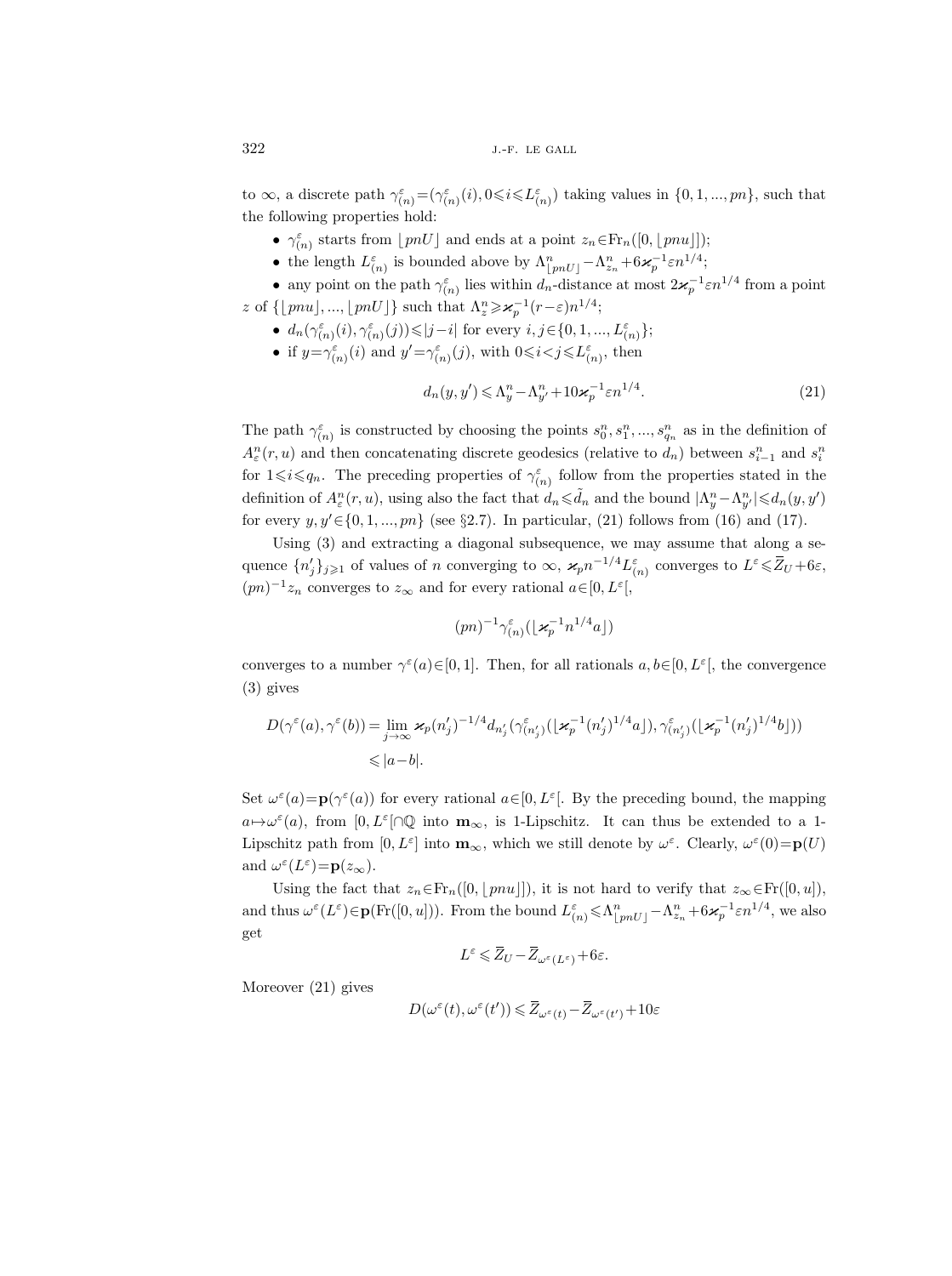for every  $0 \leq t \leq t' \leq L^{\varepsilon}$ . Finally, any point of the path  $\omega^{\varepsilon}$  lies within D-distance at most 2ε from a point x of  $p([u, U])$  such that  $\bar{Z}_x \geq r-\varepsilon$ . In particular,  $\bar{Z}_{\omega^{\varepsilon}(t)} \geq r-3\varepsilon$  for every  $t \in [0, L^{\varepsilon}].$ 

The preceding construction can be made for every  $\varepsilon$  belonging to a sequence decreasing to 0. Again via a compactness argument, we can extract a subsequence of values of ε along which  $L^ε$  converges to L and the 1-Lipschitz paths  $(ω<sup>ε</sup>(t ∧ L<sup>ε</sup>), 0 ≤ t ≤ L)$  converge uniformly to a limiting path  $(\omega^0(t), 0 \leq t \leq L)$ . The path  $\omega^0$  satisfies the following properties:

- $\omega^0$  is 1-Lipschitz, starts from  $\mathbf{p}(U)$  and ends at a point  $\omega^0(L) \in \mathbf{p}(\mathrm{Fr}([0, u]))$ ;
- for every  $0 \leq t \leq t' \leq L$ ,

$$
D(\omega^{0}(t), \omega^{0}(t')) \leqslant \overline{Z}_{\omega^{0}(t)} - \overline{Z}_{\omega^{0}(t')};
$$
\n<sup>(22)</sup>

- for every  $t \in [0, L]$ ,  $\omega^0(t) \in \mathbf{p}([0, U])$  and  $\overline{Z}_{\omega^0(t)} \ge r$ ;
- $L \le \overline{Z}_U \overline{Z}_{\omega^0(L)}$ .

By the last property and the triangle inequality,

$$
L \leq D(\varrho, \mathbf{p}(U)) - D(\varrho, \omega^{0}(L)) \leq D(\mathbf{p}(U), \omega^{0}(L)).
$$

Since  $\omega^0$  is 1-Lipschitz, we also have the reverse inequality  $D(p(U), \omega^0(L)) \leq L$ , and thus

$$
D(\mathbf{p}(U), \omega^0(L)) = L,
$$

which implies that  $\omega^0$  is a geodesic from  $p(U)$  to  $\omega^0(L)$ . For similar reasons, the inequality in (22) must be an equality, and in particular

$$
D(\varrho, \mathbf{p}(U)) = D(\varrho, \omega^{0}(L)) + D(\omega^{0}(L), \mathbf{p}(U)).
$$

Since  $\omega^0(L) \in \mathbf{p}(\mathrm{Fr}([0,u]))$ , we can choose  $t_1 \in [0,u]$  such that  $\mathbf{p}(t_1) = \omega^0(L)$ . Due to the property in the last display, we can concatenate  $\omega^0$  with the (time-reversed) simple geodesic  $\Phi_{t_1}$ , in order to get a geodesic from  $p(U)$  to  $\varrho$ . Write  $\widetilde{\omega}$  for the time-reversal of the latter geodesic. Then  $\tilde{\omega}$  is a geodesic from  $\rho$  to  $p(U)$ , which takes values in  $\mathbf{p}([0, U])$ . Hence we can find a mapping  $\tilde{\gamma}: [0, Z_U] \to [0, U]$  such that  $\tilde{\omega}(t) = \mathbf{p}(\tilde{\gamma}(t))$  for every  $t\in[0,\bar{Z}_U]$ . We can impose  $\tilde{\gamma}(\bar{Z}_{\omega^0(L)})=t_1\leq u$ . However, by the definition of  $\gamma=\gamma_U$ , we have  $\gamma(t)\leq\widetilde{\gamma}(t)$  for every  $t\in[0,\bar{Z}_U]$ , and thus in particular  $\gamma(\bar{Z}_{\omega^0(L)})\leq\widetilde{\gamma}(\bar{Z}_{\omega^0(L)})\leq u$ . On the other hand, we know that  $\bar{Z}_{\omega^0(L)} \geq r$ , and by the monotonicity of  $\gamma$  we conclude that  $\gamma(r) \leq u$ . This completes the proof of Lemma 5.4.

Before we proceed to the proof of Lemma 5.1, we need one more estimate. Recall from §2.7 the notation  $(W_i^n)_{0 \leq i \leq pn}$  for the "discrete snake" associated with the p-mobile  $(\tau_n,(\ell^n_v)_{v\in\tau_n^\circ}).$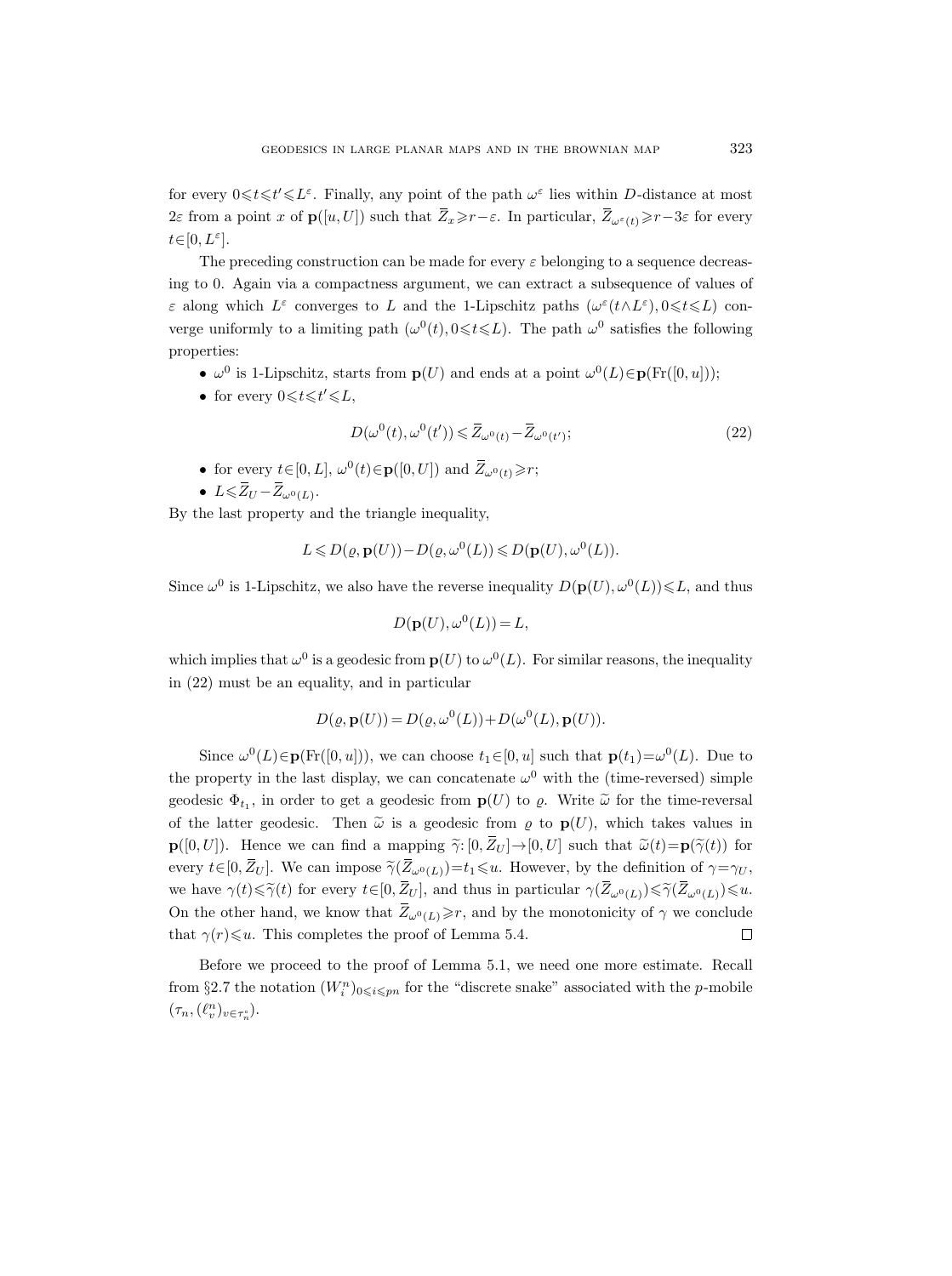LEMMA 5.5. Let  $\delta \in ]0, \frac{1}{2}u_0[$  and  $\eta, \eta' > 0$ . There exists a constant

$$
K=K(p,U,u_0,\eta,\eta',\delta)
$$

such that, for every  $u \in [u_0, U]$  and  $\alpha > 0$ , we have for all sufficiently large n,

$$
P\Big(\inf_{\lfloor pn(u-\delta)\rfloor \leqslant i \leqslant \lfloor pnu\rfloor} C_i^n \geqslant C_{\lfloor pnu\rfloor}^n - \alpha n^{1/2} \Big| \mathcal{G}^n(\lfloor pnu\rfloor, pn) \Big) \leqslant K\alpha
$$

on the event

$$
\Big\{ C^n_{\lfloor pnu \rfloor} \geqslant \eta n^{1/2}, \inf_{\eta n^{1/2}/2 \leqslant j \leqslant C^n_{\lfloor pnu \rfloor}} W^n_{\lfloor pnu \rfloor}(j) \geqslant \eta' n^{1/4} \Big\}.
$$

The proof of Lemma 5.5 is postponed to the appendix.

Proof of Lemma 5.1. As we already noticed after the statement of Lemma 5.1, it is enough to establish the bound

$$
P\bigg[\bigg(\bigcup_{i=1}^{k} \{u < \gamma(r_i) \leq v\}\bigg) \cap B_{\eta, u} \cap \bigg\{\inf_{u-\delta \leq t \leq u} \bar{\mathbf{e}}_t > \bar{\mathbf{e}}_u - \alpha\bigg\}\bigg] \leq C\alpha P\bigg[\bigcup_{i=1}^{k} \{u < \gamma(r_i) \leq v\}\bigg],\tag{23}
$$

where  $r_1, ..., r_k$  are fixed positive numbers, and the constant C only depends on p, U,  $u_0$ ,  $\eta$  and  $\delta$ .

By Lemma 5.4, we have for every  $i \in \{1, ..., k\}$ ,

$$
\mathbf{1}_{\{\gamma(r_i)\leqslant u\}}=\lim_{\varepsilon\to 0} \mathbf{1}_{A_\varepsilon(r_i,u)}=\lim_{\varepsilon\to 0} \mathbf{1}_{\tilde A_\varepsilon(r_i,u)}\quad \text{a.s.}
$$

and consequently

$$
\mathbf{1}_{\{u<\gamma(r_i)\leqslant v\}}=\lim_{\varepsilon\to 0}(\mathbf{1}_{A_\varepsilon(r_i,v)}-\mathbf{1}_{\tilde A_\varepsilon(r_i,u)})^+\quad \text{a.s.}
$$

So we have

$$
\mathbf{1}\bigg\{\bigcup_{i=1}^k \{u<\gamma(r_i)\leqslant v\}\bigg\}=\lim_{\varepsilon\to 0}\sup_{1\leqslant i\leqslant k}\big(\mathbf{1}_{A_\varepsilon(r_i,v)}-\mathbf{1}_{\tilde A_\varepsilon(r_i,u)}\big)^+\quad\text{a.s.}
$$

and a symmetric argument gives

k

$$
\mathbf{1}\bigg\{\bigcup_{i=1}^k \{u < \gamma(r_i) \leq v\}\bigg\} = \lim_{\varepsilon \to 0} \sup_{1 \leq i \leq k} \left(\mathbf{1}_{\tilde{A}_{\varepsilon}(r_i,v)} - \mathbf{1}_{A_{\varepsilon}(r_i,u)}\right)^+ \quad \text{a.s.}
$$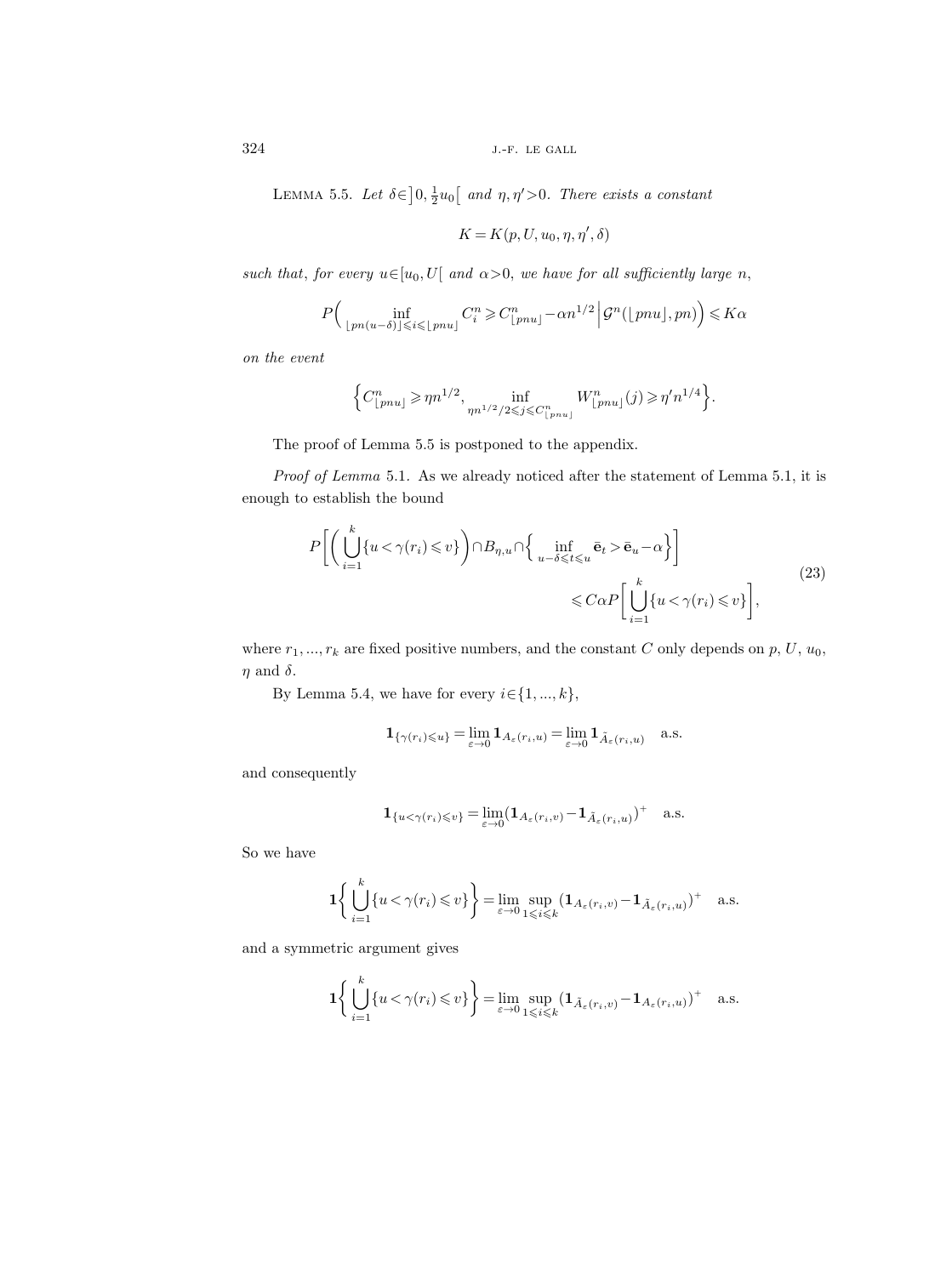We will verify that, for every  $\varepsilon > 0$ ,

$$
E\Big[\sup_{1\leqslant i\leqslant k}(\mathbf{1}_{A_{\varepsilon}(r_i,v)}-\mathbf{1}_{\tilde{A}_{\varepsilon}(r_i,u)})^{+}\mathbf{1}\Big\{\inf_{u-\delta\leqslant t\leqslant u}\bar{\mathbf{e}}_t>\bar{\mathbf{e}}_u-\alpha\Big\}\mathbf{1}_{B_{\eta,u}}\Big]\n\leqslant C\alpha E\Big[\sup_{1\leqslant i\leqslant k}(\mathbf{1}_{\tilde{A}_{\varepsilon}(r_i,v)}-\mathbf{1}_{A_{\varepsilon}(r_i,u)})^{+}\Big],
$$
\n(24)

where  $C = \lambda_p^{-1} K(p, U, u_0, \lambda_p^{-1} \eta, \varkappa_p^{-1} \eta, \delta)$  with the notation of Lemma 5.5. By passing to the limit  $\varepsilon \rightarrow 0$ , we see that (23) follows from (24).

By Lemmas 5.3 and 5.4, we have a.s. for  $i \in \{1, ..., k\}$ ,

$$
(\mathbf{1}_{A_{\varepsilon}(r_i,v)} - \mathbf{1}_{\tilde{A}_{\varepsilon}(r_i,u)})^+ \leqslant \left(\liminf_{n \to \infty} \mathbf{1}_{A_{\varepsilon}^n(r_i,v)} - \limsup_{n \to \infty} \mathbf{1}_{A_{\varepsilon}^n(r_i,u)}\right)^+
$$
  

$$
\leqslant \liminf_{n \to \infty} (\mathbf{1}_{A_{\varepsilon}^n(r_i,v)} - \mathbf{1}_{A_{\varepsilon}^n(r_i,u)})^+.
$$

Therefore,

$$
\sup_{1\leqslant i\leqslant k}(1_{A_\varepsilon(r_i,v)}-1_{\tilde A_\varepsilon(r_i,u)})^+\leqslant \liminf_{n\to\infty}\sup_{1\leqslant i\leqslant k}(1_{A_\varepsilon^n(r_i,v)}-1_{A_\varepsilon^n(r_i,u)})^+\quad \text{a.s.}
$$

Then, using (3), (4) and Fatou's lemma, the left-hand side of (24) is bounded above by

$$
\liminf_{n \to \infty} E\Big[\sup_{1 \leq i \leq k} (\mathbf{1}_{A_{\epsilon}^n(r_i,v)} - \mathbf{1}_{A_{\epsilon}^n(r_i,u)})^+ \times \mathbf{1}_{\{p n(u-\delta) \leq i \leq \lfloor p n u \rfloor} C_i^n \geq C_{\lfloor p n u \rfloor}^n - \lambda_p^{-1} \alpha n^{1/2} \Big] \mathbf{1}_{B_{\eta,u}^n} \Big],
$$

where

$$
B_{\eta,u}^{n} = \left\{ C_{\lfloor pnu \rfloor}^{n} \geq \lambda_{p}^{-1} \eta n^{1/2}, \inf_{\lambda_{p}^{-1} \eta n^{1/2}/2 \leq j \leq C_{\lfloor pnu \rfloor}^{n}} W_{\lfloor pnu \rfloor}^{n}(j) \geq \varkappa_{p}^{-1} \eta n^{1/4} \right\}.
$$

Now note that both  $B_{\eta,u}^n$  and the variable

$$
\sup_{1 \leq i \leq k} (\mathbf{1}_{A_\varepsilon^n(r_i, v)} - \mathbf{1}_{A_\varepsilon^n(r_i, u)})^+
$$

are measurable with respect to  $\mathcal{G}^n(\lfloor pnu \rfloor, pn)$ . Hence, we can apply Lemma 5.5 and we get that the left-hand side of (24) is bounded above by

$$
\lambda_p^{-1} K \alpha \liminf_{n \to \infty} E \Big[ \sup_{1 \leq i \leq k} (\mathbf{1}_{A_\varepsilon^n(r_i,v)} - \mathbf{1}_{A_\varepsilon^n(r_i,u)})^+ \Big],
$$

where  $K = K(p, U, u_0, \lambda_p^{-1} \eta, \varkappa_p^{-1} \eta, \delta)$ . So, in order to get (24), it only remains to verify that the latter lim inf is bounded above by

$$
E\Big[\sup_{1\leqslant i\leqslant k}\bigl(\mathbf{1}_{\tilde{A}_{\varepsilon}(r_i,v)}-\mathbf{1}_{A_{\varepsilon}(r_i,u)}\bigr)^+\Big].
$$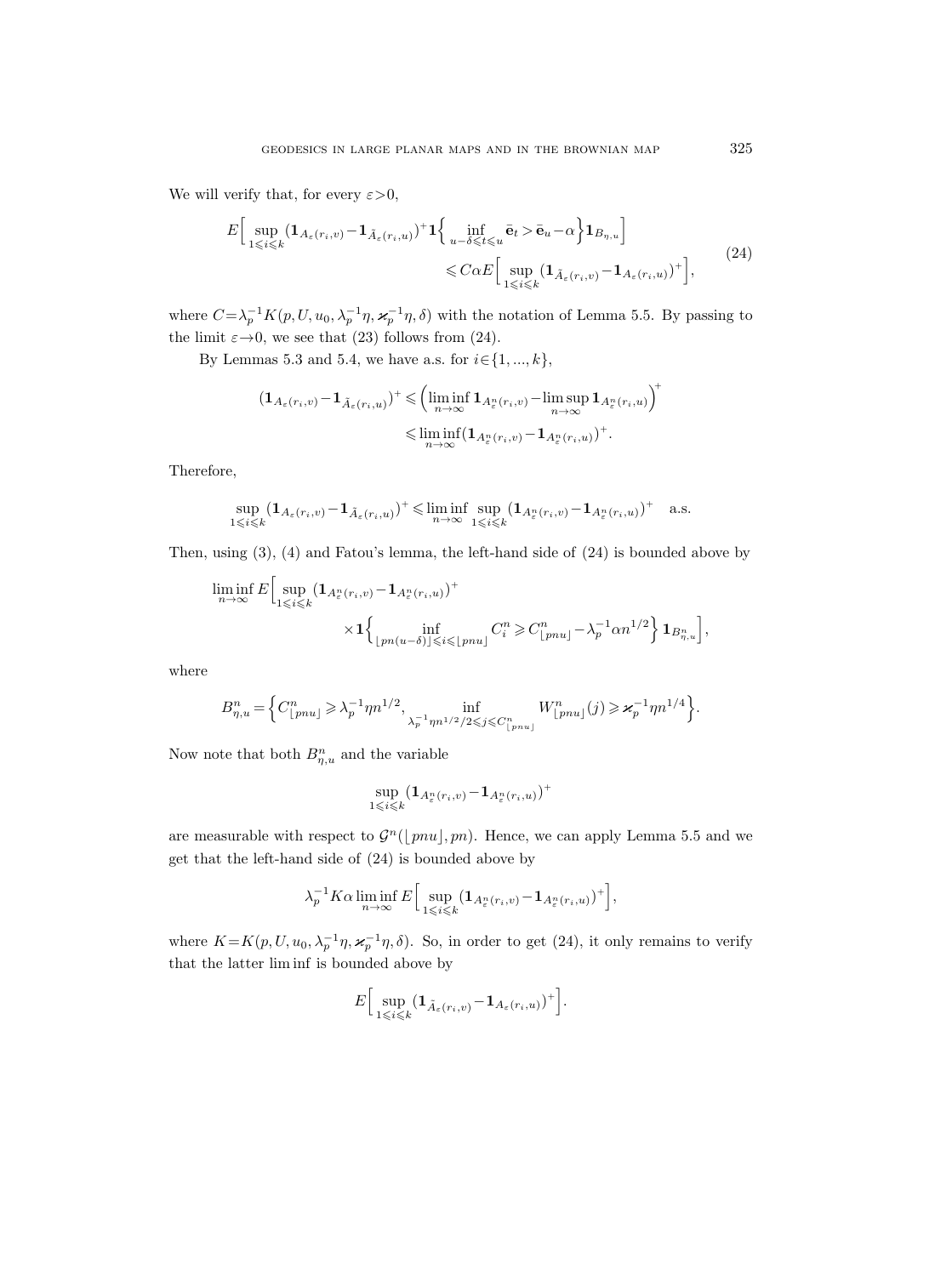To this end, we just have to note that

$$
\limsup_{n \to \infty} \sup_{1 \leq i \leq k} (\mathbf{1}_{A_{\varepsilon}^n(r_i, v)} - \mathbf{1}_{A_{\varepsilon}^n(r_i, u)})^+ = \sup_{1 \leq i \leq k} \limsup_{n \to \infty} (\mathbf{1}_{A_{\varepsilon}^n(r_i, v)} - \mathbf{1}_{A_{\varepsilon}^n(r_i, u)})^+ \leq \sup_{1 \leq i \leq k} (\limsup_{n \to \infty} \mathbf{1}_{A_{\varepsilon}^n(r_i, v)} - \liminf_{n \to \infty} \mathbf{1}_{A_{\varepsilon}^n(r_i, u)})^+ \leq \sup_{1 \leq i \leq k} (\mathbf{1}_{\tilde{A}_{\varepsilon}(r_i, v)} - \mathbf{1}_{A_{\varepsilon}(r_i, u)})^+).
$$

This completes the proof of Lemma 5.1.

### 6. Uniform estimates for the volume of balls

Our next goal is to get uniform bounds for the volume of small balls in  $\mathbf{m}_{\infty}$ . The main ingredient of the proof will be a bound on the moments of the quantities  $\overline{\mathcal{J}}([0,\varepsilon])$ , where  $\varepsilon$ >0, and  $\overline{\mathcal{J}}$  is the occupation measure of  $\overline{Z}$ , which is the random measure on  $[0,\infty[$ defined by

$$
\overline{\mathcal{J}}(A) = \int_0^1 \mathbf{1}_A(\overline{Z}_s) \, ds
$$

for every Borel subset A of  $[0, \infty]$ .

We will rely on certain estimates under the infinite excursion measure  $\bar{N}_0$  of the conditioned Brownian snake. Let us briefly recall the definition of  $\overline{N}_0$ . More details can be found in [26].

Let  $C([0,\infty[,\mathcal{W}_0])$  stand for the space of all continuous functions from  $\mathbb{R}_+$  into  $\mathcal{W}_0$ , and denote the canonical process on this space by  $(W_s)_{s\geqslant0}$ . Also let  $\zeta_s$  denote the lifetime of  $W_s$ , for every  $s\geqslant 0$ . For  $\omega \in C([0,\infty[,\mathcal{W}_0), \text{ set } \sigma(\omega)=\sup\{s\geqslant 0: \zeta_s(\omega)>0\}.$ 

Denote by  $\bar{N}_0^{(1)}$  the probability measure on  $C([0,\infty[,\mathcal{W}_0])$  which is the law of the process  $(\overline{W}_{s\wedge 1})_{s\geqslant 0}$ . Note that  $\sigma=1$   $\overline{\mathbb{N}}_0^{(1)}$ -a.s. We can now use scaling transformations to define a probability measure  $\bar{\mathbb{N}}_0^{(a)}$ , for every  $a > 0$ , in the following way. For every  $\mu > 0$ , we set

$$
\begin{aligned}\n\zeta_s^{(\mu)} &= \mu^2 \zeta_{s/\mu^4}, & \text{for } s \geqslant 0, \\
W_s^{(\mu)}(t) &= \mu W_{s/\mu^4}(t/\mu^2), & \text{for } s \geqslant 0 \text{ and } 0 \leqslant t \leqslant \zeta_s^{(\mu)}. \n\end{aligned}
$$

By definition,  $\overline{\mathbb{N}}_0^{(a)}$  is the law of  $(W_s^{(a^{1/4})})_{s\geqslant 0}$  under  $\overline{\mathbb{N}}_0^{(1)}$ . Clearly, we have  $\sigma = a \ \overline{\mathbb{N}}_0^{(a)}$ -a.s. We may now set

$$
\overline{\mathbb{N}}_0 = \int_0^\infty \frac{1}{2\sqrt{2\pi a^5}} \overline{\mathbb{N}}_0^{(a)} da.
$$
\n(25)

 $\Box$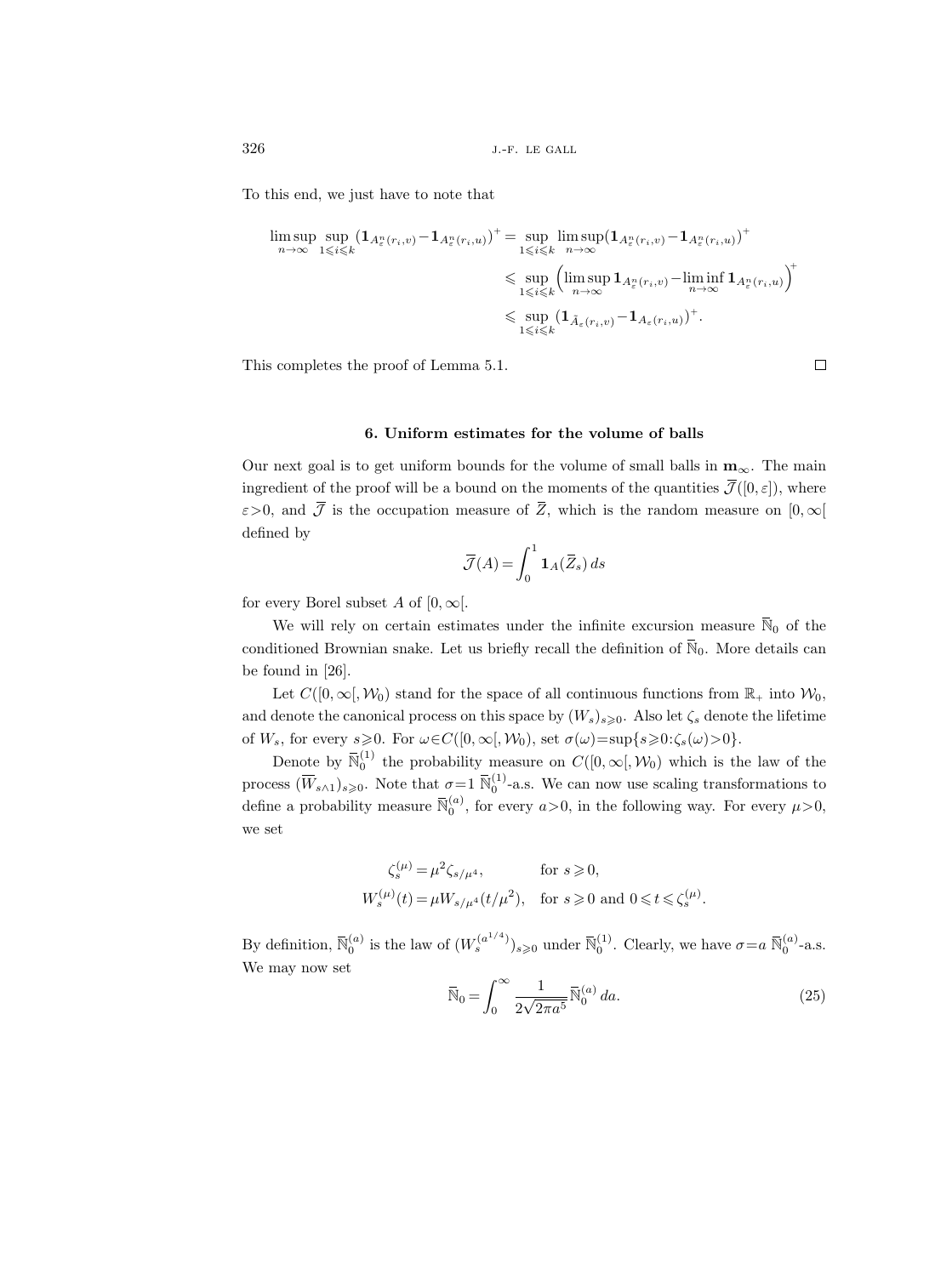LEMMA 6.1. For every integer  $k \geqslant 2$ , there exists a constant  $c_k < \infty$  such that, for every  $\varepsilon > 0$ ,

$$
\overline{\mathbb{N}}_0\bigg(\bigg(\int_0^\sigma \mathbf{1}_{\{\widehat{W}_s\leqslant\varepsilon\}}\,ds\bigg)^k\bigg)=c_k\varepsilon^{4k-6}.
$$

Consequently, for every integer  $k\geqslant 1$  and every  $\delta\in]0,1]$ , there exists a constant  $c_{k,\delta}\lt\infty$ such that, for every  $\varepsilon > 0$ ,

$$
E[\overline{\mathcal{J}}([0,\varepsilon])^k] \leqslant c_{k,\delta} \varepsilon^{4k-\delta}.
$$
\n(26)

*Remark*. It should be possible to replace  $\varepsilon^{4k-\delta}$  by  $\varepsilon^{4k}$  in (26): See [24, p.669] for the case  $k=1$ .

*Proof.* Recall the notation  $W^{(\mu)}$  introduced before the lemma. Then the law of  $(W_s^{(\mu)})_{s\geqslant0}$  under  $\bar{\mathbb{N}}_0$  is  $\mu^6\bar{\mathbb{N}}_0$ . This is easily seen from the decomposition formula (25). It follows that, for every  $\varepsilon > 0$ ,

$$
\overline{\mathbb{N}}_0 \bigg( \bigg( \int_0^{\sigma} \mathbf{1}_{\{\widehat{W}_s \leq \varepsilon\}} ds \bigg)^k \bigg) = \varepsilon^{-6} \overline{\mathbb{N}}_0 \bigg( \bigg( \int_0^{\sigma^{(\varepsilon)}} \mathbf{1}_{\{\widehat{W}_s^{(\varepsilon)} \leq \varepsilon\}} ds \bigg)^k \bigg) \n= \varepsilon^{-6} \overline{\mathbb{N}}_0 \bigg( \bigg( \int_0^{\varepsilon^4 \sigma} \mathbf{1}_{\{\widehat{W}_{s/\varepsilon^4} \leq 1\}} ds \bigg)^k \bigg) \n= \varepsilon^{4k - 6} \overline{\mathbb{N}}_0 \bigg( \bigg( \int_0^{\sigma} \mathbf{1}_{\{\widehat{W}_s \leq 1\}} ds \bigg)^k \bigg).
$$

So, setting

$$
c_k = \overline{\mathbb{N}}_0 \left( \left( \int_0^{\sigma} \mathbf{1}_{\{\widehat{W}_s \leq 1\}} ds \right)^k \right),
$$

we need to verify that  $c_k < \infty$  if  $k \geq 2$ .

To this end we will use Theorem 5.1 in [26]. We need to introduce some notation. A marked tree is a pair  $\theta = (\tau, (h_v)_{v \in \tau})$ , where  $\tau$  is a plane tree (in the formalism of §2.6), and, for every vertex  $v \in \tau$ ,  $h_v$  is a non-negative real number, which is interpreted as the length of the branch associated with v. We then say that  $\tau$  is the *discrete skeleton* of  $\theta$ . The plane tree  $\tau$  is called *binary* if every vertex of  $\tau$  has either 0 or 2 children, and vertices without children are called leaves.

The uniform measure on the set of all (binary) marked trees with  $k$  leaves is defined by

$$
\int F(\theta) \Lambda_p(d\theta) = \sum_{\tau \in \mathbf{A}_k^{\text{bin}}} \int_{\mathbb{R}_+^{\tau}} F(\tau, (h_v)_{v \in \tau}) \prod_{v \in \tau} dh_v,
$$

where  $\mathbf{A}_k^{\text{bin}}$  is the set of all binary plane trees with k leaves. Let  $r \geq 0$  and let

$$
\theta = (\tau, (h_v)_{v \in \tau})
$$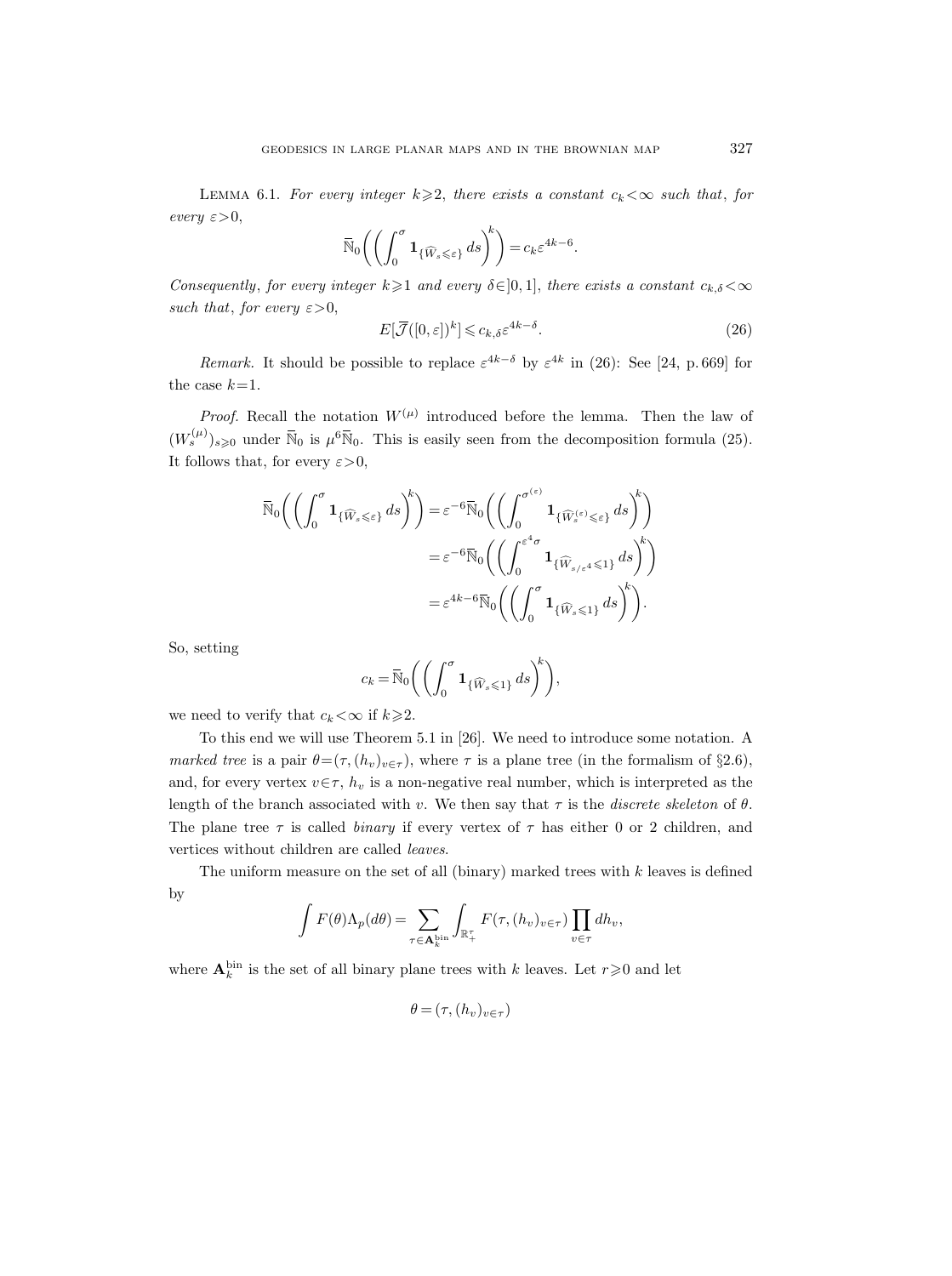be a marked tree. We can combine the branching structure of  $\theta$  with spatial displacements given by 9-dimensional Bessel processes, to get random variables  $\overline{V}_a$ ,  $a \in \tau$ , which are defined under a probability measure  $Q_r^{\theta}$  and constructed as follows. First consider a 9-dimensional Bessel process  $R^{\varnothing} = (R_t^{\varnothing})$  $\overline{U}_{t}^{\varnothing}$  started from r, and set  $\overline{V}_{\varnothing} = R_{h}^{\varnothing}$  $\sum_{h_{\varnothing}}^{\varnothing}$ . Then, conditionally given  $R^{\varnothing}$ , consider two other independent 9-dimensional Bessel processes  $R^1$  and  $R^2$ , both started from  $\overline{V}_{\emptyset}$ , and set  $\overline{V}_1 = R^1_{h_1}$  and  $\overline{V}_2 = R^2_{h_2}$ . We can easily continue the construction by induction. See [26, §5] for more details.

As a direct consequence of [26, Theorem 5.1], we have  $c_k=2^{k-1}k!\tilde{d}_k$ , where

$$
\tilde{d}_k = \int Q_0^{\theta} \bigg( \bigg( \prod_{a \in I(\theta)} \overline{V}_a^4 \bigg) \bigg( \prod_{a \in L(\theta)} \overline{V}_a^{-4} \mathbf{1}_{\{\overline{V}_a \leq 1\}} \bigg) \bigg) \Lambda_k(d\theta).
$$

Here  $L(\theta)$  stands for the set of all leaves of the discrete skeleton  $\tau$  of  $\theta$ , and  $I(\theta)$  is the set of all other vertices of  $\tau$ . If  $k \geqslant 2$ , we can decompose the binary tree  $\theta$  at its first node to obtain that

$$
\tilde{d}_k = E_0^{(9)} \left[ \int_0^\infty R_t^4 \left( \sum_{j=1}^{k-1} \tilde{d}_j(R_t) \tilde{d}_{k-j}(R_t) \right) dt \right],
$$

where  $R$  denotes a 9-dimensional Bessel process that starts from  $r$  under the probability measure  $P_r^{(9)}$ , and for every  $j \geq 1$  and  $r \geq 0$ ,

$$
\tilde{d}_j(r) = \int Q_r^{\theta} \left( \left( \prod_{a \in I(\theta)} \overline{V}_a^4 \right) \left( \prod_{a \in L(\theta)} \overline{V}_a^{-4} \mathbf{1}_{\{\overline{V}_a \leq 1\}} \right) \right) \Lambda_j(d\theta).
$$

Let us prove by induction that for every integer  $j \geq 1$  there exists a constant  $M_j$  such that, for every  $r\geqslant 0$ .

$$
\tilde{d}_j(r) \leqslant \begin{cases} M_j(r^{-2}\wedge r^{-7}), & \text{if } j = 1, \\ M_j(1\wedge r^{-7}), & \text{if } j \geqslant 2. \end{cases}
$$
\n
$$
(27)
$$

If  $j=1$ ,

$$
\tilde{d}_1(r) = E_r^{(9)} \left[ \int_0^\infty R_t^{-4} \mathbf{1}_{\{R_t \leq 1\}} dt \right] = \int_{\mathbb{R}^9} G_9(y_r, z) |z|^{-4} \mathbf{1}_{\{|z| \leq 1\}} dz,
$$

where  $G_9(y, z) = \alpha |z - y|^{-7}$  is the Green function of 9-dimensional Brownian motion, and  $y_r$  denotes an arbitrary point in  $\mathbb{R}^9$  such that  $|y_r|=r$ . From the preceding explicit formula, straightforward estimates give the bound (27) when  $j=1$ . Let  $\ell \geq 2$  and assume that the bound (27) holds for  $j=1, ..., \ell-1$ . Using again a decomposition at the first node, we get

$$
\tilde{d}_{\ell}(r) = E_r^{(9)} \left[ \int_0^{\infty} R_t^4 \left( \sum_{j=1}^{\ell-1} \tilde{d}_j(R_t) \tilde{d}_{\ell-j}(R_t) \right) dt \right]
$$
  

$$
\leqslant \sum_{j=1}^{\ell-1} M_j M_{\ell-j} E_r^{(9)} \left[ \int_0^{\infty} R_t^4 (R_t^{-2} \wedge R_t^{-7})^2 dt \right]
$$
  

$$
= \tilde{M}_{\ell} E_r^{(9)} \left[ \int_0^{\infty} (1 \wedge R_t^{-10}) dt \right]
$$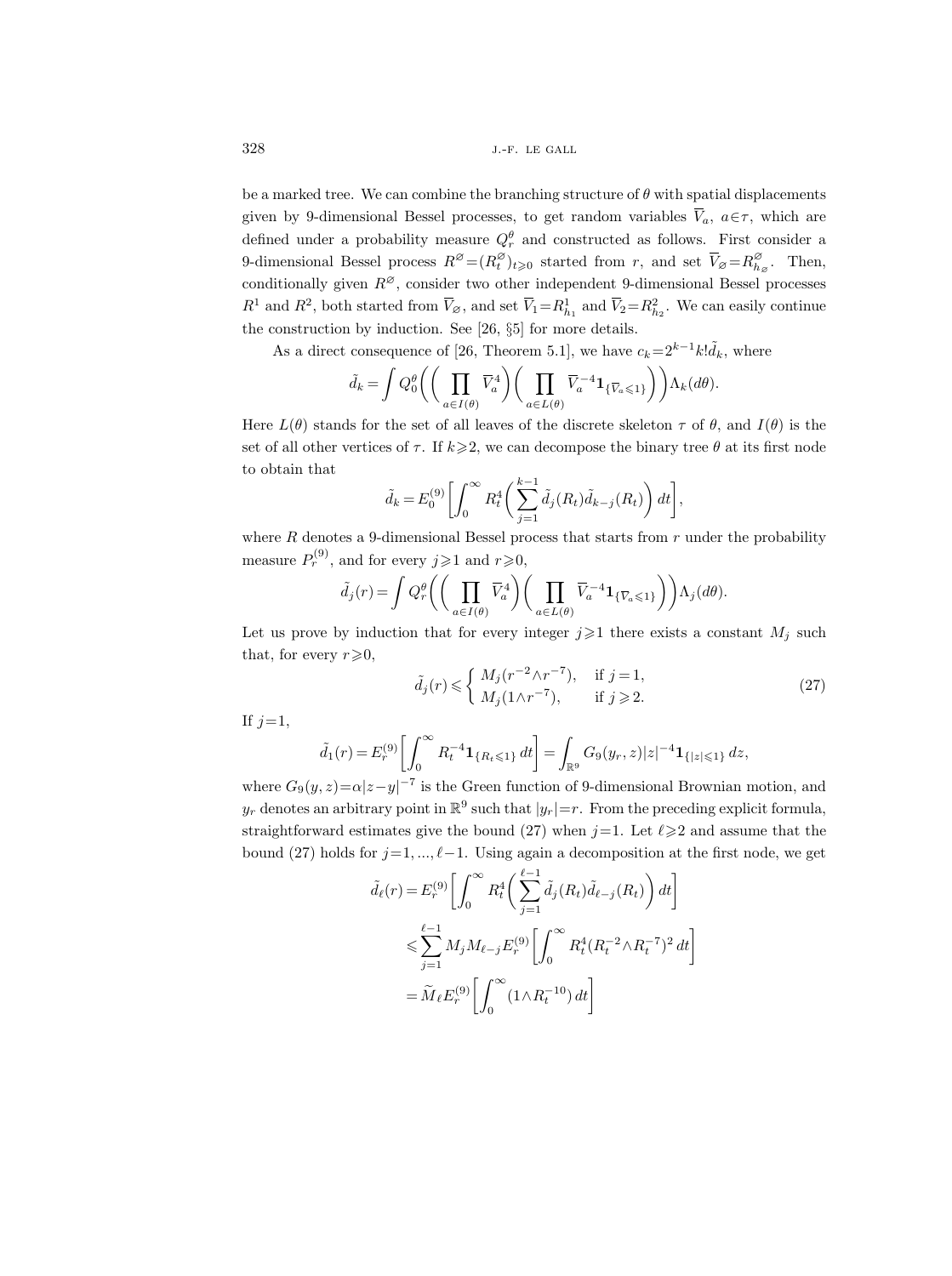for some constant  $\widetilde{M}_{\ell}$ . We have then

$$
E_r^{(9)} \left[ \int_0^\infty (1 \wedge R_t^{-10}) \, dt \right] = \int_{\mathbb{R}^9} G_9(y_r, z) (1 \wedge |z|^{-10}) \, dz = \alpha \int_{\mathbb{R}^9} |z - y_r|^{-7} (1 \wedge |z|^{-10}) \, dz.
$$

Simple estimates show that the last integral is bounded above by a constant times  $1 \wedge r^{-7}$ , which gives (27) for  $j=\ell$ .

If  $k\geq 2$ , then  $\tilde{d}_k=\tilde{d}_k(0)<\infty$ , which completes the proof of the first assertion of Lemma 6.1.

The bound (26) now comes as an easy consequence. Using the decomposition (25) and a scaling argument, we get

$$
\overline{\mathbb{N}}_0^{(1)} \bigg( \bigg( \int_0^1 \mathbf{1}_{\{\widehat{W}_s \leqslant \varepsilon\}} \, ds \bigg)^{\!k} \bigg) \leqslant c'_k \varepsilon^{4k - 6}.
$$

with another constant  $c'_k$ . Since  $\overline{\mathcal{J}}([0,\varepsilon])$  has the distribution of

$$
\int_0^1 \mathbf{1}_{\{\widehat{W}_s \leqslant \varepsilon\}} \, ds
$$

under  $\overline{\mathbb{N}}_0^{(1)}$ , it follows that

$$
E[\overline{\mathcal{J}}([0,\varepsilon])^k] \leqslant c'_k \varepsilon^{4k-6}.
$$

This holds for every integer  $k \geqslant 2$ , so that a simple application of Hölder's inequality yields (26).  $\Box$ 

If  $x \in \mathbf{m}_{\infty}$  and  $\varepsilon > 0$ , we denote by  $B_D(x, \varepsilon)$  the closed ball of radius  $\varepsilon$  centered at x in the metric space  $(m_{\infty}, D)$ . Recall our notation  $\lambda$  for the volume measure on  $m_{\infty}$ (cf. §2.5).

COROLLARY 6.2. Let  $\delta \in ]0,1]$  and

$$
S = \sup_{\varepsilon > 0} \Big( \sup_{x \in \mathbf{m}_{\infty}} \frac{\lambda(B_D(x, \varepsilon))}{\varepsilon^{4-\delta}} \Big).
$$

Then  $E[S^k]<\infty$  for every integer  $k\geqslant 1$ .

*Proof.* Let  $k \ge 1$  and  $\varepsilon > 0$ . The same argument as in the proof of [24, Lemma 6.2] gives the bound

$$
E\bigg[\int_{\mathbf{m}_{\infty}} \lambda(B_D(x,\varepsilon))^k \lambda(dx)\bigg] \leqslant E[\lambda(B_D(\varrho,\varepsilon))^k] = E[\overline{\mathcal{J}}([0,\varepsilon])^k]
$$

(the inequality is in fact an equality, see Theorem 8.1 below). Using Lemma 6.1, we thus get

$$
E\bigg[\int_{\mathbf{m}_{\infty}} \lambda(B_D(x,\varepsilon))^k \lambda(dx)\bigg] \leqslant c_{k,1} \varepsilon^{4k-1}.
$$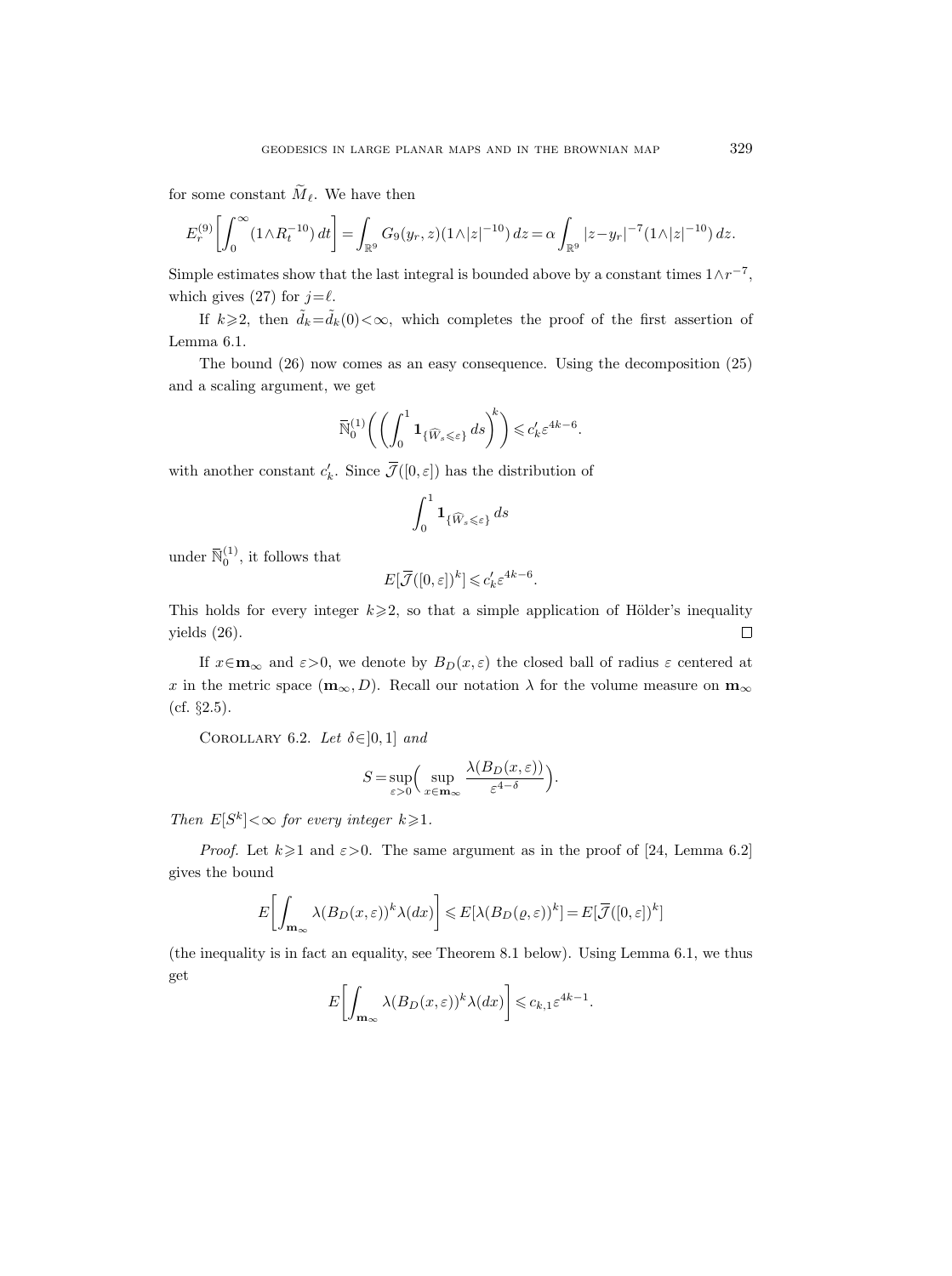Let  $r>0$ . If we suppose that there exists a point  $x_0 \in \mathbf{m}_{\infty}$  such that  $\lambda(B_D(x_0, \varepsilon)) \geq r \varepsilon^{4-\delta}$ , then we have for every  $x \in B_D(x_0, \varepsilon)$ ,

$$
\lambda(B_D(x, 2\varepsilon)) \geqslant \lambda(B_D(x_0, \varepsilon)) \geqslant r\varepsilon^{4-\delta},
$$

and thus

$$
\int_{\mathbf{m}_{\infty}} \lambda(B_D(x, 2\varepsilon))^k \lambda(dx) \geqslant (r\varepsilon^{4-\delta})^{k+1}
$$

It follows that

$$
P(\text{there exists } x_0 \in \mathbf{m}_{\infty} \text{ such that } \lambda(B_D(x_0, \varepsilon)) \ge r\varepsilon^{4-\delta})
$$
  
\$\le (r\varepsilon^{4-\delta})^{-k-1}E\left[\int\_{\mathbf{m}\_{\infty}} \lambda(B\_D(x, 2\varepsilon))^k \lambda(dx)\right]\$ (28)  
\$\le c\_{k,1}(r\varepsilon^{4-\delta})^{-k-1}(2\varepsilon)^{4k-1}\$  
= 2^{4k-1}c\_{k,1}r^{-k-1}\varepsilon^{(k+1)\delta-5}\$.

.

We apply this bound with  $\varepsilon = 2^{-j}$ ,  $j \in \mathbb{Z}_+$ , and k chosen so large that  $(k+1)\delta \geq 6$ . Setting

$$
S_j = \sup_{x \in \mathbf{m}_{\infty}} \frac{\lambda(B_D(x, 2^{-j}))}{(2^{-j})^{4-\delta}},
$$

we get from (28) that, for every  $r>0$ ,

$$
P(S_j > r) \leqslant \bar{c}_k r^{-k-1} 2^{-j},
$$

where  $\bar{c}_k = 2^{4k-1}c_{k,1}$ . It follows that, for every  $r > 1$ ,

$$
P(S > r) \leqslant \sum_{j=0}^{\infty} P(S_j > 2^{-(4-\delta)}r) \leqslant 2^{(4-\delta)(k+1)+1}\bar{c}_k r^{-k-1}.
$$

Since this holds for every (large enough) integer  $k$ , the result of the corollary readily follows.  $\Box$ 

We will now state and prove the key proposition that motivated the technical lemmas of this section and of the previous one. We denote by LI the set of all left-increase times of  $\bar{e}$ , and by RI the set of all its right-increase times. Note that

$$
p_{\bar{\mathbf{e}}}(\mathbf{LI}) = p_{\bar{\mathbf{e}}}(\mathbf{RI}) = \mathbf{Sk}(\mathcal{T}_{\bar{\mathbf{e}}}) \cup \{\varrho\}.
$$

If  $U \in ]0,1[$  is fixed, then Lemma 3.4 shows that  $U \notin L\cup \text{RI}$  a.s. Recall from §4.2 the notation  $\gamma_U$  and  $\bar{\gamma}_U$ . Also recall the notation  $\mathcal{R}(\gamma_U)$  for the range of  $\gamma_U$ . As usual  $\overline{\mathcal{R}(\gamma_U)}$ denotes the closure of  $\mathcal{R}(\gamma_U)$ .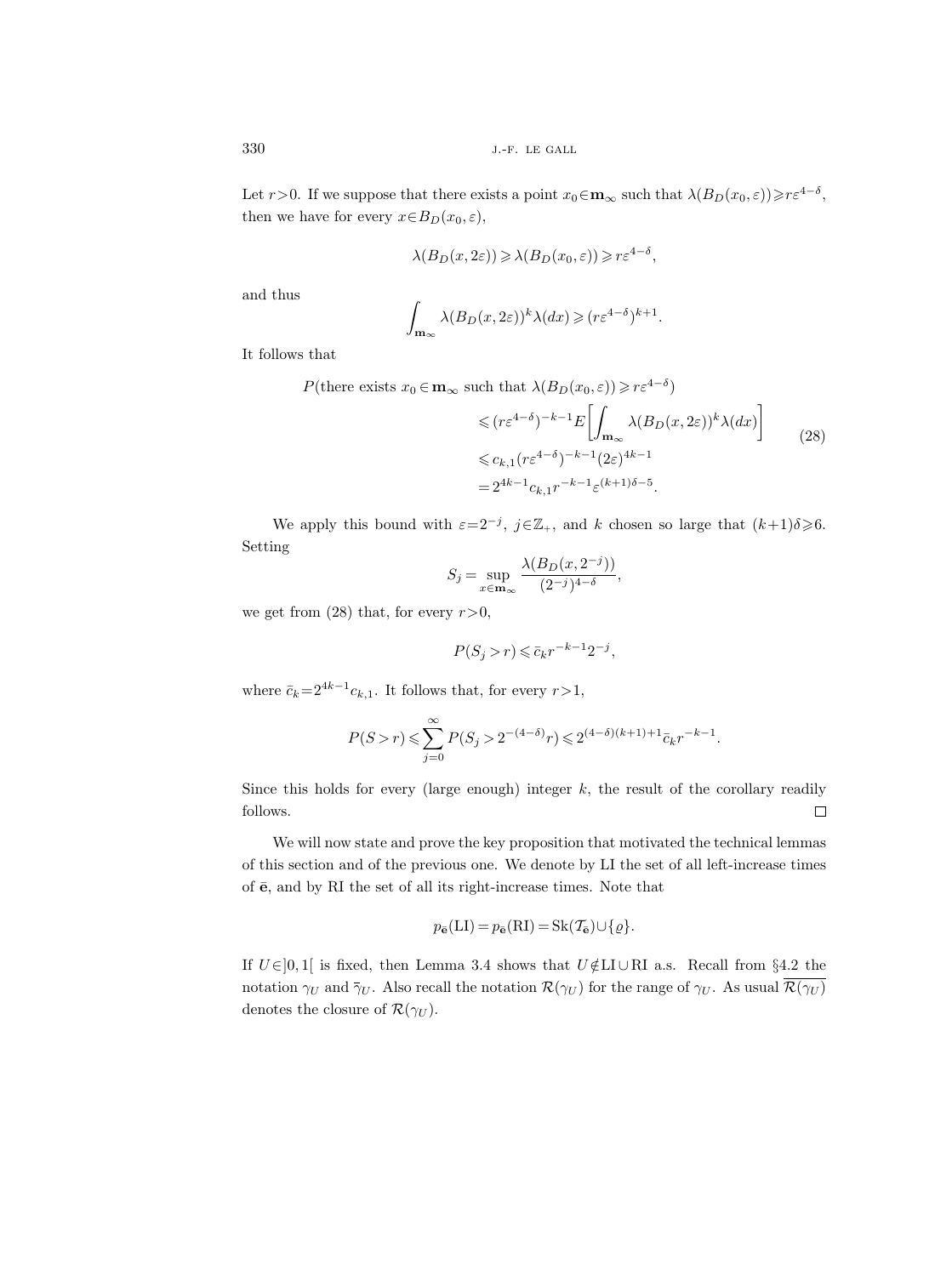PROPOSITION 6.3. For every fixed  $U \in ]0,1[$ , we have

$$
\overline{\mathcal{R}(\gamma_U)} \cap \text{LI} = \varnothing \quad and \quad \overline{\mathcal{R}(\overline{\gamma}_U)} \cap \text{RI} = \varnothing
$$

almost surely.

*Proof.* Fix  $k \in \mathbb{N}$ , and denote by  $N_k$  the number of those intervals of the form  $[i2^{-k}, (i+1)2^{-k}]$ ,  $0 \le i \le 2^{k}-1$ , that intersect  $\mathcal{R}(\gamma_U)$ .

We also fix  $u_0 \in ]0, \frac{1}{2}U[$ ,  $\eta > 0$  and  $\delta \in ]0, \frac{1}{2}u_0[$ . Let  $\beta \in ]0, \frac{1}{16}[$ , and choose  $\xi \in ]0, \frac{1}{2}[$ such that

$$
\xi > 1 - \left(\frac{1}{4} - \beta\right)(3 - \beta). \tag{29}
$$

We denote by  $N_k^*$  the number of those intervals  $[i2^{-k}, (i+1)2^{-k}]$  that intersect  $\mathcal{R}(\gamma_U)$ and satisfy the following additional properties:

- (a)  $i2^{-k} \geqslant u_0$ ;
- (b)  $\inf_{i2^{-k}-\delta \leqslant t \leqslant i2^{-k}} \bar{\mathbf{e}}_t > \bar{\mathbf{e}}_{i2^{-k}} (2^{-k})^{\xi};$
- (c)  $\bar{\mathbf{e}}_{i2^{-k}} > \eta$  and  $\inf_{\eta/2 \leq t \leq \bar{\mathbf{e}}_{i2^{-k}}} \overline{W}_{i2^{-k}}(t) > \eta$ .

Applying Lemma 5.1 with  $u=i2^{-k}$  and  $v=(i+1)2^{-k} \wedge U$ , for every integer i such that  $u_0 \leqslant i2^{-k} \lt U$ , we get the bound

$$
E[N_k^*] \leqslant C(2^{-k})^{\xi} E[N_k],\tag{30}
$$

with a constant C that depends only on p, U,  $u_0$ ,  $\eta$  and  $\delta$ .

We now need to bound  $E[N_k]$ . For every  $\varepsilon > 0$ , set

$$
\Omega(\varepsilon) = \sup_{\substack{r,t \in [0,1] \\ |r-t| \leqslant \varepsilon}} D(r,t).
$$

Recall from §2.5 the bound

$$
D(r,t) \leq \overline{Z}_r + \overline{Z}_t - 2 \inf_{r \wedge t \leq u \leq r \vee t} \overline{Z}_u,
$$
\n(31)

and also recall the construction of  $\overline{Z}$  by shifting the process  $Z^{\mathbf{e}}$ , which conditionally given e has the distribution of the centered Gaussian process with covariance function  $m_e(r, t)$ . Using the bound (31) together with standard chaining arguments, one easily gets the estimate

$$
P(\Omega(\varepsilon) > \varepsilon^{1/4 - \beta}) = o(\varepsilon)
$$
\n(32)

as  $\varepsilon \rightarrow 0$  (compare with [24, Lemma 5.1]).

Set  $\varepsilon_k = 2^{-k(1/4-\beta)}$  to simplify notation and write

$$
\mathcal{R}_{\varepsilon_k}(\gamma_U) = \{ s \in [0,1] : D(r,s) \leq \varepsilon_k \text{ for some } r \in \mathcal{R}(\gamma_U) \}
$$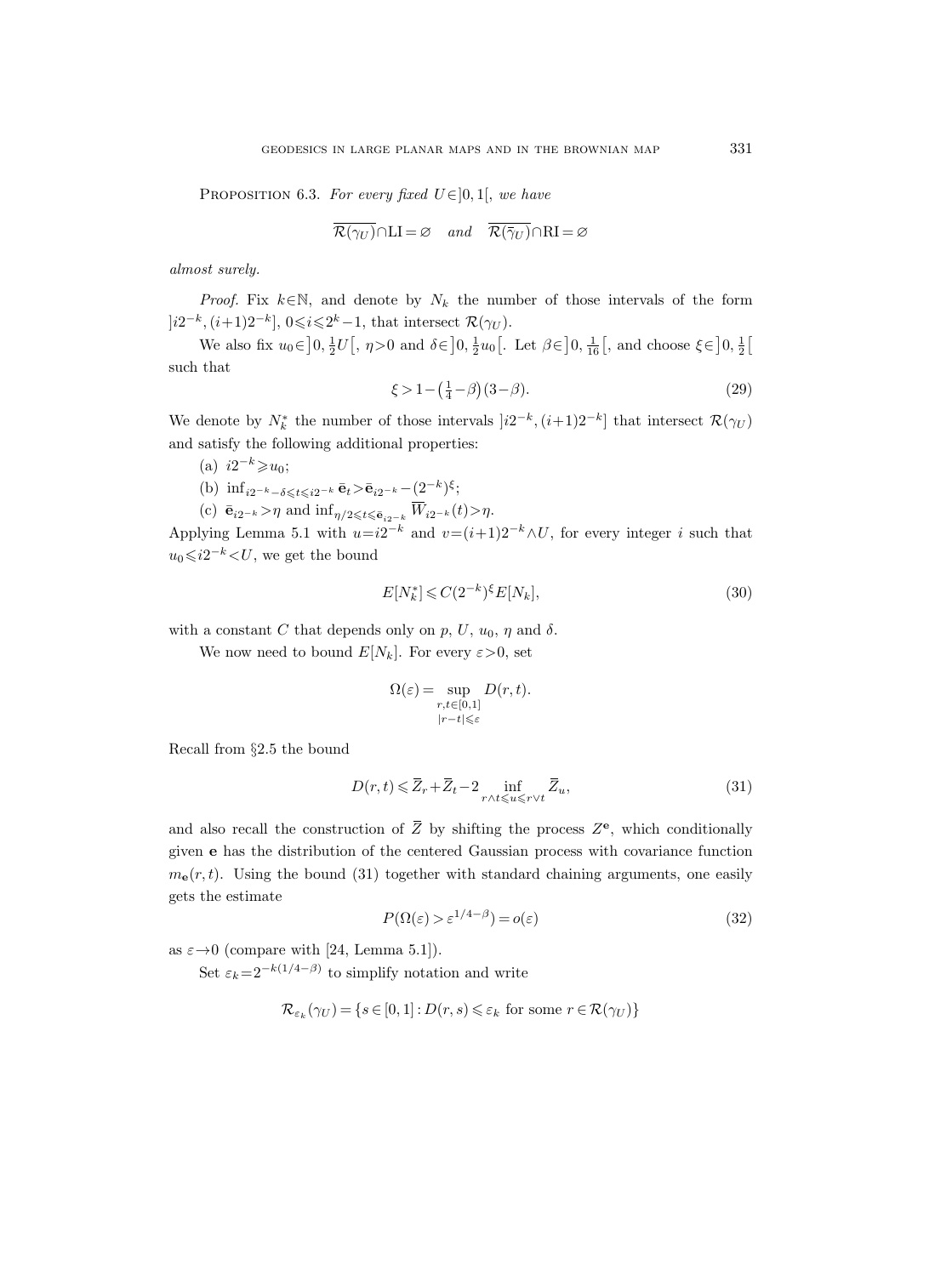for the tubular neighborhood of radius  $\varepsilon_k$  of  $\mathcal{R}(\gamma_U)$ , with respect to the pseudo-metric D. Then, on the event  $\{\Omega(2^{-k})\leqslant\varepsilon_k\}$ , any interval of the form  $]i2^{-k},(i+1)2^{-k}]$  that intersects  $\mathcal{R}(\gamma_U)$  is contained in  $\mathcal{R}_{\varepsilon_k}(\gamma_U)$ , and so we have on the same event

$$
\lambda(\mathbf{p}(\mathcal{R}_{\varepsilon_k}(\gamma_U))) \geqslant N_k 2^{-k}.
$$

Thus

$$
E[N_k] \leq 2^k E[\lambda(\mathbf{p}(\mathcal{R}_{\varepsilon_k}(\gamma_U)))]+2^k P[\Omega(2^{-k})>\varepsilon_k].
$$

By (32), the second term of the sum is  $o(1)$  as  $k \rightarrow \infty$ . In order to bound the first term, we cut the geodesic  $\gamma_U$  into slices of length  $\varepsilon_k$ : Precisely we observe that  ${\bf p}({\cal R}_{\varepsilon_k}(\gamma_U))$ is contained in the union of the balls  $B_D(\mathbf{p}(\gamma_U(i\varepsilon_k)), 2\varepsilon_k)$  for  $i \in \{0, 1, ..., \lfloor \varepsilon_k^{-1} \bar{Z}_U \rfloor \}$ . It follows that

$$
E[\lambda(\mathbf{p}(\mathcal{R}_{\varepsilon_k}(\gamma_U)))] \leq E\Big[(\varepsilon_k^{-1}\overline{Z}_U + 1)\sup_{x \in \mathbf{m}_\infty} \lambda(B_D(x, 2\varepsilon_k))\Big]
$$
  

$$
\leq \varepsilon_k^{-1} E[(\overline{Z}_U + 1)^2]^{1/2} E\Big[\sup_{x \in \mathbf{m}_\infty} \lambda(B_D(x, 2\varepsilon_k))^2\Big]^{1/2} = O(\varepsilon_k^{3-\beta})
$$

as  $k \rightarrow \infty$ , by Corollary 6.2. Finally, we have

$$
E[N_k] = O(2^{k(1 - (1/4 - \beta)(3 - \beta))})
$$

and, using (29) and (30), it follows that

$$
E[N_k^*]\to 0,\quad \text{as } k\to\infty.
$$

Thus  $P(N_k^* \geq 1) \rightarrow 0$  as  $k \rightarrow \infty$ .

To complete the proof, suppose that there exists a point  $t_0 \in \overline{\mathcal{R}(\gamma_U)} \cap L I$ , and suppose in addition that we have the following properties:

- $(a') \t t_0 > u_0;$
- (b')  $\bar{\mathbf{e}}_t \geq \bar{\mathbf{e}}_{t_0}$  for every  $t \in ]t_0-2\delta, t_0[;$
- (c')  $\bar{\mathbf{e}}_{t_0} > \eta$  and  $\inf_{\eta/2 \leq r \leq \bar{\mathbf{e}}_{t_0}} \overline{W}_{t_0}(r) > \eta$ .

By Lemma 3.4, we must have  $t_0 < U$  (outside a set of zero probability depending on U). For every  $k \geq 1$ , let  $i(k)$  be the unique index such that  $t_0 \in ]i(k)2^{-k}, (i(k)+1)2^{-k}]$ . If k is large enough, both indices  $i=i(k)$  and  $i=i(k)+1$  will satisfy the properties (a)–(c) listed above (for (b), we use (b') together with the fact that the function  $t \mapsto \bar{e}_t$  is Hölder continuous with exponent  $\frac{1}{2} - \varepsilon$ , for every  $\varepsilon > 0$ ). Moreover,  $\mathcal{R}(\gamma_U)$  intersects  $[i(k)2^{-k}, (i(k)+1)2^{-k}]$ , or possibly  $](i(k)+1)2^{-k}, (i(k)+2)2^{-k}]$  if  $t_0=(i(k)+1)2^{-k}$ , and so we conclude that  $N_k^* \geq 1$  for k large enough. Since  $P(N_k^* \geq 1)$  tends to 0 as  $k \to \infty$ , we get that, with probability 1, there exists no point  $t_0 \in \overline{\mathcal{R}(\gamma_U)} \cap \text{LI}$  which satisfies the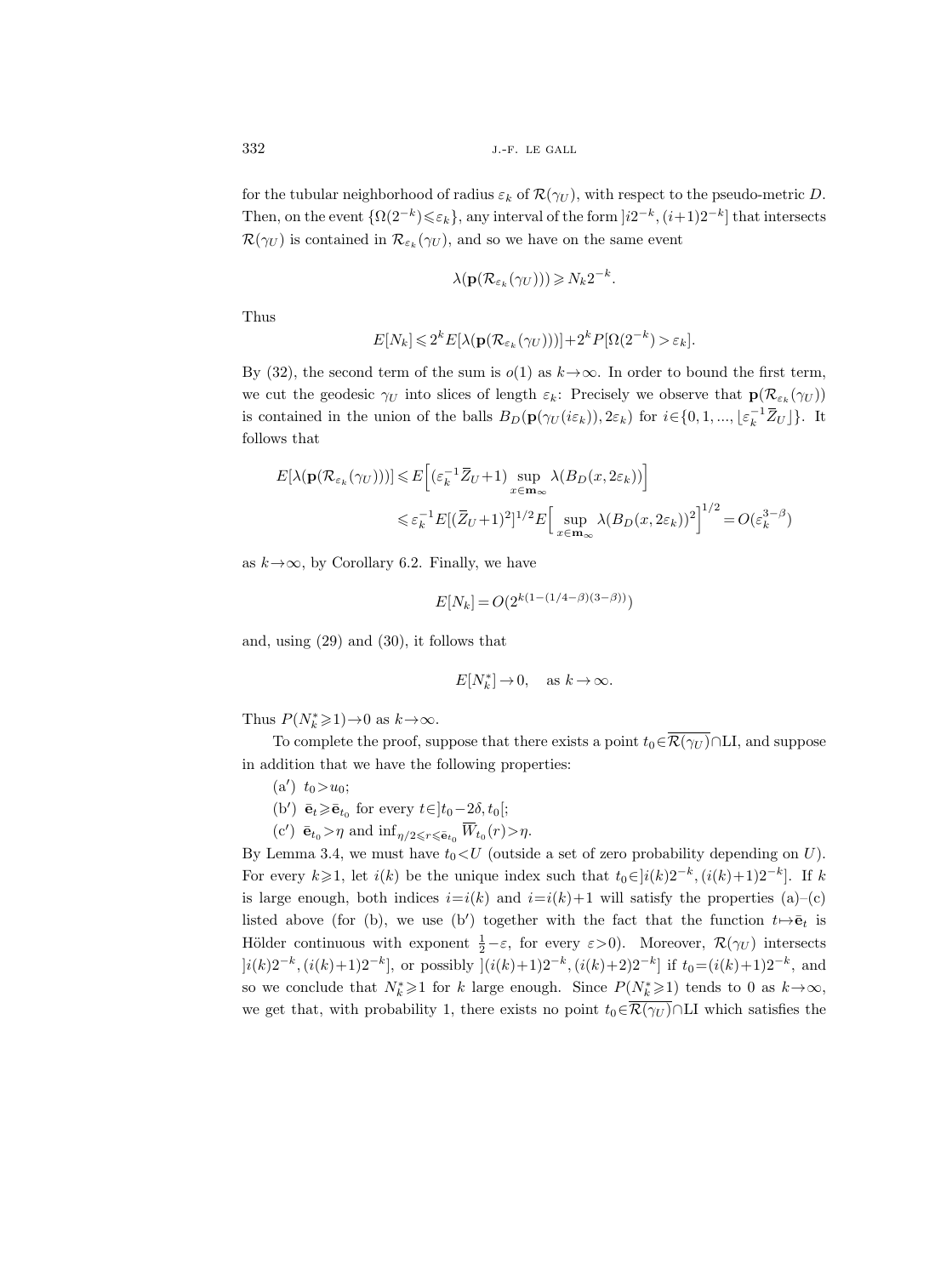additional properties (a')–(c'). We apply this result to rationals  $u_0$ ,  $\eta$  and  $\delta$  that can be made arbitrarily small and we obtain the first assertion of the proposition.

The case of the maximal geodesic is treated in exactly the same manner. All lemmas of §5 can be extended to cover this case, with some minor changes due to the lack of symmetry in the construction of the map  $M_n$  from the pair  $(C^n, \Lambda^n)$ . We leave the details to the reader.  $\Box$ 

### 7. The main results

For a fixed  $U\epsilon$ ]0, 1[, we have defined the simple geodesic  $\Phi_U$ , the minimal geodesic  $\Gamma_U$ and the maximal geodesic  $\overline{\Gamma}_U$ . The next proposition will imply that these three geodesics coincide a.s.

PROPOSITION 7.1. Let  $U \in ]0,1[$ .

(i) Almost surely, for every mapping  $\varphi: [0, \bar{Z}_U] \to [0, U]$  such that  $(\mathbf{p}(\varphi(t)), 0 \leq t \leq \bar{Z}_U)$ is a geodesic from  $\rho$  to  $p(U)$ , we have

$$
\mathbf{p}(\varphi(t)) = \Gamma_U(t)
$$

for every  $t \in [0, \bar{Z}_U]$ . In particular,  $\Phi_U = \Gamma_U$  a.s.

(ii) Almost surely, for every mapping  $\varphi: [0, \bar{Z}_U] \to [U, 1]$  such that  $(\mathbf{p}(\varphi(t)), 0 \leq t \leq \bar{Z}_U )$ is a geodesic from  $\rho$  to  $p(U)$ , we have

$$
\mathbf{p}(\varphi(t)) = \bar{\Gamma}_U(t)
$$

for every  $t\in[0,\bar{Z}_U].$  In particular,  $\Phi_U = \bar{\Gamma}_U$  a.s.

Proof. Let us prove part (i) of the proposition. By the definition of the minimal geodesic, we have  $\gamma_U(t) \leq \varphi(t)$  for every  $t \in [0, \bar{Z}_U]$ . We argue by contradiction and assume that there exists  $r_0 \in ]0, \bar{Z}_U[$  such that  $\gamma_U(r_0) < \varphi(r_0)$  and  $\mathbf{p}(\gamma_U(r_0)) \neq \mathbf{p}(\varphi(r_0))$ . Then we can find  $s \in ]\gamma_U(r_0), \varphi(r_0)]$  such that

$$
\overline{Z}_s < r_0 = \overline{Z}_{\gamma_U(r_0)} = \overline{Z}_{\varphi(r_0)},
$$

because otherwise we would have  $\gamma_U(r_0) \approx \varphi(r_0)$ . Since the mapping  $t \mapsto \gamma_U(t)$  is nondecreasing and left-continuous, there exists  $r_1 \in [r_0, \overline{Z}_U]$  such that

$$
\gamma_U(t) > s, \quad \text{if } t \in ]r_1, \bar{Z}_U],
$$
\n
$$
\gamma_U(t) \leq s, \quad \text{if } t \in [0, r_1].
$$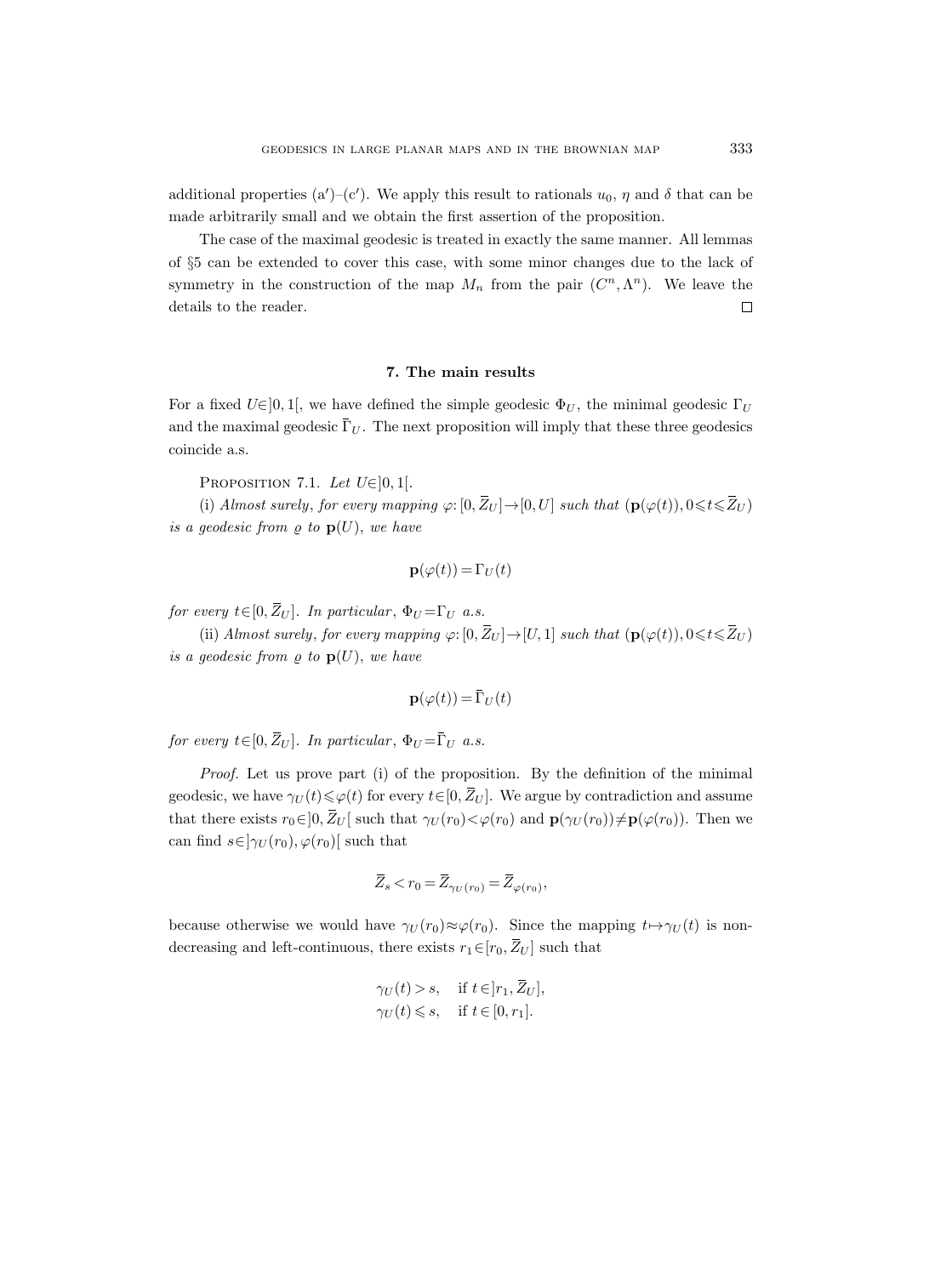Note that  $r_1=\overline{Z}_U$  does not occur a.s., because this would imply  $\gamma_U(\overline{Z}_U) \leq s < U$  together with  $p(U)=p(\gamma_U(\bar{Z}_U))$  and  $\bar{Z}_s<\bar{Z}_U$ : This is only possible if  $U\sim \gamma_U(\bar{Z}_U)$ , which contradicts Lemma 3.4.

Thus  $r_1 < Z_U$ , and we have  $\mathbf{p}(\gamma_U(r_1)) = \mathbf{p}(\gamma_U(r_1))$  by continuity. Since

 $\gamma_U(r_1) \leqslant s \leqslant \gamma_U(r_1+)$  and  $\overline{Z}_s < r_0 \leqslant r_1 = \overline{Z}_{\gamma_U(r_1)} = \overline{Z}_{\gamma_U(r_1+)},$ 

the property  $\gamma_U(r_1) \approx \gamma_U(r_1+)$  does not hold. Hence, we must have  $\gamma_U(r_1) \sim \gamma_U(r_1+)$ , and it follows that  $p_{\bar{\mathbf{e}}}(r_U(r_1))=p_{\bar{\mathbf{e}}}(r_U(r_1+))$  is an ancestor of  $p_{\bar{\mathbf{e}}}(s)$  in  $\mathcal{T}_{\bar{\mathbf{e}}}.$  This means in particular that  $\gamma_U(r_1+)$  is a left-increase point of  $\bar{e}$ , which is impossible by Proposition 6.3. This contradiction completes the proof of the first statement in (i). By applying this statement to  $\varphi = \varphi_U$ , we get that  $\Phi_U = \Gamma_U$  a.s.

Part (ii) of the proposition is proved in a similar way. In particular, the identity  $\Phi_U = \Gamma_U$  a.s. is obtained by taking  $\varphi = \bar{\varphi}_U$ .  $\Box$ 

PROPOSITION 7.2. Proposition 7.1 (i) holds simultaneously for all  $U \in ]0,1[\L]$  outside a single set of zero probability. Similarly, Proposition 7.1 (ii) holds simultaneously for all  $U \in ]0,1[\R{I}$  outside a single set of zero probability.

Proof. The assertions of Proposition 7.1 hold simultaneously for every rational number  $U\in]0,1[$  outside a single set of zero probability. From now on, we argue outside this set, and we deal only with part (i) of Proposition 7.1.

Set

$$
H = \{ U \in ]0,1] : \mathbf{p}(U) = \mathbf{p}(U') \text{ for some } U' < U \},
$$

so that LI $\subset H$  in particular. If  $U \in H \backslash$  LI, then there exists  $U' \lt U$  such that  $U' \approx U$ , and  $U' \in ]0,1[\setminus H]$ . Note that  $\overline{Z}_r \geq \overline{Z}_{U'} = \overline{Z}_U$  for every  $r \in [U', U]$ . It is then obvious that if  $\varphi$ is as in the first statement of Proposition 7.1, we have  $\varphi(r) \in [0, U']$  for every  $r \in [0, \overline{Z}_U]$ . Putting  $\varphi'(r) = \varphi(r)$  if  $r \in [0, \bar{Z}_U]$  and  $\varphi'(\bar{Z}_U) = U'$ , we get a function  $\varphi' : [0, \bar{Z}_{U'}] \to [0, U']$ such that  $(\mathbf{p}(\varphi'(t)), 0 \leq t \leq \overline{Z}_{U'})$  is a geodesic from  $\varrho$  to  $\mathbf{p}(U')$ . So if we can prove that  $\mathbf{p}(\varphi'(t)) = \Gamma_{U'}(t)$  for every  $t \in [0, \bar{Z}_{U'}]$ , we will get the desired conclusion for  $\varphi$  since  $\mathbf{p}(\varphi(t))\!=\!\mathbf{p}(\varphi'(t))$  and  $\Gamma_U(t)\!=\!\Gamma_{U'}(t)$  for every  $t\!\in\![0,\bar{Z}_U].$ 

Due to the previous observations, we may restrict our attention to the case  $U\in$  $[0,1[\Hbox{$\bigwedge$} H]$ , which we consider from now on. Let  $\varepsilon \in ]0,Z_U[$ . Then we can find  $s \in ]0,U[$  such that the following properties hold:

- (a)  $\bar{\mathbf{e}}_t > \bar{\mathbf{e}}_s$  for every  $t \in ]s, U]$ , and thus  $p_{\bar{\mathbf{e}}}(s) \in ]\!] \varrho, p_{\bar{\mathbf{e}}}(U)[\!]$ ;
- (b)  $\bar{Z}_t \ge \bar{Z}_U \varepsilon$  for every  $t \in [s, U];$
- (c)  $\min_{a \in [\![p_{\bar{\mathbf{e}}}(s), p_{\bar{\mathbf{e}}}(U)]\!]} Z_a \! < \! Z_s.$

In (a), we use the fact that  $U \notin L$ I. We can impose condition (c) because the mapping  $a \mapsto Z_a$  is not monotone on any non-trivial line segment of the tree  $\mathcal{T}_{\mathbf{e}}$ .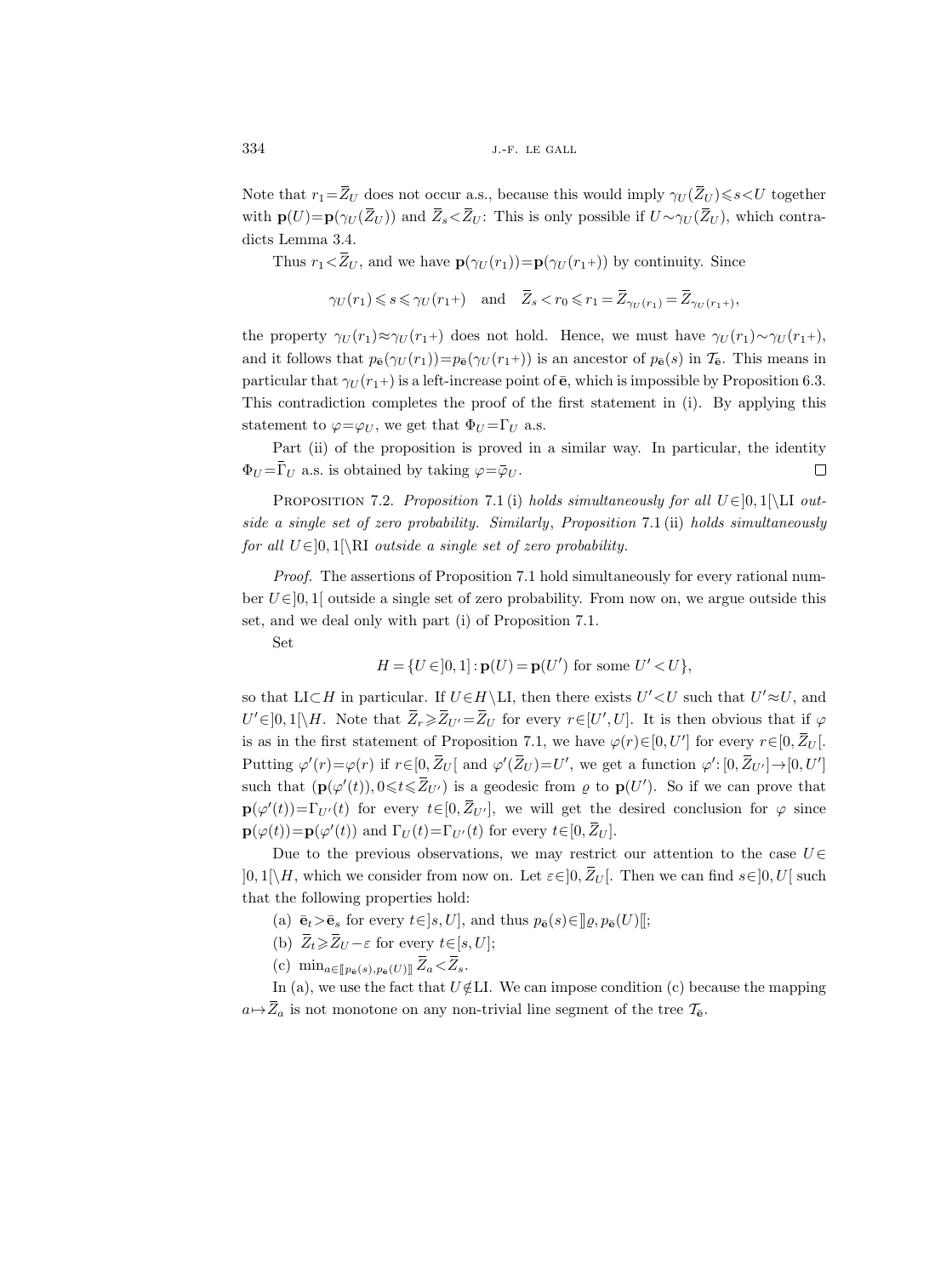

Figure 4. Illustration of the proof of Proposition 7.2. We have  $u < s < v$ ,  $u \approx v$  and  $\Phi_r(\overline{Z}_u)$  =  $\mathbf{p}(u)$  for every rational  $r \in [s, v]$ .

Let  $\varphi$  be as in the first statement of Proposition 7.1. Since  $U \notin H$  and  $\varphi$  takes values in [0, U], it is clear that  $\varphi(\bar{Z}_U) = U$ . Set

$$
t^* = \inf\{t \in [0, \bar{Z}_U] : \varphi(t) \geqslant s\}.
$$

Let u be an accumulation point of  $\varphi(t)$  along a sequence of values of t belonging to [0,  $t^*$ [ and converging to  $t^*$ . By the definition of  $t^*$ , we have  $u \in [0, s]$ , and we also have  $\mathbf{p}(u) = \mathbf{p}(\varphi(t^*))$  by continuity. Similarly, we can construct a sequence  $\{t_k\}_{k\geqslant 1}$  in  $[t^*, \overline{Z}_U]$ such that  $\varphi(t_k) \geq s$  for every k, and  $t_k \to t^*$  as  $k \to \infty$ . Let v be an accumulation point of the sequence  $\varphi(t_k)$ , so that  $v \in [s, U]$  and again  $\mathbf{p}(v) = \mathbf{p}(\varphi(t^*)) = \mathbf{p}(u)$ .

We claim that v>s. Indeed, if v=s, the curve  $(\mathbf{p}(\varphi(t)), t^* \leq t \leq \overline{Z}_U)$  starts from  $\mathbf{p}(s)$ and ends at  $\mathbf{p}(U)$ , and then (c), together with the fact that  $\overline{Z}_{\mathbf{p}(\varphi(t))} \geq \overline{Z}_{\mathbf{p}(\varphi(t^*))} = \overline{Z}_s$  for every  $t \in [t^*, \overline{Z}_U]$ , gives a contradiction with Proposition 3.1.

The preceding observations imply that  $u \approx v$ . Indeed we saw that  $\mathbf{p}(u) = \mathbf{p}(v)$ , and  $u \sim v$  is impossible by (a) since  $u \le s \lt v$ .

To complete the proof, choose a rational  $r \in ]s, v[$ . As  $u < r < v$  and  $u \approx v$ , the definition of the simple geodesic shows that  $\Phi_r(\bar{Z}_v) = \mathbf{p}(v) = \mathbf{p}(\varphi(t^*))$ . Since  $\varphi(t) \in [0, s]$  for every  $t \in [0, t^*]$  (by the definition of  $t^*$ ), the mapping  $\bar{\varphi}$  defined by

$$
\bar{\varphi}(t) = \begin{cases} \varphi_r(t), & \text{if } t^* \leqslant t \leqslant \overline{Z}_r, \\ \varphi(t), & \text{if } 0 \leqslant t < t^*, \end{cases}
$$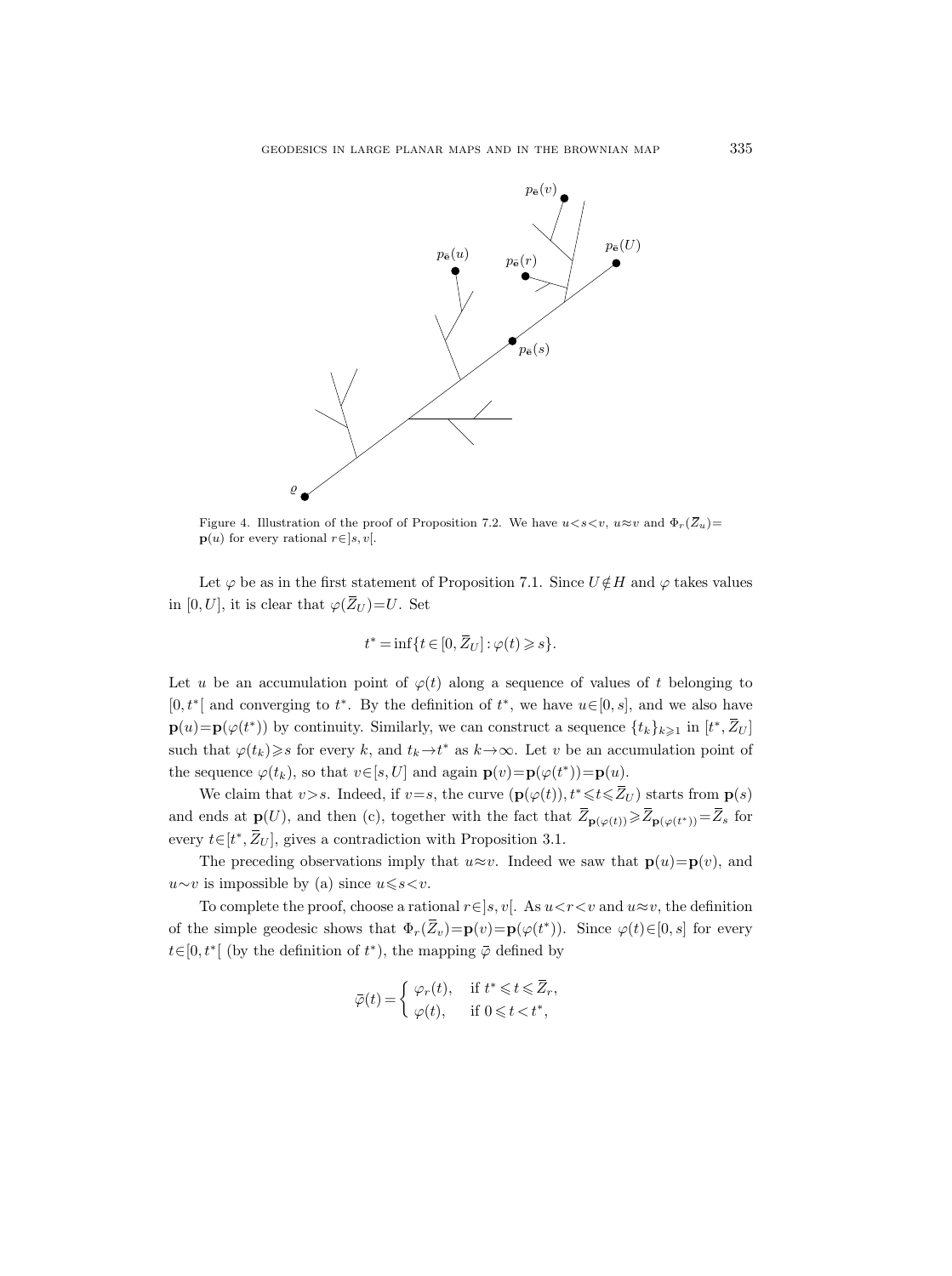takes values in  $[0, r]$  and is such that  $(\mathbf{p}(\overline{\varphi}(t)), 0 \leq t \leq \overline{Z}_r)$  is a geodesic from  $\rho$  to  $\mathbf{p}(r)$ . As we assumed that the assertions of Proposition 7.1 hold for every rational, we obtain that  $\mathbf{p}(\varphi(t)) = \Phi_r(t)$  for every  $t \in [0, t^*]$ . From (b), we get  $t^* = \overline{Z}_v \ge \overline{Z}_U - \varepsilon$  and also  $\Phi_r(t) = \Phi_U(t)$ for  $t\le\overline{Z}_U-\varepsilon$ . Therefore  $\mathbf{p}(\varphi(t))=\Phi_U(t)$  for every  $t\in[0,\overline{Z}_U-\varepsilon]$ . Since  $\varepsilon$  can be taken arbitrarily small, we have that  $\mathbf{p}(\varphi(t)) = \Phi_U(t)$  for every  $t \in [0, \bar{Z}_U]$ . By taking  $\varphi = \gamma_U$ , we also see that  $\Gamma_U = \Phi_U$ , which completes the proof.  $\Box$ 

For every  $U \in ]0,1[$ , we set

$$
\mathcal{L}_U = p_{\mathbf{\bar{e}}}^{-1}(\llbracket \varrho, p_{\mathbf{\bar{e}}}(U)\rrbracket)
$$

and

$$
\mathcal{R}_U = \left\{ s \in [0, U] : \overline{Z}_s = \min_{s \le r \le U} \overline{Z}_r \right\} \cup \left\{ s \in [U, 1] : \overline{Z}_s = \min_{U \le r \le s} \overline{Z}_r \right\}.
$$

Then  $\mathcal{L}_U$  and  $\mathcal{R}_U$  are closed. Furthermore, it is easy to verify that  $\mathbf{p}(\mathcal{R}_U)$  is just the range of the simple geodesic  $\Phi_U$ . It then follows from the discussion at the end of §4.1 that  $\mathbf{p}(\mathcal{L}_U) \cap \mathbf{p}(\mathcal{R}_U) = \{ \varrho, \mathbf{p}(U) \}.$  This property holds simultaneously for all  $U \in ]0,1[$  outside a single set of zero probability.

We also set

$$
O_U^1 = [0, U] \setminus (\mathcal{R}_U \cup \mathcal{L}_U)
$$
 and  $O_U^2 = [U, 1] \setminus (\mathcal{R}_U \cup \mathcal{L}_U)$ .

Then  $O_U^1$  and  $O_U^2$  are open and disjoint, and it is not hard to verify that  $\mathbf{p}^{-1}(\mathbf{p}(O_U^1)) = O_U^1$ and  $\mathbf{p}^{-1}(\mathbf{p}(O_U^2)) = O_U^2$ . From the definition of the quotient topology, it follows that  $\mathbf{p}(O_U^1)$ and  $\mathbf{p}(O_U^2)$  are two disjoint open subsets of  $\mathbf{m}_{\infty}$ .

LEMMA 7.3. Almost surely, for every U∈[0,1] and every geodesic  $(\omega(t), 0 \leq t \leq \overline{Z}_U)$ from  $\rho$  to  $\mathbf{p}(U)$ , the set  $\{\omega(t): 0 < t < \overline{Z}_U\}$  does not intersect  $\mathbf{p}(\mathcal{L}_U)$ .

*Proof.* We argue by contradiction and assume that there exists  $t_0 \in ]0, \overline{Z}_U[$  such that  $\omega(t_0) \in \mathbf{p}(\mathcal{L}_U)$ . Then  $\omega(t_0) \in \mathbf{p}(\mathcal{L}_U) \backslash \mathbf{p}(\mathcal{R}_U)$ . Since  $\mathbf{p}(\mathcal{R}_U)$  is closed, a continuity argument shows that  $\omega(t)\notin\mathbf{p}(\mathcal{R}_U)$  if  $t>t_0$  is sufficiently close to  $t_0$ . Also Lemma 3.5 implies that we can find values of  $t>t_0$  arbitrarily close to  $t_0$  such that  $\omega(t)\notin{\bf p}(\mathcal{L}_U)$ . It follows that we can find a connected component  $]t_1, t_2[$  of the open set

$$
\{t\in]t_0,\overline{Z}_U[\colon\omega(t)\notin\mathbf{p}(\mathcal{R}_U\cup\mathcal{L}_U)\}\
$$

such that  $\omega(t_1) \in \mathbf{p}(\mathcal{L}_U)$ . Since  $\omega([t_1, t_2])$  is connected, we have either  $\omega([t_1, t_2]) \subset \mathbf{p}(O_U^1)$ or  $\omega(]t_1, t_2[) \subset \mathbf{p}(O_U^2)$ . We assume for definiteness that  $\omega(]t_1, t_2[) \subset \mathbf{p}(O_U^1)$ .

Let  $a_1$  be the unique element of  $\mathcal{T}_{\mathbf{\bar{e}}}$  such that  $\Pi(a_1)=\omega(t_1)$ , and let  $r_1 < U$  denote the smallest element of [0, 1] such that  $p_{\mathbf{\bar{e}}}(r_1)=a_1$ . Recall that  $\mathcal{T}_{\mathbf{\bar{e}}}(a_1)$  denotes the subtree of all descendants of  $a_1$ . As a simple consequence of Proposition 3.1, we have

$$
\omega([t_1,\overline{Z}_U]) \subset \Pi(\mathcal{T}_{\overline{e}}(a_1)).
$$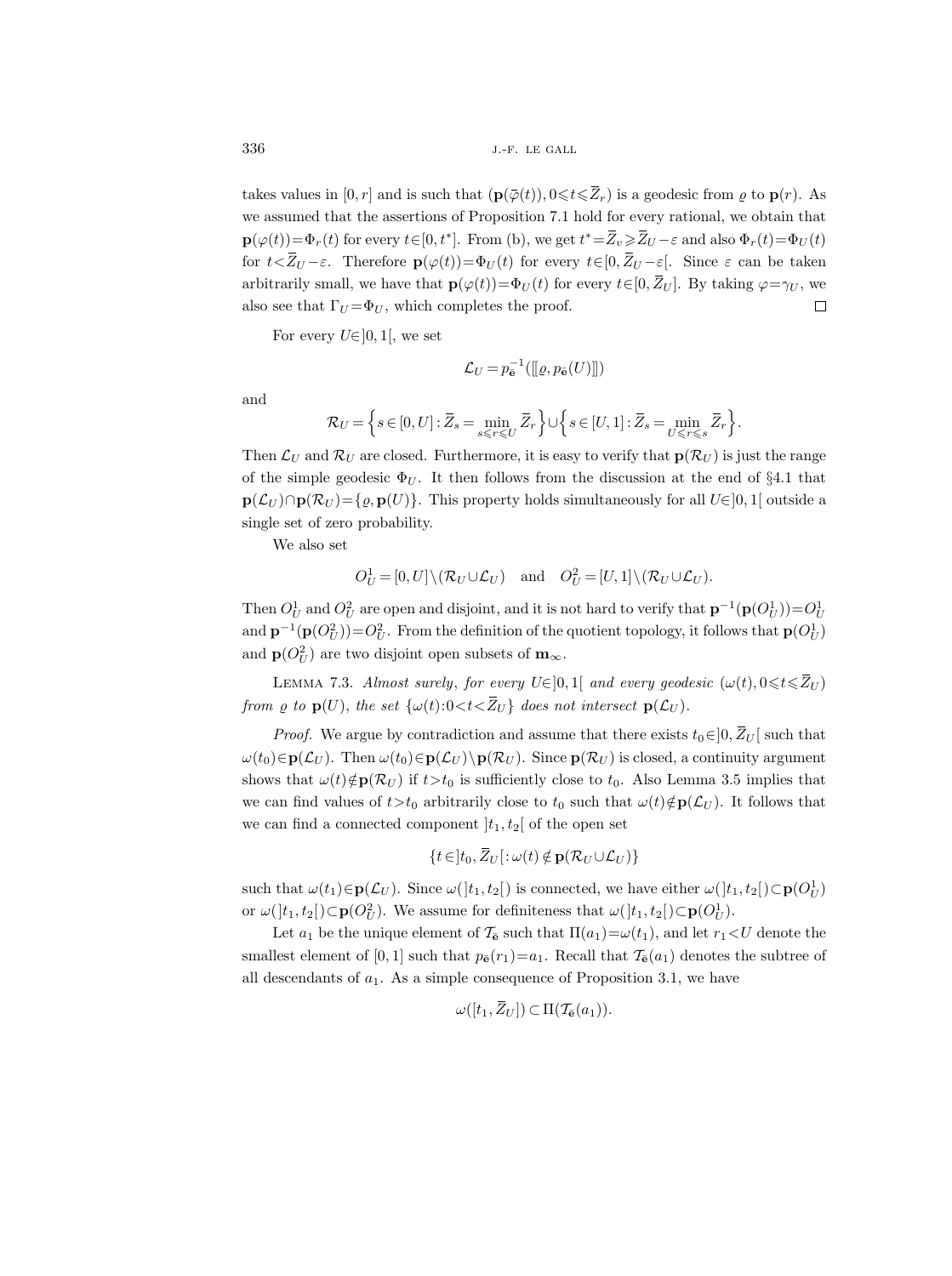

Figure 5. Illustration of the proof of Lemma 7.3. The geodesic  $\omega$  visits  $a_1$ , then stays in the (image under  $\Pi$  of the) subtree  $\mathcal{T}_{\mathbf{\bar{e}}}(a_1)$ . It hits the smaller subtree  $\mathcal{T}_{\mathbf{\bar{e}}}(a_0)$  at time T at the point  $\Pi(b) = \Pi(b').$ 

Indeed, suppose that there exists  $t'_1 \in ]t_1, \overline{Z}_U[$  such that  $\omega(t'_1) \notin \Pi(\mathcal{T}_{\bar{e}}(a_1))$ , and let  $a'_1 \in ]t'_1, t'_2]$  $\mathcal{T}_{\bar{\mathbf{e}}}\setminus\mathcal{T}_{\bar{\mathbf{e}}}(a_1)$  be such that  $\omega(t_1')=\Pi(a_1')$ . Then  $a_1\in[[a_1'\triangle p_{\bar{\mathbf{e}}}(U),p_{\bar{\mathbf{e}}}(U)]]$ , and by applying Proposition 3.1 to the curve  $(\omega(t), t'_1 \leq t \leq \overline{Z}_U)$ , we get  $\overline{Z}_{\omega(t_1)} \geq \min\{\overline{Z}_{\omega(t)} : t'_1 \leq t \leq \overline{Z}_U\}$ , which is a contradiction.

Fix  $t^* \in ]t_1, t_2[$ , and choose  $a^* \in \mathcal{T}_{\bar{\mathbf{e}}}(a_1)$  such that  $\Pi(a^*) = \omega(t^*)$ . Set  $a_0 = a^* \Delta p_{\bar{\mathbf{e}}}(U)$ . Again, a simple application of Proposition 3.1 shows that  $a_0 \neq a_1$ , and therefore  $a_0 \in$  $\llbracket a_1, p_{\bar{\mathbf{e}}}(U) \rrbracket$ . If  $r_0$  is the smallest representative of  $a_0$  in [0, 1], we have thus  $r_1 < r_0$ . Set

$$
T = \inf\{t \geq t_1 : \omega(t) \in \Pi(\mathcal{T}_{\bar{e}}(a_0))\}.
$$

We have  $T > t_1$  because  $\Pi(\mathcal{T}_{\mathbf{e}}(a_0))$  is closed in  $\mathbf{m}_{\infty}$ , and  $\omega(t_1)=\Pi(a_1)\notin\Pi(\mathcal{T}_{\mathbf{e}}(a_0))$ . Moreover  $T \leq t^*$  because  $a^* \in \Pi(\mathcal{T}_{\mathbf{e}}(a_0))$ . Thus we have  $t_1 < T \leq t^* < t_2$ . Furthermore, we can write  $\omega(T)=\Pi(b)$  for some  $b\in\mathcal{T}_{\mathbf{e}}(a_0)$ . Note that  $\omega(T)$  belongs to the boundary of  $\Pi(\mathcal{T}_{\bar{e}}(a_0))$ , and  $\omega(T)\neq\Pi(a_0)$  (because  $\{\omega(t):t_1< t< t_2\}$  does not intersect  $\mathbf{p}(\mathcal{L}_U)$ ). As noticed in §3, this implies the existence of  $b' \in \mathcal{T}_{\bar{e}} \setminus \mathcal{T}_{\bar{e}}(a_0)$  such that  $b \approx b'$ .

Let s be the unique representative of b in [0, 1], so that  $p(s)=\Pi(b)=\omega(T)$ . Since  $b\in\mathcal{T}_{\mathbf{e}}(a_0)$  and  $b\neq a_0$ , we have  $r_0\lt s$ . On the other hand, for every  $t\in]t_1, T[$ , we know that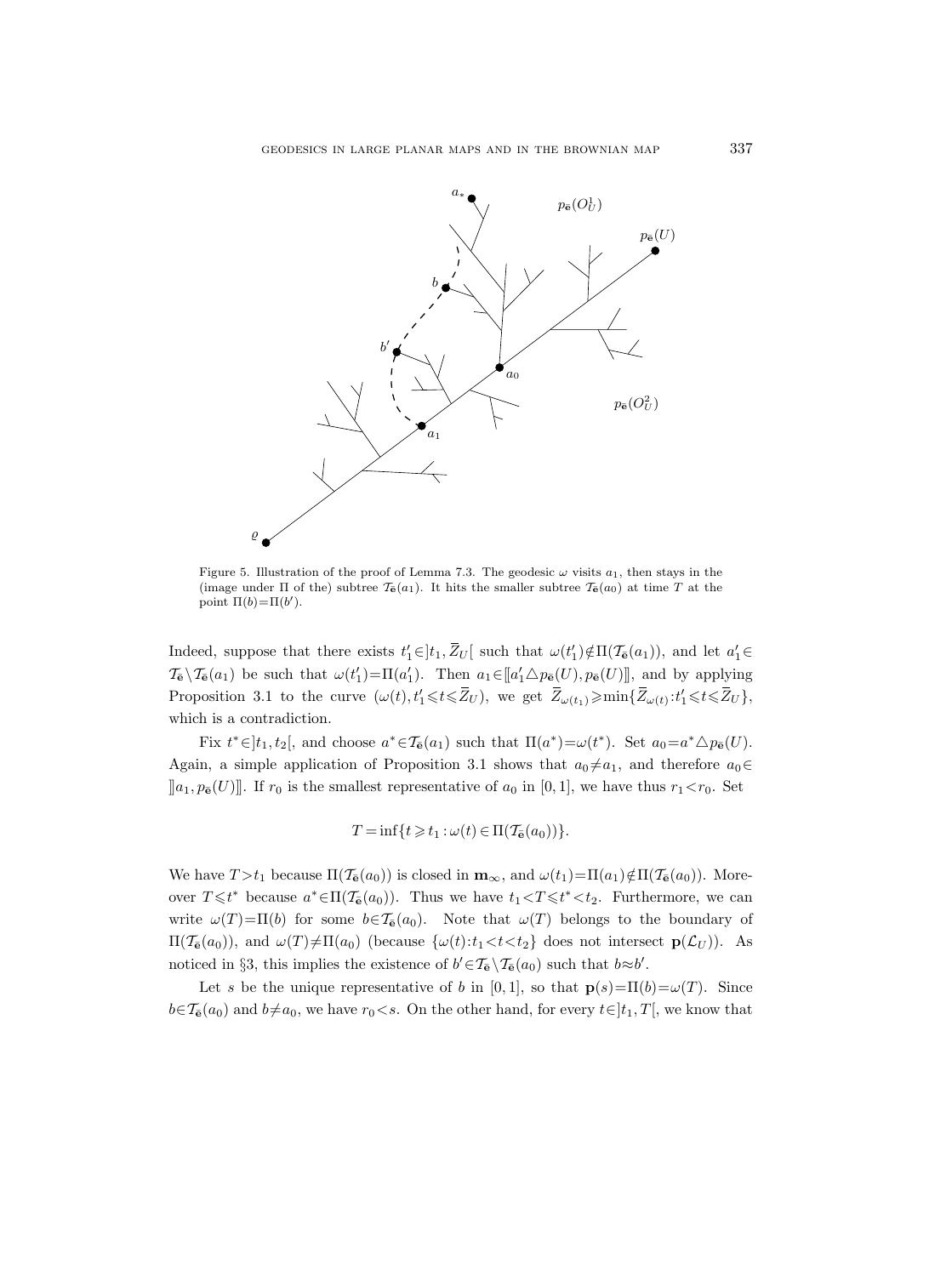$\omega(t) \in \mathbf{m}_{\infty} \setminus \Pi(\mathcal{T}_{\bar{\mathbf{e}}}(a_0)),$  and  $\omega(t) \in \mathbf{p}(O_U^1)$ . It follows that, for every  $t \in ]t_1, T[$ , we can find  $\psi(t) \in [0, r_0]$  such that  $\omega(t) = \mathbf{p}(\psi(t)).$ 

We also set  $\psi(T)=s$ , and for every  $t\in[0,t_1]$ , we put  $\psi(t)=\varphi_{r_1}(t)$ . The mapping  $(\psi(t), 0 \leq t \leq T)$  is such that  $(\mathbf{p}(\psi(t)), 0 \leq t \leq T)$  is a geodesic from  $\varrho$  to  $\omega(T)$ , and  $\psi(t) \in$  $[0, \psi(T)]$  for every  $t \in [0, T]$ . Since  $\psi(T)=s \notin L$ I (by Lemma 2.1, since the equivalence class of s for  $\approx$  is not a singleton), the first statement of Proposition 7.2 entails that  $(\mathbf{p}(\psi(t)), 0 \leq t \leq T)$  coincides with the simple geodesic  $\Phi_s$ . This is a contradiction, since  $\mathbf{p}(\psi(t_1))=\omega(t_1)\in\text{Skel}_{\infty}$  and a simple geodesic cannot visit a point of Skel<sub>∞</sub>, except possibly at its endpoint.

In the case when  $\omega($ ] $t_1, t_2$ [ $)$ ⊂ $\mathbf{p}(O_U^2)$ , the proof is exactly similar, but we now use the second statement of Proposition 7.2.  $\Box$ 

We now come to one of our main results.

THEOREM 7.4. Almost surely, for every  $x \in \mathbf{m}_{\infty} \backslash \text{Skel}_{\infty}$ , there is a unique geodesic from  $\varrho$  to x, which is the simple geodesic  $\Phi_s$  for an arbitrary choice of  $s \in [0,1]$  such that  $\mathbf{p}(s)=x$ .

*Proof.* Let  $x \in \mathbf{m}_{\infty} \backslash \text{Skel}_{\infty}$  and let  $U \in ]0,1[$  be such that  $p(U)=x$  (we exclude the trivial case  $x=\varrho$ ). Notice that, for every  $r\in[0,\bar{Z}_U]$ , there is exactly one point y in  $\mathbf{p}(\mathcal{R}_U)$ such that  $\bar{Z}_y=r$ , and this point is  $y=\Phi_U(r)$ . In order to prove the theorem, we need only prove that any geodesic from  $\rho$  to x takes values in  $p(\mathcal{R}_U)$ .

So let  $(\omega(t), 0 \leq t \leq \overline{Z}_U)$  be a geodesic from  $\varrho$  to  $x = \mathbf{p}(U)$ . From Lemma 7.3, we already know that  $(\omega(t), 0 < t < \bar{Z}_U)$  does not intersect  $\mathbf{p}(\mathcal{L}_U)$ . We argue by contradiction and suppose that the range of  $\omega$  intersects  $\mathbf{m}_{\infty} \backslash \mathbf{p}(\mathcal{R}_U)$ . Let  $|t_1, t_2|$  be a connected component of the open set

$$
\{s\in]0,\overline{Z}_U[\colon\omega(s)\in\mathbf{m}_{\infty}\setminus(\mathbf{p}(\mathcal{R}_U)\cup\mathbf{p}(\mathcal{L}_U))\}.
$$

Then,  $\omega(t_1) \in \mathbf{p}(\mathcal{R}_U)$ , and  $\omega(t_2) \in \mathbf{p}(\mathcal{R}_U)$ . By the remark of the beginning of the proof, we have that  $\omega(t_1)=\Phi_U(t_1)$  and  $\omega(t_2)=\Phi_U(t_2)$ . Also, as in the preceding proof, we have that  $\omega(]t_1, t_2[) \subset \mathbf{p}(O_U^1)$  or  $\omega(]t_1, t_2[) \subset \mathbf{p}(O_U^2)$ , and we assume for definiteness that  $\omega([t_1, t_2]) \subset \mathbf{p}(O_U^1)$ . For every  $t \in ]t_1, t_2[$ , let  $\psi(t)$  be the smallest representative of  $\omega(t)$ in [0,1]. Also, let  $\psi(t_2)$  be the largest representative of  $\omega(t_2)$ . Finally set  $\psi(t) = \varphi_U(t)$ for  $t \in [0, t_1]$ . Then  $\psi(t) \leq U$  for every  $t \in [0, t_2[$ , whereas  $\psi(t_2) \geq U$ . So we see that  $\psi$ takes values in  $[0, \psi(t_2)]$  and  $(\mathbf{p}(\psi(t)), 0 \leq t \leq t_2)$  is a geodesic from  $\varrho$  to  $\mathbf{p}(\psi(t_2))$ . In order to apply Proposition 7.2, we still need to verify that  $\psi(t_2)\notin L\mathcal{L}$ . This is clear if  $t_2 \lt Z_U$  (because the equivalence class of  $\psi(t_2)$  for  $\approx$  has at least two representatives) and if  $t_2=Z_U$  this follows from our assumption  $x \notin \text{Skel}_{\infty}$ . Proposition 7.2 now shows that  $\mathbf{p}(\psi(t))$  must coincide with  $\Phi_{\psi(t_2)}(t)$  for every  $t \in [0, t_2]$ . This is a contradiction, since the range of the simple geodesic  $\Phi_{\psi(t_2)}$  is contained in  $\mathbf{p}(\mathcal{R}_U)$ .  $\Box$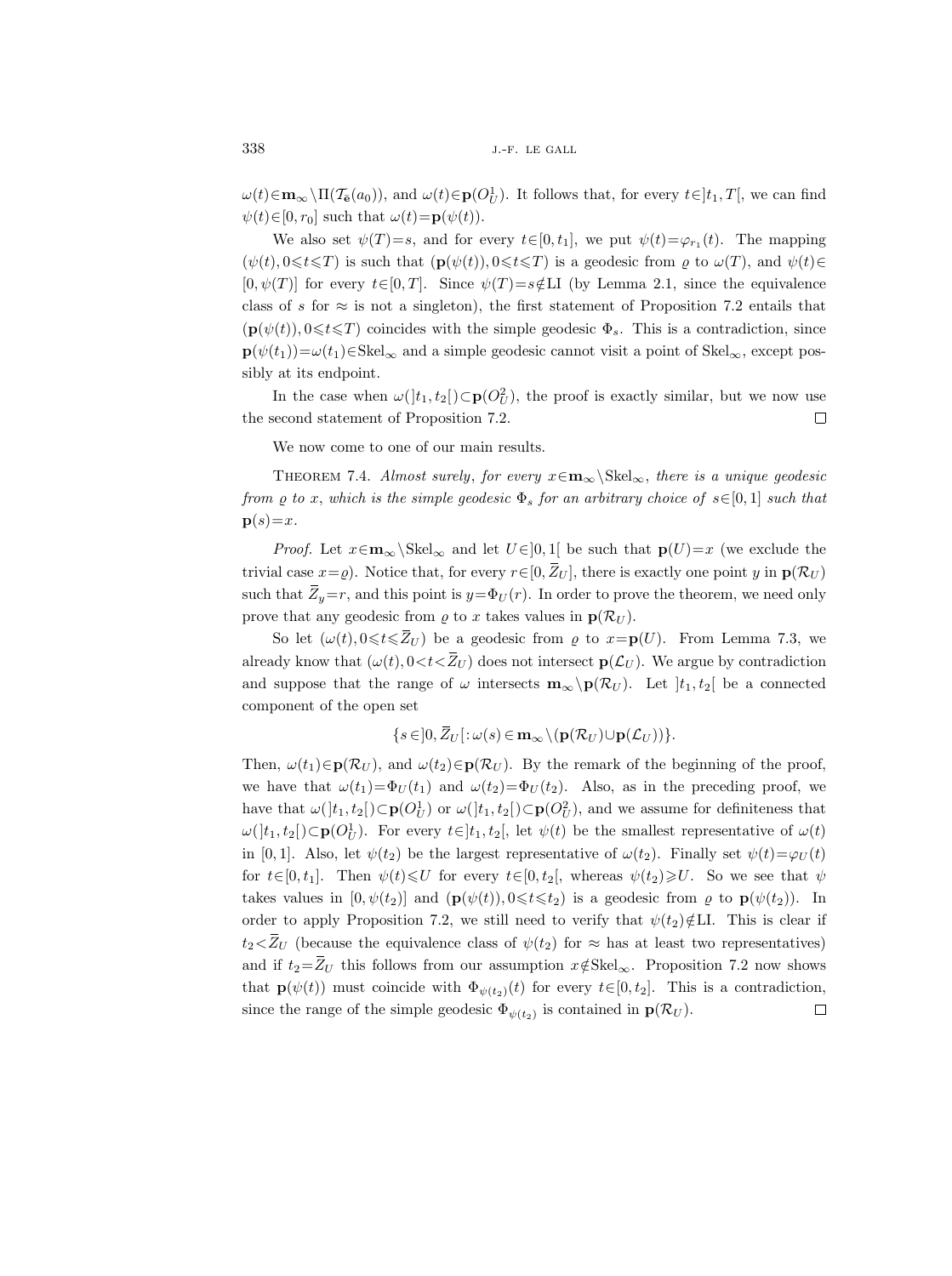COROLLARY 7.5. Almost surely, for  $\lambda$ -almost every  $x \in \mathbf{m}_{\infty}$ , there is a unique geodesic from  $\rho$  to x.

*Proof.* By Lemma 3.4,  $\lambda(Skel_{\infty})=0$  a.s., so that the statement follows from Theorem 7.4.  $\Box$ 

We then consider the case of vertices belonging to Skel<sub>∞</sub>. Such a vertex x can be written uniquely as  $x=\Pi(a)$  with  $a\in Sk(\mathcal{T}_{\Theta})$ , and we denote the multiplicity of a in  $\mathcal{T}_{\mathbf{\bar{e}}}$  by  $m(x)$ . By Proposition 3.3,  $m(x)$  is also the number of connected components of  $\text{Skel}_{\infty}\backslash\{x\}.$ 

THEOREM 7.6. Almost surely, for every  $x \in \text{Skel}_{\infty}$ , there are exactly  $m(x)$  distinct geodesics from  $\varrho$  to x. These geodesics are the simple geodesics  $\Phi_s$  for all  $s\in[0,1]$  such that  $p(s)=x$ .

*Proof.* Let  $x \in Skel_{\infty}$ , and let  $(\omega(t), 0 \leq t \leq \overline{Z}_x)$  be a geodesic from  $\varrho$  to x. By Lemma 3.5, we can find a sequence  $\{r_k\}_{k\geqslant1}$  in  $[0, \bar{Z}_x]$  such that  $r_k \rightarrow \bar{Z}_x$ , as  $k \rightarrow \infty$ , and  $\omega(r_k) \in \mathbf{m}_{\infty} \backslash \text{Skel}_{\infty}$  for every k. Choose  $s_k \in [0, 1]$  such that  $\mathbf{p}(s_k) = \omega(r_k)$ . By extracting a subsequence if necessary, we may assume that  $s_k \rightarrow s \in [0, 1]$  as  $k \rightarrow \infty$ , and we have then  $p(s)=x$ . On the other hand, for every  $k\geq 1$ , Theorem 7.4 and the fact that  $\omega(r_k)\in$  $\mathbf{m}_{\infty}\backslash\text{Skel}_{\infty}$  imply that we have  $\omega(t)=\Phi_{s_k}(t)$  for every  $t\in[0,r_k]$ . Passing to the limit  $k \rightarrow \infty$  we get  $\omega(t) = \Phi_s(t)$  for every  $t \in [0, \bar{Z}_x]$ .

Conversely, for every  $s\in[0,1]$  such that  $\mathbf{p}(s)=x, \Phi_s$  is a geodesic from  $\varrho$  to x, and the geodesics obtained in this way are distinct. Indeed, consider the case when  $m(x)=2$ . Then there exist two reals  $s_1$  and  $s_2$  such that  $0 < s_1 < s_2 < 1$ ,  $p_{\mathbf{\bar{e}}}(s_1) = p_{\mathbf{\bar{e}}}(s_2)$  and  $x=$  $p(s_1)=p(s_2)$ . By Lemma 2.1, we must have

$$
\min_{s_1 \leq s \leq s_2} \overline{Z}_s < \overline{Z}_{s_1} = \overline{Z}_{s_2}.
$$

It follows that, if  $r>0$  is sufficiently small,  $\varphi_{s_2}(\bar{Z}_x-r)$  is a point of  $]s_1, s_2[$  which is not equivalent to any point of  $[0, s_1]$ . Thus the geodesics  $\Phi_{s_1}$  and  $\Phi_{s_2}$  are distinct. The same argument applies when  $m(x)=3$ . This completes the proof.  $\Box$ 

A consequence of the previous results is the fact that if  $x$  and  $x'$  are two points of  $\mathbf{m}_{\infty}$  distinct from the root, and if  $\omega$  (resp.  $\omega'$ ) is a geodesic from  $\varrho$  to x (resp. from  $\varrho$ to x'), then  $\omega$  and  $\omega'$  must coincide over a small time interval. We state this confluence property of geodesics in a slightly more precise form.

COROLLARY 7.7. Almost surely, for every  $\eta > 0$ , there exists  $\alpha \in ]0, \eta[$  such that the following holds. Let  $x, x' \in \mathbf{m}_{\infty}$  be such that  $D(\varrho, x) \geqslant \eta$  and  $D(\varrho, x') \geqslant \eta$ , and let  $\omega$ (resp.  $\omega'$ ) be a geodesic from  $\rho$  to x (resp. to x'). Then,  $\omega(t) = \omega'(t)$  for all  $t \in [0, \alpha]$ .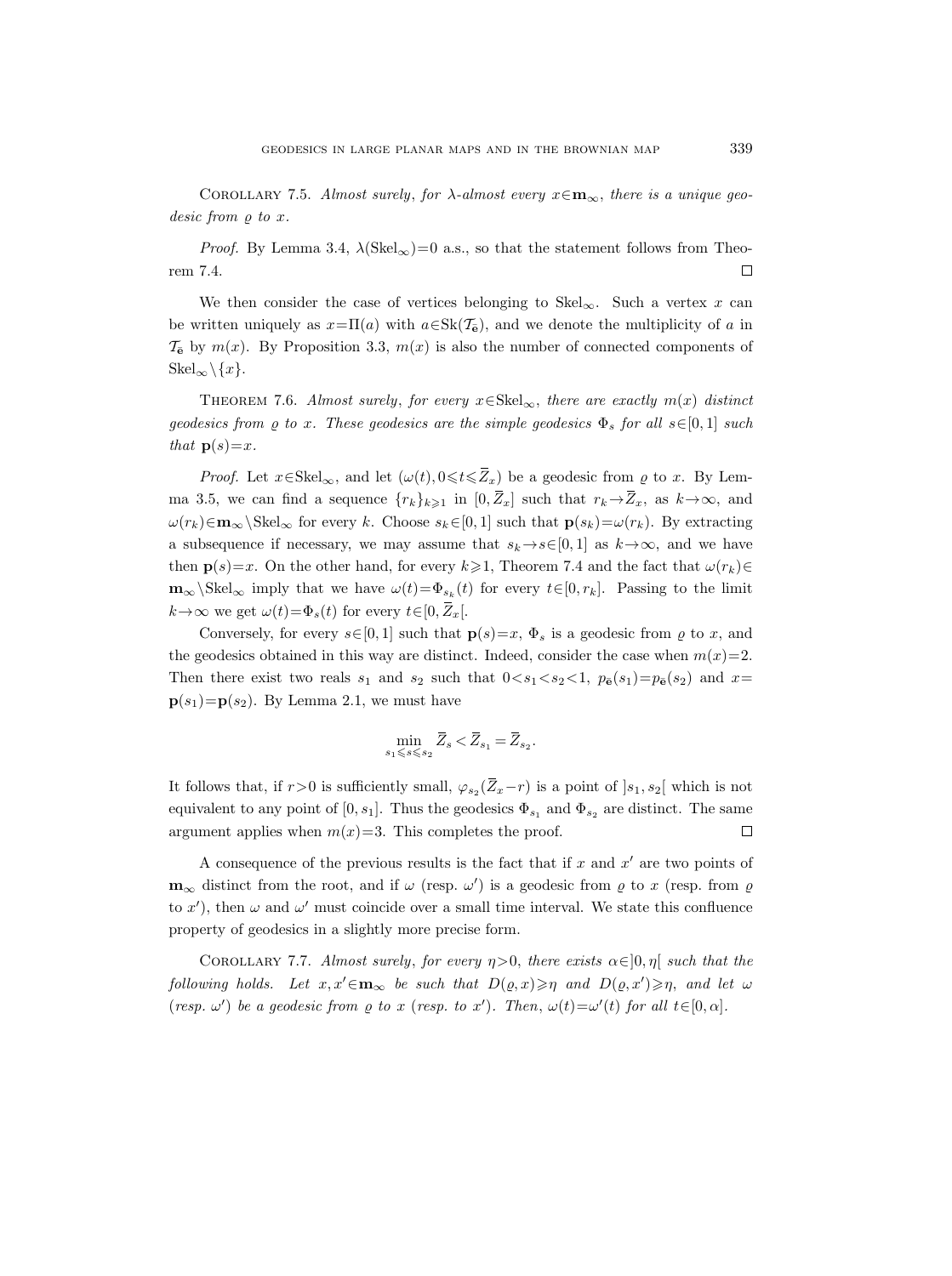*Proof.* If  $\eta > 0$  is given, we can choose  $\varepsilon > 0$  such that  $\overline{Z}_s < \eta$  for all  $s \in [0, \varepsilon] \cup [1-\varepsilon, 1]$ . We then set

$$
\alpha=\inf_{s\in [\varepsilon,1-\varepsilon]}\bar{Z}_{s}.
$$

Notice that  $\alpha > 0$ , since  $\overline{Z}_s > 0$  for every  $s \in ]0,1[$ .

Let x, x',  $\omega$  and  $\omega'$  be as in the corollary. By the previous two theorems, we can write  $\omega = \Phi_r$  and  $\omega' = \Phi_{r'}$ , where  $r, r' \in [0, 1]$  are such that  $x = \mathbf{p}(r)$  and  $x' = \mathbf{p}(r')$ . In particular,  $\overline{Z}_r = D(\varrho, x) \geqslant \eta$  and  $\overline{Z}_{r'} = D(\varrho, x') \geqslant \eta$ . Our choice of  $\varepsilon$  now ensures that both r and r' belong to  $[\varepsilon, 1-\varepsilon]$ . But then, from the definition of the functions  $\varphi_r$  and  $\varphi_{r'}$ , it  $\Box$ is immediate that  $\varphi_r(t) = \varphi_{r'}(t)$  for every  $t \in [0, \alpha]$ .

Remark. Our results show that all geodesics starting from the root are simple geodesics. It follows that a point x of  $\mathbf{m}_{\infty}$  which is a relative interior point of a geodesic from the root must be of the form  $x=p(s)$ , for some  $s\in[0,1]$  which is a right-increase time of  $Z$ . One easily checks that the set of all such points  $x$  has Hausdorff dimension 1, and so is a very small subset of  $m_{\infty}$ , which has Hausdorff dimension 4. This may be compared to the work of Zamfirescu [41], who proved, in the sense of Baire's category, that on "most" convex surfaces, a typical point is not an interior point of any geodesic segment.

### 8. Gromov–Hausdorff distances and the invariance under re-rooting

The previous sections were devoted to the study of geodesics connecting the root of  $\mathbf{m}_{\infty}$  to another point. Similar results hold if we replace the root  $\rho = \mathbf{p}(0)$  by a random point chosen according to the volume measure  $\lambda$ . This follows from the invariance of the distribution of the Brownian map under uniform re-rooting, which will be discussed below.

Let us first recall some basic definitions concerning pointed metric spaces and the Gromov–Hausdorff convergence. Let  $k \geqslant 0$  be an integer. A k-pointed compact metric space is a triplet  $(E, d, (a_1, a_2, ..., a_k))$ , where  $(E, d)$  is a compact metric space and  $(a_1, a_2, \ldots, a_k)$  is a k-tuple of (not necessarily distinct) distinguished points of E. A 0pointed compact metric space is just a compact metric space, and when  $k=1$  we say pointed rather than 1-pointed. We denote the space of all isometry classes of  $k$ -pointed compact metric spaces by  $\mathbb{K}^{(k)}$  (and in agreement with the introduction above, we set  $\mathbb{K}=\mathbb{K}^{(0)}$ . The *Gromov-Hausdorff distance* on  $\mathbb{K}^{(k)}$  is then defined by

$$
d_{GH}((E, d, (a_1, ..., a_k)), (E', d', (a'_1, ..., a'_k)))
$$
  
= 
$$
\inf_{(F, \delta), \phi, \phi'} \Big\{ \delta_H(\phi(E), \phi'(E')) \vee \max_{1 \leq i \leq k} \delta(\phi(a_i), \phi'(a'_i)) \Big\},
$$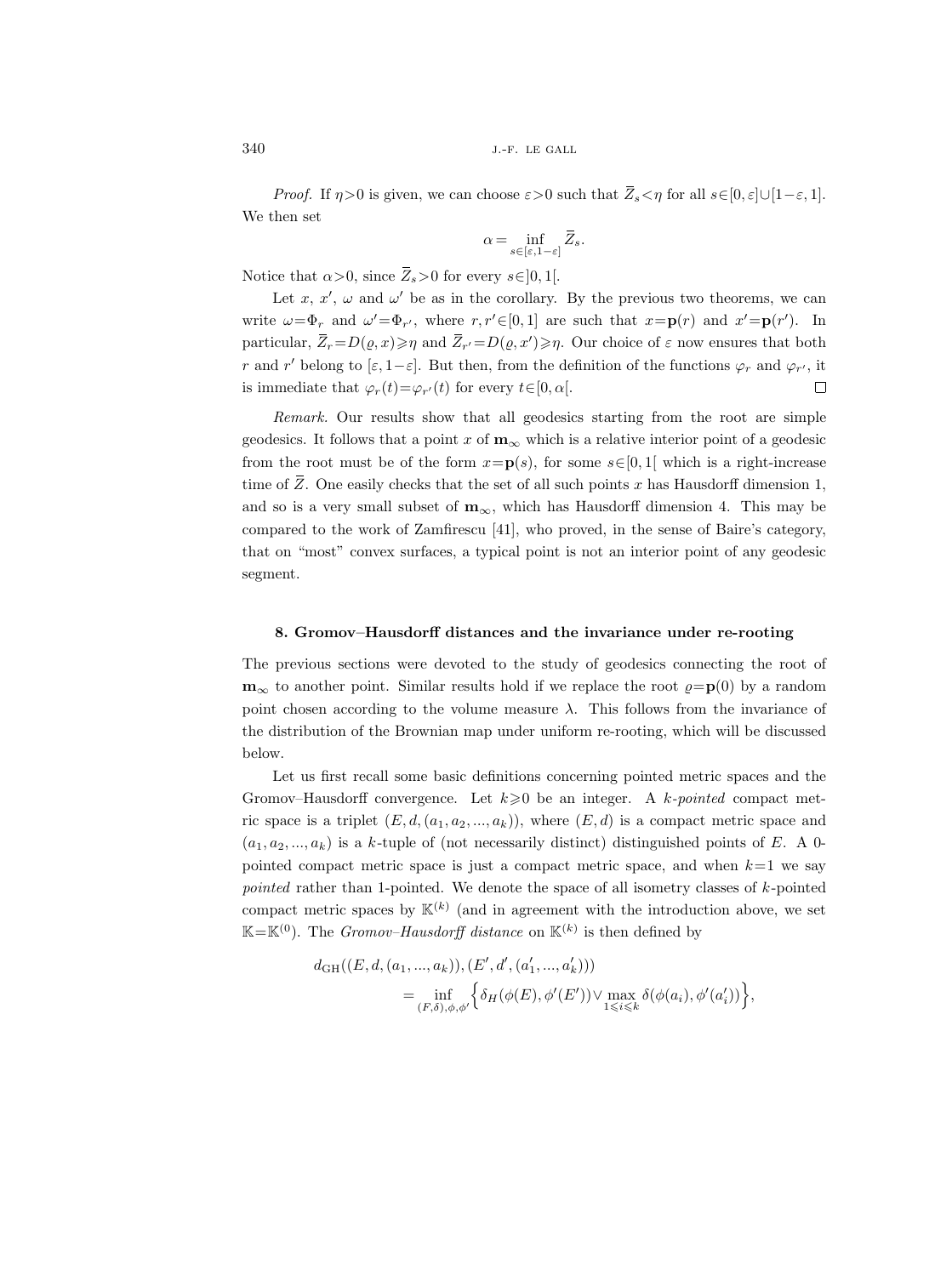where the infimum is over all choices of the metric space  $(F, \delta)$  and the isometric embeddings  $\phi: E \to F$  and  $\phi': E' \to F$ , and  $\delta_H$  stands for the usual Hausdorff distance between compact subsets of F. Then  $d_{GH}$  is a distance on  $\mathbb{K}^{(k)}$ , and the space  $(\mathbb{K}^{(k)}, d_{GH})$  is Polish. We equip  $\mathbb{K}^{(k)}$  with the associated Borel  $\sigma$ -field.

An equivalent definition of the Gromov–Hausdorff distance can be given in terms of correspondences. Let  $(E, d, (a_1, ..., a_k))$  and  $(E', d', (a'_1, ..., a'_k))$  be two k-pointed compact metric spaces. A *correspondence* C between  $(E, d)$  and  $(E', d')$  is a subset of the Cartesian product  $E \times E'$  such that for every  $x \in E$  there exists  $y \in E'$  such that  $(x, y) \in C$ , and conversely. The *distortion* of  $C$  is defined by

$$
dist(\mathcal{C}) = \sup\{|d(x,y) - d'(x',y')| : (x,x') \in \mathcal{C} \text{ and } (y,y') \in \mathcal{C}\}.
$$

Then  $d_{GH}((E, d, (a_1, ..., a_k)), (E', d', (a'_1, ..., a'_k)))$  equals half the infimum of the quantities  $dist(\mathcal{C})$  when  $\mathcal C$  varies over correspondences between E and E' that contain all the pairs  $(a_i, a'_i)$  for  $1 \leq i \leq k$ . See [11, Theorem 7.3.25] for a proof in the case  $k=0$ , which is easily extended.

As was already stated in Theorem 2.2, we have the almost sure convergence in  $(\mathbb{K}^{(1)}, d_{\mathrm{GH}}),$ 

$$
(\mathbf{m}_n, \mathbf{x}_p n^{-1/4} d_n, \partial_n) \xrightarrow{\text{a.s.}} (\mathbf{m}_\infty, D, \varrho), \quad \text{as } n \to \infty.
$$
 (33)

The next theorem gives a precise form of the invariance of the distribution of the Brownian map under uniform re-rooting.

THEOREM 8.1. Let F be a non-negative measurable function on  $K^{(1)}$ . Then

$$
E\bigg[\int F(\mathbf{m}_{\infty}, D, x)\lambda(dx)\bigg] = E[F(\mathbf{m}_{\infty}, D, \varrho)].
$$

More generally, for every integer  $k \geqslant 2$  and every non-negative measurable function  $F$  on  $\mathbb{K}^{(k)}$ ,

$$
E\bigg[\int F(\mathbf{m}_{\infty}, D, (x_1, ..., x_k))\lambda(dx_1) ... \lambda(dx_k)\bigg]
$$
  
= 
$$
E\bigg[\int F(\mathbf{m}_{\infty}, D, (\varrho, x_1, ..., x_{k-1}))\lambda(dx_1) ... \lambda(dx_{k-1})\bigg].
$$

*Proof.* We deal only with the first statement of the theorem. The second one can be proved in a similar manner. Let  $U$  be a random variable that is uniformly distributed over [0, 1] and independent of the sequence of random maps  $\{M_n\}_{n\geq 1}$  (and in particular of  $(m_{\infty}, D)$ ). The first assertion of the theorem will follow from the fact that the law of  $(\mathbf{m}_{\infty}, D, \mathbf{p}(U))$  coincides with the law of  $(\mathbf{m}_{\infty}, D, \varrho)$ .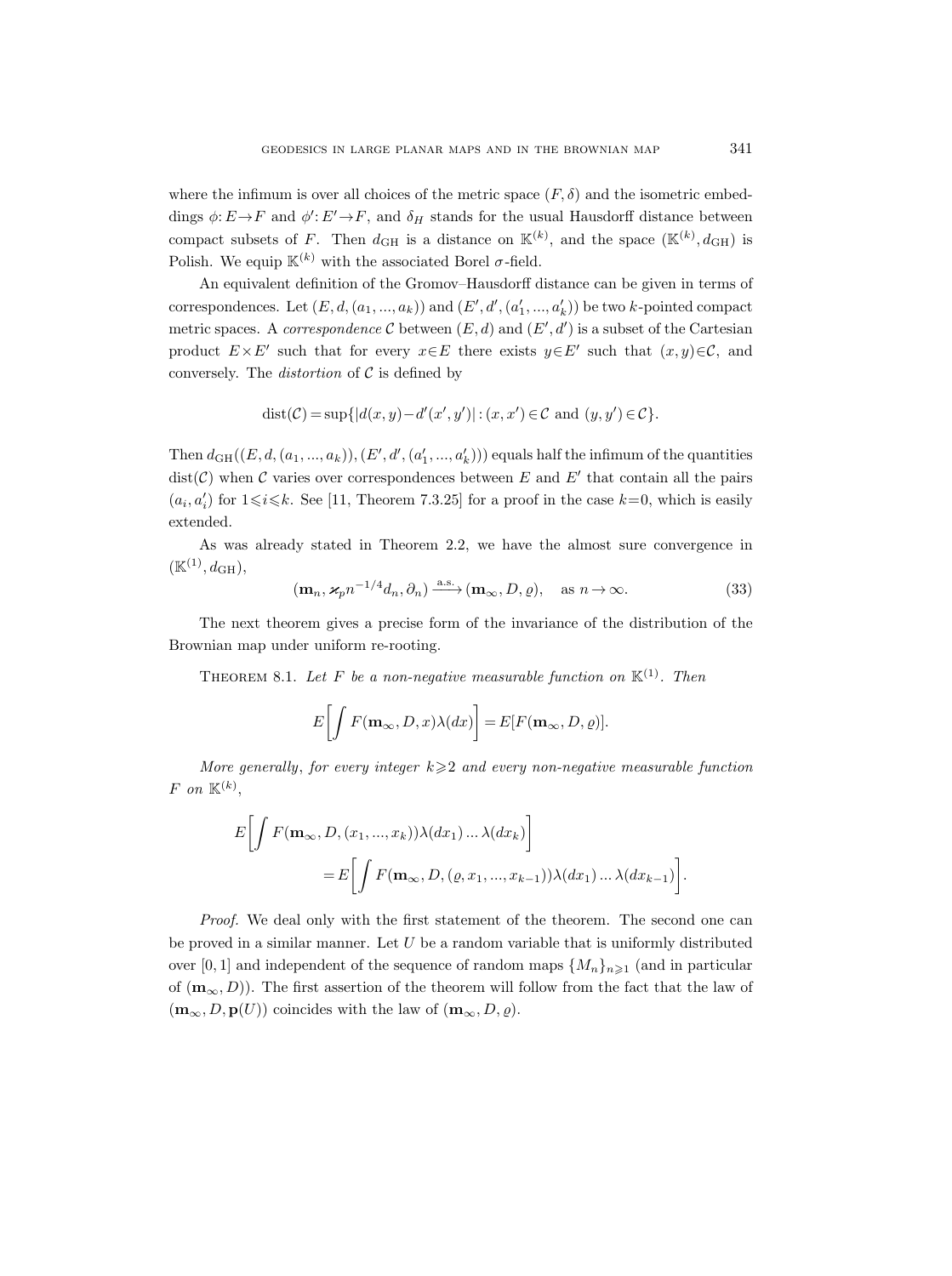To establish this fact, we will use a similar invariance property for the discrete maps  $M_n$  and then pass to the limit  $n \rightarrow \infty$  using (33). We start with some simple combinatorial considerations. We let  $\mathcal{M}_{p}^{n,*}$  denote the set of all pairs  $(M, e)$ , where M is a rooted 2p-angulation with n faces  $(M \in M_p^n)$  and e is a distinguished oriented edge of M. If  $(M, e) \in M_p^{n,*}$ , we define  $\Gamma(M, e) \in M_p^n$  by saying that  $\Gamma(M, e)$  is the "same" map as  $M$  but re-rooted at the oriented edge  $e$ . Then it is easy to verify that the image under  $\Gamma$  of the uniform distribution over  $\mathcal{M}_p^{n,*}$  is the uniform distribution over  $\mathcal{M}_p^n$ .

Now consider the random  $2p$ -angulation  $M_n$ . The Bouttier–Di Francesco–Guitter bijection of §2.6 allows us to associate with each  $i \in \{0, 1, ..., pn-1\}$  a unique non-oriented edge  $e_i$  of  $M_n$ , and in this way we get a bijection between  $\{0, 1, ..., pn-1\}$  and the set of all (non-oriented) edges of  $M_n$ . Set  $U_n = \lfloor pnU \rfloor$ , in such a way that  $U_n$  is uniformly distributed over  $\{0, 1, ..., pn-1\}$ . Choose one of the two possible orientations of the edge  $e_{U_n}$  with equal probabilities, independently of U and of the sequence of maps  $\{M_n\}_{n\geq 1}$ , and denote the resulting oriented edge by  $\tilde{e}_{U_n}$ . Also set  $M_n = \Gamma(M_n, \tilde{e}_{U_n})$ . Note that the vertex set and the edges of  $\tilde{M}_n$  are the same as those of  $M_n$ , but the root is different. By the combinatorial considerations of the beginning of the proof,  $M_n$  has the same distribution as  $M_n$ . Writing  $\tilde{\partial}_n$  for the root vertex of  $\tilde{M}_n$ , we thus have

$$
(\mathbf{m}_n, \mathbf{x}_p n^{-1/4} d_n, \tilde{\partial}_n) \stackrel{\text{(d)}}{=} (\mathbf{m}_n, \mathbf{x}_p n^{-1/4} d_n, \partial_n). \tag{34}
$$

Note that both sides of (34) are viewed as random variables with values in  $\mathbb{K}^{(1)}$ .

In view of  $(33)$  and  $(34)$ , the proof of the theorem will be complete if we can verify that

$$
(\mathbf{m}_n, \varkappa_p n^{-1/4} d_n, \tilde{\partial}_n) \xrightarrow{\text{a.s.}} (\mathbf{m}_\infty, D, \mathbf{p}(U)), \quad \text{as } n \to \infty.
$$
 (35)

To this end, let us first recall the proof of (33) in [24]. We define a correspondence  $\mathcal{C}_n$ between  $(m_n, \mathbf{x}_p n^{-1/4}d_n)$  and  $(m_\infty, D)$  by declaring that a pair  $(a, b) \in \mathbf{m}_n \times \mathbf{m}_\infty$  belongs to  $\mathcal{C}_n$  if and only if  $a=\partial_n$  and  $b=\varrho$ , or if there exists  $t\in[0,1]$  such that  $a=p_n(\lfloor mt\rfloor)$  and  $b=p(t)$ . Then it easily follows from the convergence (3) that  $dist(\mathcal{C}_n)$  converges to 0 a.s. as  $n \rightarrow \infty$  (see [24], but note that the presentation there is slightly different because [24] does not deal with pointed spaces—the same argument however goes through without change). We may slightly enlarge the correspondence  $\mathcal{C}_n$  by including also those pairs  $(a, b) \in \mathbf{m}_n \times \mathbf{m}_{\infty}$  for which there exists  $t \in [0, 1]$  such that  $d_n(a, p_n(\vert \, pnt \vert))=1$  and  $b=\mathbf{p}(t)$ . If  $\mathcal{C}'_n$  denotes the enlarged correspondence, the distortion  $dist(\mathcal{C}'_n)$  still converges to 0 a.s. as  $n \rightarrow \infty$ . However, from our construction of the root edge of  $M_n$ , it is clear that we have  $d_n(\tilde{\partial}_n, p_n(\lfloor pnU\rfloor)) \leq 1$ . Therefore  $(\tilde{\partial}_n, \mathbf{p}(U)) \in \mathcal{C}'_n$ , and the fact that  $dist(\mathcal{C}'_n)$  $\Box$ converges to 0 also yields our claim (35). This completes the proof.

As a by-product of the preceding proof, we get the following variant of (33), which will be useful in the next section.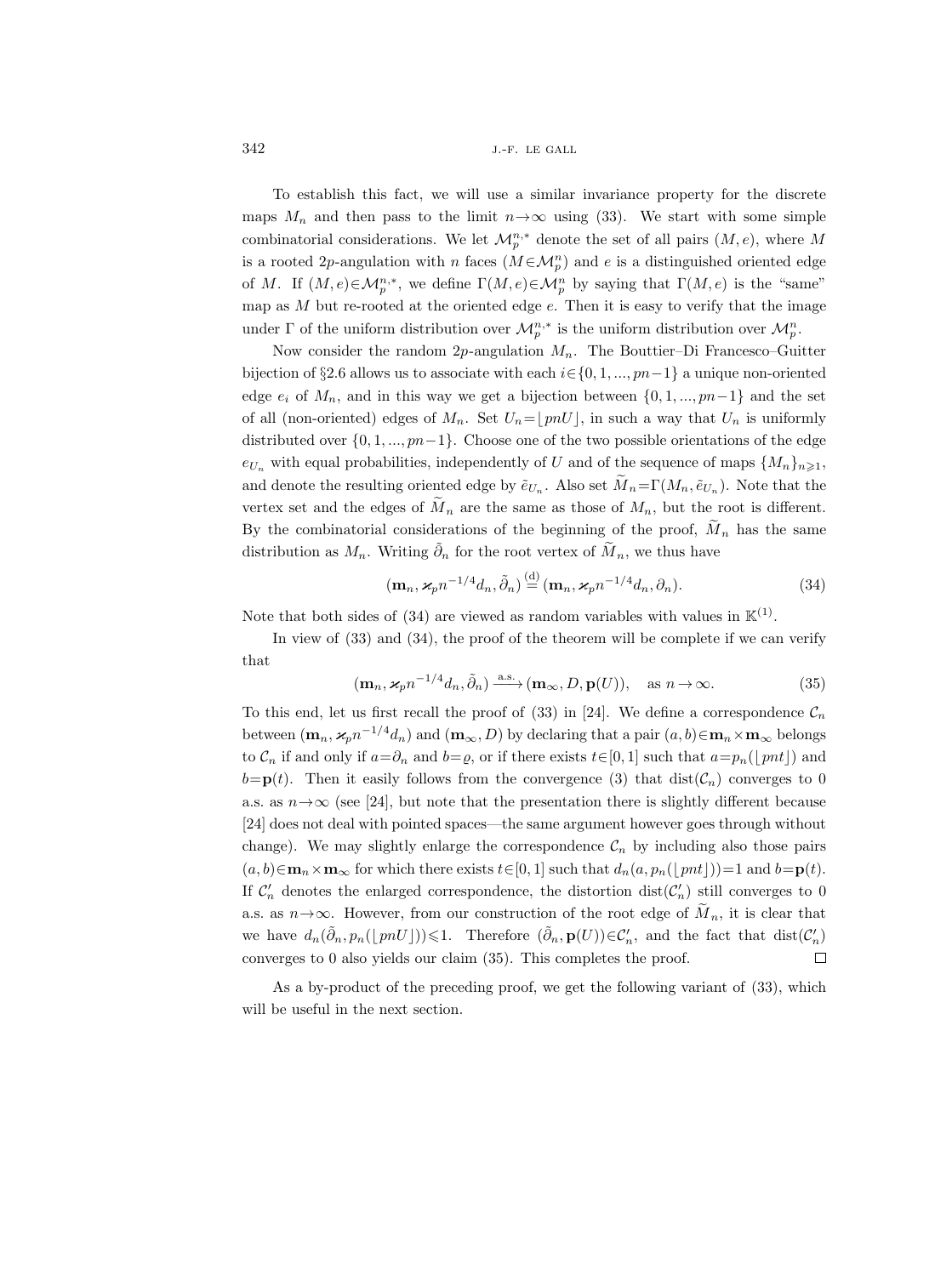PROPOSITION 8.2. For every n we can construct a random vertex  $V_n$  which is uniformly distributed over  $\mathbf{m}_n$ , in such a way that

$$
(\mathbf{m}_n, \varkappa_p n^{-1/4} d_n, (\partial_n, V_n)) \xrightarrow{\text{a.s.}} (\mathbf{m}_\infty, D, (\varrho, \mathbf{p}(U))), \quad \text{as } n \to \infty,
$$
 (36)

where the random variable U is uniformly distributed over  $[0,1]$  and independent of the sequence of random maps  $\{M_n\}_{n\geqslant 1}$ , and the convergence holds in the space  $(\mathbb{K}^{(2)}, d_{\text{GH}})$ .

Proof. The argument for (35) also gives the convergence

$$
(\mathbf{m}_n, \mathbf{x}_p n^{-1/4} d_n, (\partial_n, \tilde{\partial}_n)) \xrightarrow{\text{a.s.}} (\mathbf{m}_\infty, D, (\varrho, \mathbf{p}(U))), \quad \text{as } n \to \infty,
$$
 (37)

which holds in the space  $(\mathbb{K}^{(2)}, d_{GH})$ . This does not immediately give the desired result, because  $\tilde{\partial}_n$  is not uniformly distributed over  $\mathbf{m}_n$ . However, we may set

$$
N_n = \lfloor ((p-1)n + 2)U \rfloor
$$

and let  $V_n$  denote the  $N_n$ -th vertex of  $\tau_n^{\circ}$  in lexicographical order, with the convention that  $V_n=\partial_n$  if  $N_n=0$ . Then,  $V_n$  has the property stated in the proposition, and furthermore

$$
n^{-1/4}d_n(V_n, \tilde{\partial}_n) \xrightarrow{\text{a.s.}} 0, \quad \text{as } n \to \infty.
$$

See the proof of [24, Proposition 3.5] for a justification of this convergence. The result of the proposition now follows from (37).  $\Box$ 

As was mentioned above, Theorem 8.1 allows one to get information about geodesics starting from a point chosen uniformly in  $\mathbf{m}_{\infty}$  rather than from the root  $\rho$ . We illustrate this in the following corollary. If  $x, x' \in \mathbf{m}_{\infty}$ , we denote by  $Geo(x \rightarrow x')$  the set of all geodesics from  $x$  to  $x'$ .

COROLLARY 8.3. The following properties hold almost surely:

(i)  $\lambda \otimes \lambda \{(x, x') : \# \text{Geo}(x \to x') > 1\} = 0;$ 

- (ii)  $\lambda(\lbrace x \in \mathbf{m}_{\infty} : there \ exists \ x' \in \mathbf{m}_{\infty} \ such \ that \ # \ Geo(x \rightarrow x') \geq 4 \rbrace) = 0;$
- (iii)  $\lambda({x \in \mathbf{m}_{\infty}}: there exists x' \in \mathbf{m}_{\infty} such that \#Geo(x \to x')=3})=1.$

Remark. Property (i) of the corollary should be compared to [31, Theorem 3].

*Proof.* We start by proving (i). Let  $U$  and  $U'$  be two independent random variables which are uniformly distributed over  $[0, 1]$ , and such that the pair  $(U, U')$  is independent of the sequence  $\{M_n\}_{n\geqslant1}$ . The statement in (i) is equivalent to proving that

$$
\#\operatorname{Geo}(\mathbf{p}(U) \to \mathbf{p}(U')) = 1 \quad \text{a.s.}
$$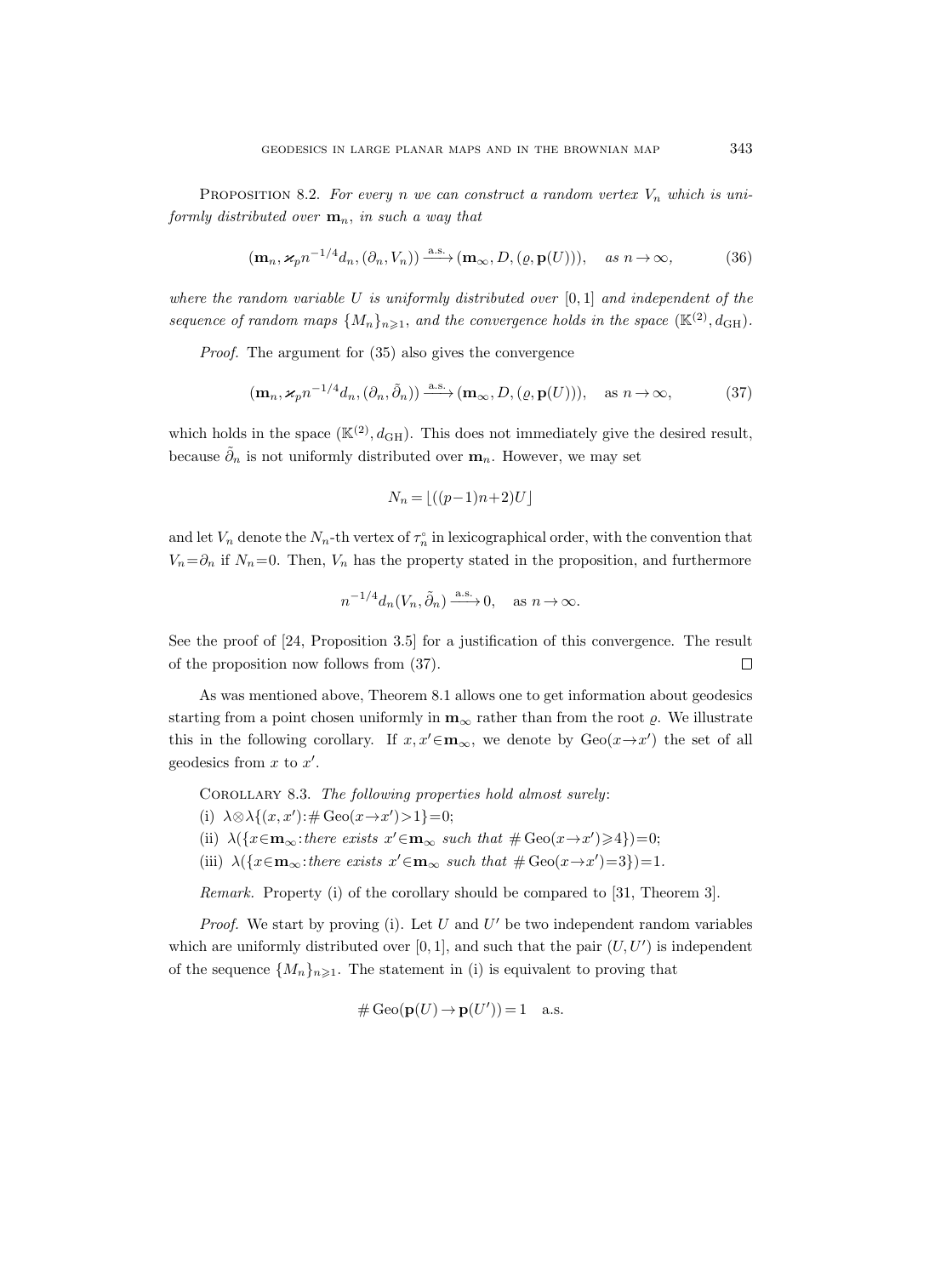However, as a simple consequence of Theorem 8.1, we have

$$
(\mathbf{m}_{\infty}, D, (\varrho, \mathbf{p}(U))) \stackrel{\text{(d)}}{=} (\mathbf{m}_{\infty}, D, (\mathbf{p}(U), \mathbf{p}(U'))),
$$

where both sides of the equality are random variables with values in  $\mathbb{K}^{(2)}$ . Note that the set of all 2-pointed spaces  $(E, d, (x, x'))$  such that there exists a unique geodesic from x to x' is a measurable subset of  $\mathbb{K}^{(2)}$ . Indeed, if  $\delta > 0$  is fixed, the set of all  $(E, d, (x, x'))$ such that there exist two geodesics  $\gamma$  and  $\gamma'$  from x to x' with  $\max\{d(\gamma(t),\gamma'(t)\}\geq \delta$  is closed in  $\mathbb{K}^{(2)}$ . Hence, using the previous identity in distribution, we see that property (i) reduces to the fact that  $\#\text{Geo}(\varrho\to{\bf p}(U))=1$  a.s. But this follows from Corollary 7.5.

The arguments for (ii) and (iii) are similar. We use the identity in distribution

$$
(\mathbf{m}_{\infty}, D, \varrho) \stackrel{\text{(d)}}{=} (\mathbf{m}_{\infty}, D, \mathbf{p}(U)),
$$

and the fact that, for every integer  $k\geqslant 2$ , the set of all pointed spaces  $(E, d, x)$  such that there exist a point  $x' \in E$  and at least k distinct geodesics from x to x' is a measurable subset of  $K^{(1)}$ . The details are left to the reader.  $\Box$ 

# 9. Asymptotics for large planar maps

In this section we discuss the applications of our results to large planar maps, and in particular we prove Propositions 1.1, 1.2 and 1.3 which were stated in §1. Note that, in contrast with the previous sections, we do not limit ourselves to values of  $n$  belonging to a suitable sequence converging to  $\infty$ .

Proof of Proposition 1.1. We prove the stronger form of Proposition 1.1, where  $Geo_n(\partial_n, a)$  is replaced by  $\overline{Geo}_n(\partial_n, a)$ . Let us fix  $\delta > 0$  and, for every  $n \geq 1$ , let  $V_n$ be a vertex that is uniformly distributed over  $\mathbf{m}_n$ . The desired result is equivalent to saying that

$$
\lim_{n \to \infty} P(\text{there exist } \gamma, \gamma' \in \overline{\text{Geo}}_n(\partial_n, V_n) \text{ such that } d(\gamma, \gamma') \ge \delta n^{1/4}) = 0.
$$

We argue by contradiction and suppose that there exist  $\eta$ >0 and a subsequence  $\bar{n}_k \uparrow \infty$ such that, for every  $k$ ,

$$
P(\text{there exist } \gamma, \gamma' \in \overline{\text{Geo}}_{\bar{n}_k}(\partial_{\bar{n}_k}, V_{\bar{n}_k}) \text{ such that } d(\gamma, \gamma') \geq \delta \bar{n}_k^{1/4}) \geqslant \eta.
$$

From this sequence  $\{\bar{n}_k\}_{k\geq 1}$  we can now extract another subsequence  $\{n_k\}_{k\geq 1}$  such that the properties stated in Theorem 2.2 hold. By Proposition 8.2, we may assume that the random vertices  $V_{n_k}$  are constructed in such a way that

$$
(\mathbf{m}_{n_k}, \varkappa_p n_k^{-1/4} d_{n_k}, (\partial_{n_k}, V_{n_k})) \xrightarrow{\text{a.s.}} (\mathbf{m}_{\infty}, D, (\varrho, \mathbf{p}(U))), \quad \text{as } k \to \infty,
$$
 (38)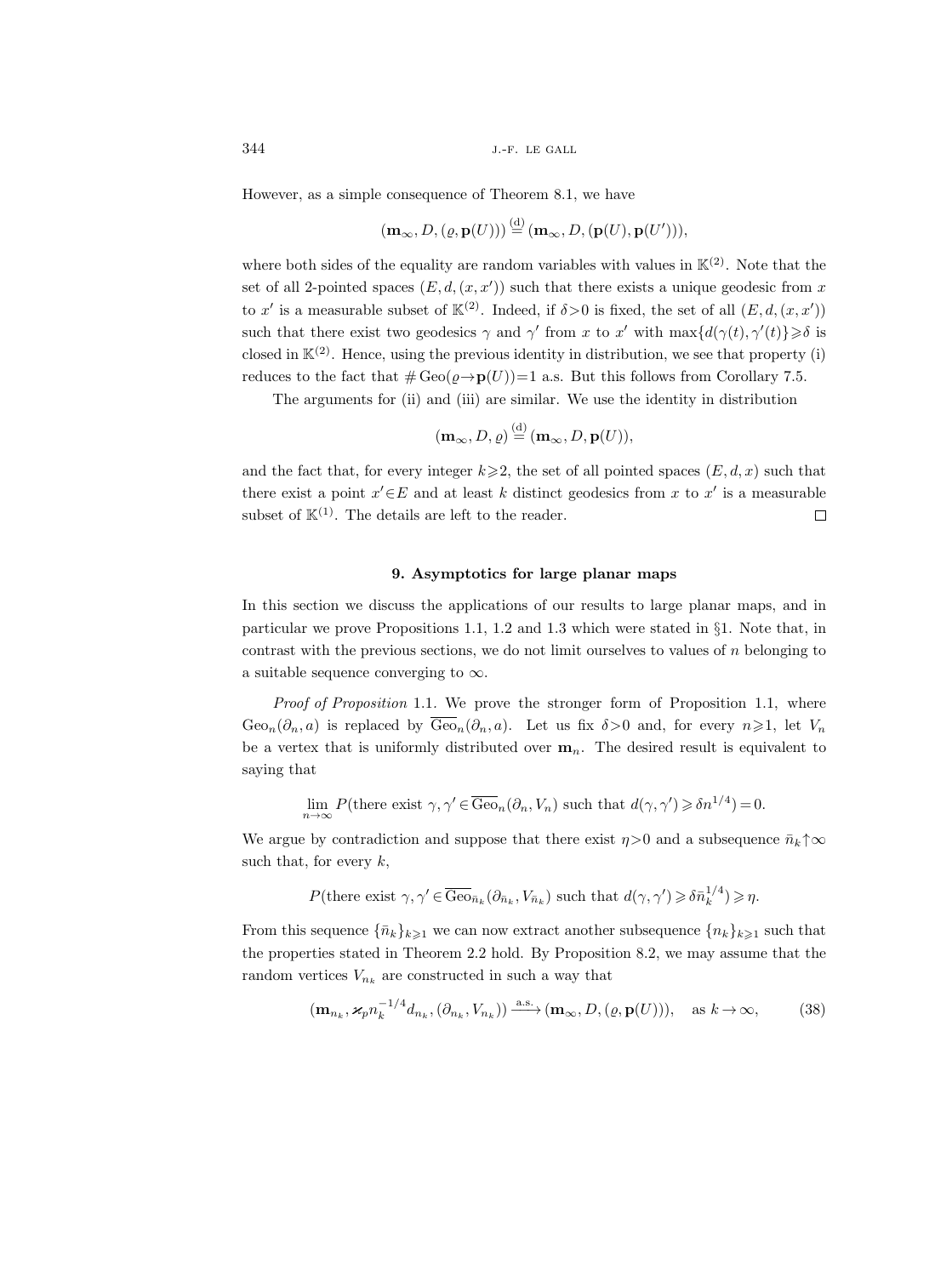where U is uniformly distributed over [0, 1] and independent of the sequence  $\{M_n\}_{n\geq 1}$ . Consider then the event

$$
F = \limsup_{k \to \infty} \{ \text{there exist } \gamma, \gamma' \in \overline{\text{Geo}}_{n_k}(\partial_{n_k}, V_{n_k}) \text{ such that } d(\gamma, \gamma') \geq \delta n_k^{1/4} \}.
$$

By our assumptions,  $P(F) \geq n > 0$ .

From now on, we argue on the event  $F$ . We can then find a (random) subsequence  $\{m_k\}_{k\geqslant 1}$  of  $\{n_k\}_{k\geqslant 1}$  such that, for every k, there exist  $\gamma_k, \gamma'_k \in \overline{\text{Geo}}_{m_k}(\partial_{m_k}, V_{m_k})$ such that  $d(\gamma_k, \gamma'_k) \geq \delta m_k^{1/4}$ . On the other hand, by (38), we can find, for every k, a correspondence  $\mathcal{C}_k$  between the 2-pointed spaces  $(\mathbf{m}_{m_k}, \mathbf{x}_p m_k^{-1/4})$  $\binom{n}{k}^{-1/4} d_{m_k}, (\partial_{m_k}, V_{m_k})$  and  $(\mathbf{m}_{\infty}, D, (\varrho, \mathbf{p}(U))),$  in such a way that  $dist(\mathcal{C}_k)$  tends to 0 as  $k \to \infty$ . This implies in particular that  $\varkappa_p m_k^{-1/4}$  $\bar{k}_{k}^{-1/4}d_{m_{k}}(\partial_{m_{k}}, V_{m_{k}})$  converges to  $D(\varrho, \mathbf{p}(U)) = \overline{Z}_{U}$ . For every rational  $r \in [0, \bar{Z}_U]$ , and for k sufficiently large, we can find  $x_k(r), x'_k(r) \in \mathbf{m}_{\infty}$  such that  $(\gamma_k(\lfloor \varkappa_p^{-1} m_k^{1/4})$  $\binom{1}{k} \binom{1}{k} \mathcal{L}_k(r)$  and  $(\gamma_k'(\lfloor \varkappa_p^{-1} m_k^{1/4})$  $\binom{1}{k}$  $\binom{1}{k}$  $\binom{r}{k}$  $\in \mathcal{C}_k$ . Via a compactness argument and extracting a diagonal subsequence, we may assume that  $x_k(r)$  (resp.  $x'_k(r)$ ) converges as  $k \to \infty$ , for every rational  $r \in [0, \bar{Z}_U]$ , and we denote the limit by  $\gamma_\infty(r)$ (resp.  $\gamma'_{\infty}(r)$ ). The fact that each  $\gamma_k$  is an approximate geodesic, together with the property dist $(\mathcal{C}_k) \to 0$ , implies that  $D(\gamma_\infty(r), \gamma_\infty(r')) = |r-r'|$  for all rationals  $r, r' \in [0, \overline{Z}_U]$ . It easily follows that  $\gamma_{\infty}$  can be extended to a geodesic from  $\varrho$  to  $\mathbf{p}(U)$  in  $\mathbf{m}_{\infty}$ . Similarly, we can extend  $\gamma_{\infty}'$  to a geodesic from  $\varrho$  to  $\mathbf{p}(U)$  in  $\mathbf{m}_{\infty}$ . However,

$$
\max_{0 \le r \le \overline{Z}_U} D(\gamma_\infty(r), \gamma_\infty'(r)) \ge \liminf_{k \to \infty} \varkappa_p m_k^{-1/4} d(\gamma_k, \gamma_k') \ge \varkappa_p \delta > 0,
$$

and so we find that there are two distinct geodesics from  $\rho$  to  $p(U)$  in  $m_{\infty}$ . This holds on the event  $F$ , which has positive probability, thus contradicting Corollary 7.5.  $\Box$ 

Proof of Proposition 1.2. This is very similar to the proof of Proposition 1.1. We argue by contradiction and assume that there is an increasing sequence  $\{\bar{n}_k\}_{k\geq 1}$  such that, for every  $k\geqslant 1$ ,

P(there exists  $a \in \mathbf{m}_{\bar{n}_k}$  such that  $\overline{\text{Mult}}_{\bar{n}_k,\delta}(\partial_{\bar{n}_k},a) \geq 4 \geq \eta$ 

for some  $\eta$ >0. We can then extract a subsequence  $\{n_k\}_{k\geqslant1}$  and construct the random maps  $M_{n_k}$  in such a way that we have the almost sure convergence

$$
(\mathbf{m}_{n_k}, \mathbf{x}_p n_k^{-1/4} d_{n_k}, \partial_{n_k}) \xrightarrow{\text{a.s.}} (\mathbf{m}_{\infty}, D, \varrho), \quad \text{as } k \to \infty,
$$
 (39)

in  $K^{(1)}$ . The event

$$
F = \limsup_{k \to \infty} \{ \text{there exists } a \in \mathbf{m}_{n_k} \text{ such that } \overline{\text{Mult}}_{n_k, \delta}(\partial_{n_k}, a) \geq 4 \}
$$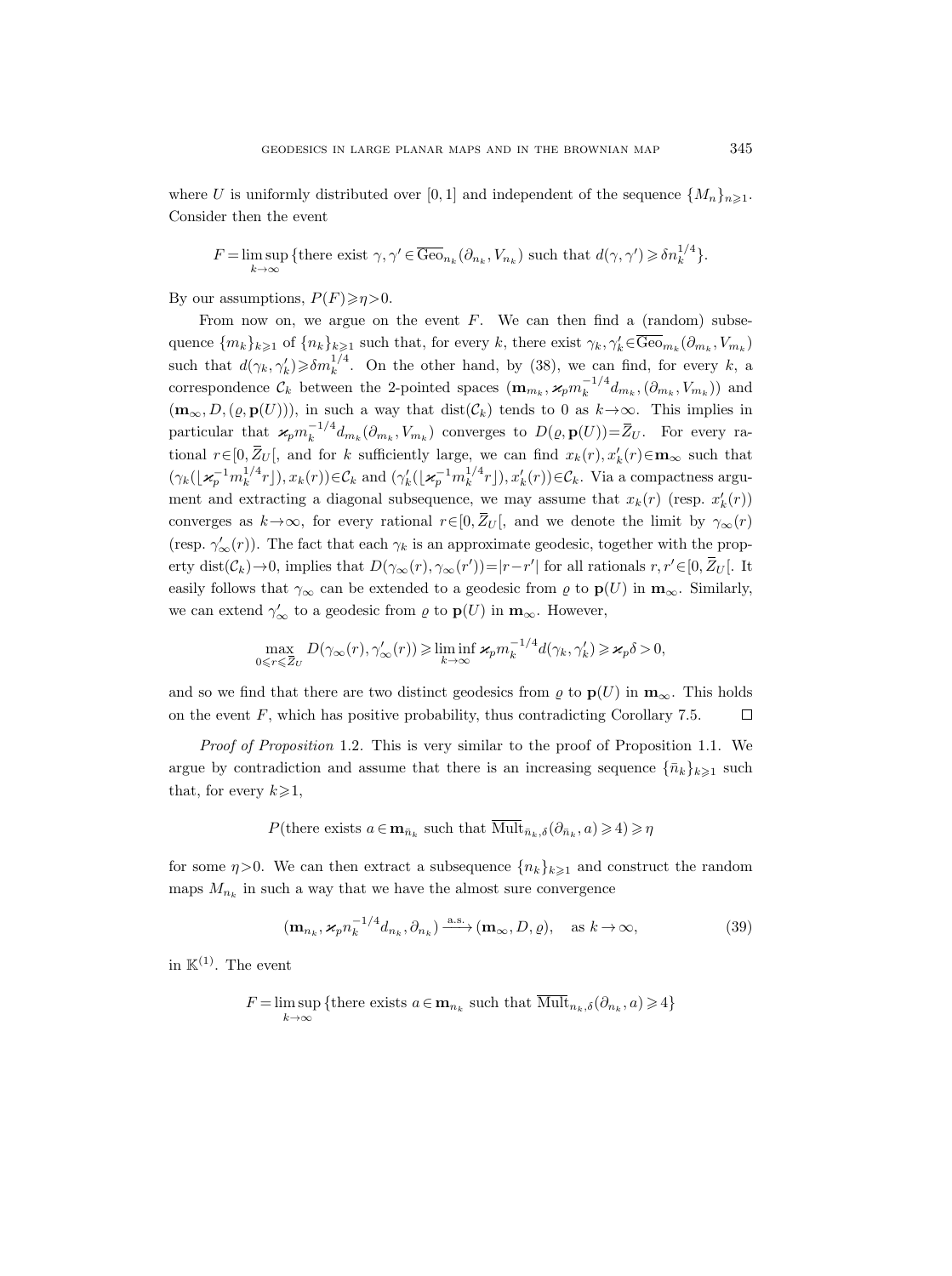has probability bounded below by  $\eta$ . Furthermore, on the event  $F$ , we can use the convergence (39) and compactness arguments to construct a point x of  $m_{\infty}$  which is connected to  $\rho$  by at least four distinct geodesics, thus contradicting Theorem 1.4. We leave the details to the reader.  $\Box$ 

Remark. As we already mentioned in the introduction, the statements of Propositions 1.1 and 1.2 remain valid if  $\partial_n$  is replaced by a vertex chosen uniformly at random in  $\mathbf{m}_n$ . Let us outline the argument in the case of Proposition 1.1. We consider two random vertices  $V_n$  and  $V'_n$  that are distributed independently uniformly over the vertex set of  $\mathbf{m}_n$ . From the argument in the proof of Proposition 8.2, we can construct  $V_n$  and  $V'_n$ , and the random maps  $M_n$ , in such a way that along a suitable sequence  $\{n_k\}_{k\geqslant 1}$  we have the almost sure convergence

$$
(\mathbf{m}_n, \mathbf{x}_p n^{-1/4} d_n, (V_n, V'_n)) \xrightarrow{\text{a.s.}} (\mathbf{m}_\infty, D, (\mathbf{p}(U), \mathbf{p}(U'))), \quad \text{as } n \to \infty,
$$
 (40)

where U and U' are independent and uniformly distributed over  $[0,1]$ , and  $(U, U')$  is independent of the sequence  $\{M_n\}_{n\geq 1}$ . Then a simple adaptation of the proof of Proposition 1.1, using Corollary 8.3 (i), shows that  $P(\overline{\text{Mult}}_{n,\delta}(V_n, V'_n) \geq 2)$  tends to 0, as  $n \to \infty$ , along the sequence  $\{n_k\}_{k\geqslant 1}$ . Since from any sequence  $\{n'_k\}_{k\geqslant 1}$  we can extract a subsequence  ${n_k}_{k\geq 1}$  such that the previous conclusion holds, the desired result follows.

*Proof of Proposition* 1.3. Recall our notation  $v_0^n, v_1^n, ..., v_{pn}^n$  for the contour sequence of  $\tau_n^{\circ}$ . Let  $\alpha > 0$ . We denote by  $\mathcal{H}_n(\alpha)$  the set of all triplets  $(j_1, j_2, j_3)$  of integers such that  $0 \le j_1 \le j_2 \le j_3 \le pn$  and the following properties hold:

- $v_{j_1}^n = v_{j_2}^n = v_{j_3}^n;$
- max $\{\min_{j_1 \leq j \leq j_2} \Lambda_j^n, \min_{j_2 \leq j \leq j_3} \Lambda_j^n\} \leq \Lambda_{j_1}^n \alpha n^{1/4}$ .

Suppose that  $(j_1, j_2, j_3) \in \mathcal{H}_n(\alpha)$ . Then we have  $C_{j_1}^n = C_{j_2}^n = C_{j_3}^n$ ,  $\Lambda_{j_1}^n = \Lambda_{j_2}^n = \Lambda_{j_3}^n$  and  $C_j^n \geqslant C_{j_1}^n$  if  $j_1 \leqslant j \leqslant j_3$ . From the properties of the spatial contour function, it is also clear that  $\Lambda^n$  takes all integer values between  $\Lambda_{j_1}^n$  and  $\Lambda_{j_1}^n - \alpha n^{1/4}$  on each of the intervals  $[j_1, j_2], [j_2, j_3]$  and  $[j_3, pn]$ .

We denote the event  $\{\mathcal{H}_n(\alpha)\neq\varnothing\}$  by  $\Delta_n(\alpha)$ .

Lemma 9.1. We have

$$
\lim_{\alpha \to 0} \liminf_{n \to \infty} P(\Delta_n(\alpha)) = 1.
$$

We postpone the proof of Lemma 9.1 to the appendix.

Let  $\delta > 0$ . For  $i=1,2$ , we say that the event  $\Delta_n^{(i)}(\alpha,\delta)$  holds if, for every triplet  $(j_1, j_2, j_3) \in \mathcal{H}_n(\alpha)$  and for every  $j \in [j_i, j_{i+1}]$  such that

$$
\Lambda^n_j = \min_{j_i \leqslant \ell \leqslant j} \Lambda^n_\ell \quad \text{and} \quad \Lambda^n_{j_1} - \tfrac{2}{3}\alpha n^{1/4} \leqslant \Lambda^n_j \leqslant \Lambda^n_{j_1} - \tfrac{1}{3}\alpha n^{1/4}
$$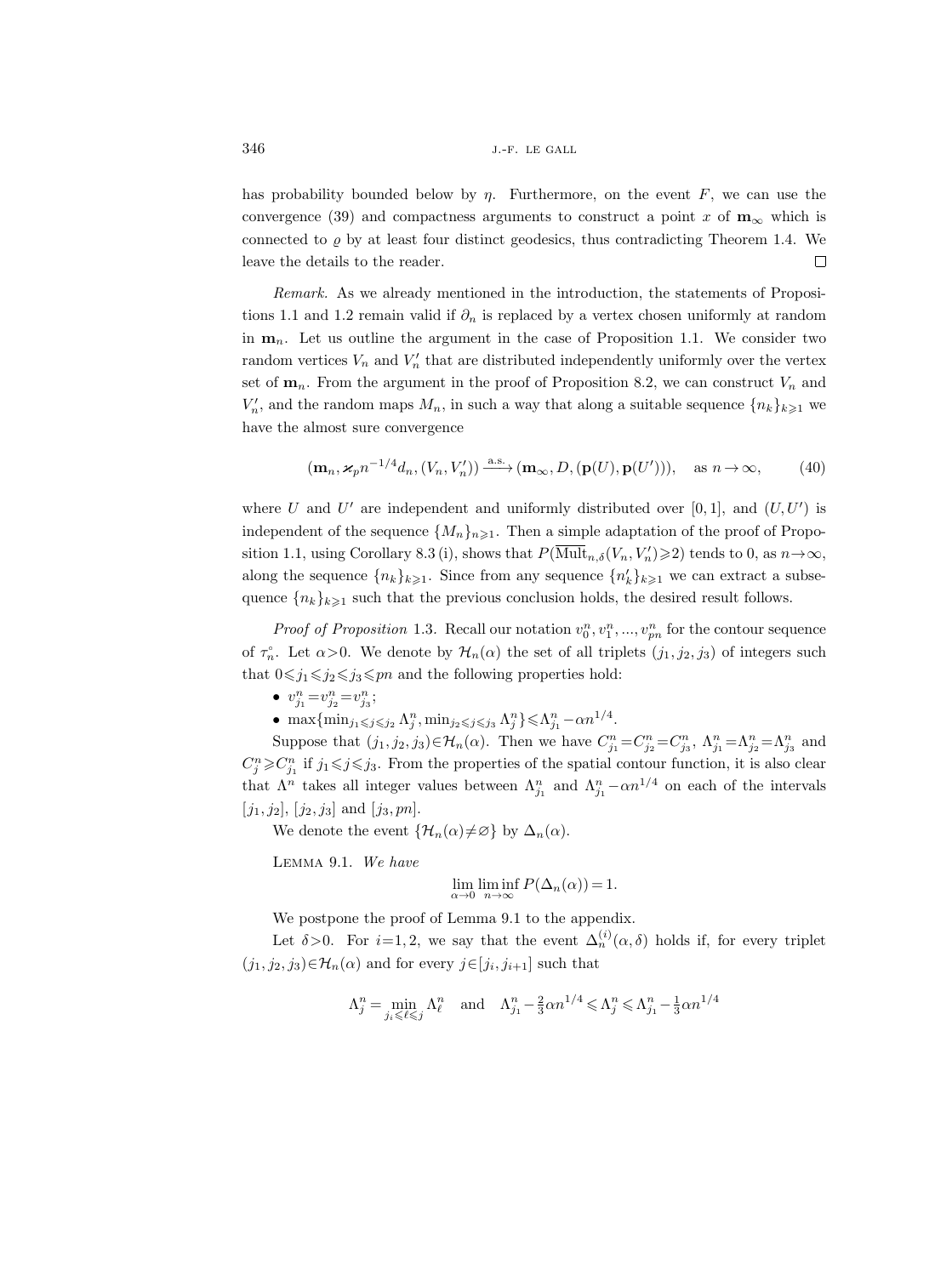we have

$$
d_n(j, j') \geq \delta n^{1/4} \quad \text{for every } j' \in \{j_{i+1}, ..., pn\}.
$$
 (41)

We claim that, for every  $\alpha > 0$ ,

$$
\sup_{n\geqslant 1} P(\Delta_n(\alpha) \setminus (\Delta_n^{(1)}(\alpha, \delta) \cap \Delta_n^{(2)}(\alpha, \delta))) \to 0, \quad \text{as } \delta \to 0.
$$
 (42)

Assuming the claim, it is easy to complete the proof of Proposition 1.3. Let  $\eta > 0$ . Using Lemma 9.1 and (42), we can choose first  $\alpha > 0$ , and then  $\delta > 0$  in such a way that

$$
\liminf_{n \to \infty} P(\Delta_n(\alpha) \cap (\Delta_n^{(1)}(\alpha, \delta) \cap \Delta_n^{(2)}(\alpha, \delta))) > 1 - \eta.
$$

However, on the event  $\Delta_n(\alpha) \cap (\Delta_n^{(1)}(\alpha, \delta) \cap \Delta_n^{(2)}(\alpha, \delta))$ , there is at least one point  $a \in \mathbf{m}_n$ such that  $Mult_{n,\delta}(\partial_n, a) \geq 3$ . Indeed we pick a triplet  $(j_1, j_2, j_3) \in \mathcal{H}_n(\alpha)$  and set

$$
a = v_{j_1}^n = v_{j_2}^n = v_{j_3}^n.
$$

We consider the "simple geodesics"  $\gamma_1$ ,  $\gamma_2$  and  $\gamma_3$  defined by

$$
\gamma_i(\ell) = v^n_{m_i(\ell)}, \quad \text{where } m_i(\ell) = \inf\{j \geq j_i : \Lambda^n_j = \Lambda^n_{j_1} - \ell\} \text{ for } 0 \leq \ell \leq \Lambda^n_{j_1} - 1,
$$
  

$$
\gamma_i(\Lambda^n_{j_1}) = \partial_n,
$$

for  $i=1, 2, 3$ . It is then easy to verify that  $\gamma_1$ ,  $\gamma_2$  and  $\gamma_3$  are three geodesics from a to  $\partial_n$  in the map  $M_n$ , and the property (41) guarantees that  $d(\gamma_i, \gamma_{i'}) \geq \delta n^{1/4}$  for every  $i, i' \in \{1, 2, 3\}$  with  $i \neq i'$ .

We still have to prove our claim (42). We verify that

$$
\sup_{n\geqslant 1} P(\Delta_n(\alpha) \setminus \Delta_n^{(1)}(\alpha, \delta)) \to 0, \quad \text{as } \delta \to 0,
$$
\n(43)

and the same argument applies if  $\Delta_n^{(1)}(\alpha,\delta)$  is replaced by  $\Delta_n^{(2)}(\alpha,\delta)$ . We argue by contradiction and assume that (43) does not hold. Then we can find  $\varepsilon > 0$  such that, for every  $k\geqslant 1$ ,

$$
\sup_{n\geqslant 1} P\bigg(\Delta_n(\alpha)\backslash \Delta_n^{(1)}\bigg(\alpha,\frac{1}{k}\bigg)\bigg) > \varepsilon.
$$

Hence, for every  $k\geqslant 1$ , we can find a positive integer  $\bar{n}_k$  such that

$$
P\bigg(\Delta_{\bar{n}_k}(\alpha) \backslash \Delta_{\bar{n}_k}^{(1)}\bigg(\alpha,\frac{1}{k}\bigg)\bigg) > \varepsilon.
$$

The sequence  $\{\bar{n}_k\}_{k\geq 1}$  must converge to  $\infty$  (for any fixed n, the condition (41) holds automatically if  $\delta$  is small enough). So from this sequence, we can extract a monotone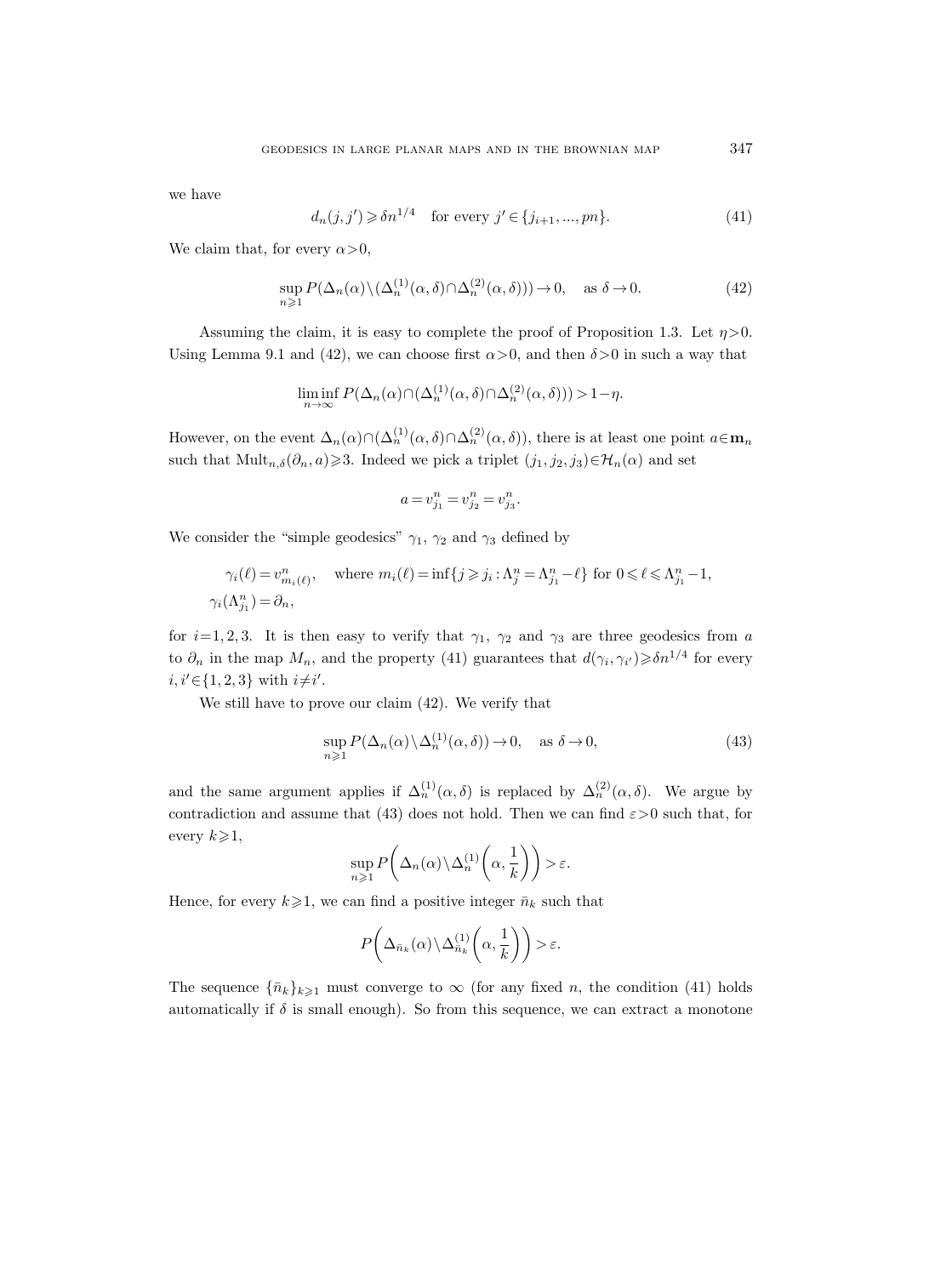increasing subsequence  ${n_k}_{k\geq 1}$  along which the almost sure convergence (3) holds for a suitable choice of the random maps  $M_{n_k}$ . Then we have

$$
P\bigg(\limsup_{k\to\infty}\bigg(\Delta_{n_k}(\alpha)\backslash\Delta_{n_k}^{(1)}\bigg(\alpha,\frac{1}{k}\bigg)\bigg)\bigg)\geqslant\varepsilon.
$$

Furthermore, on the event

$$
\limsup_{k \to \infty} \biggl( \Delta_{n_k}(\alpha) \backslash \Delta_{n_k}^{(1)} \biggl( \alpha, \frac{1}{k} \biggr) \biggr),
$$

we can find a (random) sequence of values of  $k$  along which the following holds: There exists a triplet  $(j_1^k, j_2^k, j_3^k) \in \mathcal{H}_{n_k}(\alpha)$  and two integers  $m_k \in [j_1^k, j_2^k]$  and  $m'_k \in [j_2^k, pn_k]$  such that

$$
\Lambda^{n_k}_{m_k}=\min_{j^k_1\leqslant \ell\leqslant m_k}\Lambda^{n_k}_{\ell},\quad \Lambda^{n_k}_{j^k_1}-\tfrac23\alpha n_k^{1/4}\leqslant \Lambda^{n_k}_{m_k}\leqslant \Lambda^{n_k}_{j^k_1}-\tfrac13\alpha n_k^{1/4}
$$

and

$$
d_{n_k}(m_k, m'_k) \leqslant \frac{1}{k} n_k^{1/4}.
$$
\n(44)

By a compactness argument, we may assume that

$$
\frac{j_1^k}{pn_k}\to s,\quad \frac{j_2^k}{pn_k}\to t,\quad \frac{m_k}{pn_k}\to r\quad \text{and}\quad \frac{m'_k}{pn_k}\to r',
$$

as  $k \to \infty$ . We have then  $s \leq r \leq t \leq r'$ ,  $s \sim t$  (and so in particular  $\overline{Z}_s = \overline{Z}_t$ ) and  $D(r, r') = 0$ from (3) and (44). Furthermore, the convergence (3) also implies that

$$
\inf_{s\leqslant u\leqslant t}\bar{Z}_u\leqslant \bar{Z}_s-\alpha\varkappa_p,
$$

and that

$$
\overline{Z}_r = \inf_{s \leq u \leq r} \overline{Z}_u \quad \text{and} \quad \overline{Z}_s - \frac{2}{3} \alpha \varkappa_p \leq \overline{Z}_r \leq \overline{Z}_s - \frac{1}{3} \alpha \varkappa_p.
$$

From these properties, it follows that neither of the conditions  $r \sim r'$  or  $r \approx r'$  can hold. This contradicts the equality  $D(r, r') = 0$ , and this contradiction completes the proof.

Remark. In the same way as Propositions 1.1 and 1.2, Proposition 1.3 still holds if the root vertex  $\partial_n$  is replaced by a vertex chosen uniformly at random in  $\mathbf{m}_n$ . A way to obtain this result is to use the variant of the Bouttier–Di Francesco–Guitter bijection that is presented in [27, §2.3]. We omit the details of the argument.

We conclude this section with a discrete version of Corollary 7.7.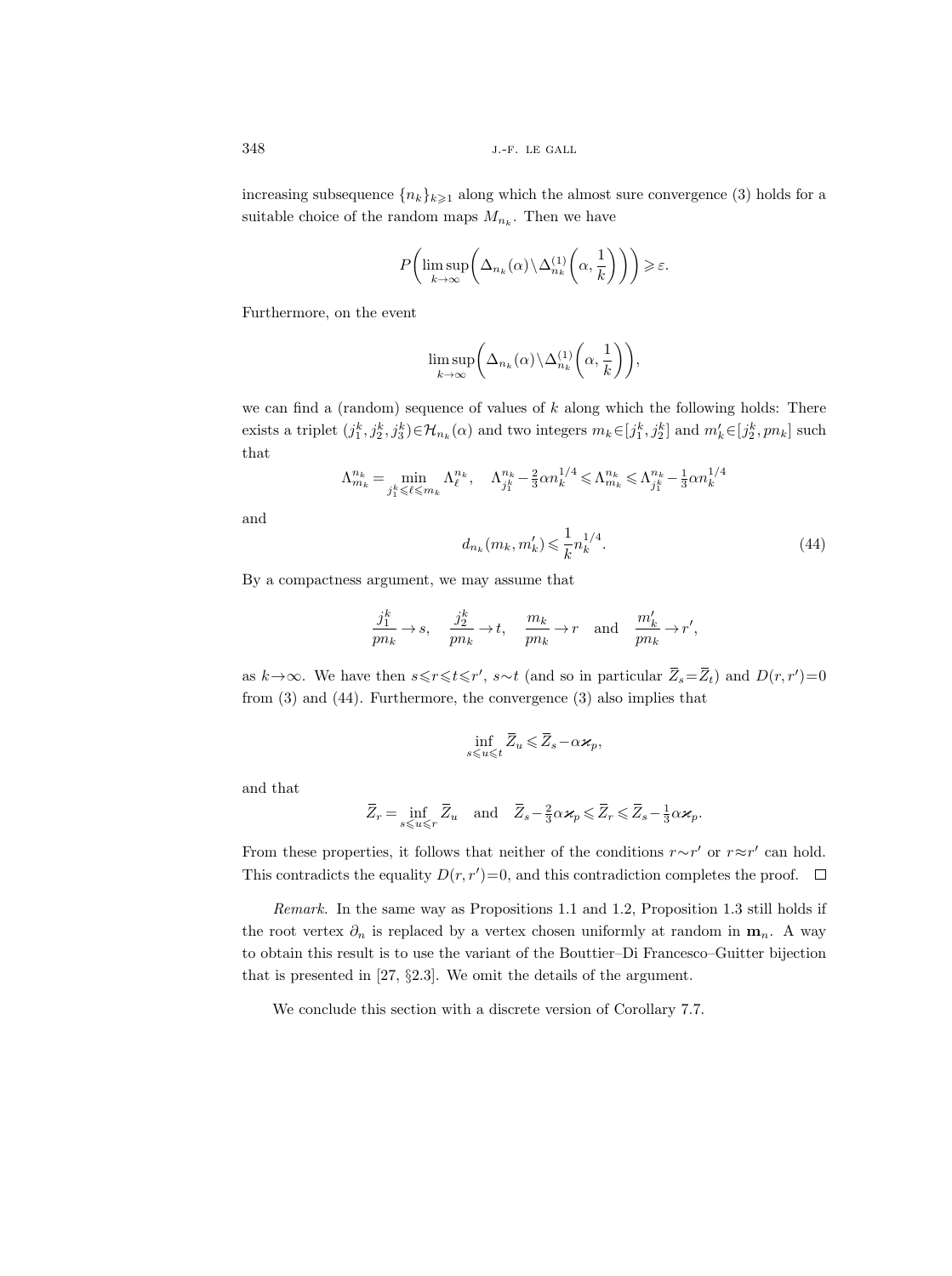PROPOSITION 9.2. Let  $\chi > 0$  and  $\varepsilon > 0$ , and let  $\text{Geo}_n^{\chi}$  denote the set of all discrete geodesics starting from the root  $\partial_n$  and with length greater than  $\chi n^{1/4}$  in the map  $M_n$ . Then we can choose a constant  $\beta \in ]0, \chi[$  so that, for every  $\delta > 0$ ,

$$
\liminf_{n \to \infty} P\Big(\sup_{\gamma,\gamma' \in \text{Geo}_n^{\chi} } \sup_{0 \leq i \leq \lfloor \beta n^{1/4} \rfloor} d_n(\gamma(i),\gamma'(i)) \leq \delta n^{1/4} \Big) \geq 1-\varepsilon.
$$

Proposition 9.2 is derived from Corollary 7.7 and the Gromov–Hausdorff convergence in Theorem 2.2 in a way very similar to the above proof of Proposition 1.1. To be specific, if  $\alpha$ >0 is the random variable appearing in the statement of Corollary 7.7 when  $\eta = \varkappa_p \chi$ , we choose the constant  $\beta > 0$  so that

$$
P(\varkappa_p^{-1}\alpha > \beta) > 1 - \varepsilon.
$$

From the proof of Corollary 7.7, we see that the choice of  $\beta$  is determined from the values of  $\chi$  and  $\varepsilon$  and the distribution of the process  $\overline{Z}$ , so that it does not depend on the particular subsequence used in Theorem 2.2. The remaining part of the argument is straightforward.

The recent article [9] gives explicit calculations related to the confluence property of discrete geodesics, in the particular case of quadrangulations.

## Appendix

In this appendix, we prove Lemmas 5.5 and 9.1. As previously, the integer  $p \geq 2$  is fixed, and all constants that will appear depend on  $p$ , even though this will not be mentioned explicitly.

Proof of Lemma 5.5. The proof depends on an intermediate estimate on the distribution of labels in a labeled p-tree. We say that a pair  $(\tau, (\ell_v)_{v \in \tau})$  consisting of a p-tree  $\tau$  and a collection of integer labels assigned to the white vertices of  $\tau$  is a *labeled p-tree* if it satisfies property (b) in the definition of a p-mobile (cf.  $\S2.6$ ). We say that it is a standard labeled p-tree if in addition  $\ell_{\varnothing} = 0$ . In a labeled p-tree, labels may take negative values.

Let  $(\tau, (\ell_v)_{v \in \tau})$  be a standard labeled p-tree, and let  $v \in \tau^*$ . Let  $v_{(0)}, v_{(1)}, ..., v_{(p-1)}$ be the neighboring vertices of  $v$  listed as in property (b) of the definition of a  $p$ mobile. Simple combinatorics shows that given  $\ell_{v_{(0)}}$  there are  $\binom{2p-1}{p-1}$  possible choices for  $\ell_{v_{(1)}}, ..., \ell_{v_{(p-1)}}$ . As an immediate consequence, given a p-tree  $\tau$  with n black vertices, there are  $\binom{2p-1}{p-1}^n$  choices for the labels  $\ell_v, v \in \tau^{\circ}$ , that produce a standard labeled p-tree.

We denote by  $\Pi_n^p$  the uniform distribution over the set of all standard labeled p-trees with *n* black vertices.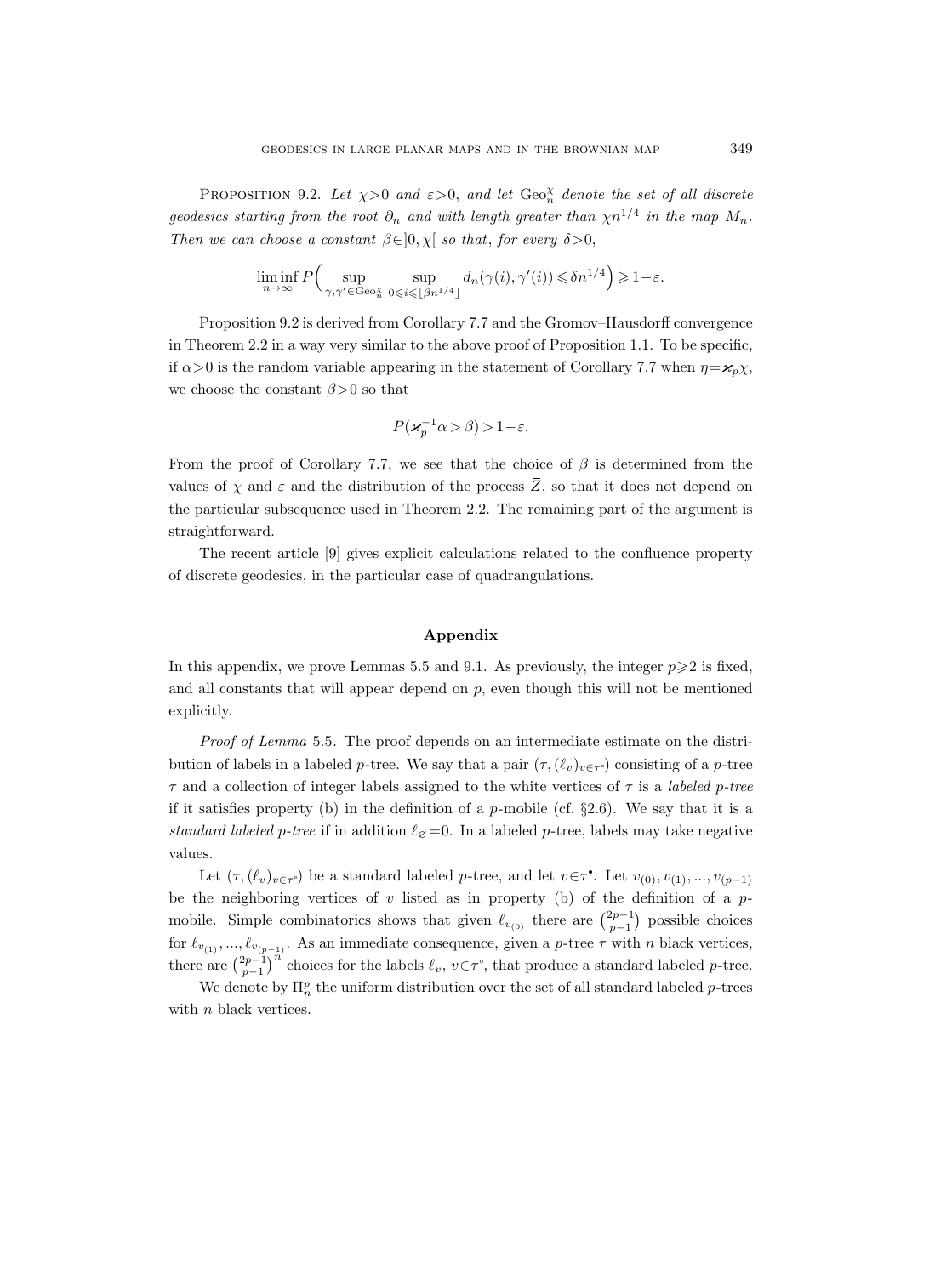LEMMA A.1. For every integer  $k\geqslant 1$ , there exists a constant  $C_k$  such that, for every  $n \geqslant 1$  and every  $x > 0$ ,

$$
\Pi_n^p \left( \max_{v \in \tau^\circ} |\ell_v| \geqslant xn^{1/4} \right) \leqslant \frac{C_k}{x^k}.\tag{45}
$$

Consequently, for every  $\varepsilon > 0$ , there exists a constant  $C_{(\varepsilon)}$  such that, for every  $n \geq 1$  and every  $x \geqslant \varepsilon$ ,

$$
\Pi_n^p\Big(\min_{v\in\tau^{\circ}}\ell_v\leqslant -xn^{1/4}\Big)\leqslant 1-\exp\bigl(-C_{(\varepsilon)}x^{-4}\bigr).
$$

Remark. When  $p=2$ , the bound (45) follows from the much stronger exponential estimate in [13, Proposition 4]. It is very plausible that such an exponential estimate holds for general p, but we content ourselves with the weaker bound (45). This bound is sufficient to get the second assertion of the lemma, which is what we really need.

*Proof.* We write  $(\tilde{\tau}_n, (\tilde{\ell}_v^n)_{v \in \tilde{\tau}_n^{\circ}})$  for a random labeled p-tree which is uniformly distributed over the set of all standard labeled  $p$ -trees with  $n$  black vertices. From the remarks preceding the lemma, it is clear that  $\tilde{\tau}_n$  is uniformly distributed over the set of all p-trees with n black vertices. For our purposes, it will be convenient to view  $\tilde{\tau}_n$  as a conditioned multitype Galton–Watson tree. To this end, consider the random p-tree  $\tau_*$ whose distribution is informally specified as follows:

- (i) for every  $v \in \tau_*^{\bullet}$ ,  $k_v(\tau_*) = p-1$ ;
- (ii) for every  $v \in \tau_*^{\circ}$ ,  $k_v(\tau_*)$  is geometrically distributed with parameter  $p^{-1}$ , that is

$$
P(k_v(\tau_*) = k \mid v \in \tau_*) = (1 - p^{-1})p^{-k}, \quad k \ge 0.
$$

Then  $\tilde{\tau}_n$  has the same distribution as  $\tau_*$  conditioned on the event  $\#\tau^* = n$ , or equivalently on the event  $\#\tau^{\circ}=(p-1)n+1$ .

Now note that  $\tau_*^{\circ}$  can be viewed as a random plane tree, by declaring that two vertices v and v' of  $\tau^{\circ}_*$  are linked by an edge if v is the grandparent of v' or conversely (and of course keeping the root and the order structure). With this interpretation,  $\tau_*^{\circ}$  is a Galton–Watson tree, whose offspring distribution is the law of  $p-1$  times a geometric random variable with parameter  $p^{-1}$ .

Recall that  $\tilde{\tau}_n^{\circ}$  has the same distribution as  $\tau_*^{\circ}$  conditioned on the event

$$
\#\tau^{\circ} = (p-1)n + 1.
$$

We denote by  $\tilde{v}_0^n, ..., \tilde{v}_{2(p-1)n}^n$  the depth-first search sequence of  $\tilde{\tau}_n^{\circ}$  viewed as a plane tree, and we set

$$
\mathcal{C}^n_i = \tfrac{1}{2}|\tilde{v}^n_i|
$$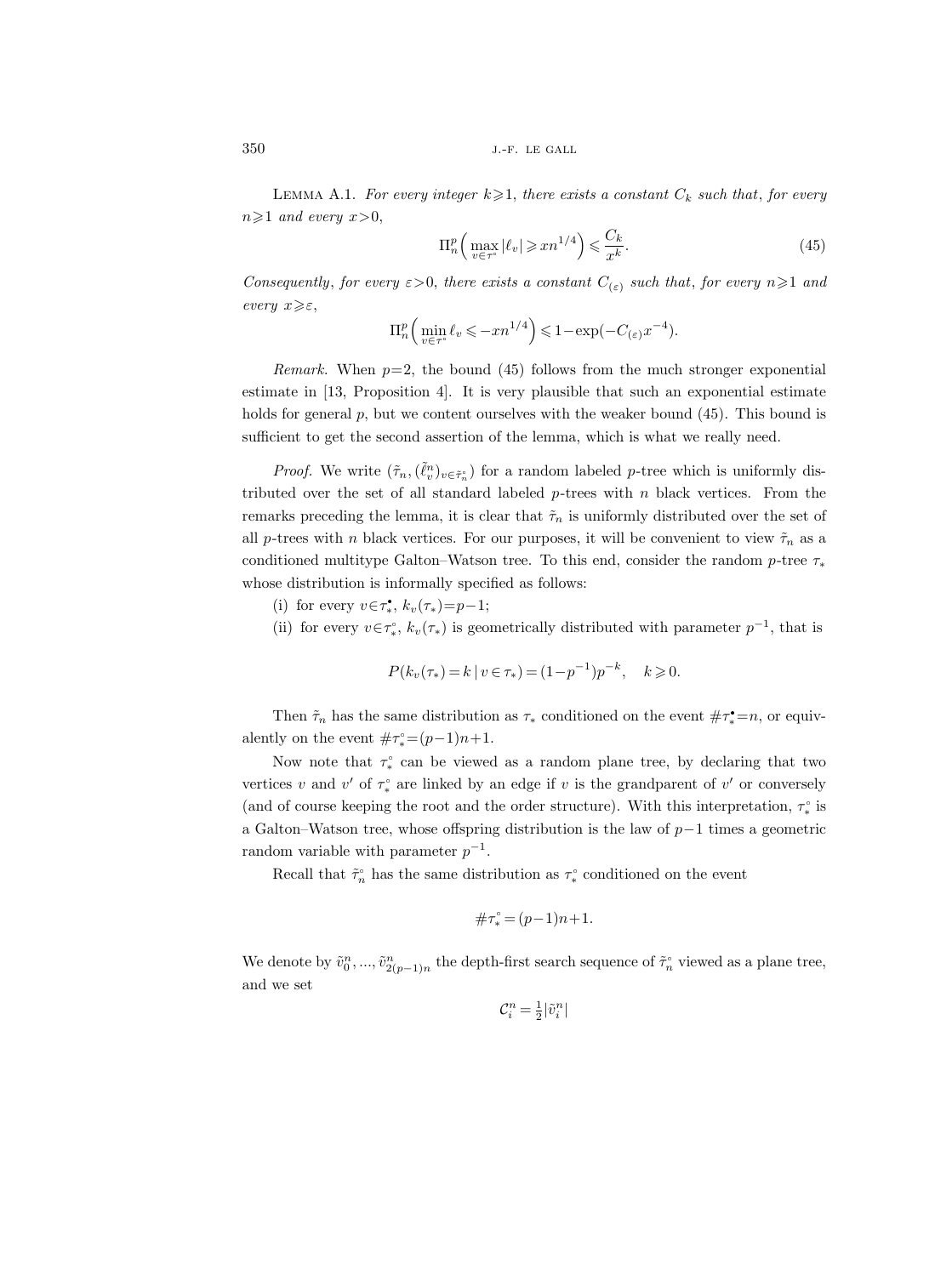for every  $i \in \{0, 1, ..., 2(p-1)n\}$ . An estimate of Gittenberger [17] gives two positive constants  $C_0$  and  $C_1$ , which do not depend on n, such that, for every  $i, j \in \{0, 1, ..., 2(p-1)n\}$ and every  $x>0$ ,

$$
P\left(\mathcal{C}_i^n + \mathcal{C}_j^n - 2 \min_{i \wedge j \le q \le i \vee j} \mathcal{C}_q^n \ge x\right) \le \frac{C_0 n}{|i - j|} \exp\left(-\frac{C_1 x}{\sqrt{|i - j|}}\right). \tag{46}
$$

Let  $N > 4$  be an integer. As an immediate consequence of the bound (46), we get

$$
E\left[\left(n^{-1/2}\left(\mathcal{C}_i^n + \mathcal{C}_j^n - 2\min_{i \wedge j \leq q \leq i \vee j} \mathcal{C}_q^n\right)\right)^N\right] \leq C'_N \left(\frac{|i-j|}{n}\right)^{N/2 - 1},\tag{47}
$$

with a constant  $C'_N$  that does not depend on n.

Fix  $i, j \in \{0, 1, ..., 2(p-1)n\}$  such that  $i < j$ , and let  $m \in \{i, i+1, ..., j\}$  be such that  $\tilde{v}_m^n$ is the most recent common ancestor to  $\tilde{v}_i^n$  and  $\tilde{v}_j^n$  in the tree  $\tilde{\tau}_n^{\circ}$ . Then, conditionally on  $\tilde{\tau}_n$ ,  $\tilde{\ell}_{\tilde{v}_i^n}^n - \tilde{\ell}_{\tilde{v}_m^n}^n$  is distributed as the sum of  $\frac{1}{2}(|\tilde{v}_i^n| - |\tilde{v}_m^n|)$  integer-valued independent random variables, which are centered and bounded by  $p$  in absolute value. A similar property holds for  $\tilde{\ell}_{\tilde{v}_j^n}^n - \tilde{\ell}_{\tilde{v}_m^n}^n$ . Noting that

$$
\tfrac{1}{2}(|\tilde v_i^n|+|\tilde v_j^n|-2|\tilde v_m^n|)=\mathcal{C}_i^n+\mathcal{C}_j^n-2\min_{i\wedge j\leqslant q\leqslant i\vee j}\mathcal{C}_q^n,
$$

we can use standard arguments to derive the bound

$$
E[|\tilde{\ell}_{\tilde{v}_i^n}^n - \tilde{\ell}_{\tilde{v}_j^n}^n|^{2N} | \tilde{\tau}_n] \le C_N'' \Big(\mathcal{C}_i^n + \mathcal{C}_j^n - 2 \min_{i \wedge j \le q \le i \vee j} \mathcal{C}_q^n \Big)^N, \tag{48}
$$

where the constant  $C_N''$  only depends on N.

Set  $\mathcal{V}_i^n = \ell_{\tilde{v}_i^n}^n$  for  $i \in \{0, 1, ..., 2(p-1)n\}$  and extend  $\mathcal{V}^n$  to  $[0, 2(p-1)n]$  by interpolating linearly between integers. From (47) and (48), we have, for  $s, t \in \{0, 1, ..., 2(p-1)n\}$ ,

$$
E\left[\left|\frac{\mathcal{V}_s^n - \mathcal{V}_t^n}{n^{1/4}}\right|^{2N}\right] \leq \overline{C}_N \left(\frac{|s-t|}{n}\right)^{N/2 - 1},\tag{49}
$$

where  $\overline{C}_N = C'_N C''_N$ . This bound remains valid for all reals  $s, t \in [0, 2(p-1)n]$ , with a possibly different constant  $\overline{C}_N$  that still depends only on N.

Set  $\hat{V}_s^n = n^{-1/4} V_{ns}^n$  for every  $s \in [0, 2(p-1)]$ . From (49), for all  $s, t \in [0, 2(p-1)]$  we have

$$
E[|\widehat{\mathcal{V}}_s^n - \widehat{\mathcal{V}}_t^n|^{2N}] \leq \overline{C}_N |s-t|^{N/2-1}.
$$

Since  $\frac{1}{2}N-1>1$ , an application of the Kolmogorov criterion (see e.g. [35, Theorem I.2.1]) gives a constant  $\tilde{C}_N$ , which does not depend on n, such that

$$
E\Big[\sup_{0\leq s\leqslant 2(p-1)}|\widehat{\mathcal{V}}_{s}^{n}|^{2N}\Big]\leqslant \widetilde{C}_{N}.
$$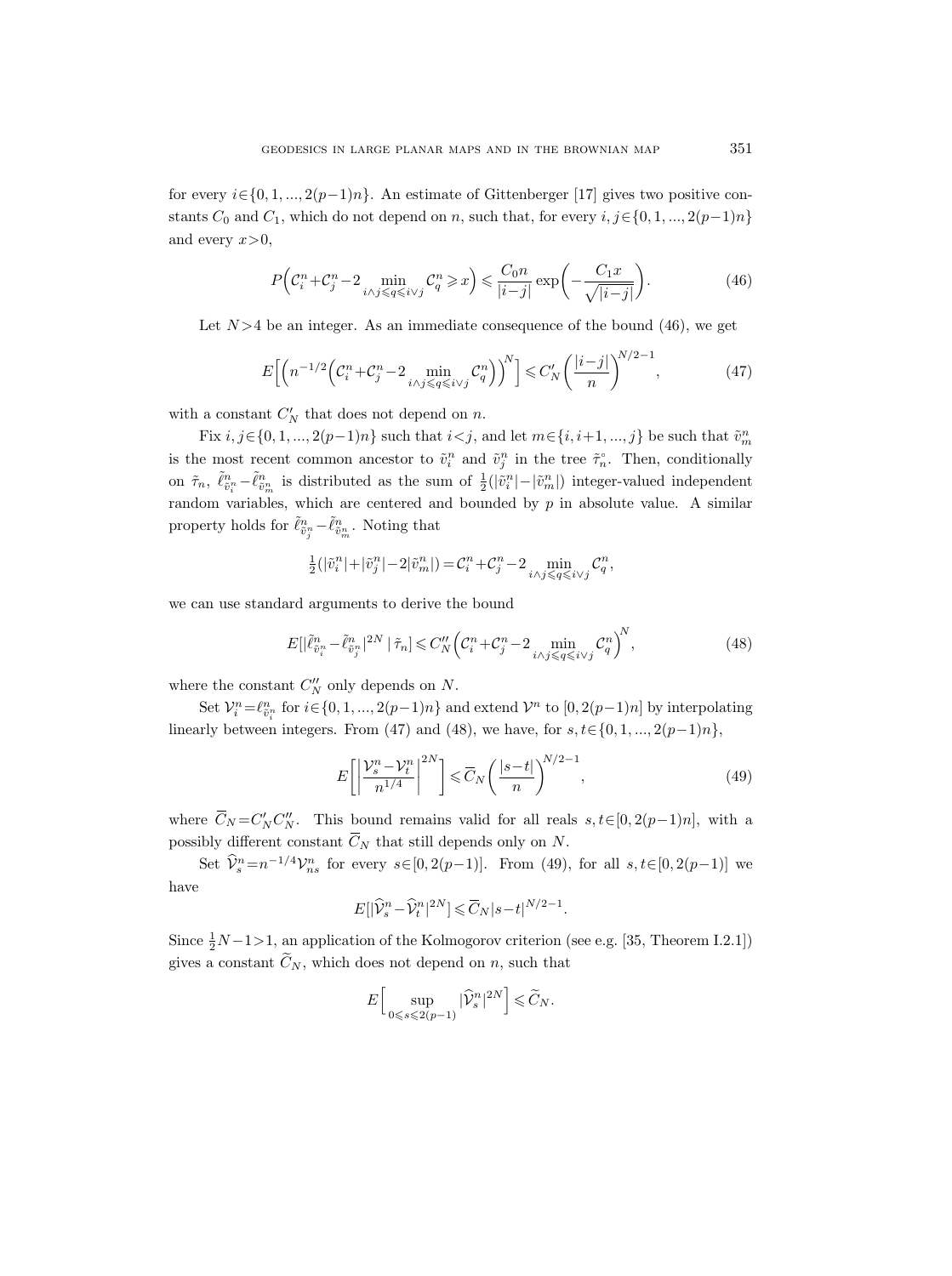The bound (45) follows.

To get the second assertion, first note that for every  $\varepsilon > 0$  there exists a constant  $C'_{(\varepsilon)} > 0$  such that, for every integer  $n \geq 1$ ,

$$
1 - \Pi_n^p \left( \min_{v \in \tau^{\circ}} \ell_v \leqslant -\varepsilon n^{1/4} \right) \geqslant C'_{(\varepsilon)}.
$$
\n
$$
(50)
$$

Indeed, it follows from [27, Theorem 11] that

$$
\limsup_{n\to\infty}\Pi_n^p\left(\min_{v\in\tau^\circ}\ell_v\leqslant -\varepsilon n^{1/4}\right)\leqslant P\left(\min_{0\leqslant s\leqslant 1}Z_s^{\mathbf{e}}\leqslant -\varkappa_p\varepsilon\right),\,
$$

and the limit is strictly less than 1, as can be seen for instance from the invariance of the continuum random tree under uniform re-rooting. Using (50) and the first assertion of the lemma with  $k=4$ , we get for every  $x\geqslant\varepsilon$ ,

$$
\Pi_n^p \left( \min_{v \in \tau^\circ} \ell_v \leqslant -xn^{1/4} \right) \leqslant (1 - C'_{(\varepsilon)}) \wedge C_4 x^{-4} \leqslant 1 - \exp(-C_{(\varepsilon)} x^{-4})
$$

for some other constant  $C_{(\varepsilon)}$ . This completes the proof of the lemma.

We now turn to the proof of Lemma 5.5. We will in fact prove a dual version of this lemma. Precisely, we will show that, for every choice of  $U \in ]0,1[$ ,  $u_0 \in ]U,1[$  $\delta \in ]0, \frac{1}{2}(1-u_0)]$  and  $\eta, \eta' > 0$ , there exists a constant  $K = K(U, u_0, \eta, \eta', \delta)$  such that the following holds. Whenever  $u \in ]U, u_0[$  and  $\alpha > 0$ , we have, for all sufficiently large n,

$$
P\Big(\inf_{\lfloor pnu \rfloor \leq i \leq \lfloor p n(u+\delta) \rfloor} C_i^n \geq C_{\lfloor pnu \rfloor}^n - \alpha n^{1/2} \Big| \mathcal{G}^n(0, \lfloor pnu \rfloor) \Big) \leq K\alpha \tag{51}
$$

on the event

$$
\left\{C_{\lfloor pnu \rfloor}^n \ge \eta n^{1/2}, \inf_{\eta n^{1/2}/2 \le j \le C_{\lfloor pnu \rfloor}^n} W_{\lfloor pnu \rfloor}^n(j) \ge \eta' n^{1/4} \right\}.
$$
 (52)

Strictly speaking, this dual version is not equivalent to Lemma 5.5, because of the lack of symmetry in property  $(b)$  of the definition of a p-mobile. However, the reader will easily check that the same arguments we will use to prove the dual version also apply to the statement of Lemma 5.5, at the cost of a somewhat heavier notation.

In proving the bound (51), we may and will assume that  $\alpha \leq \eta/4p$ . Let us fix  $u \in ]U, u_0[$ , and to simplify notation set  $N = C_{[pnu]}^n$ . Recall our notation  $v_0^n, v_1^n, ..., v_{pn}^n$ for the contour sequence of  $\tau_n^{\circ}$ , and let

$$
w_0^n = \varnothing, \quad w_1^n, \quad w_2^n, \quad ..., \quad w_N^n = v_{\lfloor pnu \rfloor}^n
$$

be the white vertices of  $\tau_n$  that are ancestors of  $v_{[pnu]}^n$ , listed in such a way that  $|w_i^n|=2i$ for  $0 \le i \le N$ . Also let  $\widetilde{w}_1^n, \widetilde{w}_2^n, ..., \widetilde{w}_N^n$  be the black vertices that are ancestors of  $v_{\lfloor pnu \rfloor}^n$ , listed in such a way that  $|\tilde{w}_i^n|=2i-1$  for  $1 \le i \le N$ .

 $\Box$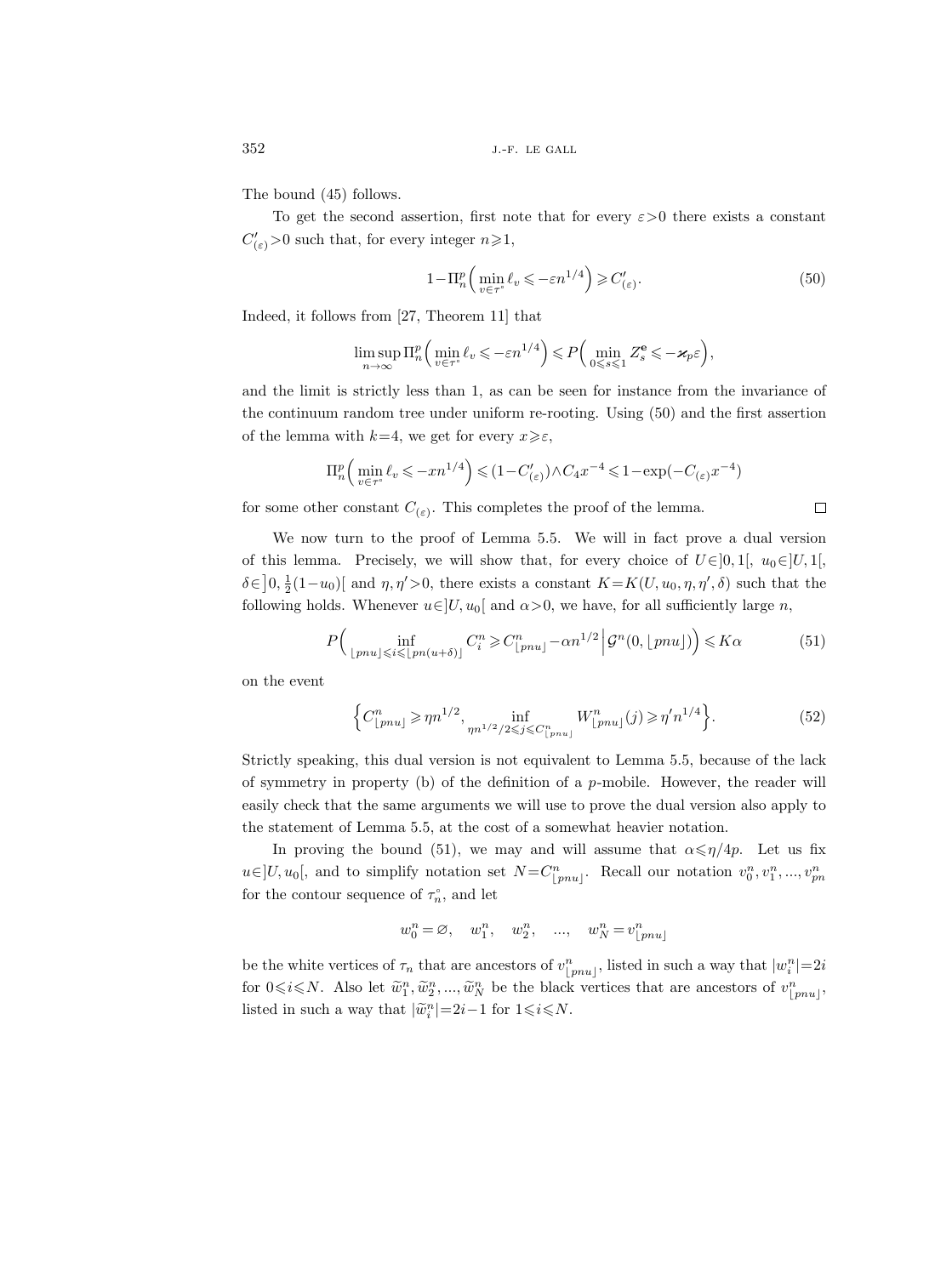Consider now all vertices  $x \in \tau_n^{\circ}$  that are of one of the following two types:

• either  $x \in \{w_0^n, w_1^n, ..., w_N^n\}$ , or

• there exists  $i \in \{1, ..., N\}$  such that x is a child of  $\tilde{w}_i^n$  that has not yet appeared in the sequence  $v_0^n, v_1^n, ..., v_{\lfloor pnu \rfloor}^n$ .

Let  $x_0^n, x_1^n, ..., x_M^n$  be the sequence consisting of all such vertices x listed in such a way that  $|x_i^n| \leq |x_{i'}^n|$  if  $i \leq i'$ , and in lexicographical order for vertices of the same generation. Notice that  $N \leq M \leq (p-1)N$ .

It is easily verified that the quantities N, M and the random vertices  $x_0^n, x_1^n, ..., x_M^n$ are measurable with respect to the  $\sigma$ -field  $\mathcal{G}^n(0, \lfloor pnu \rfloor)$ . This measurability property does not hold for the labels  $\ell_{x_i^n}^n$ ,  $0 \leq i \leq M$  (unless  $p=2$ ). So we let  $\widehat{\mathcal{G}}^n(0, \lfloor pnu \rfloor)$  be the σ-field generated by  $\mathcal{G}^n(0, \lfloor pnu \rfloor)$  and the labels  $\ell_{x_i^n}^n$ ,  $0 \leq i \leq M$ , and we will prove the stronger form of (51) where the  $\sigma$ -field  $\mathcal{G}^n(0, \lfloor pnu \rfloor)$  is replaced by  $\mathcal{G}^n(0, \lfloor pnu \rfloor)$ .

Let k and m be two positive integers, with  $k \leq m \leq (p-1)k$ , and let  $\beta_0, \beta_1, ..., \beta_{|pnu|}$ ,  $\nu_0, \nu_1, ..., \nu_{\lfloor pnu \rfloor}$  and  $l_0, l_1, ..., l_m$  be non-negative integers such that

$$
P(N = k \text{ and } M = m; C_j^n = \beta_j \text{ and } \Lambda_j^n = \nu_j \text{ for all } j \in \{0, ..., \lfloor p n u \rfloor\};
$$
  

$$
\ell_{x_i^n}^n = l_i \text{ for all } i \in \{0, ..., m\} ) > 0.
$$

Recalling the event considered in (52), we also assume that

$$
k \ge \eta n^{1/2}
$$
 and  $l_i \ge \frac{1}{2}\eta' n^{1/4}$  for  $i \in \{m - \lfloor \frac{1}{2}\eta n^{1/2} \rfloor, ..., m\}.$ 

(To justify this last assumption, note that the label of a child of  $\tilde{w}_i^n$  can differ by at most p from the label of  $\tilde{w}_i^n$ , for any  $i \in \{1, ..., N\}$ .) Consider then the conditional probability

$$
P^{*,n} = P(\cdot | N = k \text{ and } M = m; C_j^n = \beta_j \text{ and } \Lambda_j^n = \nu_j \text{ for all } j \in \{0, ..., \lfloor pnu \rfloor\};
$$
  

$$
\ell_{x_i^n}^n = l_i \text{ for all } i \in \{0, ..., m\}).
$$

In order to get (51), we need to verify the bound

$$
P^{*,n}(B_n(u,\alpha,\delta)) \leqslant K\alpha,\tag{53}
$$

where

$$
B_n(u, \alpha, \delta) = \Big\{ \inf_{\lfloor pnu \rfloor \leqslant i \leqslant \lfloor p n (u+\delta) \rfloor} C_i^n \geqslant C_{\lfloor pnu \rfloor}^n - \alpha n^{1/2} \Big\},\
$$

and the constant K depends only on U,  $u_0$ ,  $\eta$ ,  $\eta'$  and  $\delta$ .

From now on, we argue under the conditional probability  $P^{*,n}$ . For  $i \in \{0, 1, ..., m\}$ , we define a labeled p-tree  $(\tau_{n,(i)}, (\ell^{n,(i)}_v)_{v \in \tau_{n,(i)}^{\circ}})$  in the following way:

• if  $x_i^n \notin \{w_0^n, w_1^n, ..., w_k^n\}$ , then  $\tau_{n,(i)}$  is just the subtree of descendants of  $x_i^n$ , i.e.

$$
\tau_{n,(i)} = \{v \in \mathcal{U} : x_i^n v \in \tau_n\},\
$$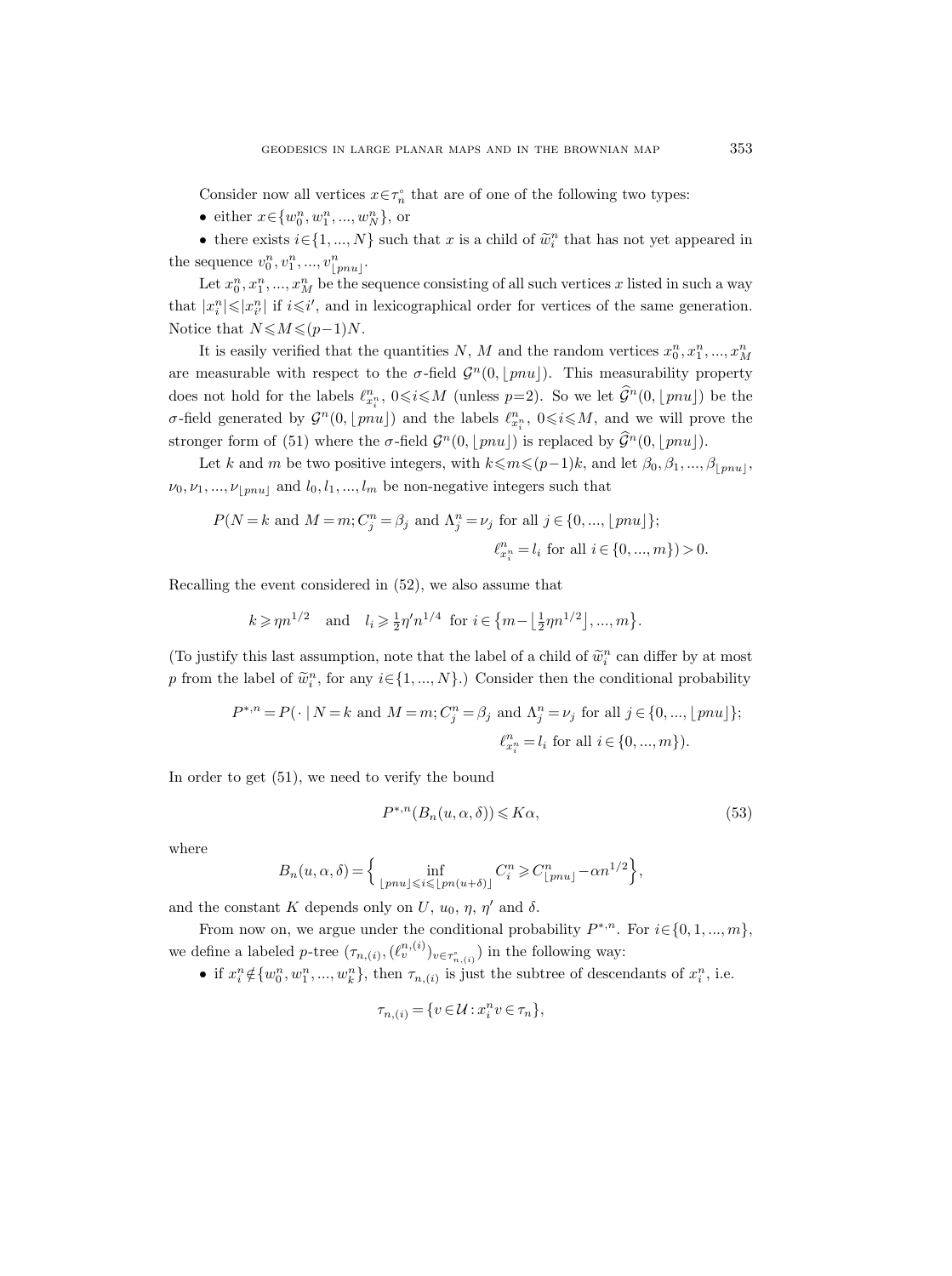where  $x_i^n v$  stands for the concatenation of the words  $x_i^n$  and  $v$ ;

• if  $x_i^n = w_j^n$  for some  $j \in \{0, 1, ..., k\}$ , then  $\tau_{n,(i)}$  consists of  $\emptyset$  and all  $v \in \mathcal{U}$  such that  $x_i^n v$  is a vertex of  $\tau_n$  which has not yet appeared in  $\{v_0^n, v_1^n, ..., v_{\lfloor pnu \rfloor}^n\};$ 

•  $\ell_v^{n,(i)} = \ell_{x_i^n v}^n$  for every  $i \in \{0, 1, ..., m\}$  and  $v \in \tau_{n,(i)}^{\circ}$ .

We need to describe the distribution of the collection  $(\tau_{n,(i)},(\ell^{n,(i)}_v)_{v\in\tau^{,\circ}_{n,(i)}}), 0\leqslant i\leqslant m,$ under  $P^{*,n}$ . To this end, introduce another collection  $(T_i,(L_v^i)_{v \in T_i^s}), 0 \leq i \leq m$ , of independent random labeled  $p$ -trees defined under a probability measure **P** and such that, for  $i \in \{0, 1, ..., m\},\$ 

•  $T_i$  is distributed as the multitype Galton–Watson tree  $\tau_*$  considered in the proof of the lemma above;

• given  $T_i$ , the labels  $L_v^i$ ,  $v \in T_i^{\circ}$ , are distributed uniformly at random among admissible choices making  $(T_i, (L_v^i)_{v \in T_i^o})$  a *p*-labeled tree with  $L^i_{\beta} = l_i$ .

Consider also the two events

$$
A_1 = \{L_v^i > 0 \text{ for every } i \in \{0, 1, ..., m\} \text{ and } v \in T_v^{\circ}\},
$$
  

$$
A_2 = \left\{ p \sum_{i=0}^m \#T_i^* + m = pn - \lfloor pn u \rfloor \right\}.
$$

Then the distribution of  $(\tau_{n,(i)},(\ell^{n,(i)}_v)_{v\in\tau^{(\circ)}_{n,(i)}})_{0\leqslant i\leqslant m}$  under  $P^{*,n}$  coincides with the distribution of  $(T_i, (L_v^i)_{v \in T_i^o})_{0 \leqslant i \leqslant m}$  under  $\mathbf{P}(\cdot | A_1 \cap A_2)$ . This follows from the fact that, given the information provided by the conditioning event in  $P^{*,n}$ , the distribution of  $(\tau_n,(\ell_v^n)_{v\in\tau_n})$  is uniform over the set of all p-mobiles that are compatible with this information.

Let us set  $m' = m - \left\lfloor \frac{1}{2} \eta n^{1/2} \right\rfloor$  to simplify notation. Consider the event

$$
A'_1 = \{L_v^i > 0 \text{ for every } i \in \{0, 1, ..., m'\} \text{ and } v \in T_i^{\circ}\}.
$$

CLAIM. There exists a constant  $\overline{K}$ , depending only on  $\eta'$ , such that for all sufficiently large n,

$$
\mathbf{P}(A'_1 \cap A_2) \leqslant \overline{K} \mathbf{P}(A_1 \cap A_2).
$$

Let us verify the claim. To simplify notation, set

$$
L(T_i)=\min\{L_v^i: v\in T_i\}
$$

for every  $i \in \{0, 1, ..., m\}$ . Then it suffices to prove that, for every choice of the integers  $\sigma_0, \sigma_1, ..., \sigma_m \geqslant 0$  such that  $p \sum_{i=0}^m \sigma_i + m \leqslant pn$ ,

$$
\mathbf{P}(L(T_i) > 0 \text{ for all } i \in \{m' + 1, ..., m\} \mid \#T_i^{\bullet} = \sigma_i \text{ for all } i \in \{0, 1, ..., m\} \geqslant \overline{K}^{-1},
$$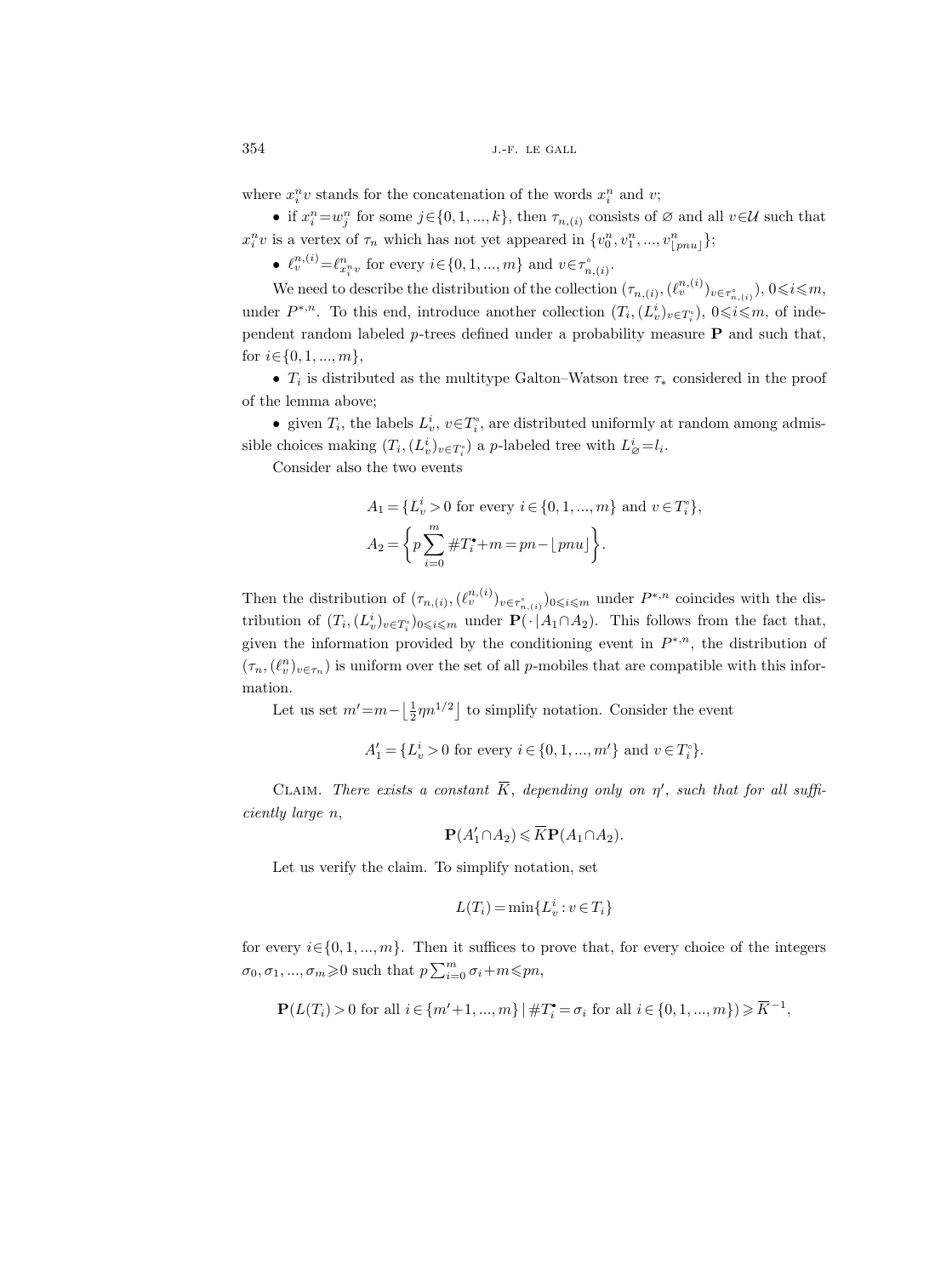with a constant  $\overline{K}$  depending only on  $\eta'$ . By independence, this conditional probability is equal to

$$
\prod_{i=m'+1}^{m} \mathbf{P}(L(T_i) > 0 \mid \#T_i^{\bullet} = \sigma_i) = \prod_{i=m'+1}^{m} \left(1 - \Pi_{\sigma_i}^p \left(\min_{v \in \tau^{\circ}} \ell_v \leq -l_i\right)\right),
$$

with the notation of the lemma above. Now recall that  $l_i \geq \frac{1}{2} \eta' n^{1/4}$  for  $i \in \{m'+1, ..., m\}$ . Using the second assertion of the lemma, we get, for  $i \in \{m'+1, ..., m\}$ ,

$$
\Pi_{\sigma_i}^p \left( \min_{v \in \tau^{\circ}} \ell_v \leqslant -l_i \right) \leqslant 1 - \exp\bigg( -\widetilde{K} \frac{\sigma_i}{l_i^4} \bigg),
$$

where  $\tilde{K}$  only depends on  $\eta'$ . Hence,

$$
\prod_{i=m'+1}^{m} \left(1 - \Pi_{\sigma_i}^p \left(\min_{v \in \tau^{\circ}} \ell_v \leqslant -l_i\right)\right) \geqslant \prod_{i=m'+1}^{m} \exp\left(-\widetilde{K} \frac{\sigma_i}{l_i^4}\right)
$$
\n
$$
\geqslant \exp\left(-\frac{16\widetilde{K}}{(\eta')^4 n} \sum_{i=m'+1}^{m} \sigma_i\right) \geqslant \exp\left(-\frac{16\widetilde{K}}{(\eta')^4}\right),
$$

since  $\sum_{i=0}^{m} \sigma_i \leq n$ . The claim now follows.

From the claim and the obvious property  $A_1 \subset A'_1$ , we get

$$
\mathbf{P}(\cdot \mid A_1 \cap A_2) \leqslant \overline{K} \mathbf{P}(\cdot \mid A_1' \cap A_2). \tag{54}
$$

Under the probability measure  $P^{*,n}$ , if the event  $B_n(u, \alpha, \delta)$  holds, then we must have

$$
\sum_{i=m-p(\lfloor \alpha n^{1/2} \rfloor+1)+1}^m (1+p\#\tau_{n,(i)}^{\bullet}) \geqslant \lfloor pn(u+\delta) \rfloor - \lfloor pn u \rfloor,
$$

because, from the properties of the contour sequence and our definitions, the ancestor of  $v_{\lfloor pnu \rfloor}^n$  at generation  $2(C_{\lfloor pnu \rfloor}^n - \lfloor \alpha n^{1/2} \rfloor - 1)$  is visited by the contour sequence after time  $|pnu|$  and before time

$$
\lfloor pnu \rfloor + \sum_{i=m-p(\lfloor \alpha n^{1/2} \rfloor +1)+1}^m (1+p\#\tau_{n,(i)}^{\bullet}).
$$

From this observation and (54), we get the bound

$$
P^{*,n}(B_n(u,\alpha,\delta))
$$
  
\$\leq R\mathbf{P}\left(\sum\_{i=m-p(\lfloor \alpha n^{1/2} \rfloor+1)+1}^{m} (1+p\#T\_i^{\bullet}) \geqslant \lfloor pn(u+\delta) \rfloor - \lfloor pnu \rfloor \mid A\_1' \cap A\_2\right).\$ (55)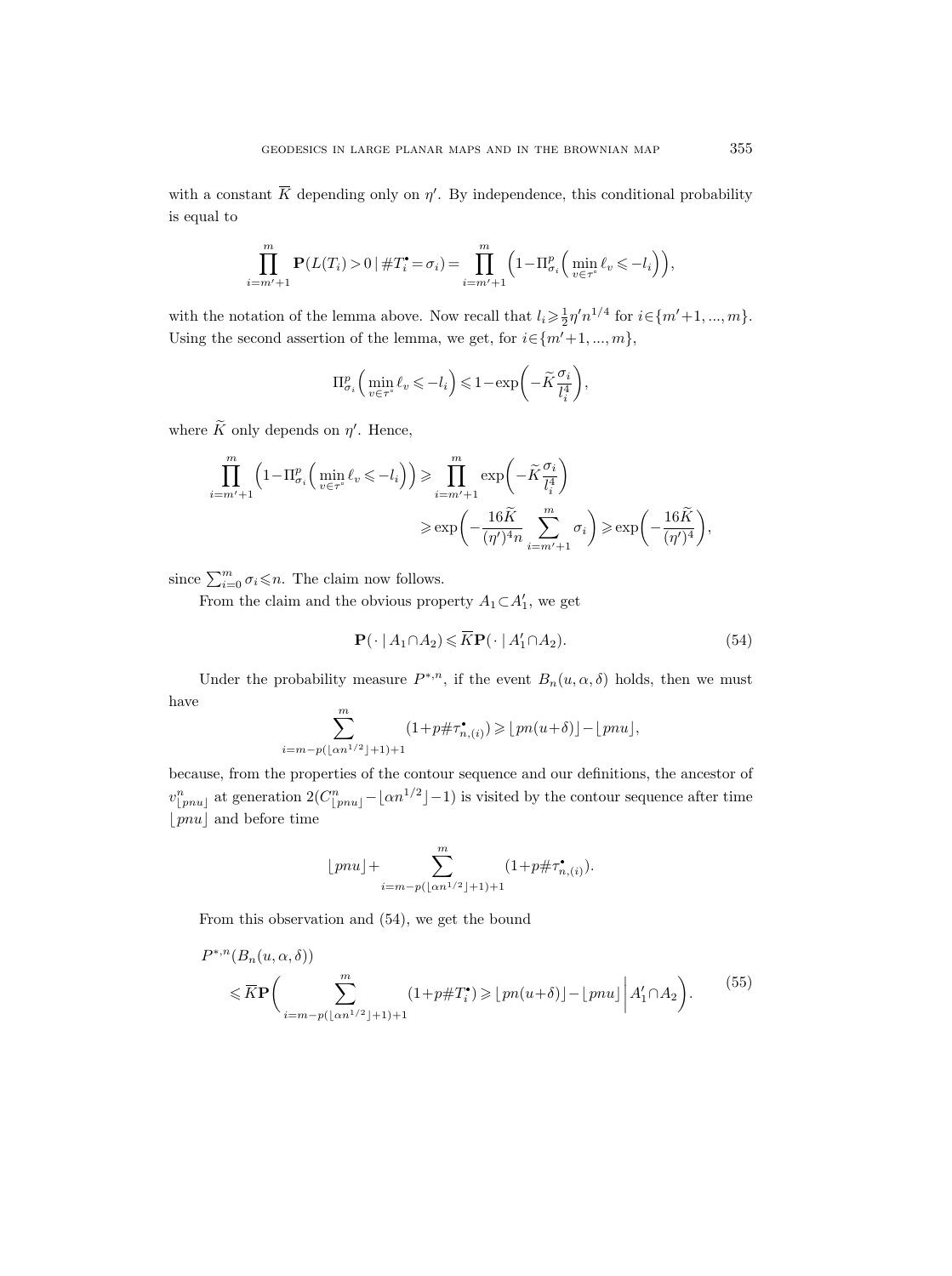Notice that the event  $A'_1$  does not involve the labeled trees  $(T_i,(L_v^i)_{v \in T_i^c})$  for  $m' {<} i {\leqslant} m$ . Hence the distribution of the collection  $(\#T_i, m' \lt i \leq m)$  under  $\mathbf{P}(\cdot | A'_1 \cap A_2)$  is exchangeable.

On the other hand, put  $q=\lfloor \eta/2p\alpha\rfloor-1\geqslant1$  (recall that we assumed  $\alpha\leqslant\eta/4p$ ). Then  $qp(\lfloor \alpha n^{1/2} \rfloor + 1) < m-m'$  when n is large. On the event  $A_2$ , we have the trivial estimate

# j ∈ {1, ..., q} : X m−jp(bαn1/2c+1)<i6m−(j−1)p(bαn1/2c+1) (1+p#T i ) > bpn(u+δ)c−bpnuc 6 pn−bpnuc bpn(u+δ)c−bpnuc 6 2(1−u) δ ,

when n is large. By exchangeability, the expected value of the left-hand side under the conditional probability  $\mathbf{P}(\cdot | A'_1 \cap A_2)$  equals

$$
q\mathbf{P}\bigg(\sum_{i=m-p(\lfloor \alpha n^{1/2} \rfloor+1)+1}^{m} (1+p\#T_i^*) \geqslant \lfloor pn(u+\delta) \rfloor - \lfloor pnu \rfloor \bigg| A'_1 \cap A_2 \bigg)
$$

and, using (55), we finally obtain that

$$
P^{*,n}(B_n(u,\alpha,\delta)) \leq \overline{K} \frac{2(1-u)}{\delta} \left( \left\lfloor \frac{\eta}{2p\alpha} \right\rfloor - 1 \right)^{-1}.
$$

The estimate (53) follows, and this completes the proof.

Proof of Lemma 9.1. As we already observed after the statement of Theorem 2.2, we may choose the uniformly distributed p-mobiles  $(\tau_n, (\ell_v^n)_{v \in \tau_n^{\circ}})$  in such a way that the convergence

$$
(\lambda_p n^{-1/2} C_{\lfloor pnt \rfloor}^n, \varkappa_p n^{-1/4} \Lambda_{\lfloor pnt \rfloor}^n)_{0 \leq t \leq 1} \xrightarrow{\text{a.s.}} (\bar{e}_t, \bar{Z}_t)_{0 \leq t \leq 1}
$$
(56)

holds as  $n \rightarrow \infty$  and not only along a subsequence  $\{n_k\}_{k\geq 1}$  as in (3).

Let  $\beta > 0$  and let  $F_n(\beta)$  denote the event on which there exist three integers

 $k_1^n \leqslant k_2^n \leqslant k_3^n$ 

in  $[0, pn]$  such that  $v_{k_1^n}^n = v_{k_2^n}^n = v_{k_3^n}^n$ ,  $k_2^n - k_1^n \geq \beta n$  and  $k_3^n - k_2^n \geq \beta n$ . Then, it is easy to see that

$$
\lim_{\alpha \to 0} \limsup_{n \to \infty} P(F_n(\beta) \setminus \Delta_n(\alpha)) = 0.
$$
\n(57)

Indeed, on the event

$$
\limsup_{n\to\infty}(F_n(\beta)\setminus\Delta_n(\alpha))
$$

 $\Box$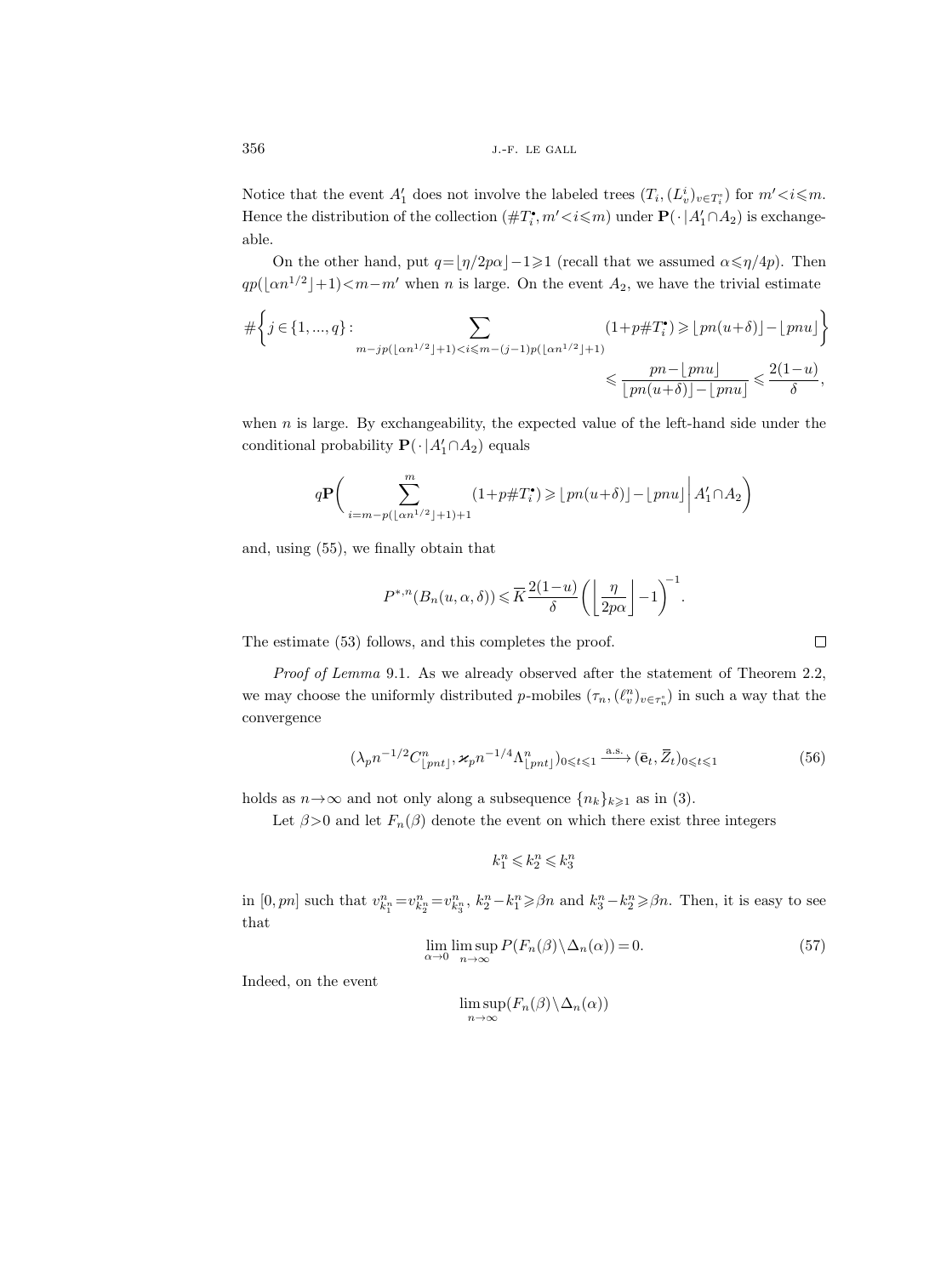we can use (56) and a compactness argument to find three times  $s_1 \le s_2 \le s_3$  in [0, 1] such that  $s_1 \sim s_2 \sim s_3$ ,  $s_2 - s_1 \ge \beta/p$ ,  $s_3 - s_2 \ge \beta/p$  and furthermore

$$
\min_{r \in [s_1, s_2]} \overline{Z}_r \geqslant \overline{Z}_{s_1} - \varkappa_p \alpha \quad \text{or} \quad \min_{r \in [s_2, s_3]} \overline{Z}_r \geqslant \overline{Z}_{s_1} - \varkappa_p \alpha.
$$

Lemma 2.1 now shows that the probability of the existence of such a triplet  $(s_1, s_2, s_3)$ tends to 0 as  $\alpha \rightarrow 0$ , which implies (57).

Due to (57), Lemma 9.1 will follow if we can verify that

$$
\lim_{\beta \to 0} \liminf_{n \to \infty} P(F_n(\beta)) = 1.
$$
\n(58)

In the case  $p=2$ , the proof of  $(58)$  is easy from  $(56)$ . Indeed  $(56)$  implies the existence of vertices of  $\tau_n$  whose removal produces three components each containing a number of vertices of order n. If  $p=2$ , these vertices must be white vertices, but in the general case, they could possibly be black vertices, and so we need a different argument.

A proof of (58) can be given along the lines of the proof of Lemma 5.5. The arguments are relatively straightforward but somewhat tedious, and for this reason we will leave certain details to the reader. We use the notation introduced in the proof of Lemma 5.5, with the particular choice  $u=\frac{1}{2}$ . In particular, we let  $N=C^n_{\lfloor pn/2\rfloor}$  and  $M\!\in\!\{N,...,(p\!-\!1)N\},$  and the random vertices  $x_0^n,...,x_M^n$  and the labeled trees

$$
(\tau_{n,(i)},(\ell^{n,(i)}_v)_{v\in\tau^{\circ}_{n,(i)}})
$$

for  $0 \le i \le M$  be defined as in the previous proof, with  $u = \frac{1}{2}$ . Given  $\eta, \eta' > 0$ , we also set  $M' = (M - 2\lfloor \eta n^{1/2} \rfloor)^+$  and  $M'' = (M - \lfloor \eta n^{1/2} \rfloor)^+$ , and we denote by  $A_{\eta,\eta'}^n$  the event

$$
A_{\eta,\eta'}^n = \left\{ N > 4\eta n^{1/2}; W_{\lfloor pn/2\rfloor}^n(j) > \eta' n^{1/4} + p \text{ for all } j \in \{N-2\lfloor \eta n^{1/2} \rfloor, ..., N\}; \sup_{v \in \tau_{n,(i)}^n} |\ell_v^{n,(i)} - \ell_\varnothing^{n,(i)}| \leqslant \eta' n^{1/4} \text{ for all } i \in \{M', ..., M''\}\right\}.
$$

Let  $\varepsilon > 0$ . We can fix  $\eta$  and  $\eta'$  so that  $P(A_{\eta,\eta'}^n) > 1 - \varepsilon$  for every large enough n. Furthermore, due to the convergence (56), we can choose a constant  $\beta_1 = \beta_1(\eta) > 0$  small enough so that the probability that the contour sequence of  $\tau_n^{\circ}$  visits the vertex  $x_{M}^n$ , between times  $\left\lfloor \frac{1}{2}pn \right\rfloor$  and  $\left\lfloor \frac{1}{2}pn \right\rfloor + \beta_1 n$  is bounded above by  $\varepsilon$  when  $n$  is large.

By making the distribution of the collection  $(\tau_{n,(i)},(\ell_v^{n,(i)})_{v\in\tau_{n,(i)}^{\circ}})_{0\leqslant i\leqslant M}$  explicit as in the preceding proof, one verifies that the distribution of the vector

$$
(\#\tau_{n,(M'+i)}^{\circ})_{0\leqslant i\leqslant \lfloor \eta n^{1/2}\rfloor}
$$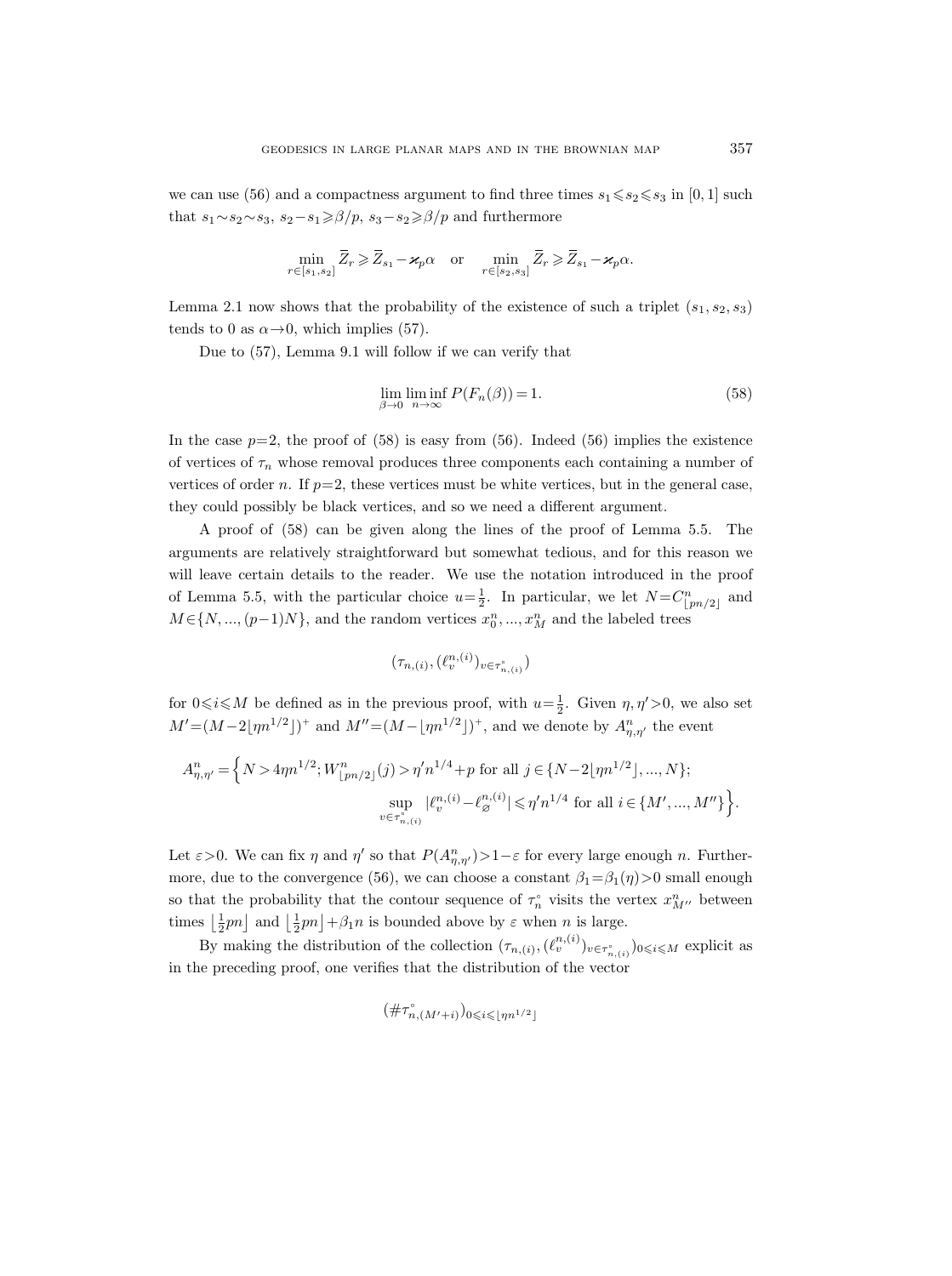under the conditioned measure  $P(\cdot | A_{\eta,\eta'}^n)$  is exchangeable. Notice that the proportion of indices  $i \in \{M', ..., M''\}$  such that  $x_i^n$  is an ancestor of  $v_{\lfloor pn/2 \rfloor}^n$  is at least  $1/p$  when n is large.

Furthermore, from the convergence (56) and properties of the limiting random function  $\bar{e}$  (recall from §2.4 that  $\bar{e}$  is defined by a simple transformation of the Brownian excursion e), one gets that, for every integer  $K \geq 1$ , we can choose  $\beta > 0$  sufficiently small so that

$$
\liminf_{n\to\infty}P(A^n_{\eta,\eta'}\cap\{\#\{i\in\{0,1,...,\lfloor \eta n^{1/2}\rfloor\}:\#\tau^{\circ}_{n,(M'+i)}>\beta n\}\geqslant K\})\geqslant 1-2\varepsilon.
$$

Using an exchangeability argument, we can then find a constant  $\beta_0 \in ]0, \beta_1(\eta)]$  such that the following holds: With probability greater than  $1-3\varepsilon$  when n is large, the event  $A_{\eta,\eta'}^n$ holds and there exists  $i_0 \in \{M', ..., M''\}$  such that  $x_{i_0}^n$  is an ancestor of  $v_{\lfloor pn/2 \rfloor}^n$  and

$$
\#\tau_{n,(i_0)}^{\circ} > \beta_0 n.
$$

On the event where  $i_0$  is defined, let  $k_1^n$  stand for the time of the first occurence of  $x_{i_0}^n$  in the contour sequence of  $\tau_n^{\circ}$ , let  $k_2^n$  be the time of the first occurence of  $x_{i_0}^n$ after time  $\lfloor \frac{1}{2}pn \rfloor$  and let  $k_3^n$  be the time of the last occurence of  $x_{i_0}^n$ . Then the triplet  $(k_1^n, k_2^n, k_3^n)$  will be defined and will satisfy the property of the definition of  $F_n(\beta_0)$ , with a probability greater than  $1-4\varepsilon$  when n is large. Our claim (58) now follows. С

### References

- [1] ALDOUS, D., The continuum random tree. I. Ann. Probab., 19 (1991), 1-28.
- $[2]$  The continuum random tree. III. Ann. Probab., 21 (1993), 248–289.
- [3] Ambjørn, J., Durhuus, B. & Jonsson, T., Quantum Geometry. A Statistical Field Theory Approach. Cambridge Monographs on Mathematical Physics. Cambridge University Press, Cambridge, 1997.
- [4] ANGEL, O., Growth and percolation on the uniform infinite planar triangulation. Geom. Funct. Anal., 13 (2003), 935–974.
- [5] ANGEL, O. & SCHRAMM, O., Uniform infinite planar triangulations. Comm. Math. Phys., 241 (2003), 191–213.
- [6] BOUTTIER, J., Physique statistique des surfaces aléatoires et combinatoire bijective des cartes planaires. Ph.D. Thesis, Université Paris 6, Paris, 2005.
- [7] Bouttier, J., Di Francesco, P. & Guitter, E., Planar maps as labeled mobiles. Electron. J. Combin., 11 (2004), Research Paper 69, 27 pp.
- [8] BOUTTIER, J. & GUITTER, E., Statistics in geodesics in large quadrangulations. J. Phys. A, 41 (2008), 145001, 30 pp.
- [9] Confluence of geodesic paths and separating loops in large planar quadrangulations. J. Stat. Mech. Theory Exp., 3 (2009), P03001, 44 pp.
- [10] BRÉZIN, E., ITZYKSON, C., PARISI, G. & ZUBER, J. B., Planar diagrams. Comm. Math. Phys., 59 (1978), 35–51.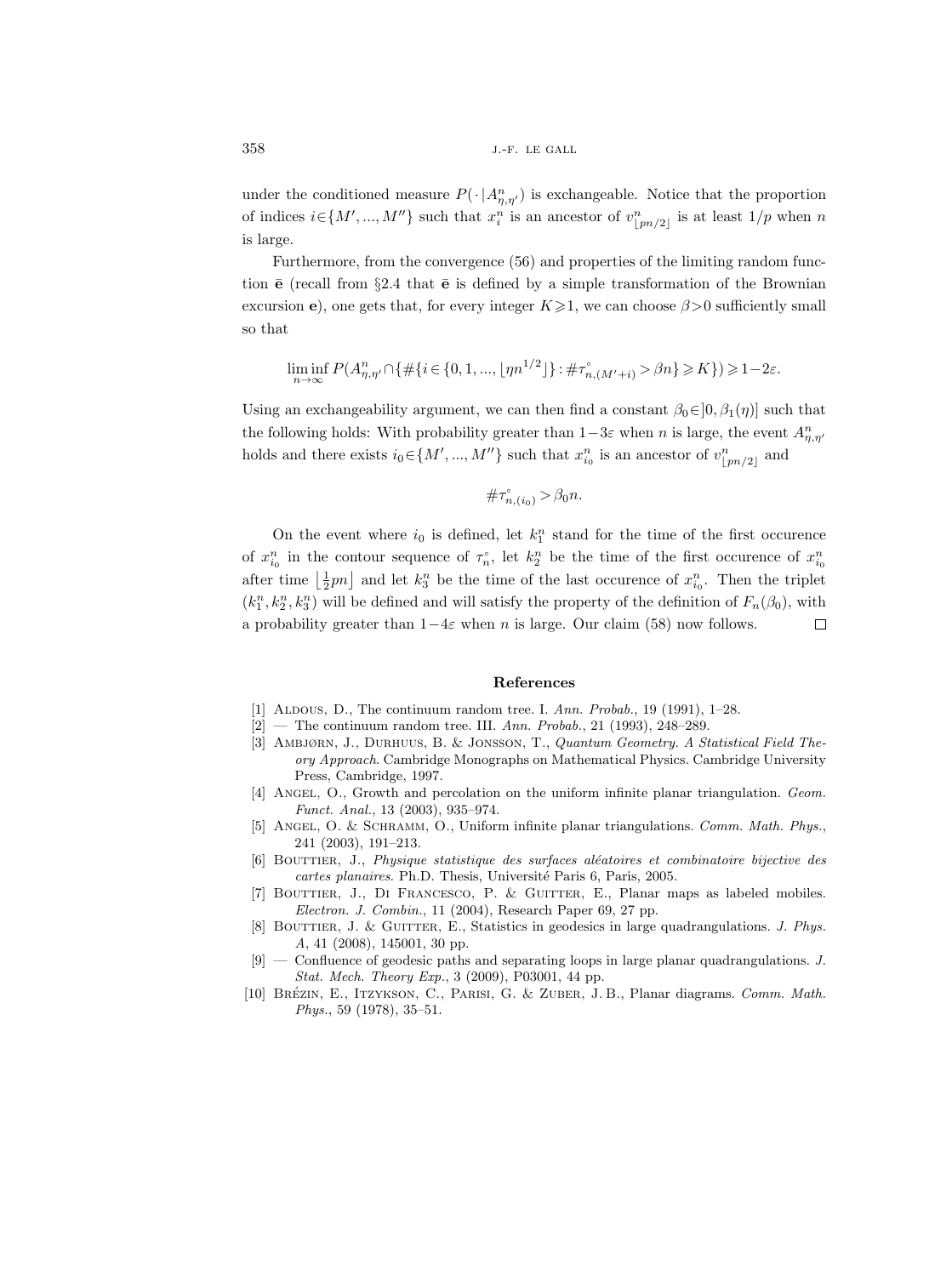- [11] Burago, D., Burago, Y. & Ivanov, S., A Course in Metric Geometry. Graduate Studies in Mathematics, 33. Amer. Math. Soc., Providence, RI, 2001.
- [12] Chassaing, P. & Durhuus, B., Local limit of labeled trees and expected volume growth in a random quadrangulation. Ann. Probab., 34 (2006), 879–917.
- [13] Chassaing, P. & Schaeffer, G., Random planar lattices and integrated superBrownian excursion. Probab. Theory Related Fields, 128 (2004), 161–212.
- [14] CORI, R. & VAUQUELIN, B., Planar maps are well labeled trees. *Canad. J. Math.*, 33 (1981), 1023–1042.
- [15] DUQUESNE, T. & LE GALL, J.-F., Probabilistic and fractal aspects of Lévy trees. Probab. Theory Related Fields, 131 (2005), 553–603.
- [16] Gallot, S., Hulin, D. & Lafontaine, J., Riemannian Geometry. Universitext. Springer, Berlin–Heidelberg, 1987.
- [17] GITTENBERGER, B., A note on: "State spaces of the snake and its tour—convergence of the discrete snake" [J. Theoret. Probab., 16 (2003), 1015–1046]. J. Theoret. Probab., 16 (2003), 1063–1067.
- [18] Gromov, M., Metric Structures for Riemannian and Non-Riemannian Spaces. Progress in Mathematics, 152. Birkhäuser, Boston, MA, 1999.
- [19] HEBDA, J. J., Metric structure of cut loci in surfaces and Ambrose's problem. J. Differential Geom., 40 (1994), 621–642.
- [20]  $\tau$  Hooft, G., A planar diagram theory for strong interactions. Nucl. Phys. B, 72 (1974), 461–473.
- [21] ITOH, J.-I., The length of a cut locus on a surface and Ambrose's problem. J. Differential Geom., 43 (1996), 642–651.
- [22] LANDO, S. K. & ZVONKIN, A. K., Graphs on Surfaces and their Applications. Encyclopaedia of Mathematical Sciences, 141. Springer, Berlin–Heidelberg, 2004.
- [23] Le Gall, J.-F., Spatial Branching Processes, Random Snakes and Partial Differential Equations. Lectures in Mathematics ETH Zürich. Birkhäuser, Basel, 1999.
- [24] The topological structure of scaling limits of large planar maps. Invent. Math., 169 (2007), 621–670.
- [25] Le Gall, J.-F. & Paulin, F., Scaling limits of bipartite planar maps are homeomorphic to the 2-sphere. Geom. Funct. Anal., 18 (2008), 893–918.
- [26] LE GALL, J.-F. & WEILL, M., Conditioned Brownian trees. Ann. Inst. H. Poincaré Probab. Statist., 42 (2006), 455–489.
- [27] Marckert, J.-F. & Miermont, G., Invariance principles for random bipartite planar maps. Ann. Probab., 35 (2007), 1642–1705.
- [28] MARCKERT, J.-F. & MOKKADEM, A., States spaces of the snake and its tour—convergence of the discrete snake. J. Theoret. Probab., 16 (2003), 1015–1046.
- $[29]$  Limit of normalized quadrangulations: the Brownian map. Ann. Probab., 34 (2006), 2144–2202.
- [30] MIERMONT, G., An invariance principle for random planar maps, in Fourth Colloquium on Mathematics and Computer Science Algorithms, Trees, Combinatorics and Probabilities, Discrete Math. Theor. Comput. Sci. Proc., AG, pp. 39–57. Assoc. Discrete Math. Theor. Comput. Sci., Nancy, 2006.
- $[31]$  Tessellations of random maps of arbitrary genus. Ann. Sci. Ec. Norm. Supér., 42 (2009), 725–781.
- [32] Miermont, G. & Weill, M., Radius and profile of random planar maps with faces of arbitrary degrees. Electron. J. Probab., 13 (2008), 79–106.
- [33] Myers, S. B., Connections between differential geometry and topology. I. Simply connected surfaces. Duke Math. J., 1 (1935), 376–391.